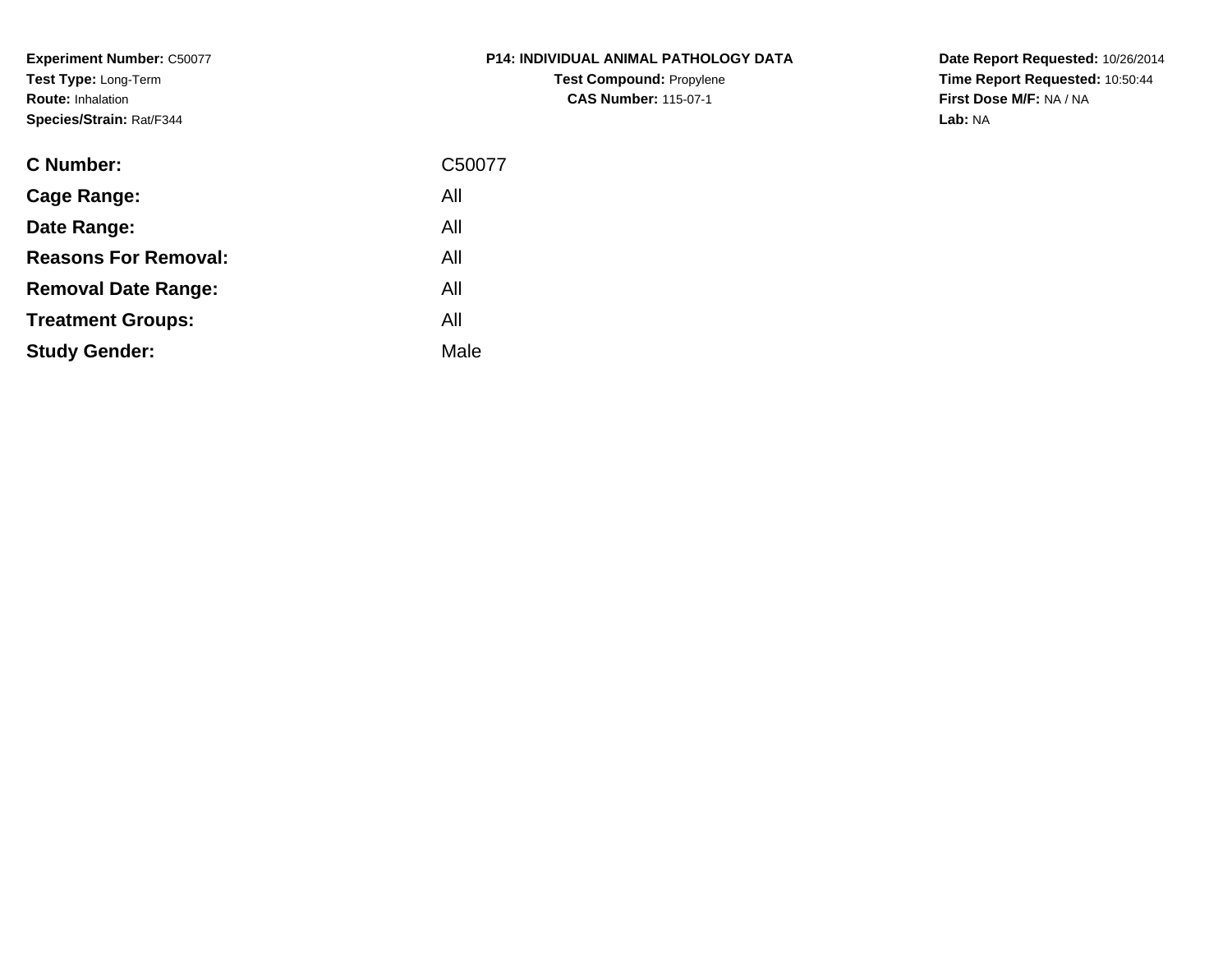**Test Type:** Long-Term

**Route:** Inhalation

**Species/Strain:** Rat/F344

# **P14: INDIVIDUAL ANIMAL PATHOLOGY DATATest Compound:** Propylene

**CAS Number:** 115-07-1

| <b>ANIMAL ID: 1_001</b> | <b>TRT#: 1</b>           | <b>SEX: Male</b>                | DAY ON TEST: |
|-------------------------|--------------------------|---------------------------------|--------------|
|                         | DOSE: 1 PPM              | <b>DISP: Terminal Sacrifice</b> | HISTO:       |
| <b>OBSERVATIONS</b>     |                          |                                 |              |
| Adrenal gland           |                          | Degeneration, Lipoid            |              |
|                         | <b>Cortex Nos</b>        | Hyperplasia, Focal              |              |
| Kidney                  |                          | Nephropathy                     |              |
|                         | Tubule                   | Pigmentation, Nos               |              |
| Liver                   |                          | Cytoplasmic Change, Basophilic  |              |
|                         |                          | Degeneration, Lipoid            |              |
|                         | <b>Bile Duct</b>         | Hyperplasia, Nos                |              |
| Lung                    |                          | Congestion, Nos                 |              |
|                         |                          | Hemorrhage                      |              |
| Testis                  |                          | Atrophy, Nos                    |              |
|                         |                          | Interstitial-Cell Tumor         |              |
| PRIMARY CAUSE OF DEATH  | $\overline{\phantom{a}}$ |                                 |              |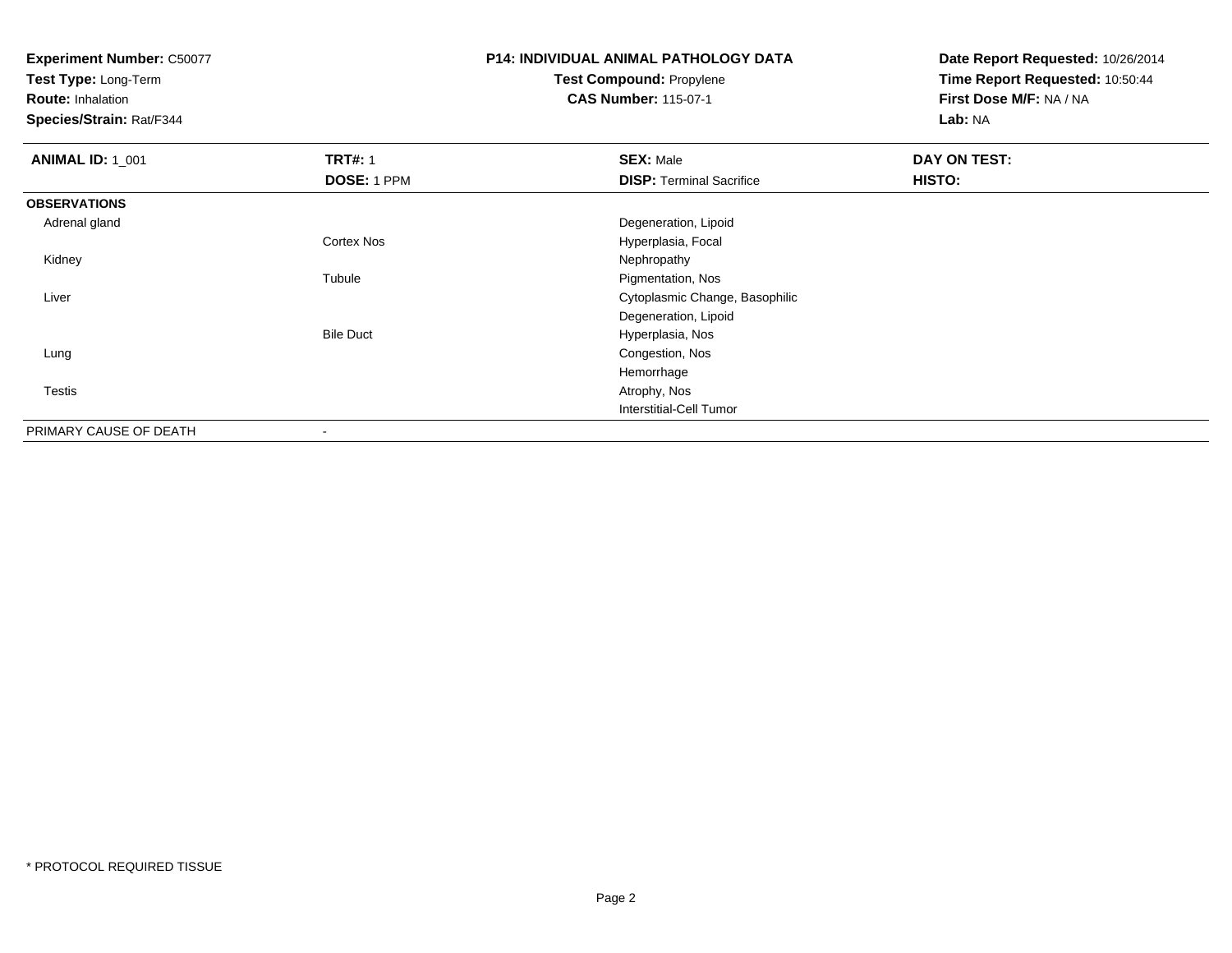| <b>Experiment Number: C50077</b><br><b>Test Type: Long-Term</b><br><b>Route: Inhalation</b><br>Species/Strain: Rat/F344 |                     | <b>P14: INDIVIDUAL ANIMAL PATHOLOGY DATA</b><br>Date Report Requested: 10/26/2014<br>Time Report Requested: 10:50:44<br><b>Test Compound: Propylene</b><br><b>CAS Number: 115-07-1</b><br>First Dose M/F: NA / NA<br>Lab: NA |               |
|-------------------------------------------------------------------------------------------------------------------------|---------------------|------------------------------------------------------------------------------------------------------------------------------------------------------------------------------------------------------------------------------|---------------|
| <b>ANIMAL ID: 1 002</b>                                                                                                 | <b>TRT#: 1</b>      | <b>SEX: Male</b>                                                                                                                                                                                                             | DAY ON TEST:  |
|                                                                                                                         | <b>DOSE: 1 PPM</b>  | <b>DISP:</b> Natural Death                                                                                                                                                                                                   | <b>HISTO:</b> |
| <b>OBSERVATIONS</b>                                                                                                     |                     |                                                                                                                                                                                                                              |               |
| Adrenal gland                                                                                                           |                     | Degeneration, Lipoid                                                                                                                                                                                                         |               |
| Kidney                                                                                                                  |                     | Nephropathy                                                                                                                                                                                                                  |               |
|                                                                                                                         | Tubule              | Pigmentation, Nos                                                                                                                                                                                                            |               |
| Liver                                                                                                                   |                     | Degeneration, Lipoid                                                                                                                                                                                                         |               |
| Pituitary gland                                                                                                         |                     | Adenoma, Nos                                                                                                                                                                                                                 |               |
| Unspecified                                                                                                             | Multiple Organs Nos | Leukemia, Mononuclear Cell                                                                                                                                                                                                   |               |
| PRIMARY CAUSE OF DEATH                                                                                                  |                     |                                                                                                                                                                                                                              |               |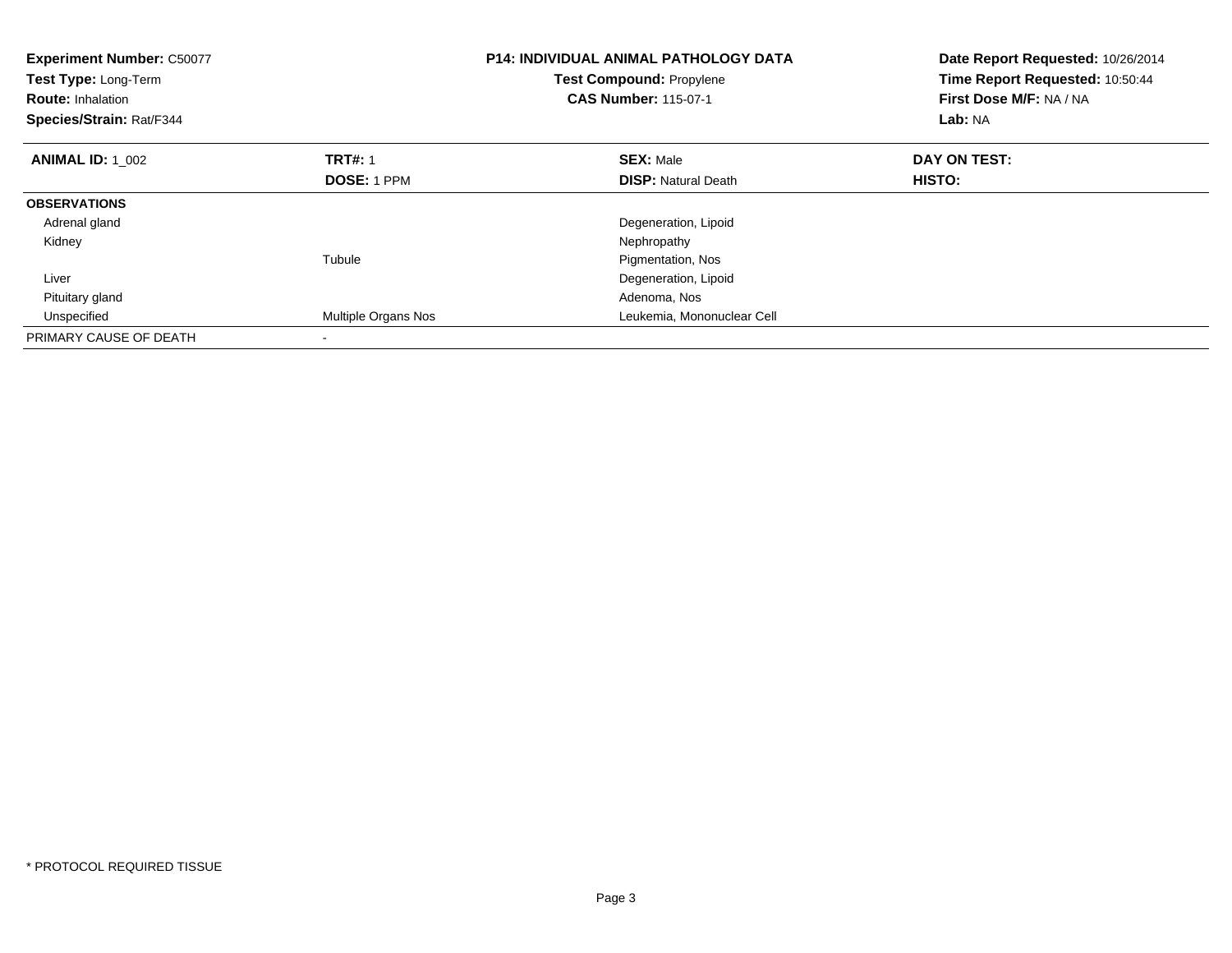**Test Type:** Long-Term

**Route:** Inhalation

**Species/Strain:** Rat/F344

# **P14: INDIVIDUAL ANIMAL PATHOLOGY DATATest Compound:** Propylene

**CAS Number:** 115-07-1

| <b>ANIMAL ID: 1_003</b> | <b>TRT#: 1</b>           | <b>SEX: Male</b>                | DAY ON TEST: |
|-------------------------|--------------------------|---------------------------------|--------------|
|                         | DOSE: 1 PPM              | <b>DISP: Terminal Sacrifice</b> | HISTO:       |
| <b>OBSERVATIONS</b>     |                          |                                 |              |
| Adrenal gland           |                          | Degeneration, Lipoid            |              |
| Heart                   |                          | Fibrosis                        |              |
| Kidney                  |                          | Nephropathy                     |              |
|                         | Tubule                   | Pigmentation, Nos               |              |
| Lymph node              |                          | Inflammation, Acute/Chronic     |              |
| Mammary gland           |                          | Hyperplasia, Nos                |              |
| Nasal cavity            |                          | Metaplasia, Squamous            |              |
| Pituitary gland         |                          | Adenoma, Nos                    |              |
| Testis                  |                          | Atrophy, Nos                    |              |
|                         |                          | Hyperplasia, Mesothelial        |              |
| Thyroid                 |                          | C-Cell Adenoma                  |              |
| Unspecified             | Multiple Organs Nos      | Leukemia, Mononuclear Cell      |              |
| PRIMARY CAUSE OF DEATH  | $\overline{\phantom{a}}$ |                                 |              |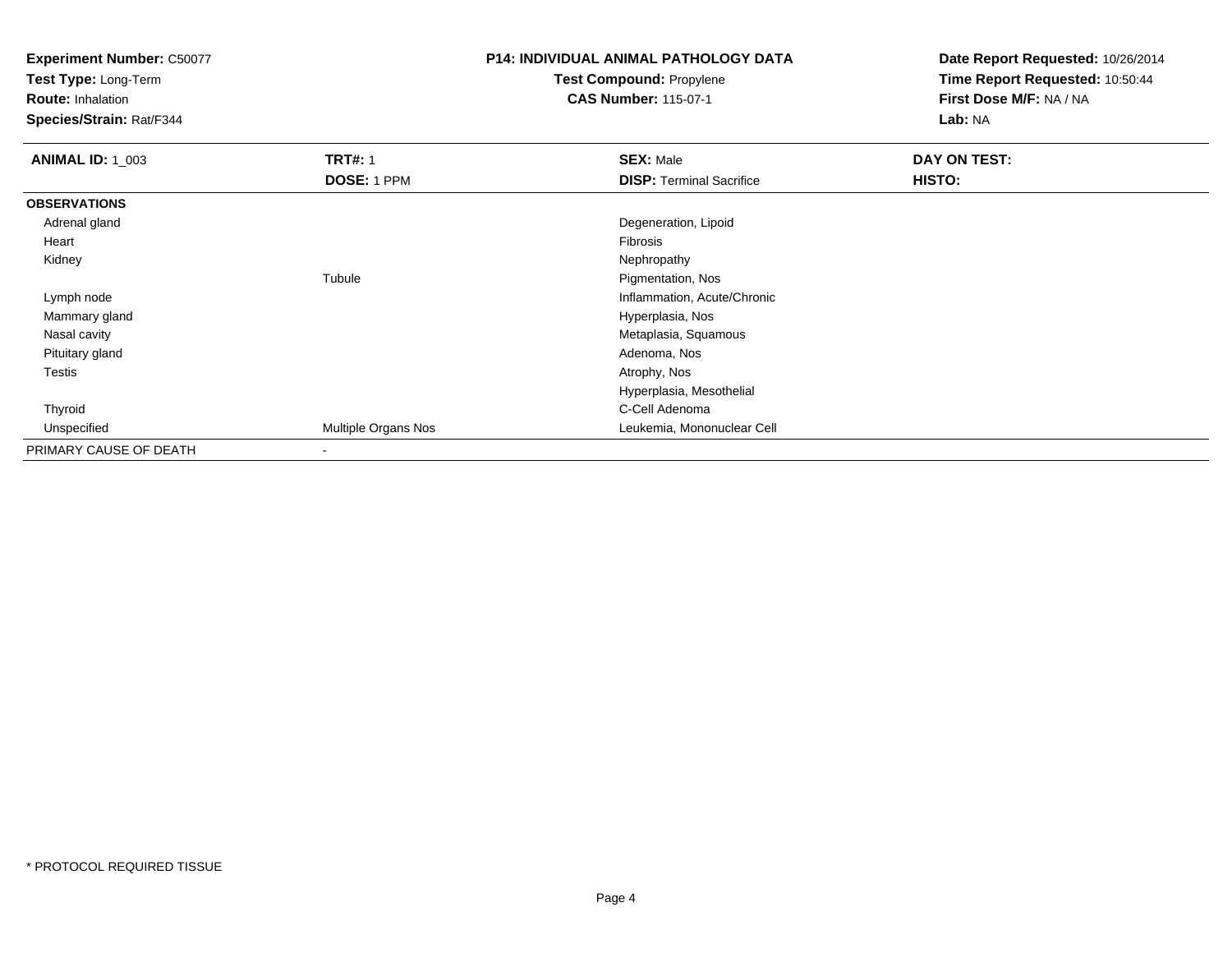**Test Type:** Long-Term

**Route:** Inhalation

**Species/Strain:** Rat/F344

# **P14: INDIVIDUAL ANIMAL PATHOLOGY DATATest Compound:** Propylene

**CAS Number:** 115-07-1

| <b>ANIMAL ID: 1_004</b> | <b>TRT#: 1</b><br>DOSE: 1 PPM | <b>SEX: Male</b><br><b>DISP: Natural Death</b> | DAY ON TEST:<br>HISTO: |
|-------------------------|-------------------------------|------------------------------------------------|------------------------|
| <b>OBSERVATIONS</b>     |                               |                                                |                        |
|                         |                               |                                                |                        |
| Adrenal gland           |                               | Pheochromocytoma, Malignant                    |                        |
| Brain                   |                               | Hemorrhage                                     |                        |
| Heart                   |                               | Degeneration, Nos                              |                        |
|                         |                               | Fibrosis                                       |                        |
|                         |                               | Inflammation, Chronic                          |                        |
| Liver                   |                               | Congestion, Nos                                |                        |
|                         |                               | Necrosis, Focal                                |                        |
| Lung                    |                               | Congestion, Nos                                |                        |
| Mammary gland           |                               | Hyperplasia, Nos                               |                        |
| Salivary gland          |                               | Hyperplasia, Diffuse                           |                        |
| Spleen                  |                               | Hemosiderosis                                  |                        |
| PRIMARY CAUSE OF DEATH  | $\,$                          |                                                |                        |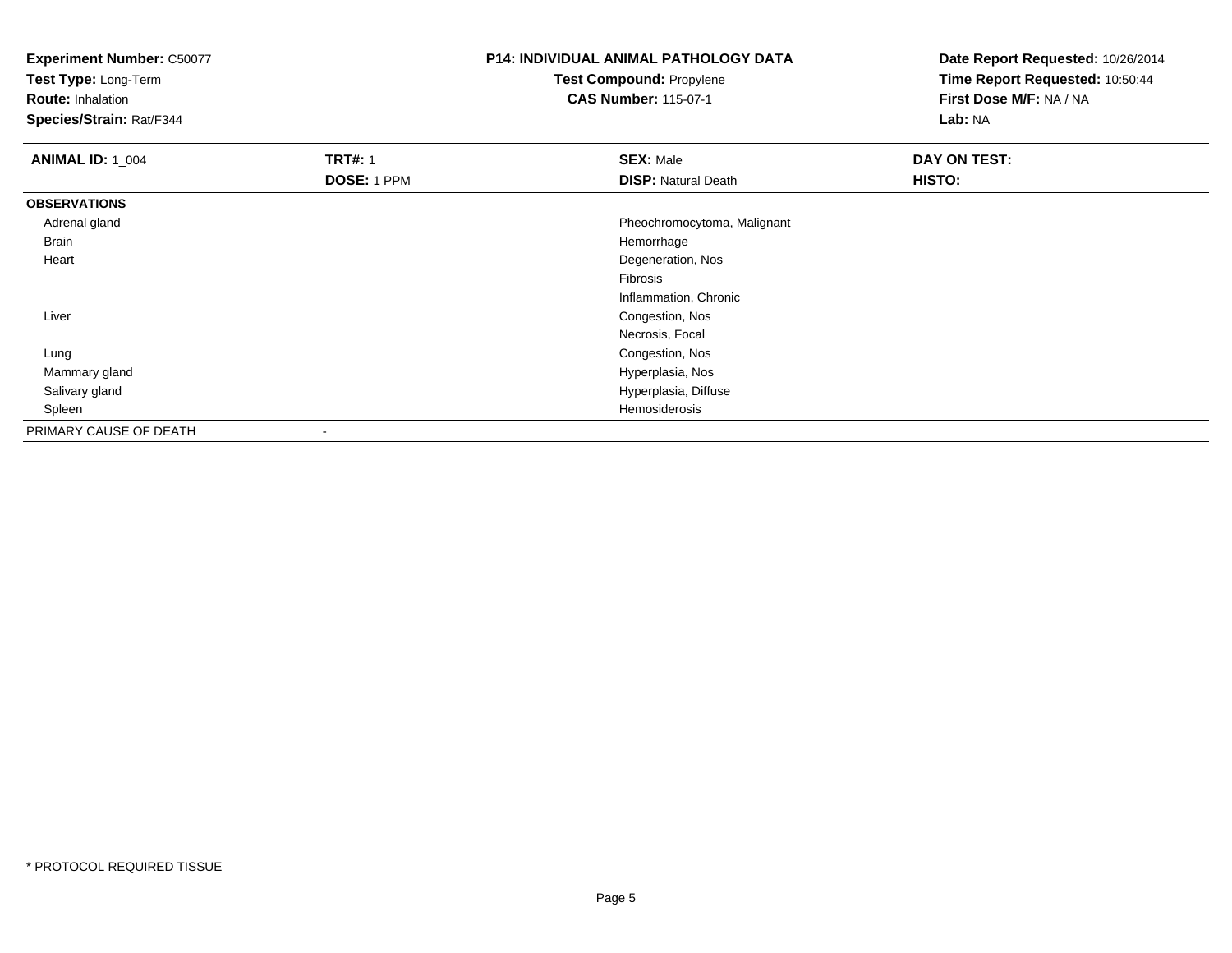**Test Type:** Long-Term

**Route:** Inhalation

**Species/Strain:** Rat/F344

# **P14: INDIVIDUAL ANIMAL PATHOLOGY DATATest Compound:** Propylene

**CAS Number:** 115-07-1

| <b>ANIMAL ID: 1_005</b> | <b>TRT#: 1</b>    | <b>SEX: Male</b>                | DAY ON TEST: |  |
|-------------------------|-------------------|---------------------------------|--------------|--|
|                         | DOSE: 1 PPM       | <b>DISP:</b> Moribund Sacrifice | HISTO:       |  |
| <b>OBSERVATIONS</b>     |                   |                                 |              |  |
| Eye                     | Nasolacrimal Duct | Inflammation, Suppurative       |              |  |
| Heart                   |                   | Thrombus, Mural                 |              |  |
| Kidney                  |                   | Mineralization                  |              |  |
|                         |                   | Nephropathy                     |              |  |
|                         | Tubule            | Pigmentation, Nos               |              |  |
| Liver                   | Centrilobular     | Degeneration, Nos               |              |  |
|                         | <b>Bile Duct</b>  | Hyperplasia, Nos                |              |  |
| Pituitary gland         |                   | Hyperplasia, Focal              |              |  |
| Spleen                  |                   | Hematopoiesis                   |              |  |
| Stomach                 |                   | Hyperplasia, Epithelial         |              |  |
| Testis                  |                   | Atrophy, Nos                    |              |  |
|                         |                   | <b>Interstitial-Cell Tumor</b>  |              |  |
| Thymus                  |                   | Atrophy, Nos                    |              |  |
| Zymbal gland            |                   | Carcinoma, Nos                  |              |  |
| PRIMARY CAUSE OF DEATH  | $\blacksquare$    |                                 |              |  |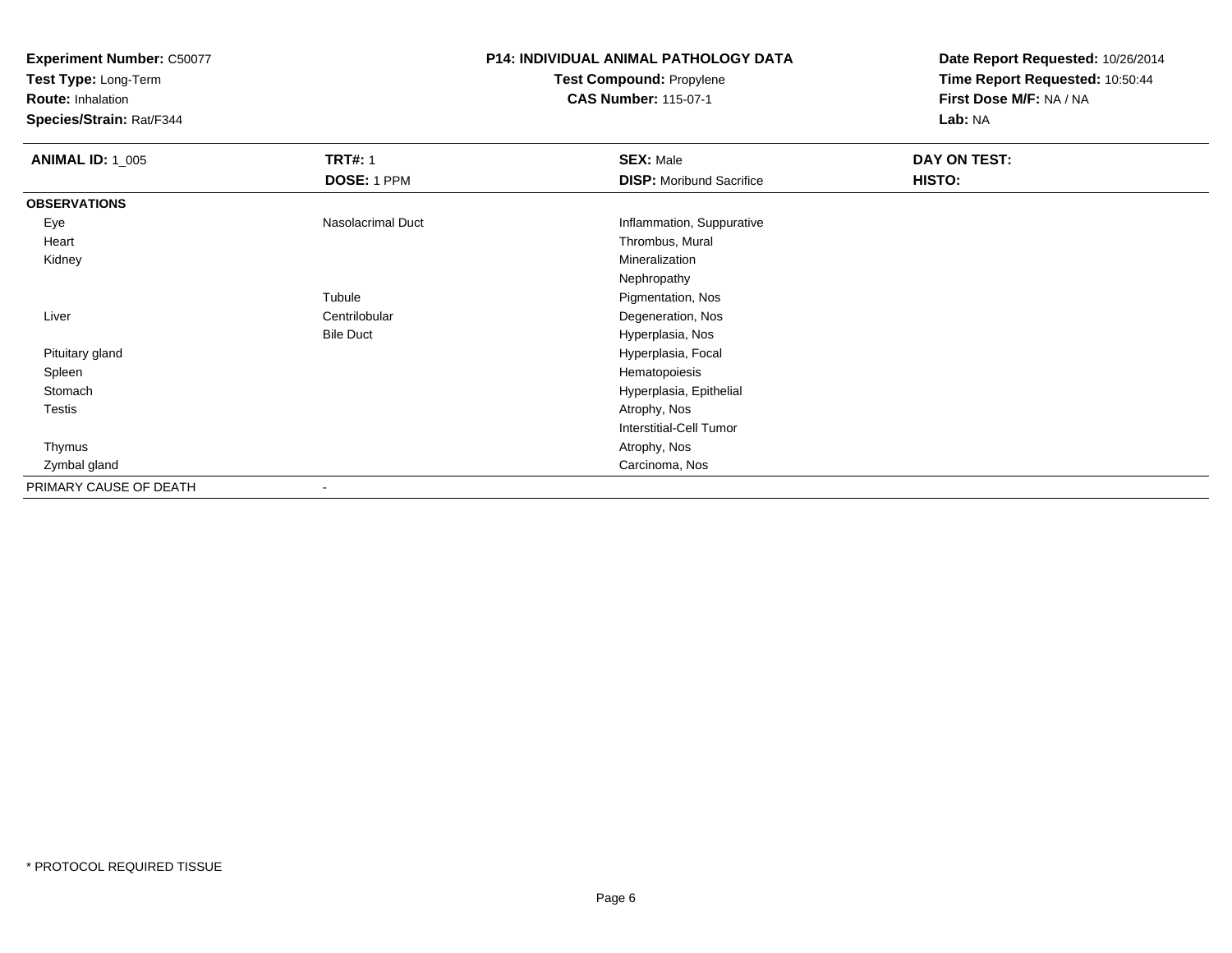**Test Type:** Long-Term

**Route:** Inhalation

**Species/Strain:** Rat/F344

## **P14: INDIVIDUAL ANIMAL PATHOLOGY DATATest Compound:** Propylene

**CAS Number:** 115-07-1

| <b>ANIMAL ID: 1_006</b> | <b>TRT#: 1</b>      | <b>SEX: Male</b>                 | DAY ON TEST: |  |
|-------------------------|---------------------|----------------------------------|--------------|--|
|                         | DOSE: 1 PPM         | <b>DISP: Terminal Sacrifice</b>  | HISTO:       |  |
| <b>OBSERVATIONS</b>     |                     |                                  |              |  |
| Heart                   |                     | Fibrosis                         |              |  |
| Kidney                  |                     | Mineralization                   |              |  |
|                         |                     | Nephropathy                      |              |  |
|                         | Tubule              | Pigmentation, Nos                |              |  |
| Liver                   |                     | Cytoplasmic Change, Basophilic   |              |  |
|                         |                     | Cytoplasmic Change, Eosinophilic |              |  |
|                         | <b>Bile Duct</b>    | Hyperplasia, Nos                 |              |  |
| Mammary gland           |                     | Hyperplasia, Nos                 |              |  |
| Pituitary gland         |                     | Adenoma, Nos                     |              |  |
| Seminal vesicle         |                     | Inflammation, Suppurative        |              |  |
| <b>Testis</b>           |                     | Atrophy, Nos                     |              |  |
|                         |                     | <b>Interstitial-Cell Tumor</b>   |              |  |
|                         |                     | Mineralization                   |              |  |
| Trachea                 |                     | Metaplasia, Squamous             |              |  |
| Unspecified             | Multiple Organs Nos | Leukemia, Mononuclear Cell       |              |  |
| PRIMARY CAUSE OF DEATH  | $\blacksquare$      |                                  |              |  |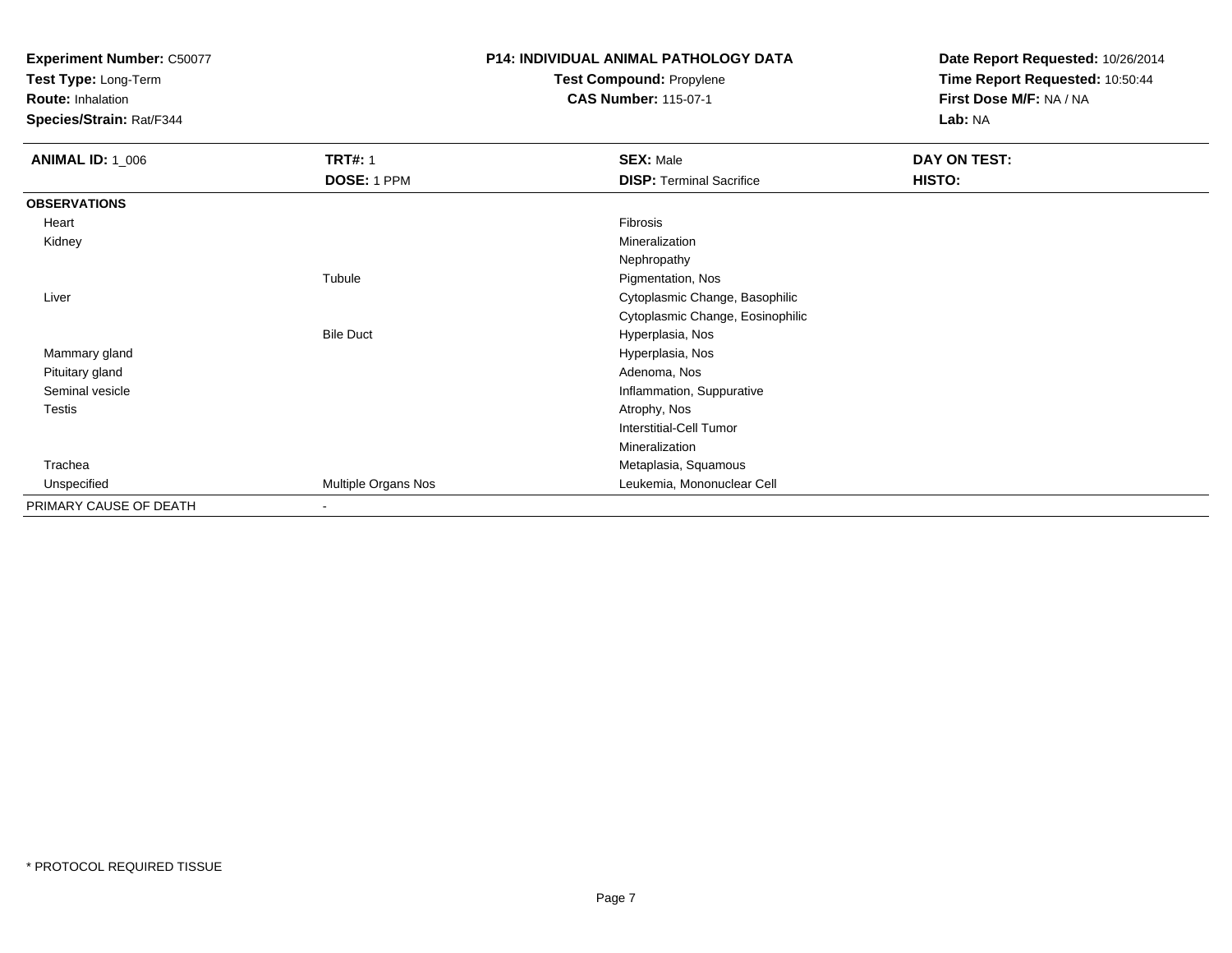**Test Type:** Long-Term

**Route:** Inhalation

**Species/Strain:** Rat/F344

## **P14: INDIVIDUAL ANIMAL PATHOLOGY DATATest Compound:** Propylene

**CAS Number:** 115-07-1

| <b>ANIMAL ID: 1_007</b> | <b>TRT#: 1</b>    | <b>SEX: Male</b>                | DAY ON TEST: |
|-------------------------|-------------------|---------------------------------|--------------|
|                         | DOSE: 1 PPM       | <b>DISP: Terminal Sacrifice</b> | HISTO:       |
| <b>OBSERVATIONS</b>     |                   |                                 |              |
| Adrenal gland           |                   | Degeneration, Lipoid            |              |
|                         | Cortex Nos        | Hyperplasia, Focal              |              |
| Eye                     | Nasolacrimal Duct | Inflammation, Suppurative       |              |
| Kidney                  |                   | Nephropathy                     |              |
|                         | Tubule            | Pigmentation, Nos               |              |
| Liver                   |                   | Cytoplasmic Change, Basophilic  |              |
|                         | <b>Bile Duct</b>  | Hyperplasia, Nos                |              |
| Lymph node              |                   | Hyperplasia, Nos                |              |
| Nasal cavity            |                   | Inflammation, Nos               |              |
|                         |                   | Metaplasia, Squamous            |              |
| Prostate                |                   | Hyperplasia, Focal              |              |
|                         |                   | Inflammation, Suppurative       |              |
| Testis                  |                   | Hyperplasia, Interstitial Cell  |              |
| Unspecified             |                   | Inflammation, Chronic Focal     |              |
| PRIMARY CAUSE OF DEATH  | ۰                 |                                 |              |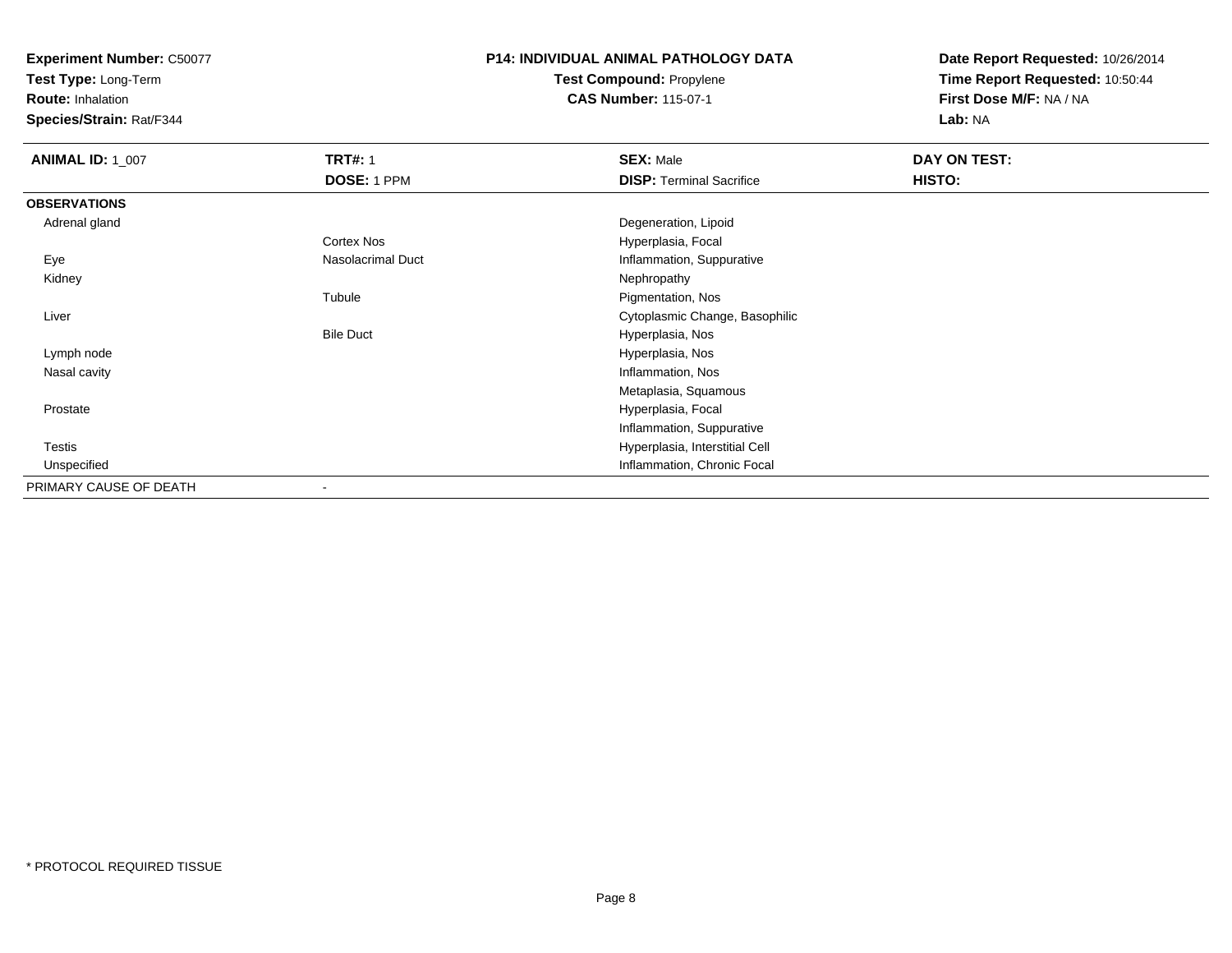**Test Type:** Long-Term

**Route:** Inhalation

**Species/Strain:** Rat/F344

## **P14: INDIVIDUAL ANIMAL PATHOLOGY DATATest Compound:** Propylene

**CAS Number:** 115-07-1

| <b>ANIMAL ID: 1_008</b> | <b>TRT#: 1</b>   | <b>SEX: Male</b>                | DAY ON TEST: |
|-------------------------|------------------|---------------------------------|--------------|
|                         | DOSE: 1 PPM      | <b>DISP: Terminal Sacrifice</b> | HISTO:       |
| <b>OBSERVATIONS</b>     |                  |                                 |              |
| Adrenal gland           |                  | Pheochromocytoma, Malignant     |              |
| Heart                   |                  | Fibrosis                        |              |
|                         |                  | Inflammation, Acute/Chronic     |              |
| Kidney                  |                  | Nephropathy                     |              |
|                         | Tubule           | Pigmentation, Nos               |              |
| Liver                   |                  | Degeneration, Lipoid            |              |
|                         | <b>Bile Duct</b> | Hyperplasia, Nos                |              |
| Mammary gland           |                  | Hyperplasia, Nos                |              |
| Pituitary gland         |                  | Hyperplasia, Focal              |              |
| Prostate                |                  | Hyperplasia, Focal              |              |
| Seminal vesicle         |                  | Inflammation, Suppurative       |              |
| Trachea                 |                  | Metaplasia, Squamous            |              |
| PRIMARY CAUSE OF DEATH  |                  |                                 |              |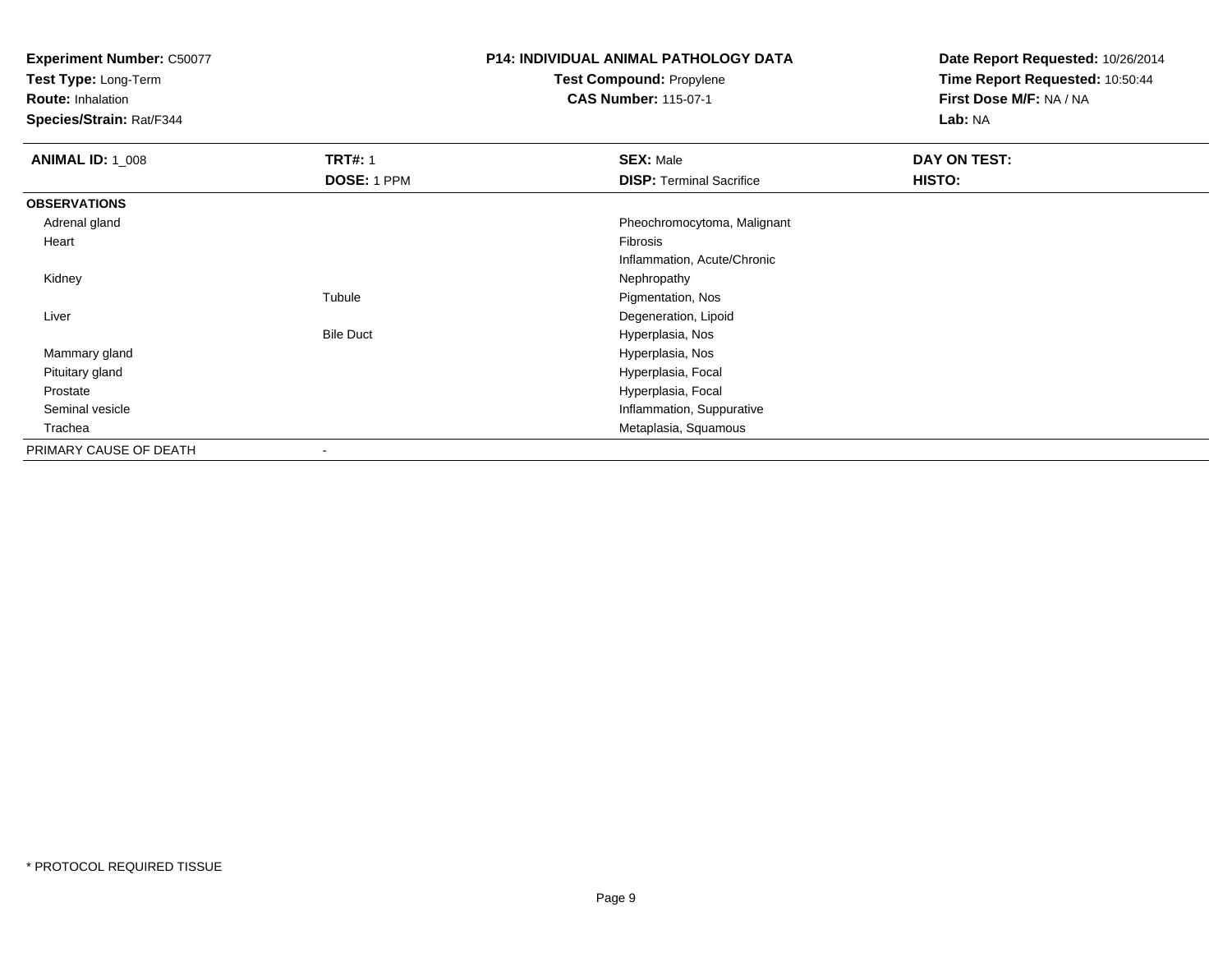**Test Type:** Long-Term

**Route:** Inhalation

**Species/Strain:** Rat/F344

# **P14: INDIVIDUAL ANIMAL PATHOLOGY DATATest Compound:** Propylene

**CAS Number:** 115-07-1

| <b>ANIMAL ID: 1_009</b> | <b>TRT#: 1</b><br>DOSE: 1 PPM | <b>SEX: Male</b><br><b>DISP: Terminal Sacrifice</b> | DAY ON TEST:<br>HISTO: |
|-------------------------|-------------------------------|-----------------------------------------------------|------------------------|
| <b>OBSERVATIONS</b>     |                               |                                                     |                        |
| Adrenal gland           | Medulla                       | Hyperplasia, Nos                                    |                        |
| Eye                     | Nasolacrimal Duct             | Inflammation, Suppurative                           |                        |
| Heart                   |                               | Fibrosis                                            |                        |
| Kidney                  |                               | Mineralization                                      |                        |
|                         |                               | Nephropathy                                         |                        |
|                         | Tubule                        | Pigmentation, Nos                                   |                        |
| Liver                   |                               | Cytoplasmic Change, Basophilic                      |                        |
|                         |                               | Degeneration, Lipoid                                |                        |
|                         | <b>Bile Duct</b>              | Hyperplasia, Nos                                    |                        |
| Lung                    |                               | Hemorrhage                                          |                        |
| Nasal cavity            |                               | Inflammation, Suppurative                           |                        |
| Testis                  |                               | Atrophy, Nos                                        |                        |
|                         |                               | Interstitial-Cell Tumor                             |                        |
| PRIMARY CAUSE OF DEATH  | $\overline{\phantom{a}}$      |                                                     |                        |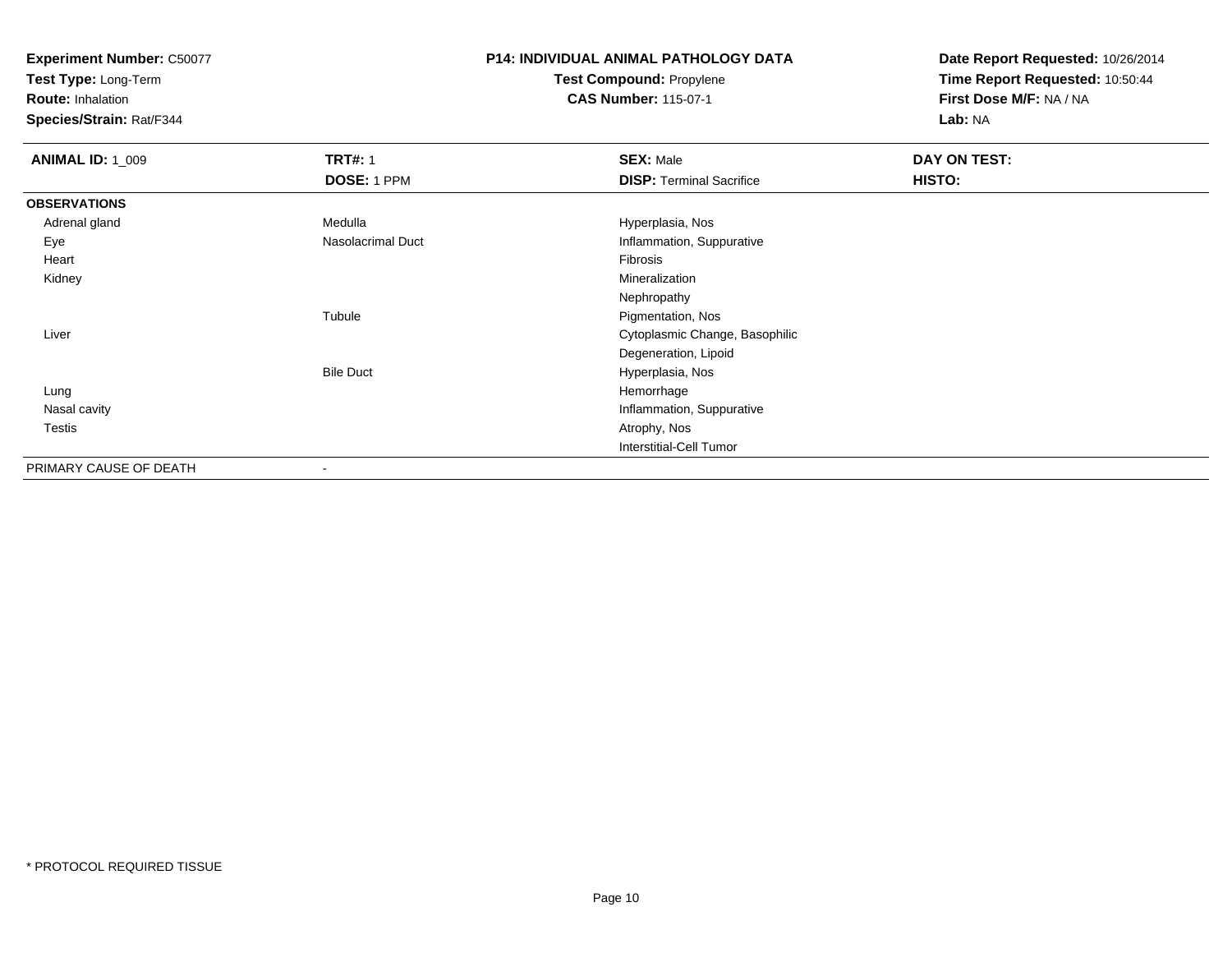**Test Type:** Long-Term

**Route:** Inhalation

**Species/Strain:** Rat/F344

## **P14: INDIVIDUAL ANIMAL PATHOLOGY DATATest Compound:** Propylene

**CAS Number:** 115-07-1

| <b>ANIMAL ID: 1_010</b> | <b>TRT#: 1</b>   | <b>SEX: Male</b>                | DAY ON TEST: |
|-------------------------|------------------|---------------------------------|--------------|
|                         | DOSE: 1 PPM      | <b>DISP: Terminal Sacrifice</b> | HISTO:       |
| <b>OBSERVATIONS</b>     |                  |                                 |              |
| Heart                   |                  | Fibrosis                        |              |
|                         | Cardiac Valve    | Inflammation, Nos               |              |
| Kidney                  |                  | Mineralization                  |              |
|                         | Tubule           | Pigmentation, Nos               |              |
| Larynx                  |                  | Inflammation, Suppurative       |              |
| Liver                   |                  | Cytoplasmic Change, Basophilic  |              |
|                         | <b>Bile Duct</b> | Hyperplasia, Nos                |              |
|                         |                  | Neoplastic Nodule               |              |
| Nasal cavity            |                  | Hyperplasia, Epithelial         |              |
|                         |                  | Inflammation, Nos               |              |
| Testis                  |                  | Atrophy, Nos                    |              |
|                         |                  | <b>Interstitial-Cell Tumor</b>  |              |
|                         |                  | Mineralization                  |              |
| Unspecified             | Chest            | Sarcoma, Nos                    |              |
| PRIMARY CAUSE OF DEATH  | $\sim$           |                                 |              |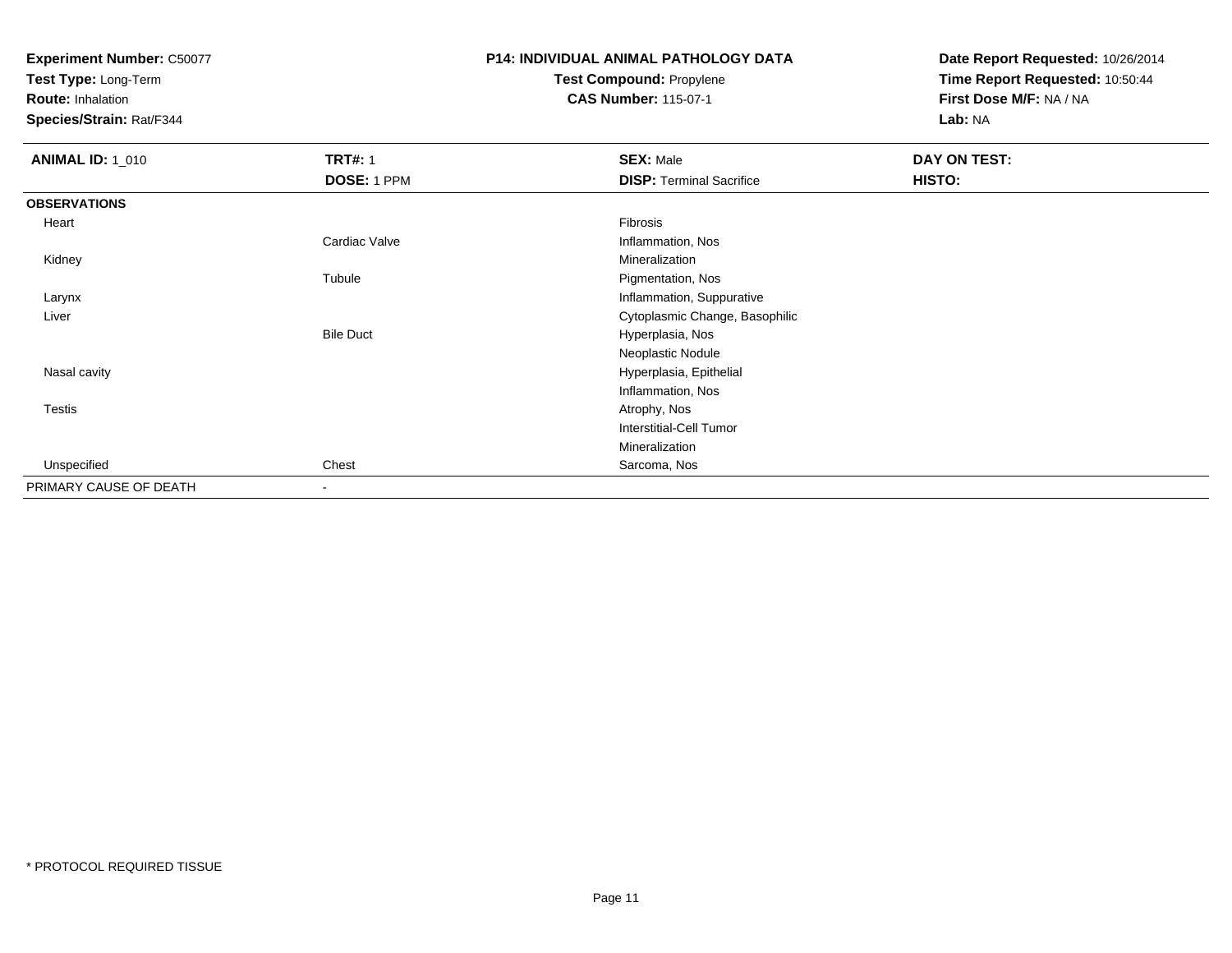**Test Type:** Long-Term

**Route:** Inhalation

**Species/Strain:** Rat/F344

### **P14: INDIVIDUAL ANIMAL PATHOLOGY DATATest Compound:** Propylene**CAS Number:** 115-07-1

| <b>ANIMAL ID: 1_011</b> | <b>TRT#: 1</b>             | <b>SEX: Male</b>           | DAY ON TEST: |  |
|-------------------------|----------------------------|----------------------------|--------------|--|
|                         | DOSE: 1 PPM                | <b>DISP: Natural Death</b> | HISTO:       |  |
| <b>OBSERVATIONS</b>     |                            |                            |              |  |
| Kidney                  |                            | Nephropathy                |              |  |
|                         | Tubule                     | Pigmentation, Nos          |              |  |
| Liver                   | Centrilobular              | Degeneration, Nos          |              |  |
|                         | Periportal                 | Fibrosis                   |              |  |
|                         | <b>Bile Duct</b>           | Hyperplasia, Nos           |              |  |
| Nasal cavity            |                            | Inflammation, Suppurative  |              |  |
| Parathyroid gland       |                            | Hyperplasia, Focal         |              |  |
| Seminal vesicle         |                            | Inflammation, Suppurative  |              |  |
| Testis                  |                            | Atrophy, Nos               |              |  |
| Unspecified             | <b>Multiple Organs Nos</b> | Leukemia, Mononuclear Cell |              |  |
| PRIMARY CAUSE OF DEATH  |                            |                            |              |  |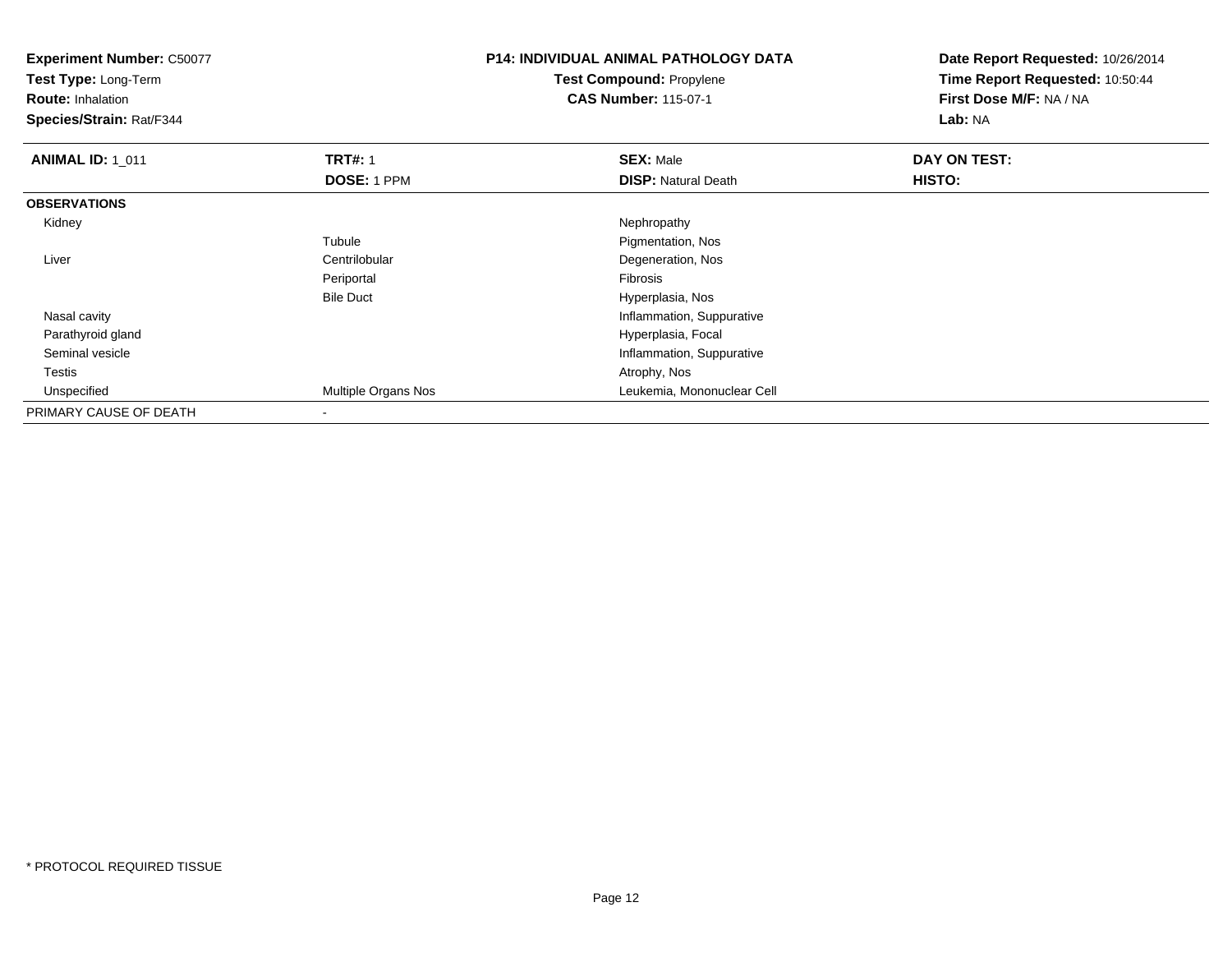**Test Type:** Long-Term

**Route:** Inhalation

**Species/Strain:** Rat/F344

## **P14: INDIVIDUAL ANIMAL PATHOLOGY DATATest Compound:** Propylene

**CAS Number:** 115-07-1

| <b>ANIMAL ID: 1_012</b> | <b>TRT#: 1</b>   | <b>SEX: Male</b>                | DAY ON TEST: |  |
|-------------------------|------------------|---------------------------------|--------------|--|
|                         | DOSE: 1 PPM      | <b>DISP: Terminal Sacrifice</b> | HISTO:       |  |
| <b>OBSERVATIONS</b>     |                  |                                 |              |  |
| Heart                   |                  | Fibrosis                        |              |  |
| Kidney                  |                  | Nephropathy                     |              |  |
|                         | Tubule           | Pigmentation, Nos               |              |  |
| Larynx                  |                  | Inflammation, Suppurative       |              |  |
| Liver                   |                  | Cytoplasmic Change, Basophilic  |              |  |
|                         | <b>Bile Duct</b> | Hyperplasia, Nos                |              |  |
| Mammary gland           |                  | Hyperplasia, Nos                |              |  |
| Nasal cavity            |                  | Inflammation, Suppurative       |              |  |
| Pancreas                |                  | Atrophy, Diffuse                |              |  |
| Testis                  |                  | Atrophy, Nos                    |              |  |
|                         |                  | Interstitial-Cell Tumor         |              |  |
| PRIMARY CAUSE OF DEATH  | $\blacksquare$   |                                 |              |  |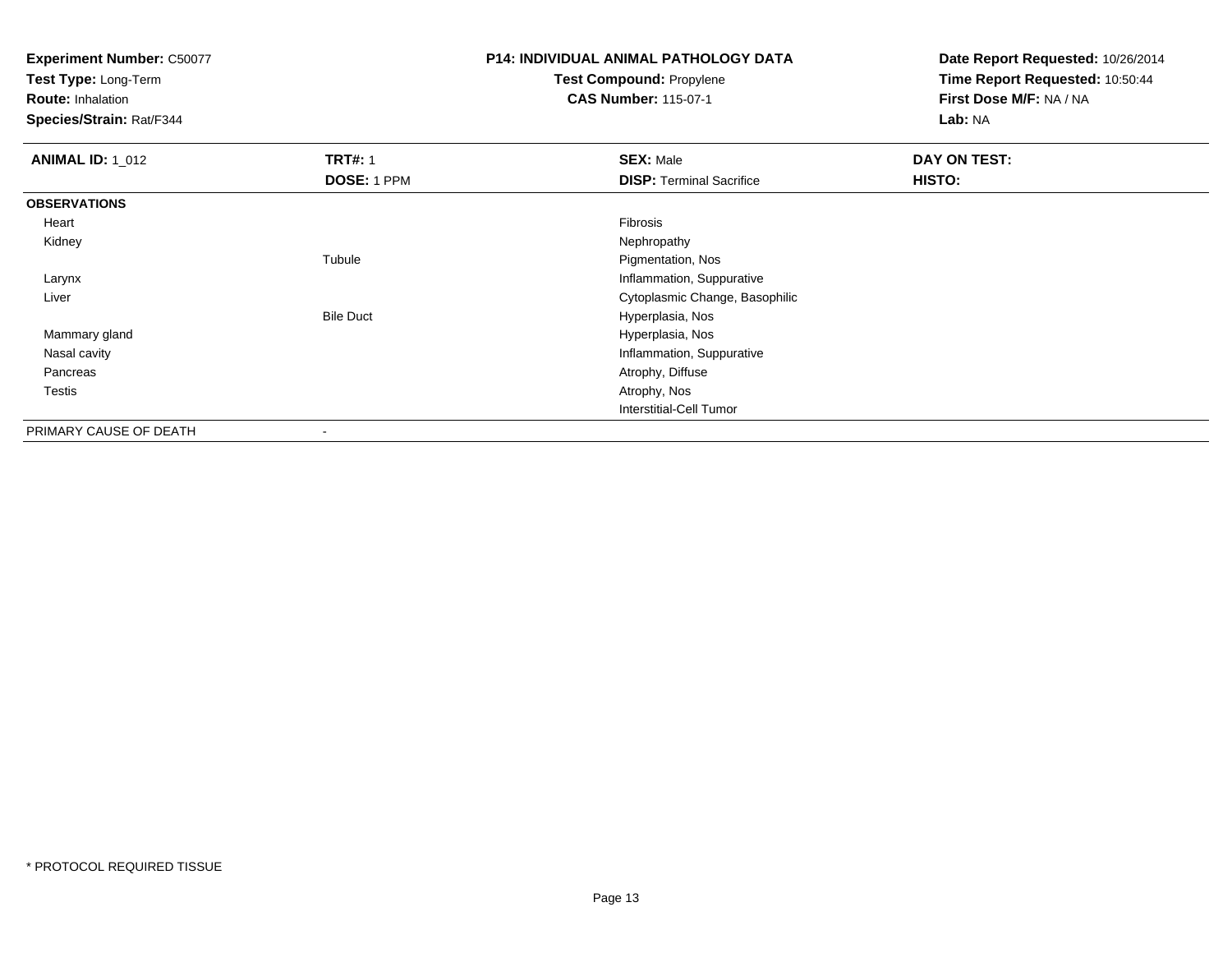**Test Type:** Long-Term

**Route:** Inhalation

**Species/Strain:** Rat/F344

### **P14: INDIVIDUAL ANIMAL PATHOLOGY DATATest Compound:** Propylene**CAS Number:** 115-07-1

| <b>ANIMAL ID: 1_013</b> | <b>TRT#: 1</b>      | <b>SEX: Male</b>                | DAY ON TEST: |  |
|-------------------------|---------------------|---------------------------------|--------------|--|
|                         | DOSE: 1 PPM         | <b>DISP: Terminal Sacrifice</b> | HISTO:       |  |
| <b>OBSERVATIONS</b>     |                     |                                 |              |  |
| Adrenal gland           | Cortex Nos          | Hyperplasia, Focal              |              |  |
|                         |                     | Pheochromocytoma                |              |  |
| Brain                   |                     | Hemorrhage                      |              |  |
| Eye                     | Nasolacrimal Duct   | Inflammation, Suppurative       |              |  |
| Heart                   |                     | Fibrosis                        |              |  |
| Kidney                  |                     | Nephropathy                     |              |  |
|                         | Tubule              | Pigmentation, Nos               |              |  |
| Liver                   |                     | Degeneration, Lipoid            |              |  |
|                         | <b>Bile Duct</b>    | Hyperplasia, Nos                |              |  |
| Lung                    | Alveoli             | Histiocytosis                   |              |  |
| Mammary gland           |                     | Hyperplasia, Nos                |              |  |
| Nasal cavity            |                     | Inflammation, Suppurative       |              |  |
|                         |                     | Metaplasia, Squamous            |              |  |
| Testis                  |                     | Atrophy, Nos                    |              |  |
|                         |                     | Interstitial-Cell Tumor         |              |  |
|                         |                     | Mineralization                  |              |  |
| Unspecified             | Multiple Organs Nos | Leukemia, Mononuclear Cell      |              |  |
| PRIMARY CAUSE OF DEATH  | $\sim$              |                                 |              |  |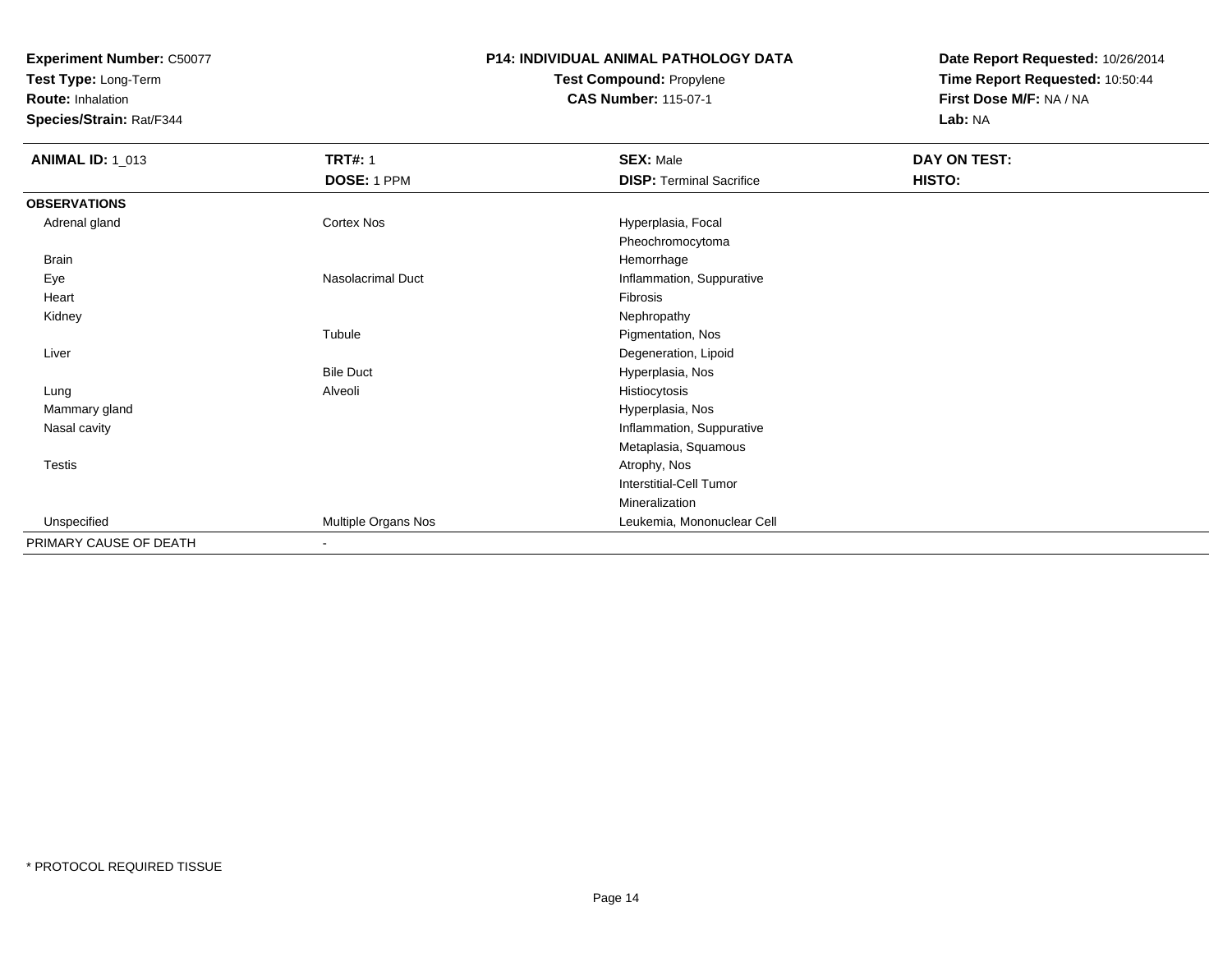**Test Type:** Long-Term

**Route:** Inhalation

**Species/Strain:** Rat/F344

### **P14: INDIVIDUAL ANIMAL PATHOLOGY DATATest Compound:** Propylene**CAS Number:** 115-07-1

| <b>ANIMAL ID: 1_014</b> | <b>TRT#: 1</b>   | <b>SEX: Male</b>                | DAY ON TEST: |  |
|-------------------------|------------------|---------------------------------|--------------|--|
|                         | DOSE: 1 PPM      | <b>DISP: Terminal Sacrifice</b> | HISTO:       |  |
| <b>OBSERVATIONS</b>     |                  |                                 |              |  |
| Adrenal gland           |                  | Pheochromocytoma                |              |  |
| Heart                   |                  | Fibrosis                        |              |  |
| Intestine Large         | Colon            | Parasitism                      |              |  |
| Kidney                  | Pelvis           | Mineralization                  |              |  |
|                         |                  | Nephropathy                     |              |  |
|                         | Tubule           | Pigmentation, Nos               |              |  |
| Liver                   | <b>Bile Duct</b> | Hyperplasia, Nos                |              |  |
| Lymph node              |                  | Hyperplasia, Nos                |              |  |
| Mammary gland           |                  | Hyperplasia, Nos                |              |  |
| Testis                  |                  | Atrophy, Nos                    |              |  |
|                         |                  | <b>Interstitial-Cell Tumor</b>  |              |  |
|                         | Tunica Vaginalis | Mesothelioma, Nos               |              |  |
|                         |                  | Mineralization                  |              |  |
| Unspecified             | Chest            | Keratoacanthoma                 |              |  |
| PRIMARY CAUSE OF DEATH  | $\,$ $\,$        |                                 |              |  |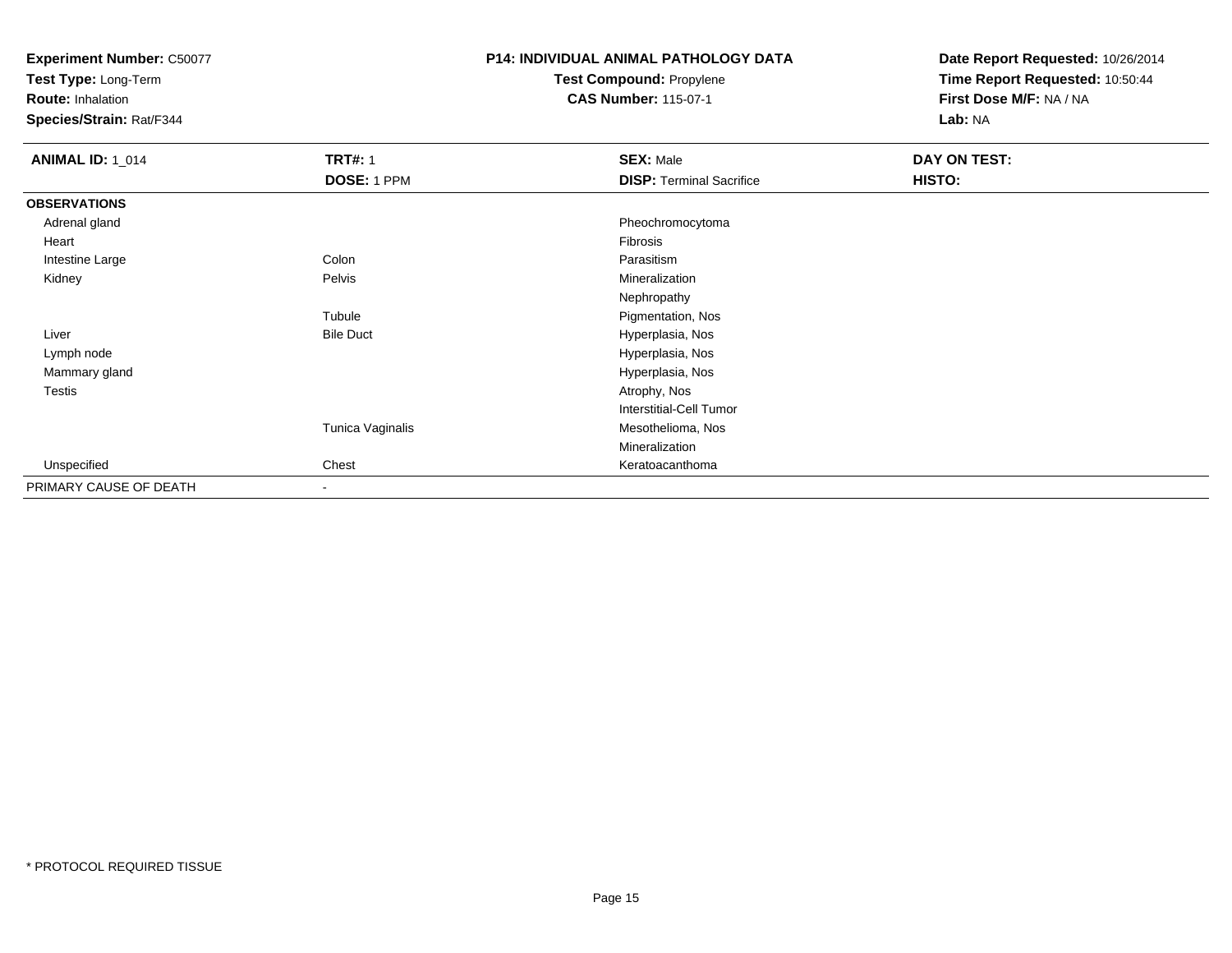**Test Type:** Long-Term

**Route:** Inhalation

**Species/Strain:** Rat/F344

# **P14: INDIVIDUAL ANIMAL PATHOLOGY DATATest Compound:** Propylene

**CAS Number:** 115-07-1

| <b>ANIMAL ID: 1_015</b> | <b>TRT#: 1</b><br>DOSE: 1 PPM | <b>SEX: Male</b><br><b>DISP: Natural Death</b> | DAY ON TEST:<br>HISTO: |  |
|-------------------------|-------------------------------|------------------------------------------------|------------------------|--|
| <b>OBSERVATIONS</b>     |                               |                                                |                        |  |
| Adrenal gland           |                               | Degeneration, Lipoid                           |                        |  |
| Heart                   |                               | Fibrosis                                       |                        |  |
| Kidney                  |                               | Nephropathy                                    |                        |  |
|                         | Tubule                        | Pigmentation, Nos                              |                        |  |
| Liver                   |                               | Cytoplasmic Change, Basophilic                 |                        |  |
|                         | <b>Bile Duct</b>              | Hyperplasia, Nos                               |                        |  |
| Lung                    |                               | Bronchopneumonia, Acute                        |                        |  |
|                         |                               | Foreign Body, Nos                              |                        |  |
|                         |                               | Hyperplasia, Alveolar Epithelium               |                        |  |
| Mammary gland           |                               | Hyperplasia, Nos                               |                        |  |
| Nasal cavity            |                               | Inflammation, Suppurative                      |                        |  |
| Seminal vesicle         |                               | Inflammation, Suppurative                      |                        |  |
| Testis                  |                               | Atrophy, Nos                                   |                        |  |
|                         |                               | Interstitial-Cell Tumor                        |                        |  |
| Thyroid                 |                               | Follicular-Cell Carcinoma                      |                        |  |
|                         |                               | Hyperplasia, Epithelial                        |                        |  |
| PRIMARY CAUSE OF DEATH  | ۰                             |                                                |                        |  |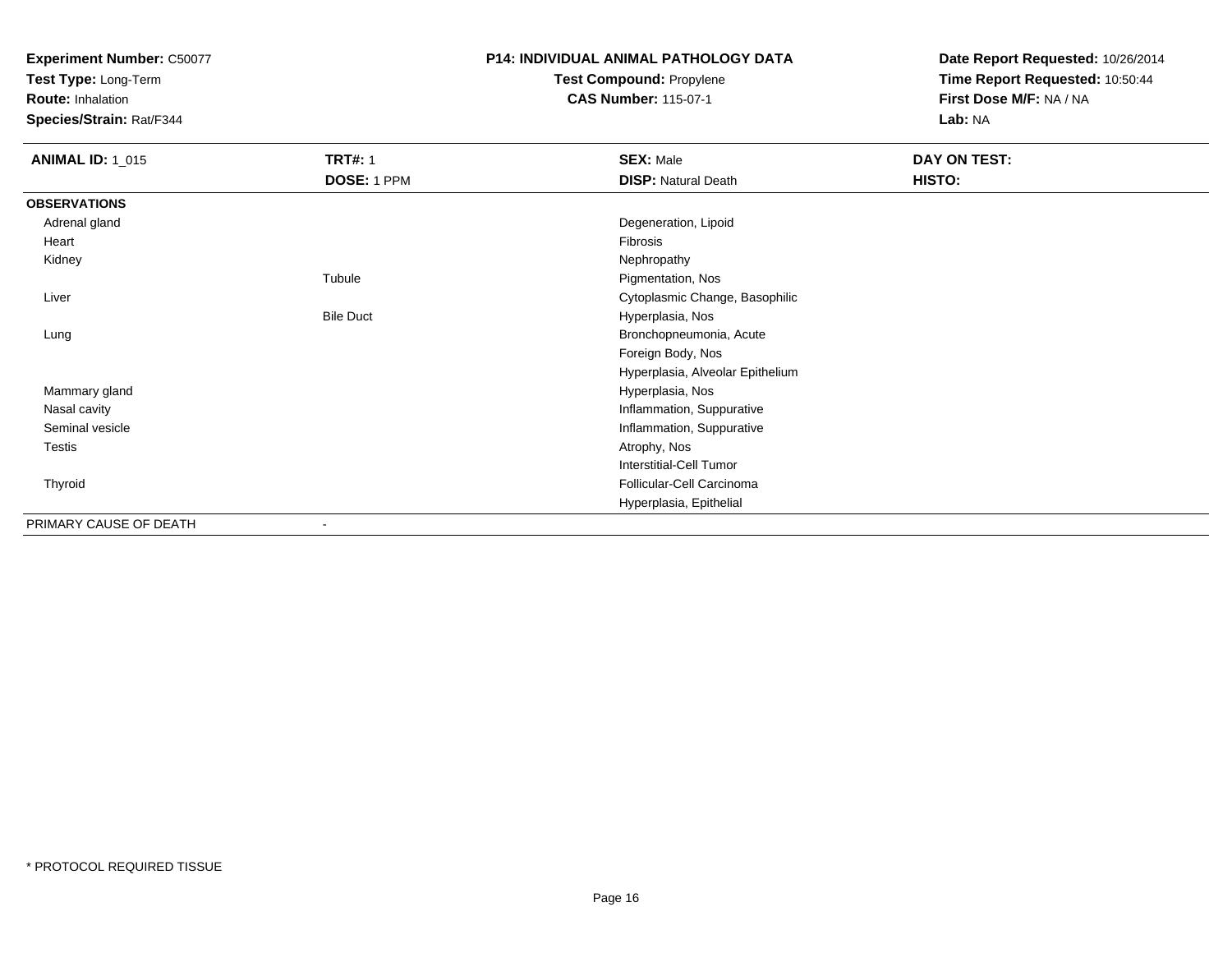**Test Type:** Long-Term

**Route:** Inhalation

**Species/Strain:** Rat/F344

# **P14: INDIVIDUAL ANIMAL PATHOLOGY DATATest Compound:** Propylene

**CAS Number:** 115-07-1

| <b>ANIMAL ID: 1_016</b> | <b>TRT#: 1</b>   | <b>SEX: Male</b>                | DAY ON TEST: |  |
|-------------------------|------------------|---------------------------------|--------------|--|
|                         | DOSE: 1 PPM      | <b>DISP: Terminal Sacrifice</b> | HISTO:       |  |
| <b>OBSERVATIONS</b>     |                  |                                 |              |  |
| Adrenal gland           |                  | Degeneration, Lipoid            |              |  |
| Blood vessel            |                  | Inflammation, Nos               |              |  |
| Heart                   |                  | Fibrosis                        |              |  |
| Kidney                  |                  | Nephropathy                     |              |  |
|                         | Tubule           | Pigmentation, Nos               |              |  |
| Liver                   |                  | Cytoplasmic Change, Basophilic  |              |  |
|                         |                  | Degeneration, Lipoid            |              |  |
|                         | <b>Bile Duct</b> | Hyperplasia, Nos                |              |  |
| Mammary gland           |                  | Hyperplasia, Nos                |              |  |
| Pituitary gland         |                  | Adenoma, Nos                    |              |  |
| Testis                  |                  | Hyperplasia, Interstitial Cell  |              |  |
| PRIMARY CAUSE OF DEATH  | $\,$             |                                 |              |  |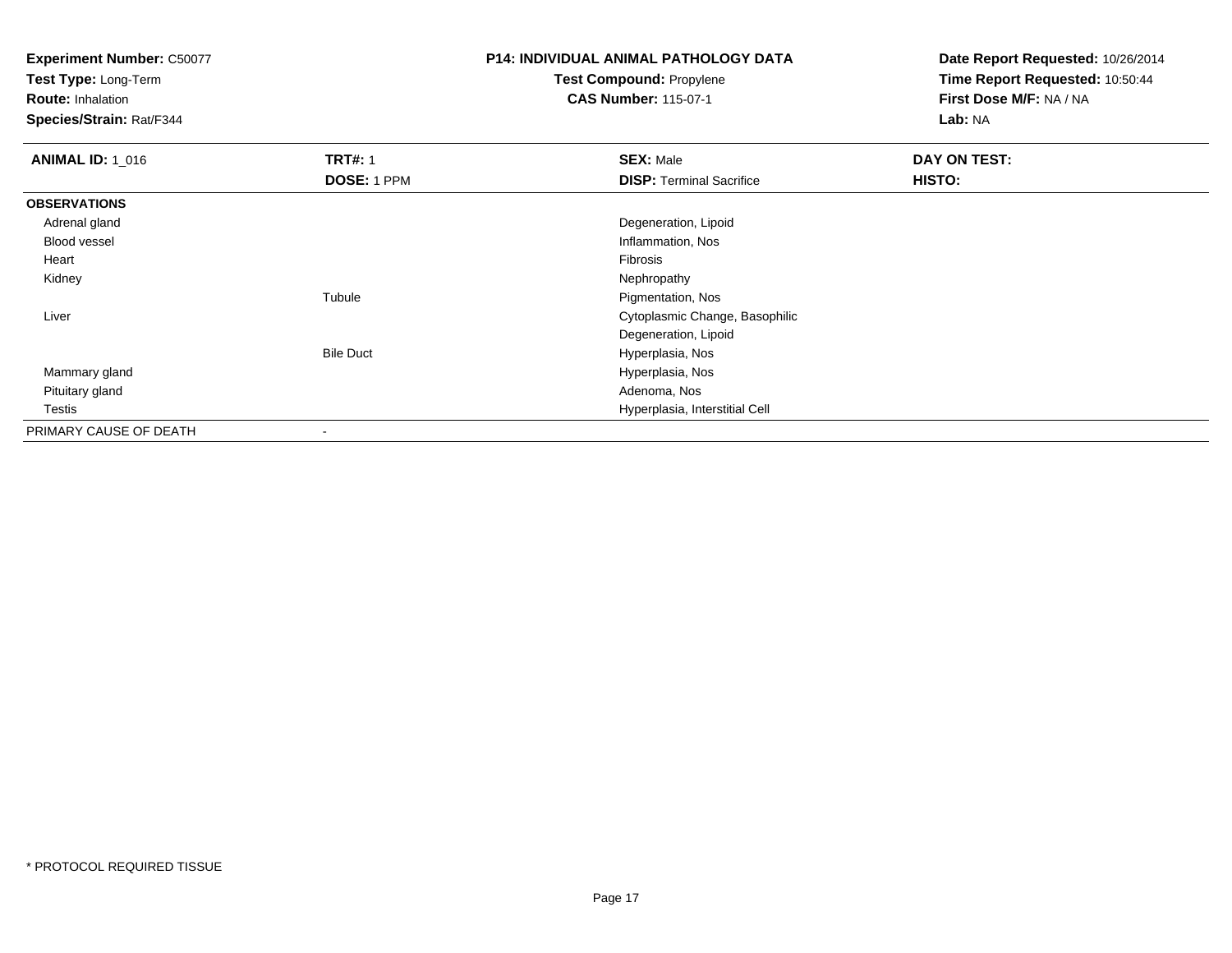**Test Type:** Long-Term

**Route:** Inhalation

**Species/Strain:** Rat/F344

## **P14: INDIVIDUAL ANIMAL PATHOLOGY DATATest Compound:** Propylene

**CAS Number:** 115-07-1

| <b>ANIMAL ID: 1_017</b> | <b>TRT#: 1</b>           | <b>SEX: Male</b>                | DAY ON TEST: |
|-------------------------|--------------------------|---------------------------------|--------------|
|                         | DOSE: 1 PPM              | <b>DISP: Terminal Sacrifice</b> | HISTO:       |
| <b>OBSERVATIONS</b>     |                          |                                 |              |
| Epididymis              |                          | Granuloma, Spermatic            |              |
| Eye                     | <b>Nasolacrimal Duct</b> | Inflammation, Suppurative       |              |
| Heart                   |                          | Fibrosis                        |              |
| Kidney                  |                          | Nephropathy                     |              |
|                         | Tubule                   | Pigmentation, Nos               |              |
| Liver                   |                          | Angiectasis                     |              |
|                         |                          | Cytoplasmic Change, Basophilic  |              |
|                         |                          | Degeneration, Lipoid            |              |
|                         | <b>Bile Duct</b>         | Hyperplasia, Nos                |              |
| Lymph node              |                          | Inflammation, Acute/Chronic     |              |
| Mammary gland           |                          | Hyperplasia, Nos                |              |
| Nasal cavity            |                          | Inflammation, Nos               |              |
|                         |                          | Metaplasia, Squamous            |              |
| Prostate                |                          | Inflammation, Suppurative       |              |
| Testis                  |                          | Atrophy, Nos                    |              |
|                         |                          | Interstitial-Cell Tumor         |              |
|                         |                          | Mineralization                  |              |
| PRIMARY CAUSE OF DEATH  |                          |                                 |              |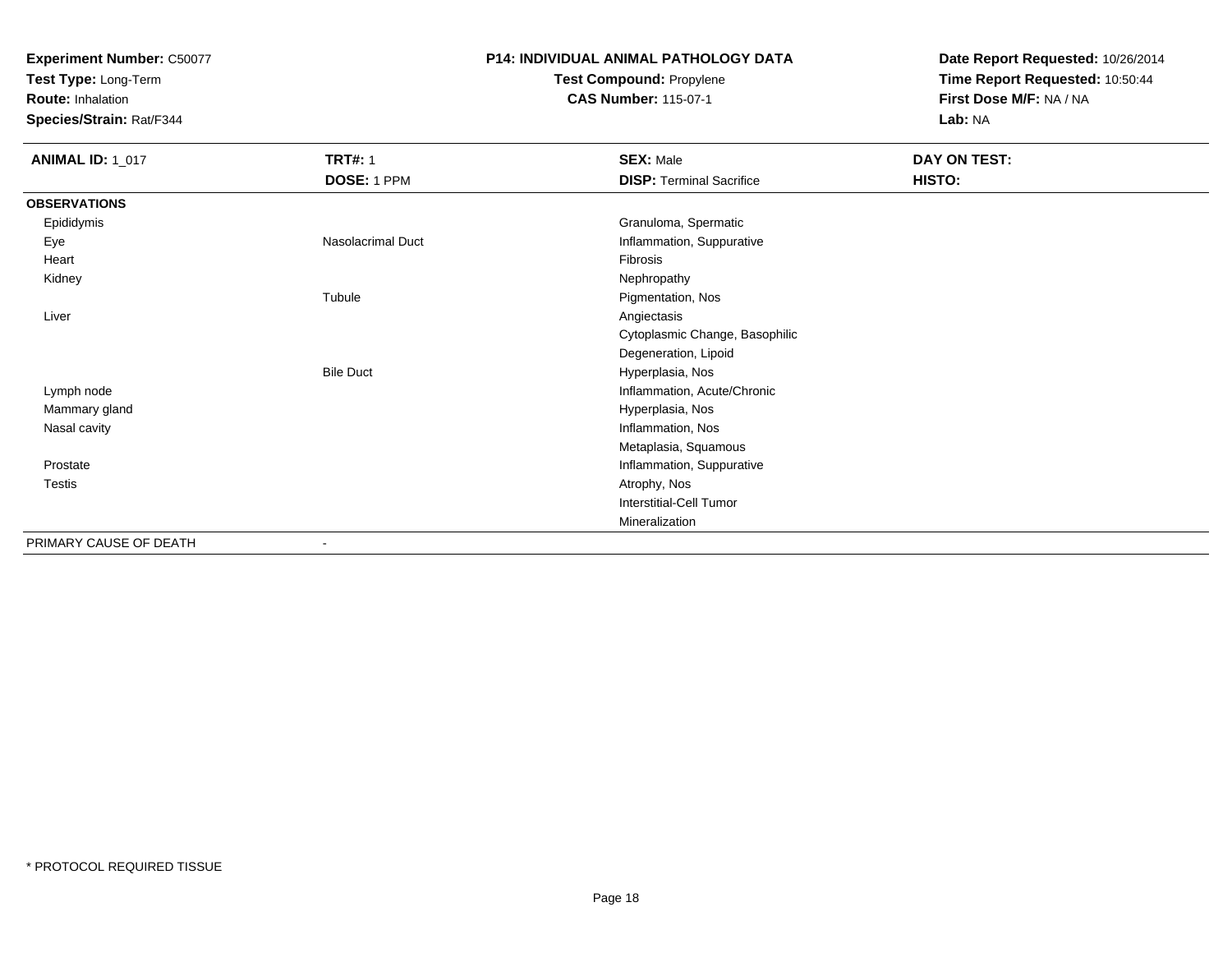**Test Type:** Long-Term

**Route:** Inhalation

**Species/Strain:** Rat/F344

## **P14: INDIVIDUAL ANIMAL PATHOLOGY DATATest Compound:** Propylene

**CAS Number:** 115-07-1

| <b>ANIMAL ID: 1_018</b> | <b>TRT#: 1</b>   | <b>SEX: Male</b>                | DAY ON TEST: |  |
|-------------------------|------------------|---------------------------------|--------------|--|
|                         | DOSE: 1 PPM      | <b>DISP: Terminal Sacrifice</b> | HISTO:       |  |
| <b>OBSERVATIONS</b>     |                  |                                 |              |  |
| Heart                   |                  | Fibrosis                        |              |  |
| Kidney                  |                  | Nephropathy                     |              |  |
|                         | Tubule           | Pigmentation, Nos               |              |  |
| Larynx                  |                  | Inflammation, Suppurative       |              |  |
| Liver                   |                  | Cytoplasmic Change, Basophilic  |              |  |
|                         | <b>Bile Duct</b> | Hyperplasia, Nos                |              |  |
| Lymph node              |                  | Hyperplasia, Nos                |              |  |
| Mammary gland           |                  | Hyperplasia, Nos                |              |  |
| Nasal cavity            |                  | Metaplasia, Squamous            |              |  |
| Pituitary gland         |                  | Adenoma, Nos                    |              |  |
| Seminal vesicle         |                  | Inflammation, Suppurative       |              |  |
| Testis                  |                  | Atrophy, Nos                    |              |  |
|                         |                  | <b>Interstitial-Cell Tumor</b>  |              |  |
|                         |                  | Mineralization                  |              |  |
| PRIMARY CAUSE OF DEATH  | ٠                |                                 |              |  |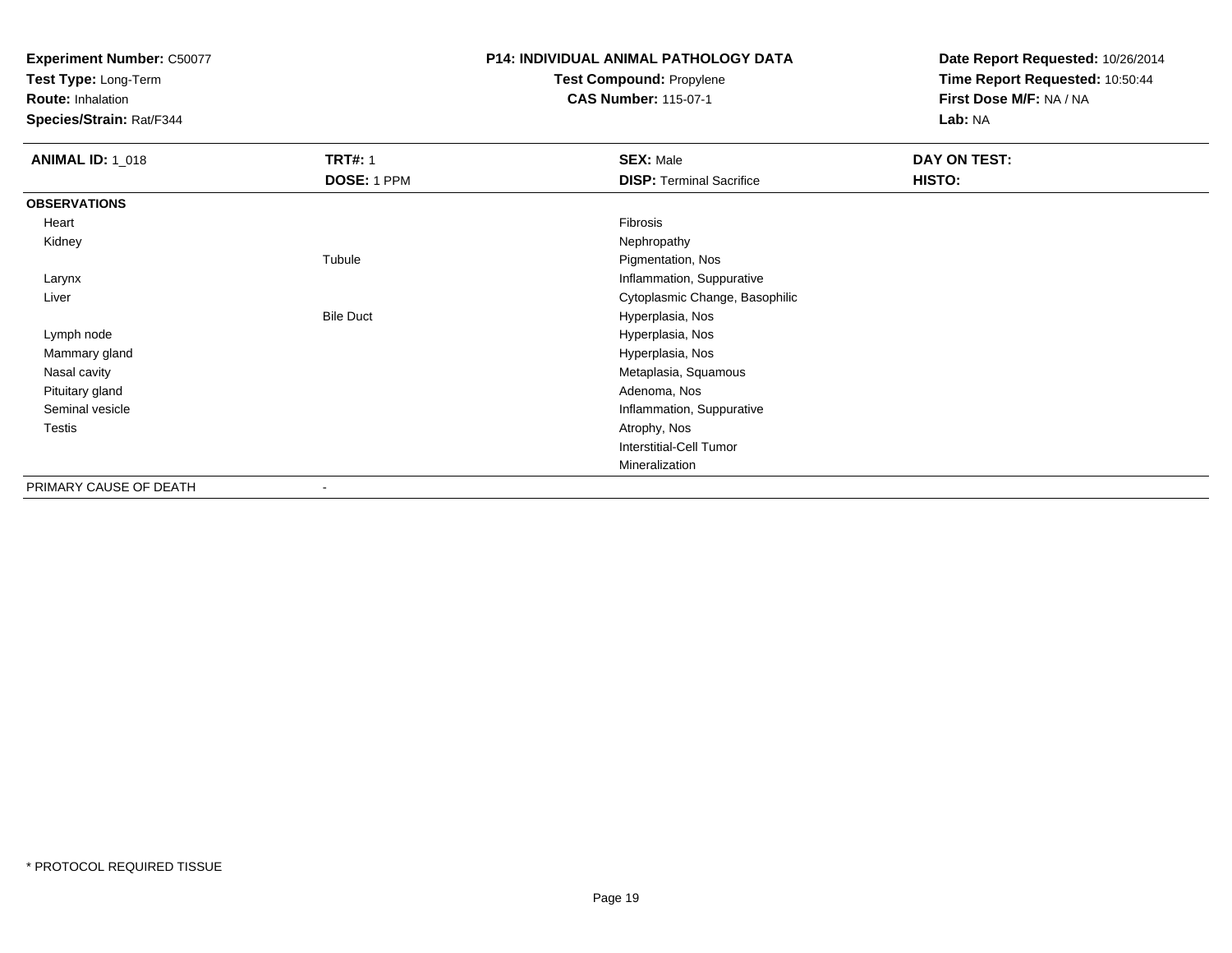**Test Type:** Long-Term

**Route:** Inhalation

**Species/Strain:** Rat/F344

## **P14: INDIVIDUAL ANIMAL PATHOLOGY DATATest Compound:** Propylene

**CAS Number:** 115-07-1

| <b>ANIMAL ID: 1_019</b> | <b>TRT#: 1</b>    | <b>SEX: Male</b>                 | DAY ON TEST: |  |
|-------------------------|-------------------|----------------------------------|--------------|--|
|                         | DOSE: 1 PPM       | <b>DISP: Terminal Sacrifice</b>  | HISTO:       |  |
| <b>OBSERVATIONS</b>     |                   |                                  |              |  |
| Adrenal gland           |                   | Degeneration, Lipoid             |              |  |
| Heart                   |                   | Fibrosis                         |              |  |
| Intestine Large         | Cecum, Colon      | Adenocarcinoma, Nos              |              |  |
| Kidney                  |                   | Nephropathy                      |              |  |
|                         | Tubule            | Pigmentation, Nos                |              |  |
| Liver                   |                   | Cytoplasmic Change, Basophilic   |              |  |
|                         |                   | Cytoplasmic Change, Eosinophilic |              |  |
|                         | <b>Bile Duct</b>  | Hyperplasia, Nos                 |              |  |
|                         |                   | Necrosis, Focal                  |              |  |
| Lung                    |                   | Hyperplasia, Lymphoid            |              |  |
|                         | <b>Bronchiole</b> | Inflammation, Suppurative        |              |  |
| Nasal cavity            |                   | Hyperplasia, Epithelial          |              |  |
|                         |                   | Inflammation, Suppurative        |              |  |
| Salivary gland          |                   | Atrophy, Nos                     |              |  |
| Testis                  |                   | Atrophy, Nos                     |              |  |
|                         |                   | <b>Interstitial-Cell Tumor</b>   |              |  |
| Thyroid                 |                   | Follicular-Cell Adenoma          |              |  |
| Unspecified             | Flank             | Necrosis, Fat                    |              |  |
| PRIMARY CAUSE OF DEATH  | $\sim$            |                                  |              |  |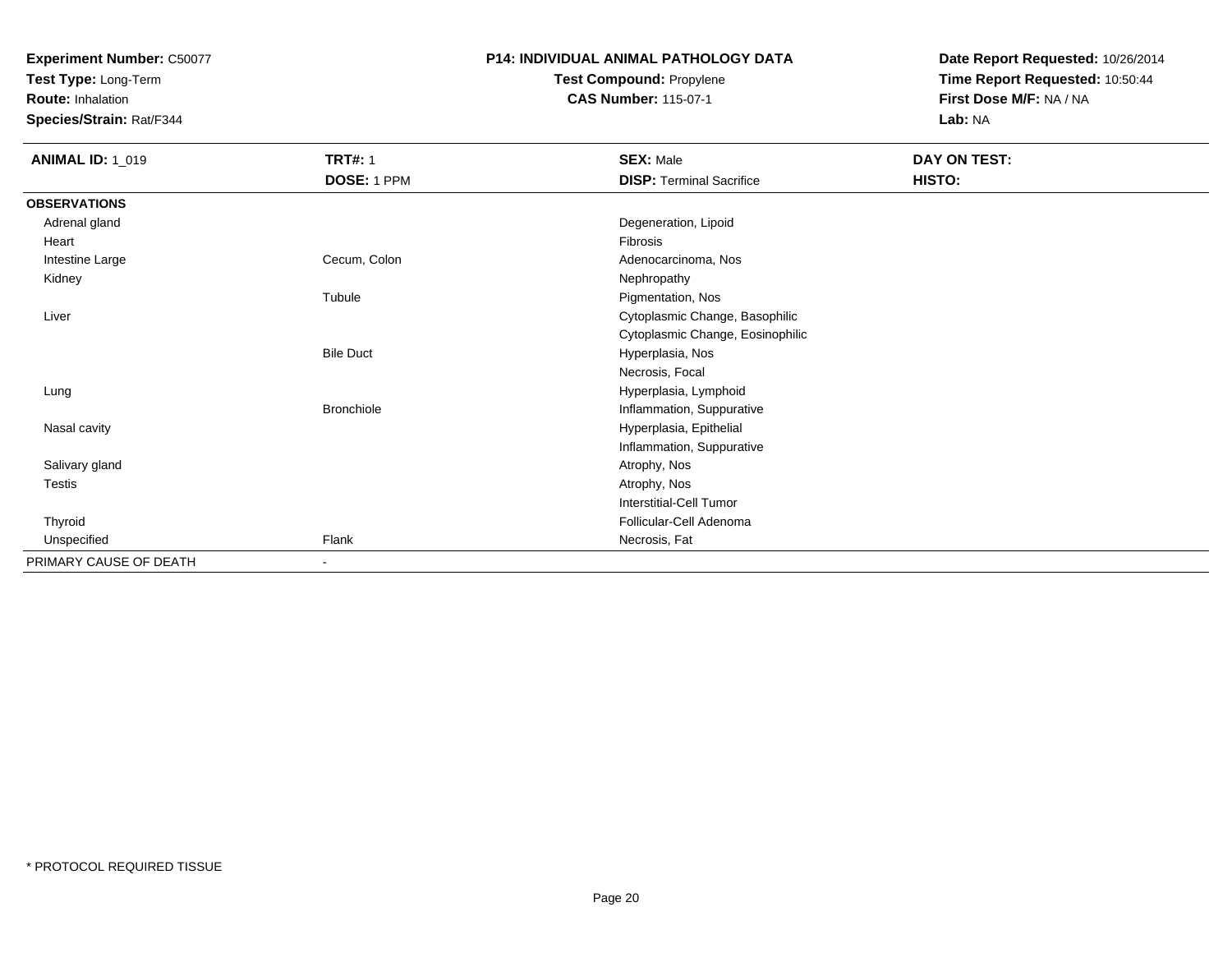**Test Type:** Long-Term

**Route:** Inhalation

**Species/Strain:** Rat/F344

# **P14: INDIVIDUAL ANIMAL PATHOLOGY DATATest Compound:** Propylene

**CAS Number:** 115-07-1

| <b>ANIMAL ID: 1_020</b> | <b>TRT#: 1</b>           | <b>SEX: Male</b>                | DAY ON TEST: |  |
|-------------------------|--------------------------|---------------------------------|--------------|--|
|                         | DOSE: 1 PPM              | <b>DISP: Terminal Sacrifice</b> | HISTO:       |  |
| <b>OBSERVATIONS</b>     |                          |                                 |              |  |
| Adrenal gland           |                          | Necrosis, Nos                   |              |  |
| Bone marrow             |                          | Fibrosis                        |              |  |
| Heart                   |                          | Fibrosis                        |              |  |
| Kidney                  |                          | Nephropathy                     |              |  |
|                         | Tubule                   | Pigmentation, Nos               |              |  |
| Liver                   | <b>Bile Duct</b>         | Hyperplasia, Nos                |              |  |
|                         |                          | Necrosis, Focal                 |              |  |
| Mammary gland           |                          | Hyperplasia, Nos                |              |  |
| Nasal cavity            |                          | Inflammation, Suppurative       |              |  |
| Pancreas                | Islets                   | Islet-Cell Adenoma              |              |  |
| Pituitary gland         |                          | Adenoma, Nos                    |              |  |
| Seminal vesicle         |                          | Inflammation, Suppurative       |              |  |
| Testis                  |                          | Atrophy, Nos                    |              |  |
|                         |                          | <b>Interstitial-Cell Tumor</b>  |              |  |
|                         |                          | Mineralization                  |              |  |
| Unspecified             | Multiple Organs Nos      | Leukemia, Mononuclear Cell      |              |  |
| PRIMARY CAUSE OF DEATH  | $\overline{\phantom{a}}$ |                                 |              |  |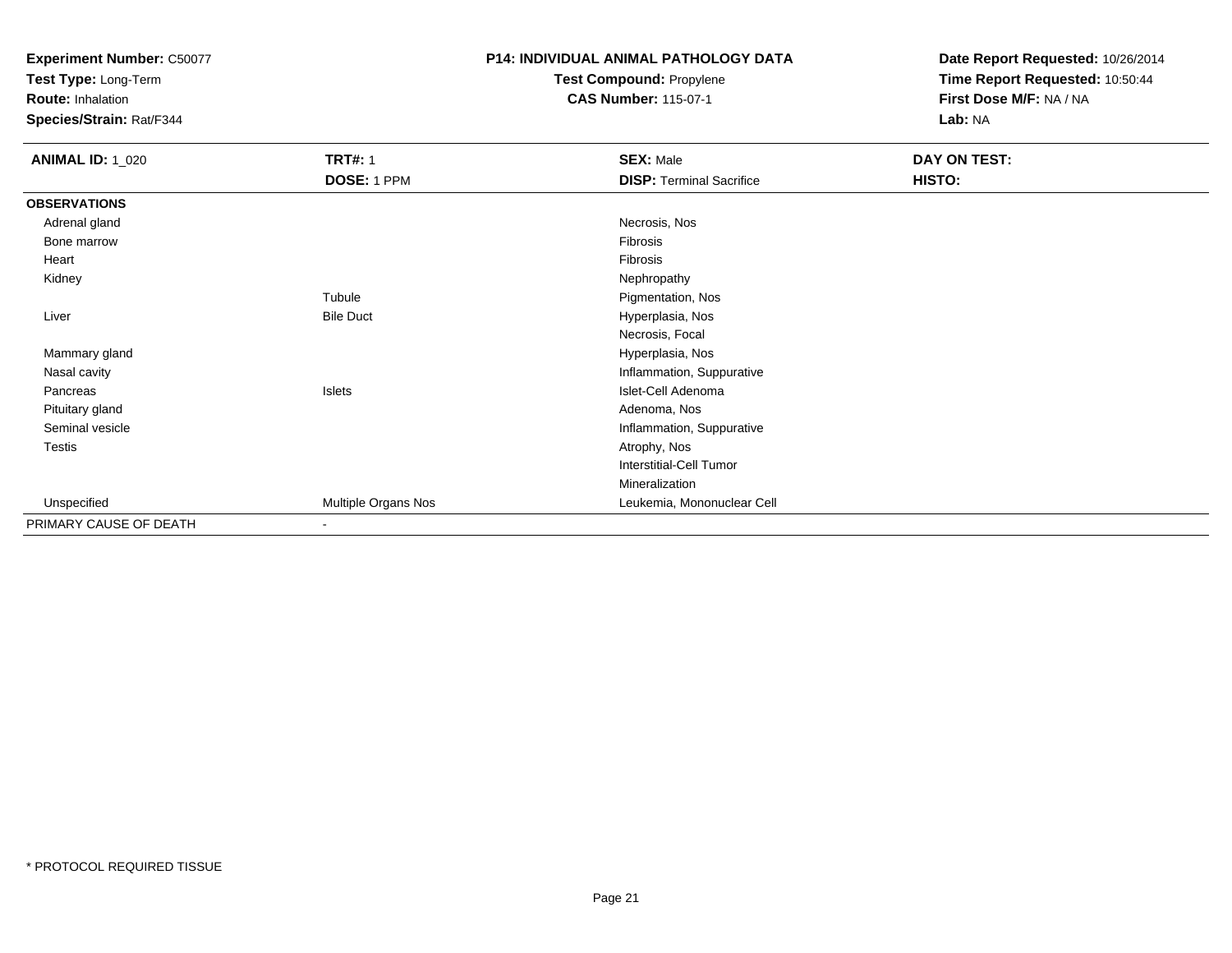| <b>Experiment Number: C50077</b><br>Test Type: Long-Term<br><b>Route: Inhalation</b><br>Species/Strain: Rat/F344 |                     | <b>P14: INDIVIDUAL ANIMAL PATHOLOGY DATA</b><br><b>Test Compound: Propylene</b><br><b>CAS Number: 115-07-1</b> | Date Report Requested: 10/26/2014<br>Time Report Requested: 10:50:44<br>First Dose M/F: NA / NA<br>Lab: NA |
|------------------------------------------------------------------------------------------------------------------|---------------------|----------------------------------------------------------------------------------------------------------------|------------------------------------------------------------------------------------------------------------|
| <b>ANIMAL ID: 1 021</b>                                                                                          | <b>TRT#: 1</b>      | <b>SEX: Male</b>                                                                                               | DAY ON TEST:                                                                                               |
|                                                                                                                  | <b>DOSE: 1 PPM</b>  | <b>DISP:</b> Natural Death                                                                                     | HISTO:                                                                                                     |
| <b>OBSERVATIONS</b>                                                                                              |                     |                                                                                                                |                                                                                                            |
| Heart                                                                                                            |                     | <b>Fibrosis</b>                                                                                                |                                                                                                            |
|                                                                                                                  |                     | Thrombus, Mural                                                                                                |                                                                                                            |
| Liver                                                                                                            |                     | Degeneration, Nos                                                                                              |                                                                                                            |
| Mammary gland                                                                                                    |                     | Hyperplasia, Nos                                                                                               |                                                                                                            |
| Unspecified                                                                                                      | Multiple Organs Nos | Leukemia, Mononuclear Cell                                                                                     |                                                                                                            |
| PRIMARY CAUSE OF DEATH                                                                                           |                     |                                                                                                                |                                                                                                            |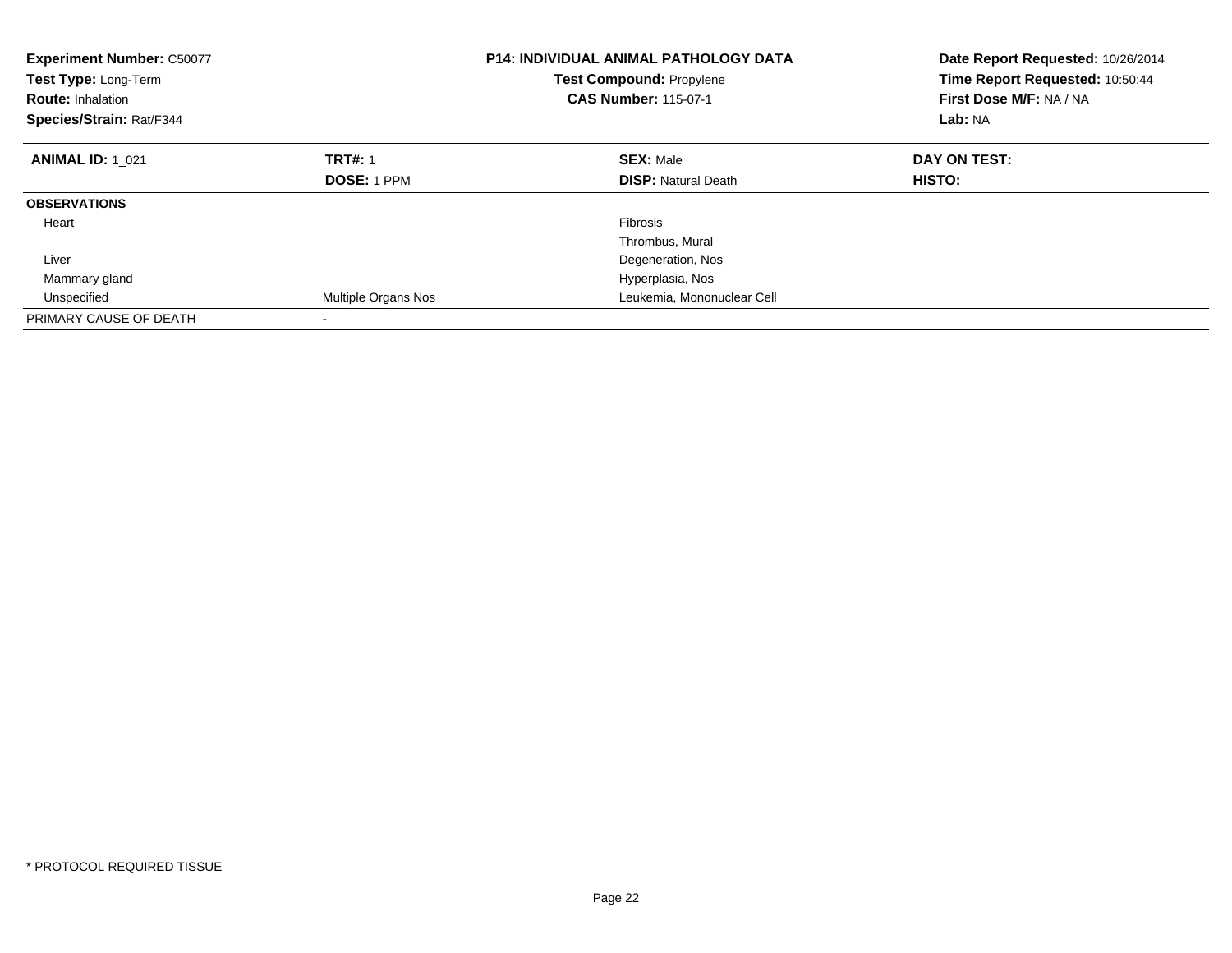**Test Type:** Long-Term

**Route:** Inhalation

**Species/Strain:** Rat/F344

### **P14: INDIVIDUAL ANIMAL PATHOLOGY DATATest Compound:** Propylene**CAS Number:** 115-07-1

| <b>ANIMAL ID: 1_022</b> | <b>TRT#: 1</b>    | <b>SEX: Male</b>                | <b>DAY ON TEST:</b> |  |
|-------------------------|-------------------|---------------------------------|---------------------|--|
|                         | DOSE: 1 PPM       | <b>DISP: Terminal Sacrifice</b> | HISTO:              |  |
| <b>OBSERVATIONS</b>     |                   |                                 |                     |  |
| Adrenal gland           | <b>Cortex Nos</b> | Hyperplasia, Focal              |                     |  |
| Heart                   |                   | Fibrosis                        |                     |  |
| Kidney                  |                   | Nephropathy                     |                     |  |
|                         | Tubule            | Pigmentation, Nos               |                     |  |
| Liver                   |                   | Cytoplasmic Change, Basophilic  |                     |  |
|                         |                   | Degeneration, Lipoid            |                     |  |
|                         | <b>Bile Duct</b>  | Hyperplasia, Nos                |                     |  |
| Mammary gland           |                   | Hyperplasia, Nos                |                     |  |
| Seminal vesicle         |                   | Inflammation, Suppurative       |                     |  |
| Stomach                 |                   | Hyperplasia, Epithelial         |                     |  |
| <b>Testis</b>           |                   | Atrophy, Nos                    |                     |  |
|                         |                   | Interstitial-Cell Tumor         |                     |  |
|                         |                   | Mineralization                  |                     |  |
| Thyroid                 |                   | Follicular-Cell Adenoma         |                     |  |
|                         |                   | Hyperplasia, C Cell             |                     |  |
| Unspecified             | <b>Back</b>       | Cyst, Epidermal Inclusion       |                     |  |
| PRIMARY CAUSE OF DEATH  | $\,$ $\,$         |                                 |                     |  |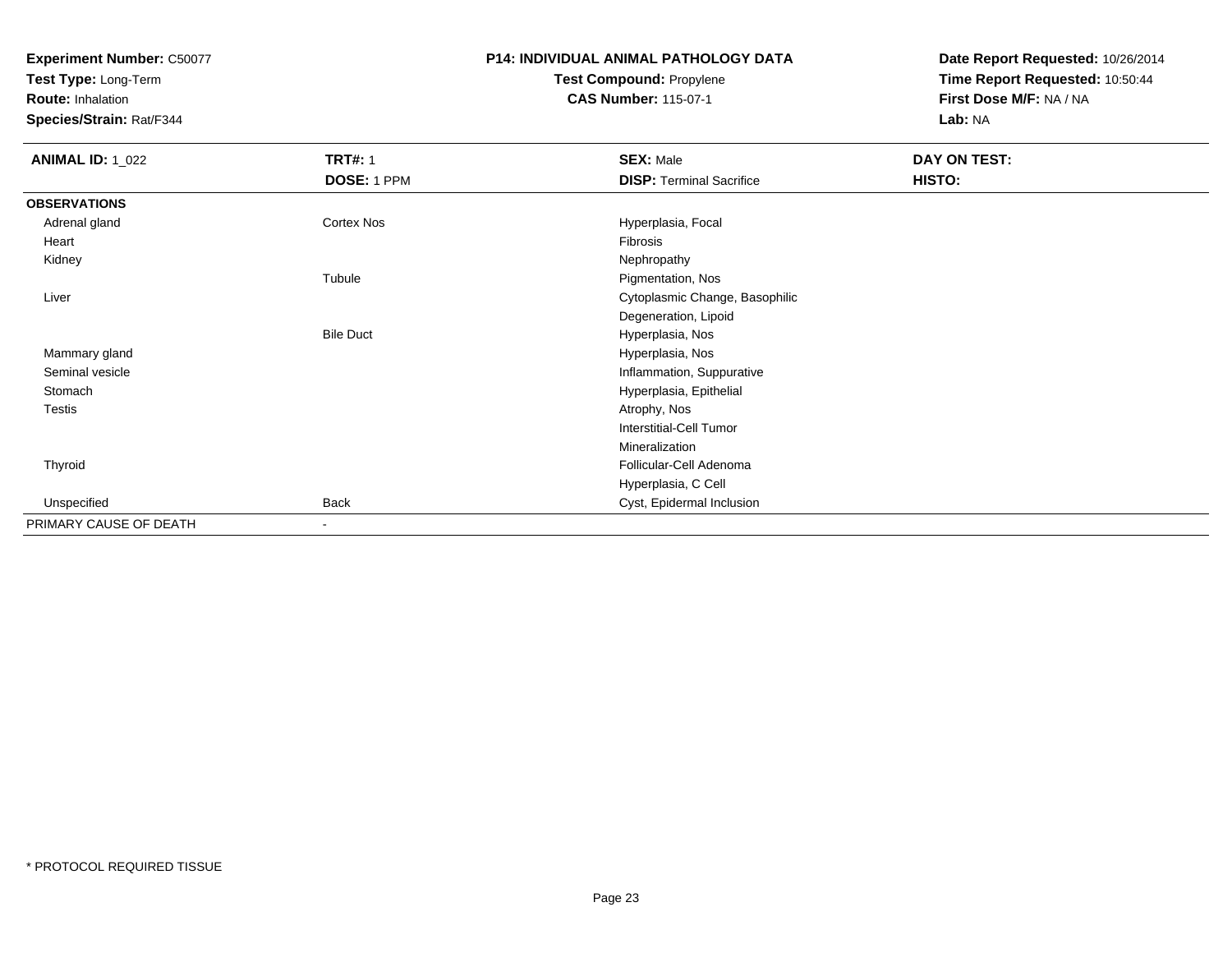| <b>Experiment Number: C50077</b><br>Test Type: Long-Term<br><b>Route: Inhalation</b><br>Species/Strain: Rat/F344 |                              | <b>P14: INDIVIDUAL ANIMAL PATHOLOGY DATA</b><br><b>Test Compound: Propylene</b><br><b>CAS Number: 115-07-1</b> | Date Report Requested: 10/26/2014<br>Time Report Requested: 10:50:44<br>First Dose M/F: NA / NA<br>Lab: NA |
|------------------------------------------------------------------------------------------------------------------|------------------------------|----------------------------------------------------------------------------------------------------------------|------------------------------------------------------------------------------------------------------------|
| <b>ANIMAL ID: 1_023</b>                                                                                          | <b>TRT#: 1</b>               | <b>SEX: Male</b>                                                                                               | DAY ON TEST:                                                                                               |
|                                                                                                                  | <b>DOSE: 1 PPM</b>           | <b>DISP: Natural Death</b>                                                                                     | <b>HISTO:</b>                                                                                              |
| <b>OBSERVATIONS</b>                                                                                              |                              |                                                                                                                |                                                                                                            |
| Adrenal gland                                                                                                    | <b>Cortex Nos</b>            | Hyperplasia, Focal                                                                                             |                                                                                                            |
| <b>Brain</b>                                                                                                     |                              | Hemorrhage                                                                                                     |                                                                                                            |
| Heart                                                                                                            |                              | Fibrosis                                                                                                       |                                                                                                            |
| Kidney                                                                                                           | Tubule                       | Pigmentation, Nos                                                                                              |                                                                                                            |
| Liver                                                                                                            | Centrilobular                | Degeneration, Nos                                                                                              |                                                                                                            |
|                                                                                                                  | <b>Bile Duct</b>             | Hyperplasia, Nos                                                                                               |                                                                                                            |
| Peritoneum                                                                                                       | <b>Peritoneal Cavity Nos</b> | Neurofibrosarcoma                                                                                              |                                                                                                            |
| Unspecified                                                                                                      | Multiple Organs Nos          | Leukemia, Mononuclear Cell                                                                                     |                                                                                                            |
| PRIMARY CAUSE OF DEATH                                                                                           | $\overline{\phantom{a}}$     |                                                                                                                |                                                                                                            |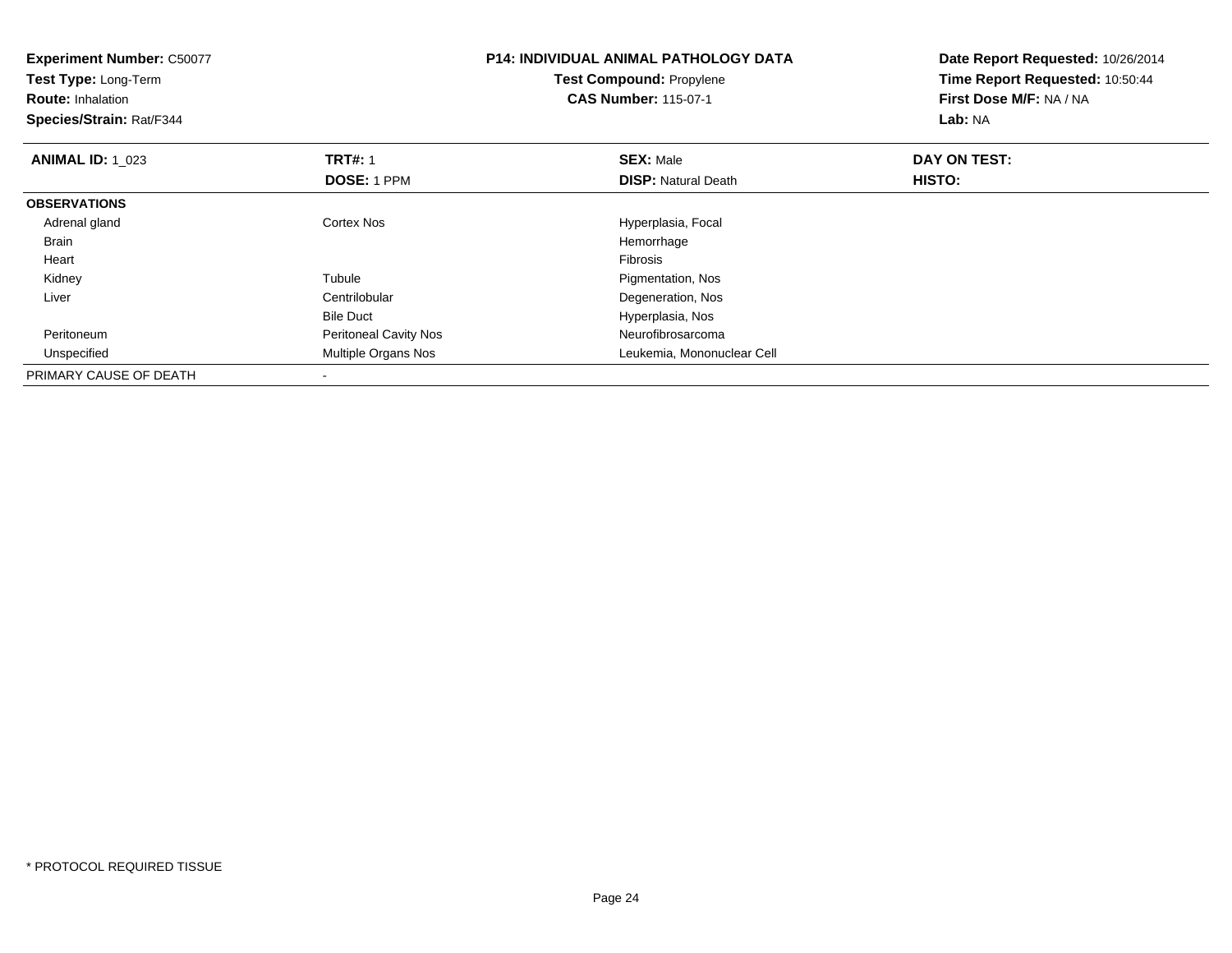**Test Type:** Long-Term

**Route:** Inhalation

**Species/Strain:** Rat/F344

### **P14: INDIVIDUAL ANIMAL PATHOLOGY DATATest Compound:** Propylene**CAS Number:** 115-07-1

| <b>ANIMAL ID: 1_024</b> | <b>TRT#: 1</b>    | <b>SEX: Male</b>                | DAY ON TEST: |  |
|-------------------------|-------------------|---------------------------------|--------------|--|
|                         | DOSE: 1 PPM       | <b>DISP: Terminal Sacrifice</b> | HISTO:       |  |
| <b>OBSERVATIONS</b>     |                   |                                 |              |  |
| Adrenal gland           | <b>Cortex Nos</b> | Hyperplasia, Focal              |              |  |
| <b>Brain</b>            |                   | Hemorrhage                      |              |  |
| Epididymis              |                   | Granuloma, Spermatic            |              |  |
| Heart                   |                   | Fibrosis                        |              |  |
| Kidney                  |                   | Nephropathy                     |              |  |
|                         | Tubule            | Pigmentation, Nos               |              |  |
| Liver                   |                   | Cytoplasmic Change, Basophilic  |              |  |
|                         | <b>Bile Duct</b>  | Hyperplasia, Nos                |              |  |
| Mammary gland           |                   | Hyperplasia, Nos                |              |  |
| Nasal cavity            |                   | Degeneration, Nos               |              |  |
| Pituitary gland         |                   | Cyst, Nos                       |              |  |
|                         |                   | Hyperplasia, Focal              |              |  |
| Salivary gland          |                   | Atrophy, Nos                    |              |  |
| Testis                  |                   | Atrophy, Nos                    |              |  |
|                         |                   | <b>Interstitial-Cell Tumor</b>  |              |  |
| PRIMARY CAUSE OF DEATH  |                   |                                 |              |  |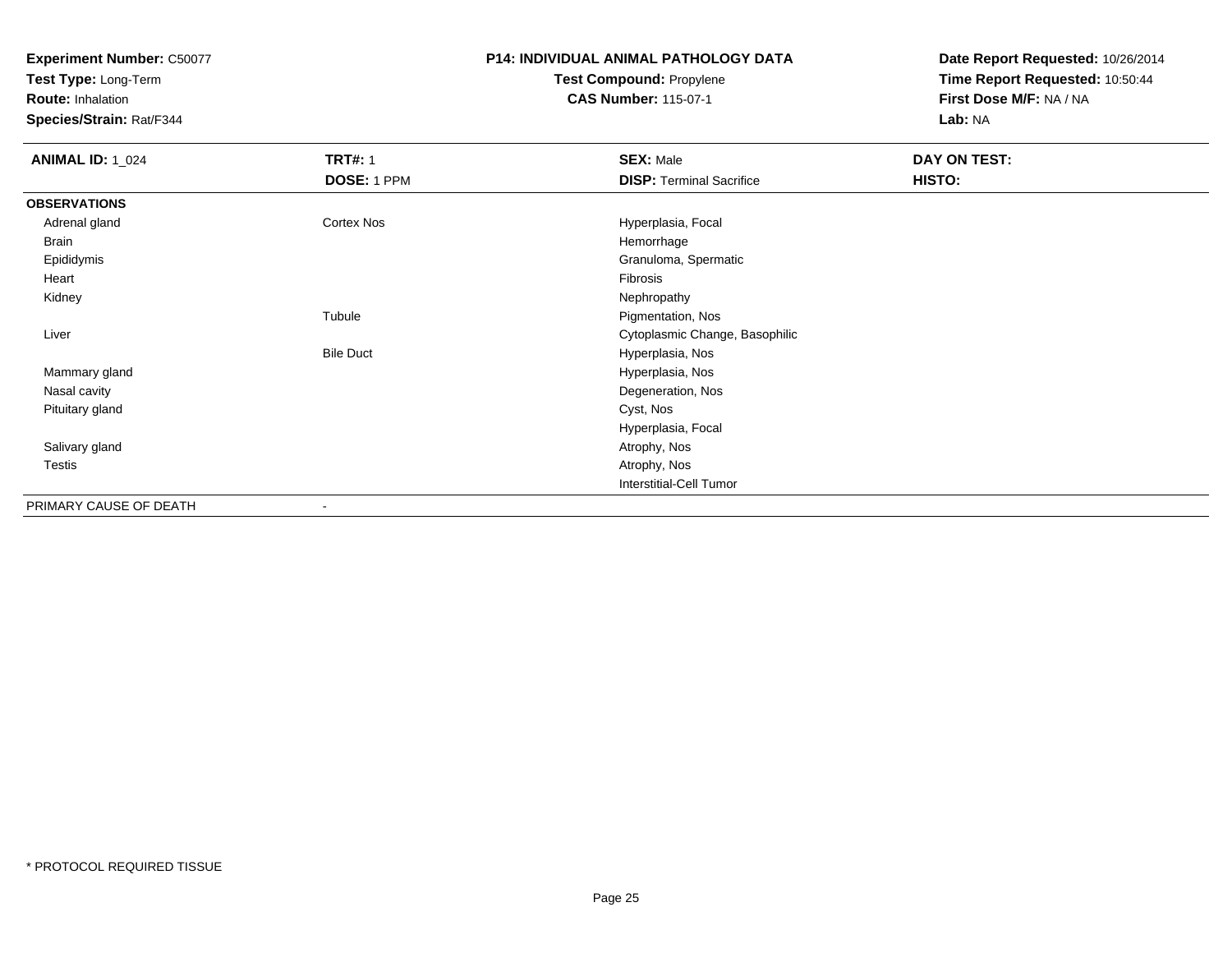**Test Type:** Long-Term

**Route:** Inhalation

**Species/Strain:** Rat/F344

## **P14: INDIVIDUAL ANIMAL PATHOLOGY DATATest Compound:** Propylene

**CAS Number:** 115-07-1

| <b>ANIMAL ID: 1_025</b> | <b>TRT#: 1</b>           | <b>SEX: Male</b>               | DAY ON TEST: |  |
|-------------------------|--------------------------|--------------------------------|--------------|--|
|                         | DOSE: 1 PPM              | <b>DISP: Natural Death</b>     | HISTO:       |  |
| <b>OBSERVATIONS</b>     |                          |                                |              |  |
| Bone marrow             |                          | Fibrosis                       |              |  |
| <b>Brain</b>            |                          | Hemorrhage                     |              |  |
| Eye                     | <b>Nasolacrimal Duct</b> | Inflammation, Suppurative      |              |  |
| Heart                   |                          | Fibrosis                       |              |  |
|                         | Cardiac Valve            | Thrombosis, Nos                |              |  |
| Kidney                  |                          | Nephropathy                    |              |  |
|                         | Tubule                   | Pigmentation, Nos              |              |  |
| Larynx                  |                          | Inflammation, Suppurative      |              |  |
| Liver                   |                          | Degeneration, Lipoid           |              |  |
|                         | <b>Bile Duct</b>         | Hyperplasia, Nos               |              |  |
| Nasal cavity            |                          | Inflammation, Suppurative      |              |  |
|                         |                          | Thrombosis, Nos                |              |  |
| Testis                  |                          | Hyperplasia, Interstitial Cell |              |  |
| Unspecified             | Multiple Organs Nos      | Leukemia, Mononuclear Cell     |              |  |
| PRIMARY CAUSE OF DEATH  | ٠                        |                                |              |  |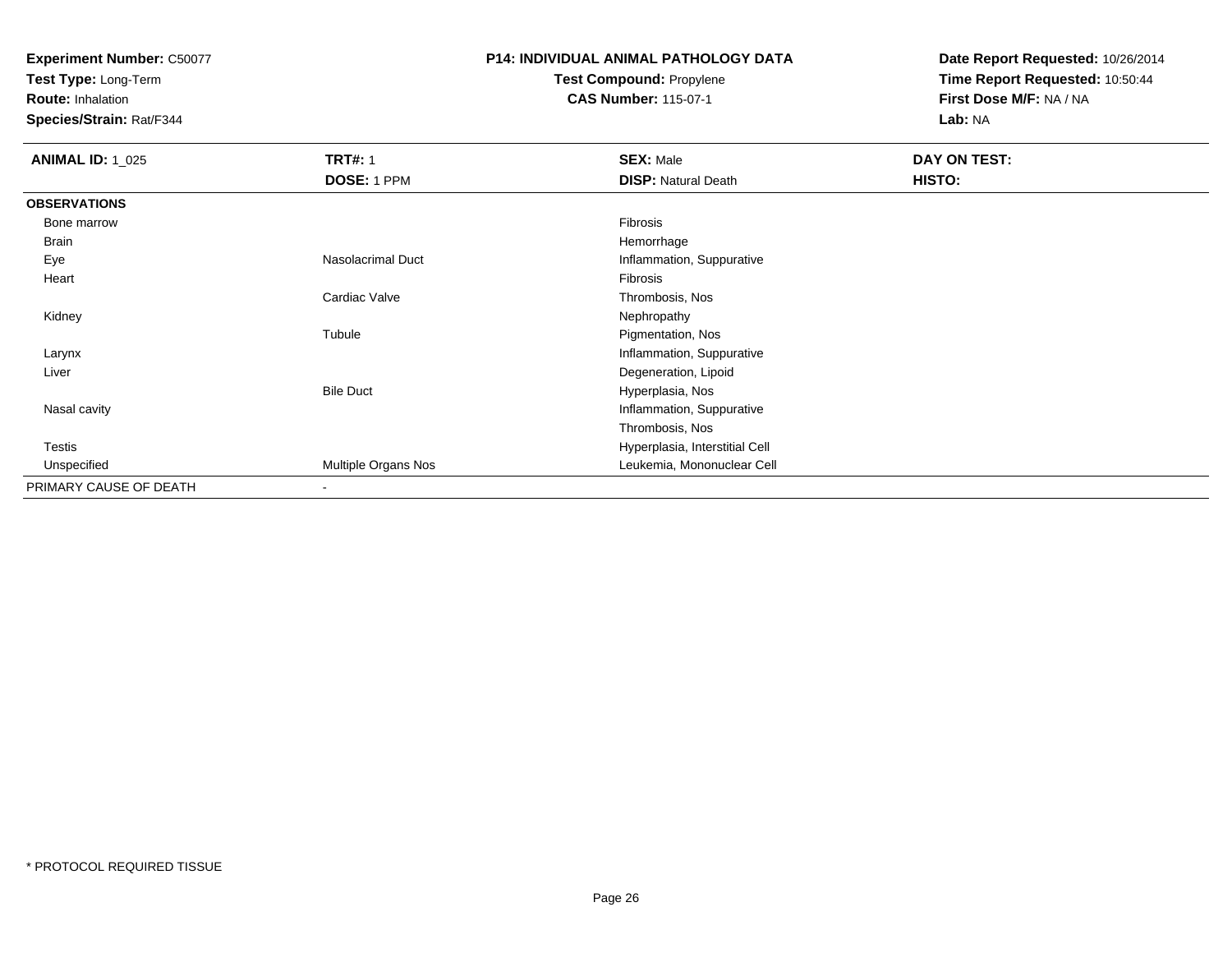**Test Type:** Long-Term

**Route:** Inhalation

**Species/Strain:** Rat/F344

### **P14: INDIVIDUAL ANIMAL PATHOLOGY DATATest Compound:** Propylene**CAS Number:** 115-07-1

| <b>ANIMAL ID: 1 026</b> | <b>TRT#: 1</b>           | <b>SEX: Male</b>                | DAY ON TEST: |  |
|-------------------------|--------------------------|---------------------------------|--------------|--|
|                         | DOSE: 1 PPM              | <b>DISP:</b> Terminal Sacrifice | HISTO:       |  |
| <b>OBSERVATIONS</b>     |                          |                                 |              |  |
| Eye                     | Nasolacrimal Duct        | Inflammation, Suppurative       |              |  |
| Intestine Large         | Colon                    | Parasitism                      |              |  |
| Kidney                  |                          | Nephropathy                     |              |  |
|                         | Tubule                   | Pigmentation, Nos               |              |  |
| Liver                   |                          | Cytoplasmic Change, Basophilic  |              |  |
| Lymph node              |                          | Inflammation, Acute/Chronic     |              |  |
| Mammary gland           |                          | Hyperplasia, Nos                |              |  |
| Nasal cavity            |                          | Degeneration, Nos               |              |  |
| Preputial gland         |                          | Carcinoma, Nos                  |              |  |
| Testis                  |                          | Atrophy, Nos                    |              |  |
|                         |                          | Interstitial-Cell Tumor         |              |  |
| PRIMARY CAUSE OF DEATH  | $\overline{\phantom{a}}$ |                                 |              |  |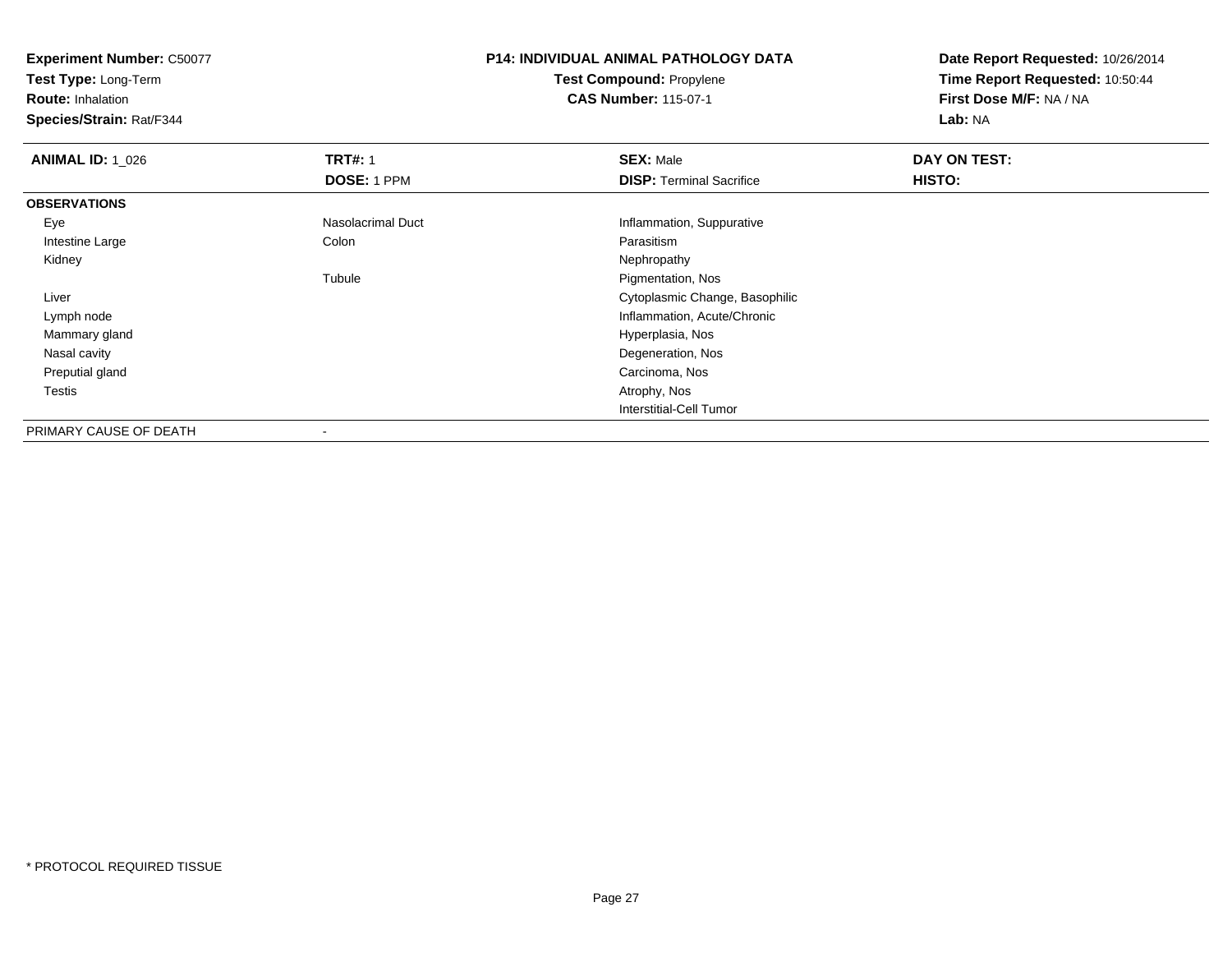**Test Type:** Long-Term

**Route:** Inhalation

**Species/Strain:** Rat/F344

### **P14: INDIVIDUAL ANIMAL PATHOLOGY DATATest Compound:** Propylene**CAS Number:** 115-07-1

| <b>ANIMAL ID: 1_027</b> | <b>TRT#: 1</b>      | <b>SEX: Male</b>                | DAY ON TEST: |  |
|-------------------------|---------------------|---------------------------------|--------------|--|
|                         | DOSE: 1 PPM         | <b>DISP:</b> Moribund Sacrifice | HISTO:       |  |
| <b>OBSERVATIONS</b>     |                     |                                 |              |  |
| Adrenal gland           | <b>Cortex Nos</b>   | Hyperplasia, Focal              |              |  |
| Blood vessel            |                     | Thrombosis, Nos                 |              |  |
| Heart                   |                     | Fibrosis                        |              |  |
| Kidney                  |                     | Nephropathy                     |              |  |
|                         | Tubule              | Pigmentation, Nos               |              |  |
| Liver                   | Periportal          | Fibrosis                        |              |  |
|                         | <b>Bile Duct</b>    | Hyperplasia, Nos                |              |  |
| Lung                    | Alveoli             | Histiocytosis                   |              |  |
|                         |                     | Inflammation, Granulomatous     |              |  |
|                         |                     | Metaplasia, Osseous             |              |  |
|                         |                     | Pigmentation, Nos               |              |  |
| Pancreas                |                     | Atrophy, Diffuse                |              |  |
| Pituitary gland         |                     | Hemorrhage                      |              |  |
| Testis                  |                     | Atrophy, Nos                    |              |  |
|                         |                     | Interstitial-Cell Tumor         |              |  |
|                         |                     | Mineralization                  |              |  |
| Thyroid                 |                     | Hyperplasia, C Cell             |              |  |
| Unspecified             | Multiple Organs Nos | Leukemia, Mononuclear Cell      |              |  |
| PRIMARY CAUSE OF DEATH  | $\sim$              |                                 |              |  |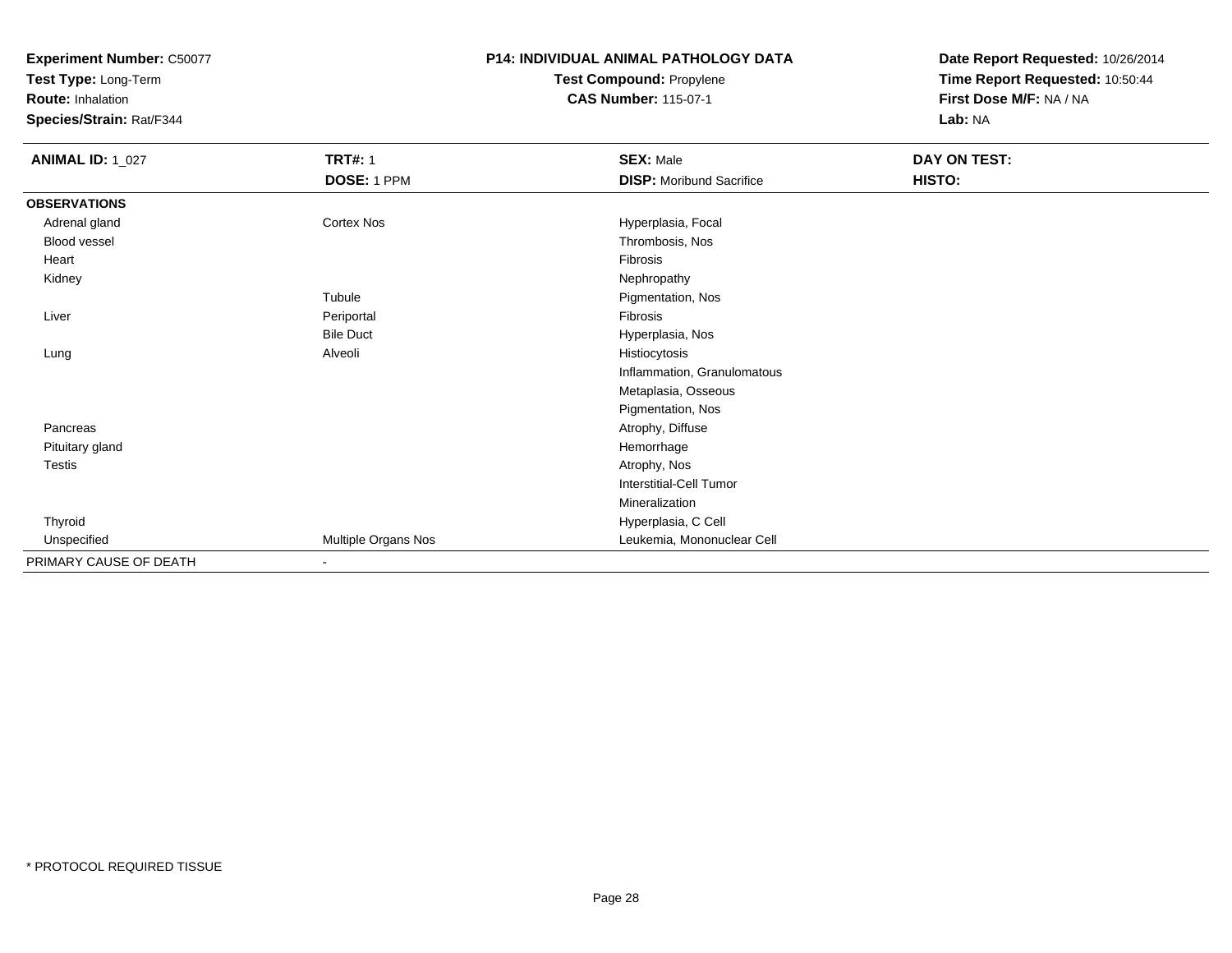**Test Type:** Long-Term

**Route:** Inhalation

**Species/Strain:** Rat/F344

# **P14: INDIVIDUAL ANIMAL PATHOLOGY DATATest Compound:** Propylene

**CAS Number:** 115-07-1

| <b>ANIMAL ID: 1_028</b> | <b>TRT#: 1</b>           | <b>SEX: Male</b>                | DAY ON TEST: |
|-------------------------|--------------------------|---------------------------------|--------------|
|                         | DOSE: 1 PPM              | <b>DISP: Terminal Sacrifice</b> | HISTO:       |
| <b>OBSERVATIONS</b>     |                          |                                 |              |
| Heart                   |                          | Fibrosis                        |              |
| Kidney                  |                          | Nephropathy                     |              |
|                         | Tubule                   | Pigmentation, Nos               |              |
| Liver                   |                          | Degeneration, Lipoid            |              |
|                         | <b>Bile Duct</b>         | Hyperplasia, Nos                |              |
| Lung                    | Alveoli                  | Histiocytosis                   |              |
| Pancreas                |                          | Atrophy, Diffuse                |              |
| Spleen                  |                          | Fibrosis                        |              |
| <b>Testis</b>           |                          | Atrophy, Nos                    |              |
|                         |                          | Interstitial-Cell Tumor         |              |
|                         |                          | Mineralization                  |              |
| Unspecified             | Multiple Organs Nos      | Leukemia, Mononuclear Cell      |              |
| Urinary bladder         |                          | Hyperplasia, Epithelial         |              |
| PRIMARY CAUSE OF DEATH  | $\overline{\phantom{a}}$ |                                 |              |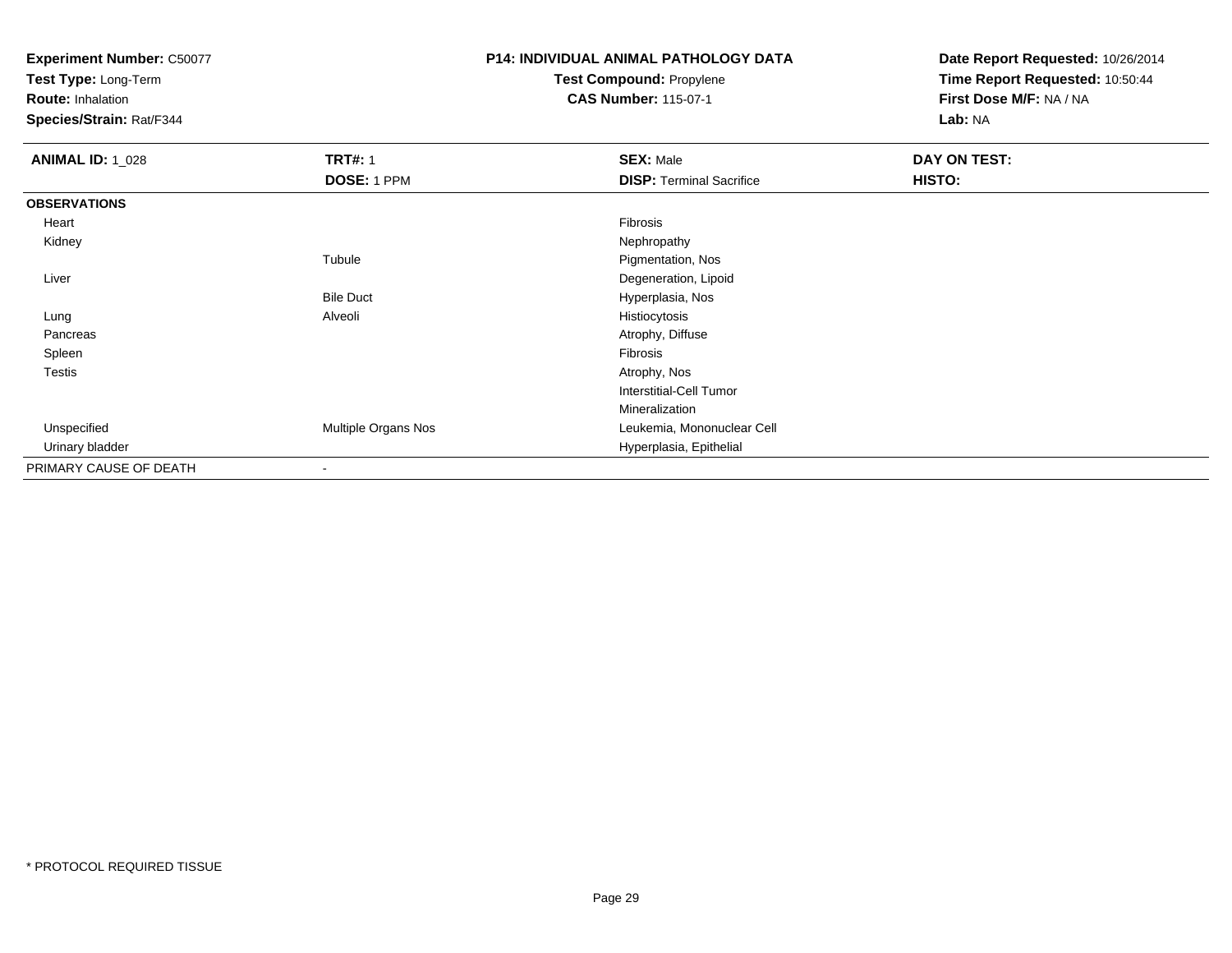**Test Type:** Long-Term

**Route:** Inhalation

**Species/Strain:** Rat/F344

### **P14: INDIVIDUAL ANIMAL PATHOLOGY DATATest Compound:** Propylene**CAS Number:** 115-07-1

| <b>ANIMAL ID: 1_029</b> | <b>TRT#: 1</b>      | <b>SEX: Male</b>                 | DAY ON TEST: |  |
|-------------------------|---------------------|----------------------------------|--------------|--|
|                         | DOSE: 1 PPM         | <b>DISP: Terminal Sacrifice</b>  | HISTO:       |  |
| <b>OBSERVATIONS</b>     |                     |                                  |              |  |
| Adrenal gland           | Cortex Nos          | Hyperplasia, Focal               |              |  |
| Heart                   |                     | <b>Fibrosis</b>                  |              |  |
| Kidney                  |                     | Nephropathy                      |              |  |
|                         | Tubule              | Pigmentation, Nos                |              |  |
| Larynx                  |                     | Inflammation, Suppurative        |              |  |
| Liver                   |                     | Cytoplasmic Change, Basophilic   |              |  |
|                         |                     | Cytoplasmic Change, Eosinophilic |              |  |
|                         | <b>Bile Duct</b>    | Hyperplasia, Nos                 |              |  |
| Lymph node              |                     | Lymphangiectasis                 |              |  |
| Mammary gland           |                     | Hyperplasia, Nos                 |              |  |
| Preputial gland         |                     | Carcinoma, Nos                   |              |  |
| Spleen                  |                     | Fibrosis, Focal                  |              |  |
| <b>Testis</b>           |                     | Atrophy, Nos                     |              |  |
|                         |                     | <b>Interstitial-Cell Tumor</b>   |              |  |
|                         |                     | Mineralization                   |              |  |
| Thyroid                 |                     | Hyperplasia, C Cell              |              |  |
| Unspecified             | Head                | Fibrosarcoma                     |              |  |
|                         | Multiple Organs Nos | Leukemia, Mononuclear Cell       |              |  |
| PRIMARY CAUSE OF DEATH  | $\blacksquare$      |                                  |              |  |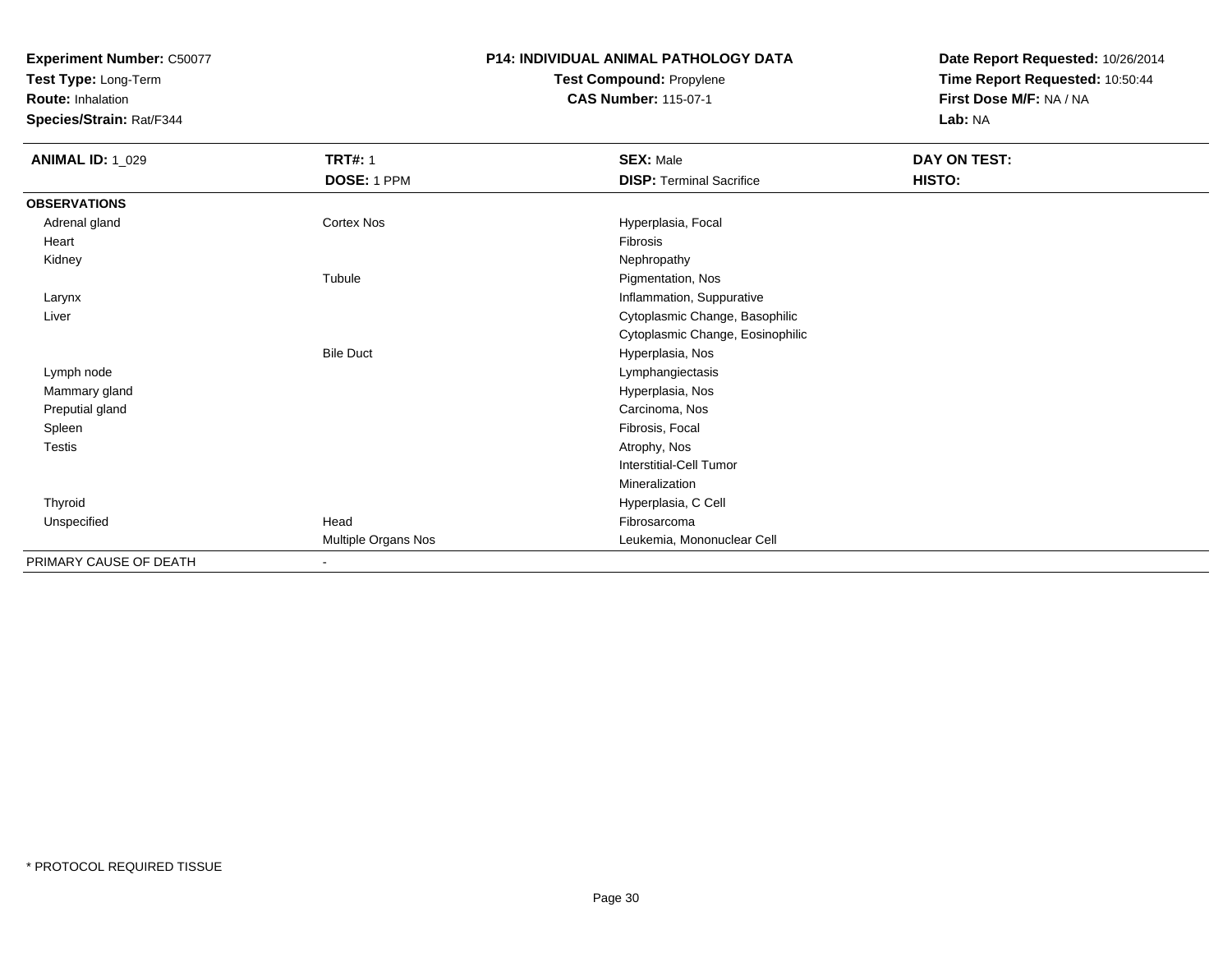**Test Type:** Long-Term

**Route:** Inhalation

**Species/Strain:** Rat/F344

### **P14: INDIVIDUAL ANIMAL PATHOLOGY DATATest Compound:** Propylene**CAS Number:** 115-07-1

| <b>ANIMAL ID: 1_030</b> | <b>TRT#: 1</b>    | <b>SEX: Male</b>                | DAY ON TEST: |  |
|-------------------------|-------------------|---------------------------------|--------------|--|
|                         | DOSE: 1 PPM       | <b>DISP: Terminal Sacrifice</b> | HISTO:       |  |
| <b>OBSERVATIONS</b>     |                   |                                 |              |  |
| Adrenal gland           | <b>Cortex Nos</b> | Hyperplasia, Focal              |              |  |
|                         |                   | Pheochromocytoma                |              |  |
| Heart                   |                   | Fibrosis                        |              |  |
| Intestine Large         | Colon             | Parasitism                      |              |  |
| Kidney                  |                   | Nephropathy                     |              |  |
|                         | Tubule            | Pigmentation, Nos               |              |  |
| Larynx                  |                   | Inflammation, Suppurative       |              |  |
| Liver                   |                   | Cytoplasmic Change, Basophilic  |              |  |
| Lymph node              |                   | Hyperplasia, Nos                |              |  |
| Pancreas                |                   | Atrophy, Focal                  |              |  |
| Testis                  |                   | Atrophy, Nos                    |              |  |
|                         |                   | <b>Interstitial-Cell Tumor</b>  |              |  |
|                         |                   | Mineralization                  |              |  |
| Unspecified             | Flank             | Necrosis, Fat                   |              |  |
| PRIMARY CAUSE OF DEATH  | $\sim$            |                                 |              |  |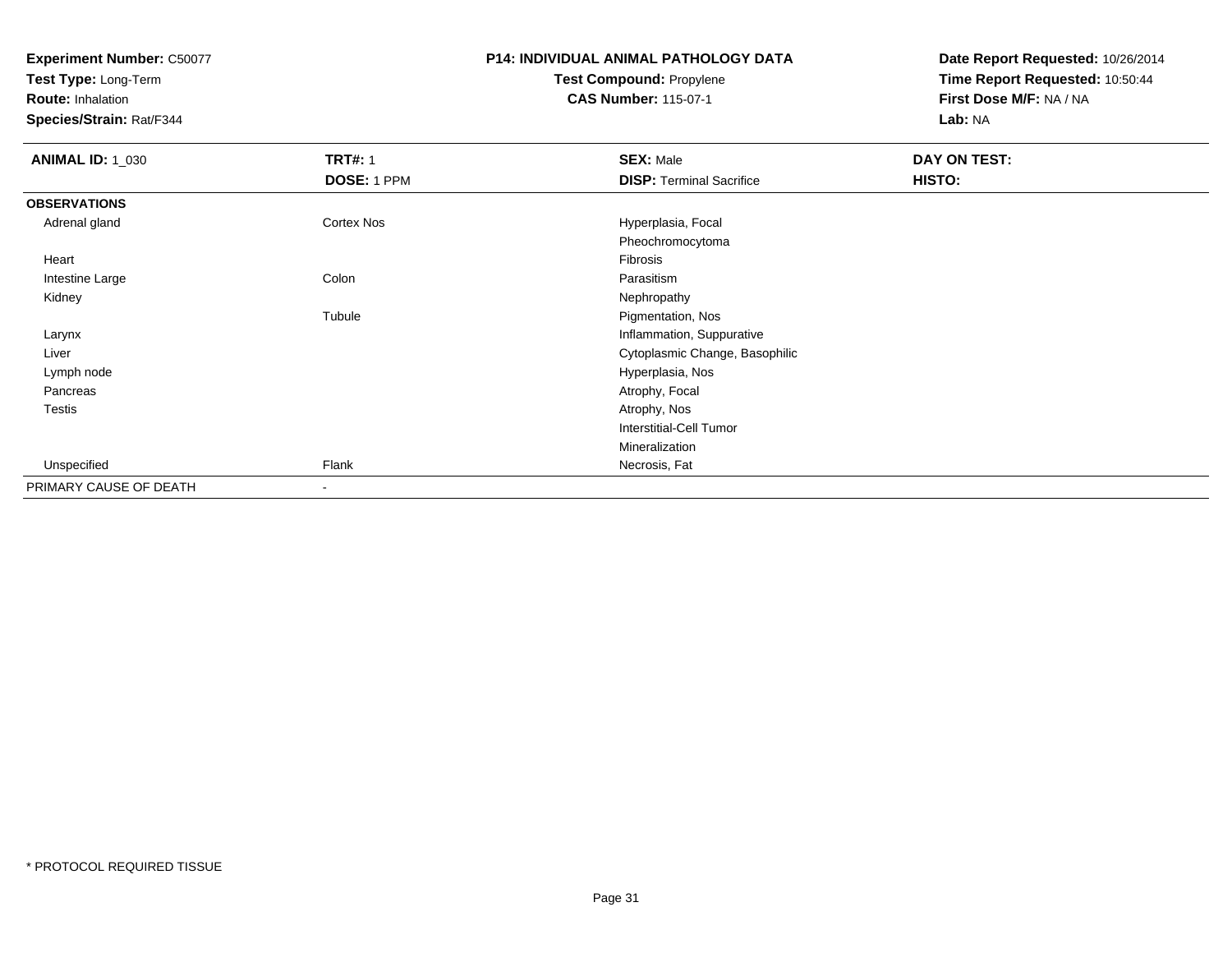**Test Type:** Long-Term

**Route:** Inhalation

**Species/Strain:** Rat/F344

## **P14: INDIVIDUAL ANIMAL PATHOLOGY DATATest Compound:** Propylene

**CAS Number:** 115-07-1

| <b>ANIMAL ID: 1_031</b> | <b>TRT#: 1</b>   | <b>SEX: Male</b>                 | DAY ON TEST: |
|-------------------------|------------------|----------------------------------|--------------|
|                         | DOSE: 1 PPM      | <b>DISP: Terminal Sacrifice</b>  | HISTO:       |
| <b>OBSERVATIONS</b>     |                  |                                  |              |
| Adrenal gland           |                  | Degeneration, Lipoid             |              |
| Kidney                  |                  | Nephropathy                      |              |
|                         | Tubule           | Pigmentation, Nos                |              |
| Larynx                  |                  | Inflammation, Suppurative        |              |
| Liver                   |                  | Degeneration, Lipoid             |              |
|                         | <b>Bile Duct</b> | Hyperplasia, Nos                 |              |
|                         |                  | Neoplastic Nodule                |              |
| Lung                    |                  | Hyperplasia, Alveolar Epithelium |              |
| Lymph node              |                  | Inflammation, Acute/Chronic      |              |
| Mammary gland           |                  | Hyperplasia, Nos                 |              |
| Nasal cavity            |                  | Metaplasia, Squamous             |              |
| Pituitary gland         |                  | Adenoma, Nos                     |              |
| Testis                  |                  | Atrophy, Nos                     |              |
|                         |                  | <b>Interstitial-Cell Tumor</b>   |              |
|                         |                  | Mineralization                   |              |
| Thyroid                 |                  | C-Cell Carcinoma                 |              |
| Trachea                 |                  | Metaplasia, Squamous             |              |
| Unspecified             | Axilla           | Fibroma                          |              |
| PRIMARY CAUSE OF DEATH  | $\sim$           |                                  |              |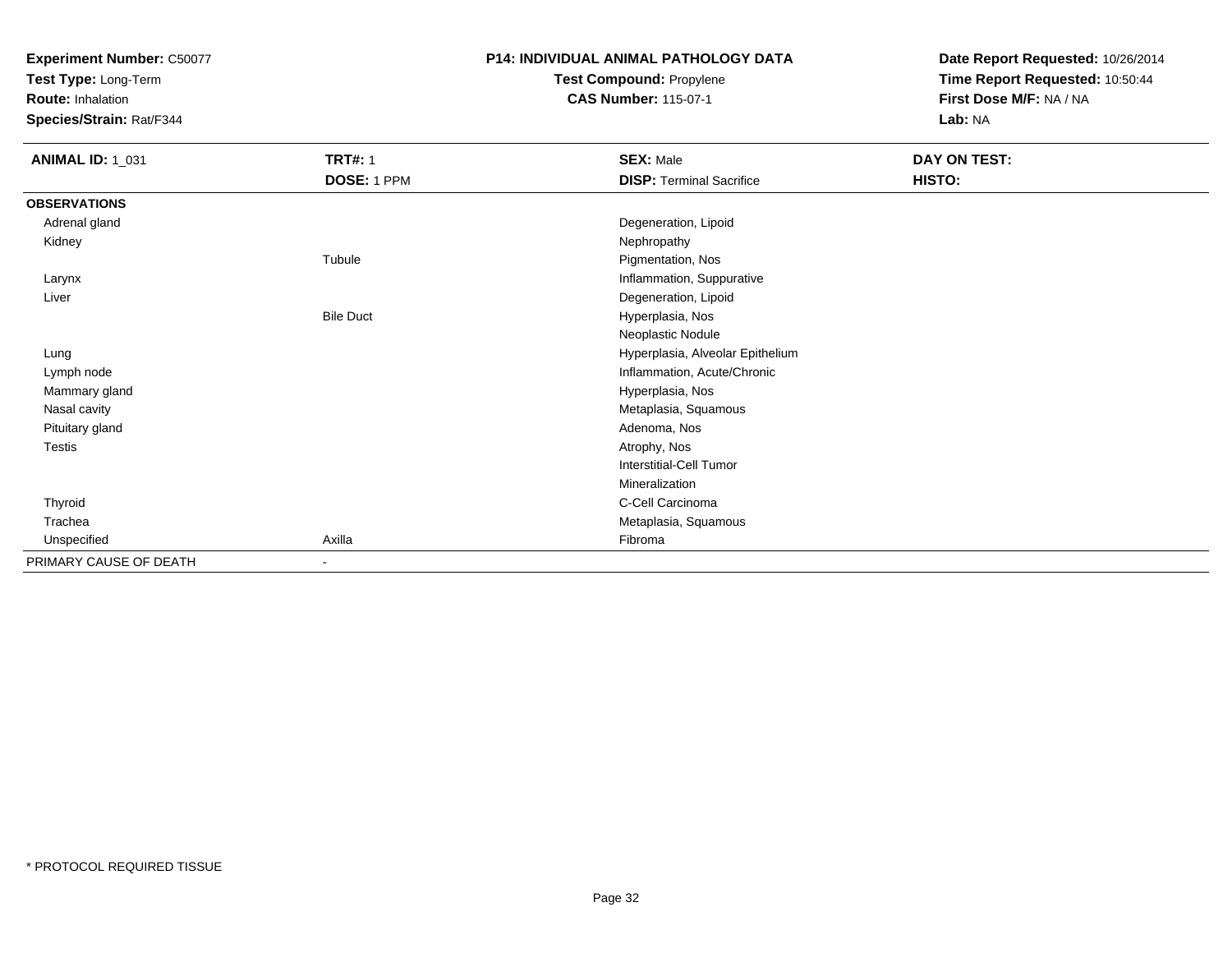| <b>Experiment Number: C50077</b><br>Test Type: Long-Term<br><b>Route: Inhalation</b><br>Species/Strain: Rat/F344 |                    | <b>P14: INDIVIDUAL ANIMAL PATHOLOGY DATA</b><br><b>Test Compound: Propylene</b><br><b>CAS Number: 115-07-1</b> | Date Report Requested: 10/26/2014<br>Time Report Requested: 10:50:44<br>First Dose M/F: NA / NA<br>Lab: NA |
|------------------------------------------------------------------------------------------------------------------|--------------------|----------------------------------------------------------------------------------------------------------------|------------------------------------------------------------------------------------------------------------|
| <b>ANIMAL ID: 1 032</b>                                                                                          | <b>TRT#: 1</b>     | <b>SEX: Male</b>                                                                                               | DAY ON TEST:                                                                                               |
|                                                                                                                  | <b>DOSE: 1 PPM</b> | <b>DISP: Natural Death</b>                                                                                     | HISTO:                                                                                                     |
| <b>OBSERVATIONS</b>                                                                                              |                    |                                                                                                                |                                                                                                            |
| Eye                                                                                                              | Nasolacrimal Duct  | Inflammation, Suppurative                                                                                      |                                                                                                            |
| Kidney                                                                                                           | Tubule             | Pigmentation, Nos                                                                                              |                                                                                                            |
| Liver                                                                                                            |                    | Congestion, Nos                                                                                                |                                                                                                            |
| Mammary gland                                                                                                    |                    | Hyperplasia, Nos                                                                                               |                                                                                                            |
| Thyroid                                                                                                          | Follicle           | Hyperplasia, Cystic                                                                                            |                                                                                                            |
| PRIMARY CAUSE OF DEATH                                                                                           |                    |                                                                                                                |                                                                                                            |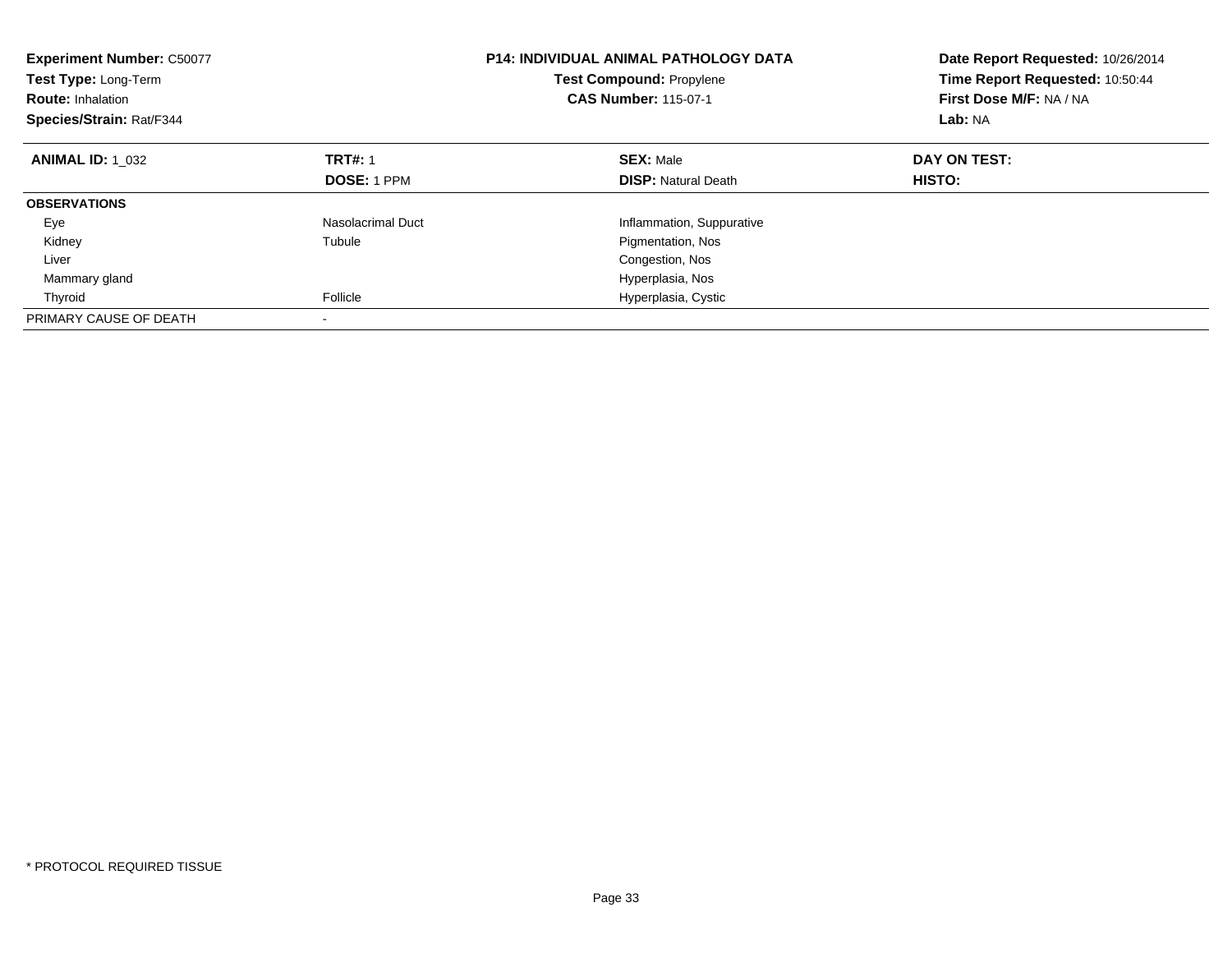**Test Type:** Long-Term

**Route:** Inhalation

**Species/Strain:** Rat/F344

# **P14: INDIVIDUAL ANIMAL PATHOLOGY DATATest Compound:** Propylene

**CAS Number:** 115-07-1

| <b>ANIMAL ID: 1_033</b> | <b>TRT#: 1</b>   | <b>SEX: Male</b>                | DAY ON TEST:  |
|-------------------------|------------------|---------------------------------|---------------|
|                         | DOSE: 1 PPM      | <b>DISP: Terminal Sacrifice</b> | <b>HISTO:</b> |
| <b>OBSERVATIONS</b>     |                  |                                 |               |
| Blood vessel            |                  | Inflammation, Nos               |               |
|                         |                  | Thrombosis, Nos                 |               |
| Heart                   |                  | Fibrosis                        |               |
| Kidney                  |                  | Nephropathy                     |               |
|                         | Tubule           | Pigmentation, Nos               |               |
| Liver                   |                  | Degeneration, Lipoid            |               |
|                         | <b>Bile Duct</b> | Hyperplasia, Nos                |               |
|                         |                  | Leukocytosis, Nos               |               |
| Lymph node              |                  | Inflammation, Acute/Chronic     |               |
| Mammary gland           |                  | Hyperplasia, Nos                |               |
| Testis                  |                  | Atrophy, Nos                    |               |
|                         |                  | Interstitial-Cell Tumor         |               |
|                         |                  | Mineralization                  |               |
| PRIMARY CAUSE OF DEATH  | $\blacksquare$   |                                 |               |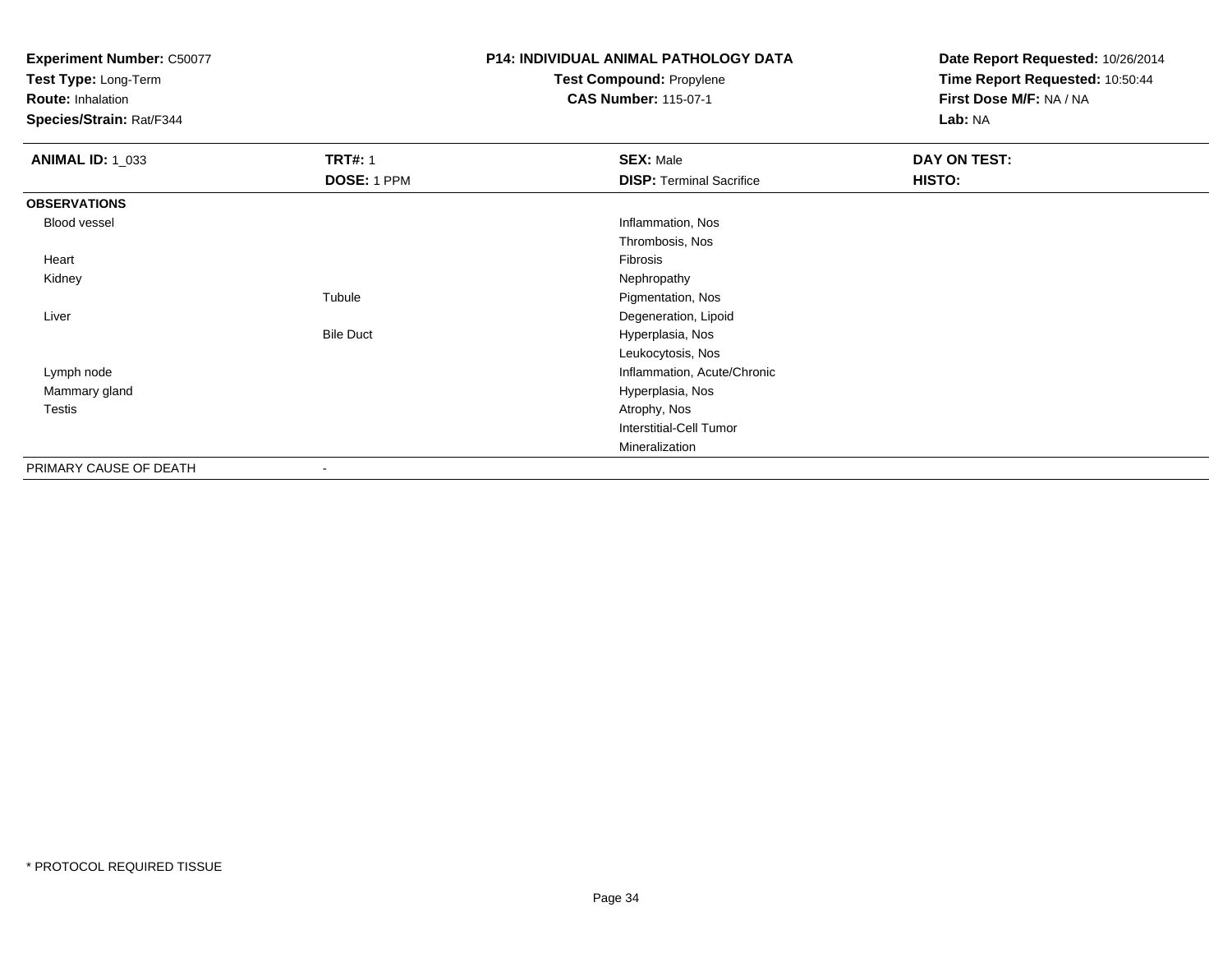**Test Type:** Long-Term

**Route:** Inhalation

**Species/Strain:** Rat/F344

# **P14: INDIVIDUAL ANIMAL PATHOLOGY DATATest Compound:** Propylene

**CAS Number:** 115-07-1

| <b>ANIMAL ID: 1_034</b> | <b>TRT#: 1</b>      | <b>SEX: Male</b>                 | DAY ON TEST: |
|-------------------------|---------------------|----------------------------------|--------------|
|                         | DOSE: 1 PPM         | <b>DISP: Terminal Sacrifice</b>  | HISTO:       |
| <b>OBSERVATIONS</b>     |                     |                                  |              |
| Adrenal gland           |                     | <b>Cortical Carcinoma</b>        |              |
| Heart                   |                     | Fibrosis                         |              |
| Kidney                  |                     | Nephropathy                      |              |
|                         | Tubule              | Pigmentation, Nos                |              |
| Liver                   |                     | Degeneration, Cystic             |              |
|                         | <b>Bile Duct</b>    | Hyperplasia, Nos                 |              |
| Lung                    |                     | Hyperplasia, Alveolar Epithelium |              |
|                         |                     | Inflammation, Interstitial       |              |
| Mammary gland           |                     | Hyperplasia, Nos                 |              |
| Nasal cavity            |                     | Hyperplasia, Epithelial          |              |
|                         |                     | Inflammation, Suppurative        |              |
|                         |                     | Metaplasia, Squamous             |              |
| Pituitary gland         |                     | Adenoma, Nos                     |              |
| Testis                  |                     | Atrophy, Nos                     |              |
|                         |                     | Interstitial-Cell Tumor          |              |
|                         |                     | Mineralization                   |              |
| Thyroid                 |                     | Hyperplasia, C Cell              |              |
| Unspecified             | Axilla              | Fibroma                          |              |
|                         | Multiple Organs Nos | Leukemia, Mononuclear Cell       |              |
|                         | Multiple Organs Nos | Mesothelioma, Nos                |              |
| PRIMARY CAUSE OF DEATH  |                     |                                  |              |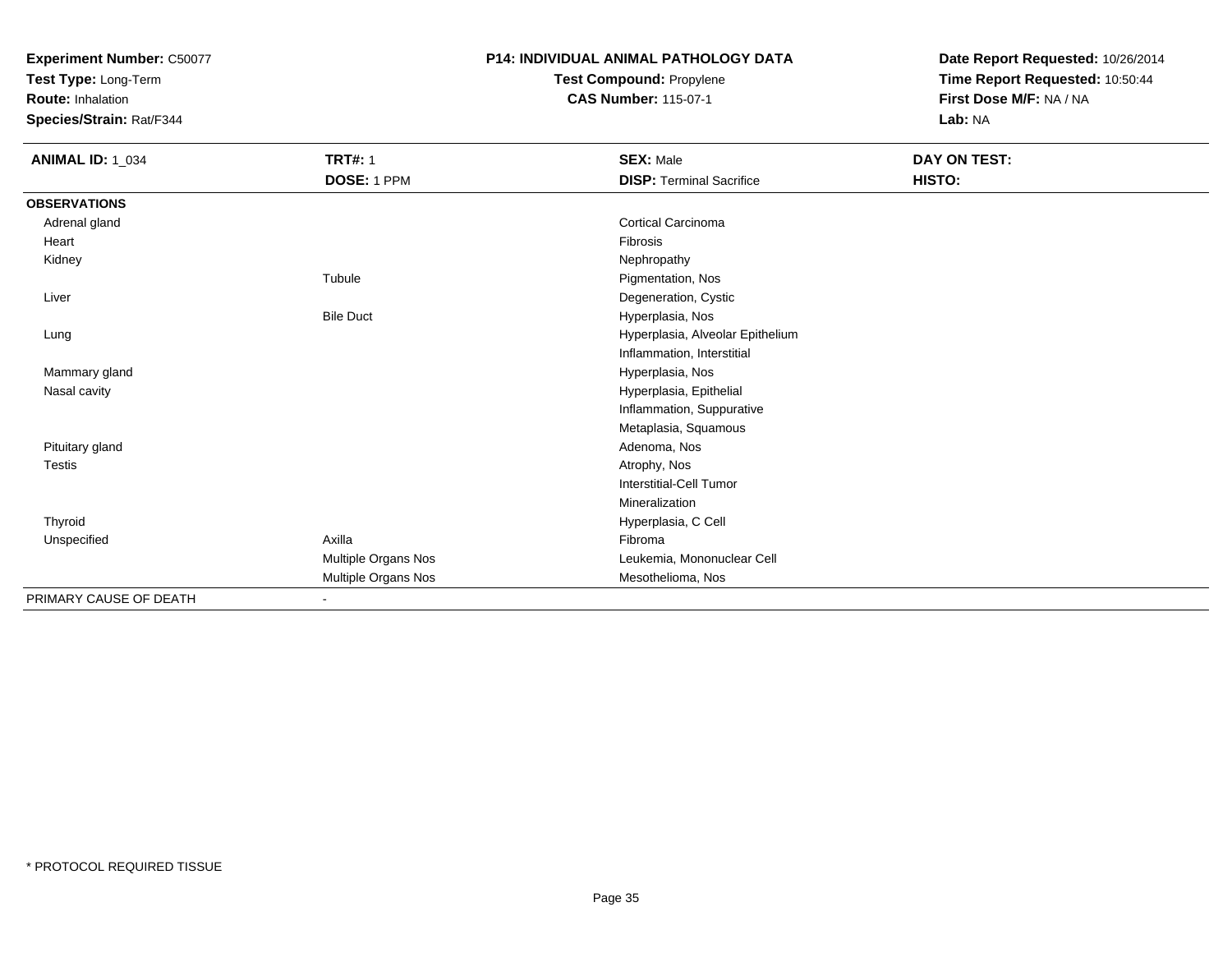**Test Type:** Long-Term

**Route:** Inhalation

**Species/Strain:** Rat/F344

### **P14: INDIVIDUAL ANIMAL PATHOLOGY DATATest Compound:** Propylene**CAS Number:** 115-07-1

| <b>ANIMAL ID: 1_035</b> | <b>TRT#: 1</b><br>DOSE: 1 PPM | <b>SEX: Male</b><br><b>DISP: Terminal Sacrifice</b> | DAY ON TEST:<br>HISTO: |  |
|-------------------------|-------------------------------|-----------------------------------------------------|------------------------|--|
|                         |                               |                                                     |                        |  |
| <b>OBSERVATIONS</b>     |                               |                                                     |                        |  |
| Adrenal gland           | Cortex Nos                    | Hyperplasia, Focal                                  |                        |  |
|                         | Medulla                       | Hyperplasia, Nos                                    |                        |  |
|                         | Medulla                       | Pheochromocytoma                                    |                        |  |
| Intestine Large         | Colon                         | Parasitism                                          |                        |  |
| Kidney                  |                               | Nephropathy                                         |                        |  |
|                         | Tubule                        | Pigmentation, Nos                                   |                        |  |
| Liver                   |                               | Angiectasis                                         |                        |  |
|                         |                               | Cytoplasmic Change, Eosinophilic                    |                        |  |
|                         |                               | Degeneration, Lipoid                                |                        |  |
|                         | <b>Bile Duct</b>              | Hyperplasia, Nos                                    |                        |  |
| Pituitary gland         |                               | Hyperplasia, Focal                                  |                        |  |
| Spleen                  |                               | Fibrosis, Focal                                     |                        |  |
| Testis                  |                               | Atrophy, Nos                                        |                        |  |
|                         |                               | <b>Interstitial-Cell Tumor</b>                      |                        |  |
| Thyroid                 |                               | C-Cell Adenoma                                      |                        |  |
| Unspecified             | Multiple Organs Nos           | Leukemia, Mononuclear Cell                          |                        |  |
|                         | Axilla                        | Lipoma                                              |                        |  |
| PRIMARY CAUSE OF DEATH  |                               |                                                     |                        |  |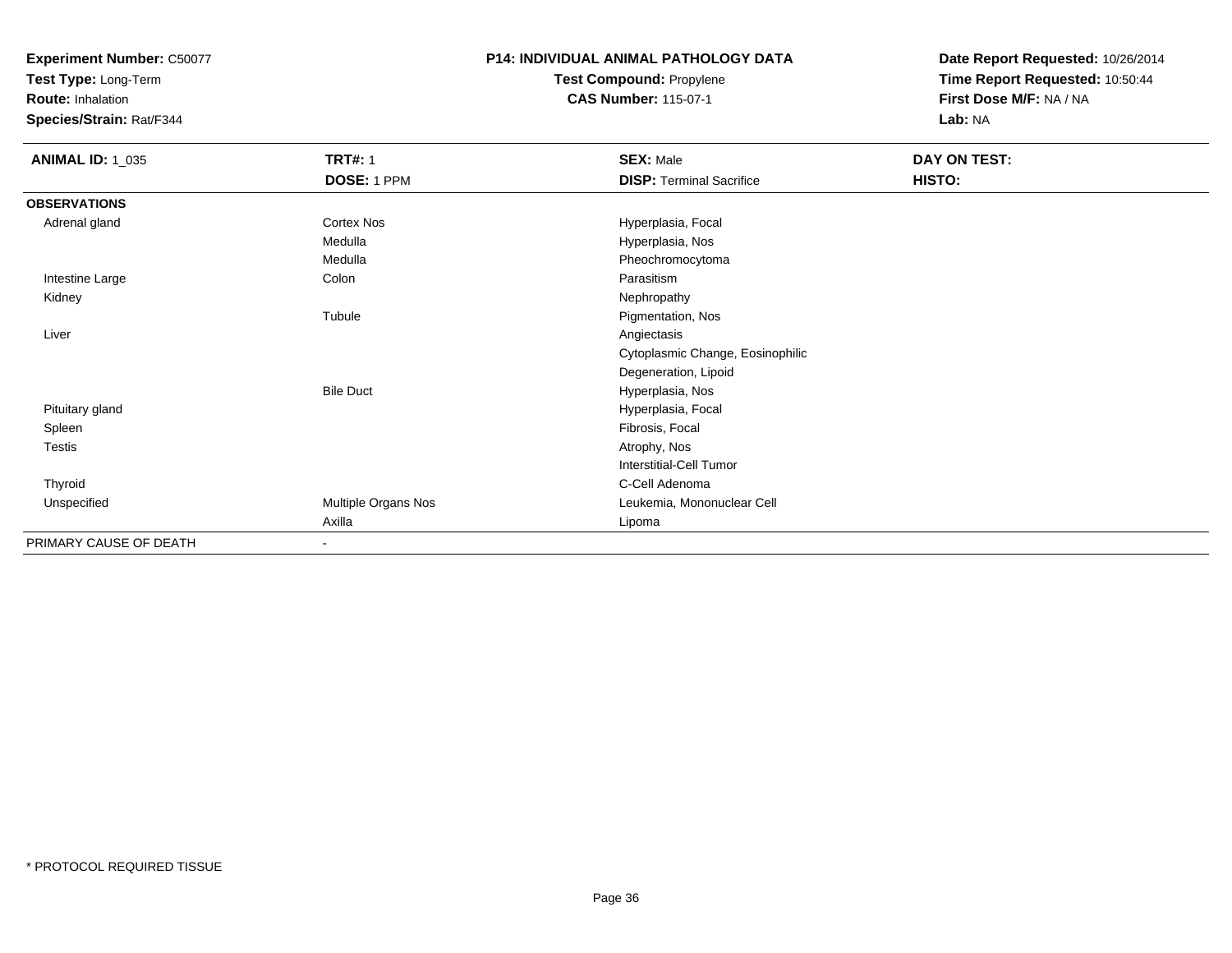**Test Type:** Long-Term

**Route:** Inhalation

**Species/Strain:** Rat/F344

# **P14: INDIVIDUAL ANIMAL PATHOLOGY DATA**

**Test Compound:** Propylene**CAS Number:** 115-07-1

| <b>ANIMAL ID: 1_036</b> | <b>TRT#: 1</b>      | <b>SEX: Male</b>                 | DAY ON TEST: |
|-------------------------|---------------------|----------------------------------|--------------|
|                         | DOSE: 1 PPM         | <b>DISP: Terminal Sacrifice</b>  | HISTO:       |
| <b>OBSERVATIONS</b>     |                     |                                  |              |
| Adrenal gland           |                     | Degeneration, Lipoid             |              |
|                         | Cortex Nos          | Hyperplasia, Focal               |              |
| Heart                   |                     | Fibrosis                         |              |
| Kidney                  |                     | Nephropathy                      |              |
|                         | Tubule              | Pigmentation, Nos                |              |
| Lung                    |                     | Hemorrhage                       |              |
|                         |                     | Hyperplasia, Alveolar Epithelium |              |
|                         |                     | Leukocytosis, Nos                |              |
|                         |                     | Metaplasia, Osseous              |              |
| Nasal cavity            |                     | Foreign Body, Nos                |              |
|                         |                     | <b>Granulation Tissue</b>        |              |
|                         |                     | Hyperplasia, Epithelial          |              |
|                         |                     | Inflammation, Nos                |              |
| Pancreas                | Islets              | Islet-Cell Adenoma               |              |
| Pituitary gland         |                     | Hyperplasia, Focal               |              |
| Seminal vesicle         |                     | Inflammation, Suppurative        |              |
| Spleen                  |                     | Fibrosis                         |              |
| <b>Testis</b>           |                     | Atrophy, Nos                     |              |
|                         |                     | Interstitial-Cell Tumor          |              |
| Thyroid                 |                     | Hyperplasia, C Cell              |              |
| Unspecified             | Multiple Organs Nos | Hyperplasia, Nos                 |              |
|                         | Multiple Organs Nos | Leukemia, Mononuclear Cell       |              |
| PRIMARY CAUSE OF DEATH  | $\blacksquare$      |                                  |              |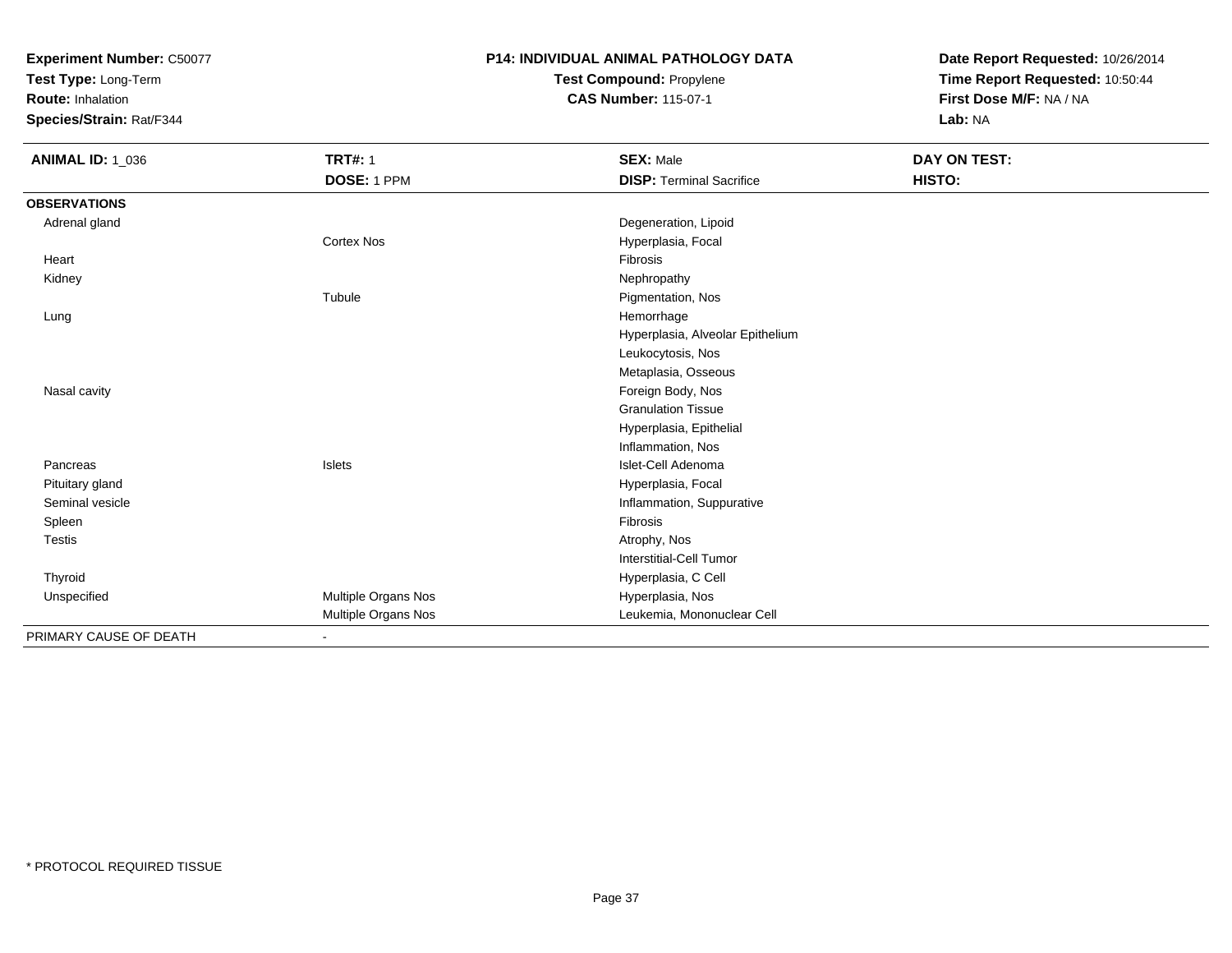**Test Type:** Long-Term

**Route:** Inhalation

**Species/Strain:** Rat/F344

# **P14: INDIVIDUAL ANIMAL PATHOLOGY DATATest Compound:** Propylene

**CAS Number:** 115-07-1

| <b>ANIMAL ID: 1_037</b> | <b>TRT#: 1</b>           | <b>SEX: Male</b>                | DAY ON TEST: |  |
|-------------------------|--------------------------|---------------------------------|--------------|--|
|                         | DOSE: 1 PPM              | <b>DISP: Terminal Sacrifice</b> | HISTO:       |  |
| <b>OBSERVATIONS</b>     |                          |                                 |              |  |
| Kidney                  |                          | Nephropathy                     |              |  |
| Liver                   |                          | Cytoplasmic Change, Basophilic  |              |  |
|                         | <b>Bile Duct</b>         | Hyperplasia, Nos                |              |  |
| Lymph node              |                          | Hyperplasia, Nos                |              |  |
| Nasal cavity            |                          | Inflammation, Suppurative       |              |  |
| Pituitary gland         |                          | Adenoma, Nos                    |              |  |
| Seminal vesicle         |                          | Inflammation, Suppurative       |              |  |
| Spleen                  |                          | Fibrosis                        |              |  |
| <b>Testis</b>           |                          | Atrophy, Nos                    |              |  |
|                         |                          | Interstitial-Cell Tumor         |              |  |
|                         | Tunica Vaginalis         | Mesothelioma, Nos               |              |  |
| Unspecified             | Multiple Organs Nos      | Leukemia, Mononuclear Cell      |              |  |
| PRIMARY CAUSE OF DEATH  | $\overline{\phantom{a}}$ |                                 |              |  |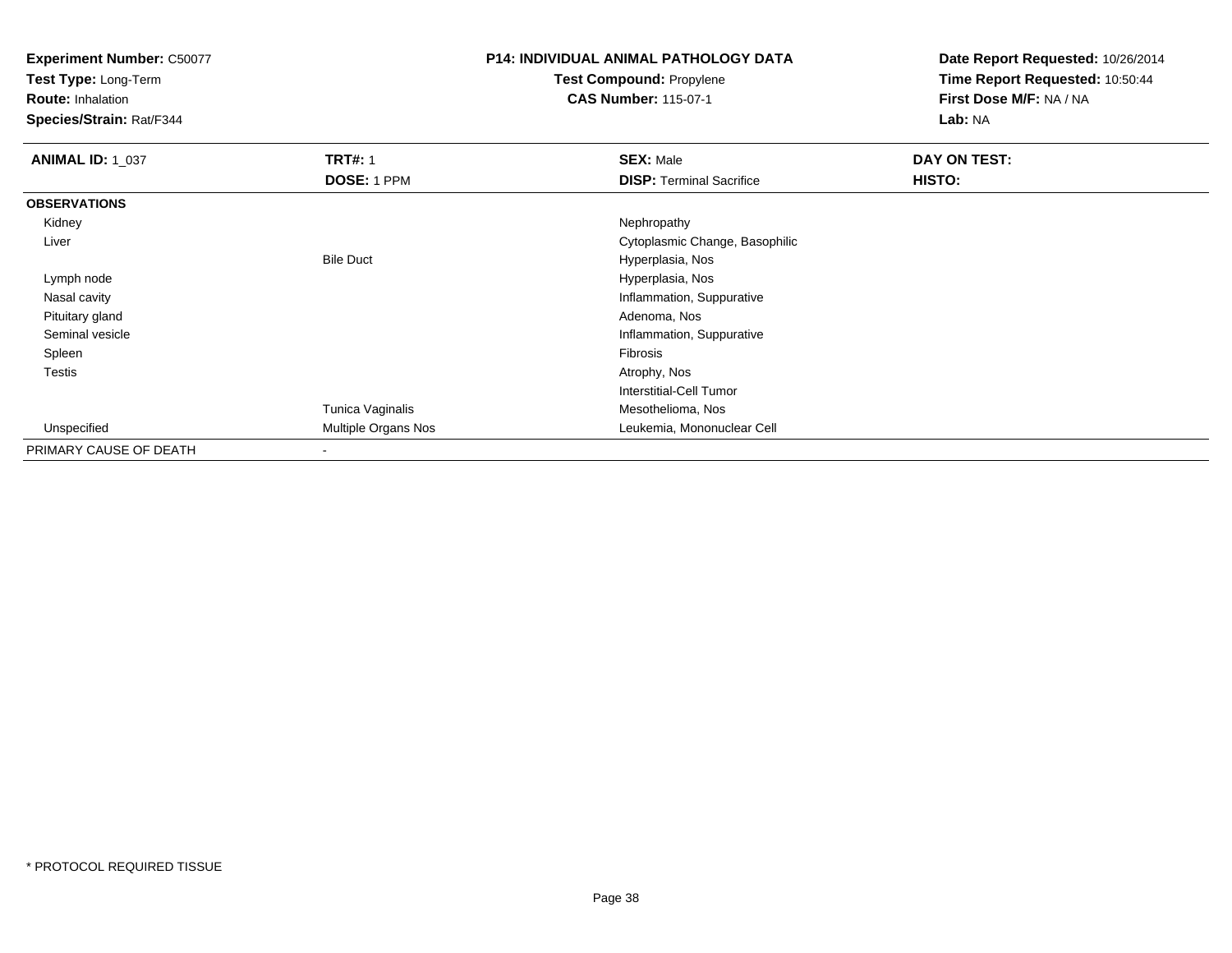**Test Type:** Long-Term

**Route:** Inhalation

**Species/Strain:** Rat/F344

# **P14: INDIVIDUAL ANIMAL PATHOLOGY DATATest Compound:** Propylene

**CAS Number:** 115-07-1

| <b>ANIMAL ID: 1_038</b> | <b>TRT#: 1</b>           | <b>SEX: Male</b>                | DAY ON TEST: |  |
|-------------------------|--------------------------|---------------------------------|--------------|--|
|                         | DOSE: 1 PPM              | <b>DISP:</b> Moribund Sacrifice | HISTO:       |  |
| <b>OBSERVATIONS</b>     |                          |                                 |              |  |
| Adrenal gland           |                          | Degeneration, Lipoid            |              |  |
| Brain                   |                          | Hemorrhage                      |              |  |
| Kidney                  |                          | Nephropathy                     |              |  |
|                         | Tubule                   | Pigmentation, Nos               |              |  |
| Liver                   |                          | Degeneration, Lipoid            |              |  |
|                         | <b>Bile Duct</b>         | Hyperplasia, Nos                |              |  |
| Pituitary gland         |                          | Adenoma, Nos                    |              |  |
| Seminal vesicle         |                          | Inflammation, Suppurative       |              |  |
| Testis                  |                          | Atrophy, Nos                    |              |  |
|                         |                          | Hyperplasia, Interstitial Cell  |              |  |
|                         |                          | Mineralization                  |              |  |
| Unspecified             | Multiple Organs Nos      | Leukemia, Mononuclear Cell      |              |  |
| PRIMARY CAUSE OF DEATH  | $\overline{\phantom{a}}$ |                                 |              |  |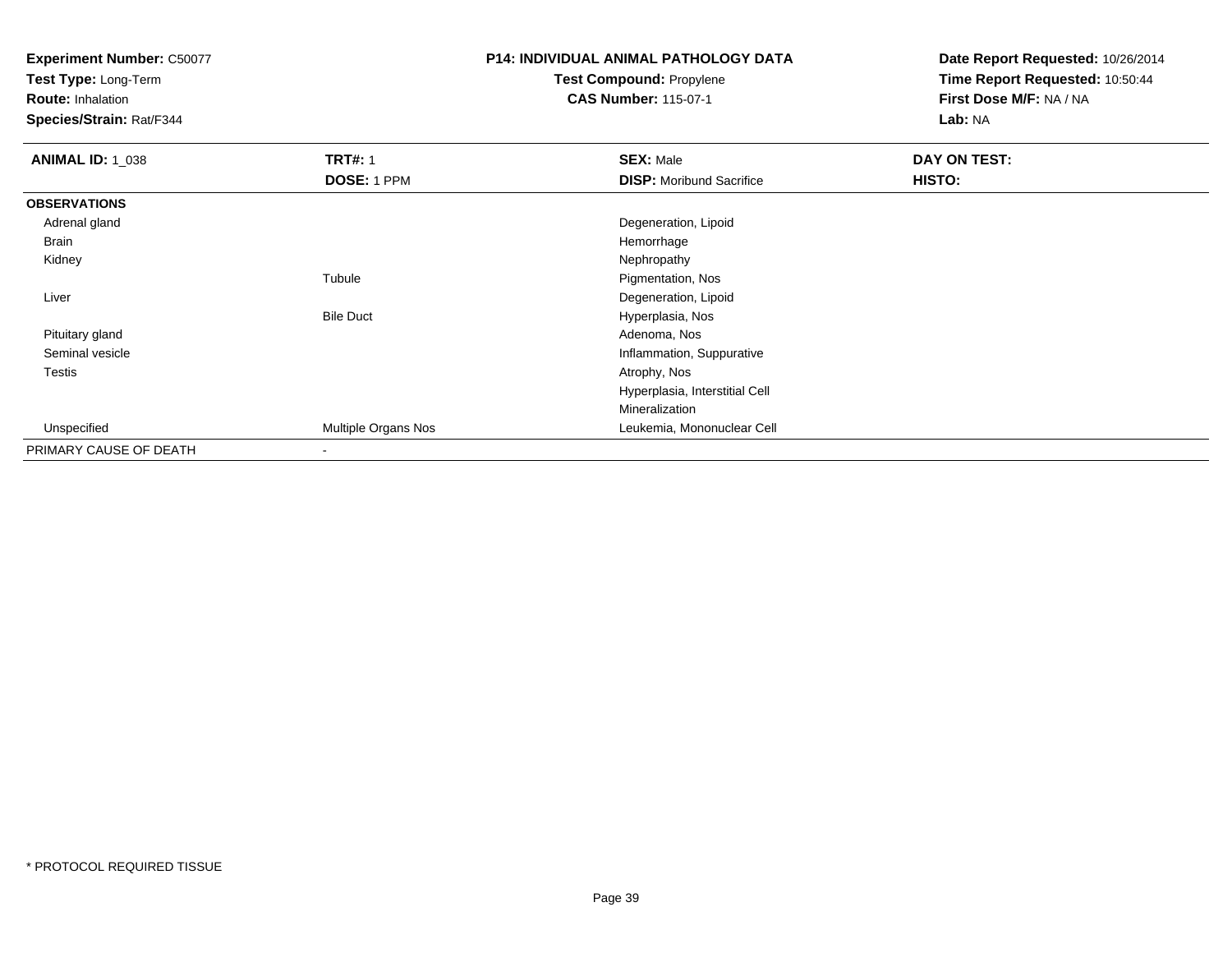**Test Type:** Long-Term

**Route:** Inhalation

**Species/Strain:** Rat/F344

#### **P14: INDIVIDUAL ANIMAL PATHOLOGY DATATest Compound:** Propylene**CAS Number:** 115-07-1

| <b>ANIMAL ID: 1_039</b> | <b>TRT#: 1</b>   | <b>SEX: Male</b>                | DAY ON TEST: |  |
|-------------------------|------------------|---------------------------------|--------------|--|
|                         | DOSE: 1 PPM      | <b>DISP: Terminal Sacrifice</b> | HISTO:       |  |
| <b>OBSERVATIONS</b>     |                  |                                 |              |  |
| Heart                   |                  | Fibrosis                        |              |  |
| Kidney                  |                  | Nephropathy                     |              |  |
|                         | Tubule           | Pigmentation, Nos               |              |  |
| Liver                   |                  | Cytoplasmic Change, Basophilic  |              |  |
|                         | <b>Bile Duct</b> | Hyperplasia, Nos                |              |  |
| Lymph node              |                  | Hyperplasia, Nos                |              |  |
| Pituitary gland         |                  | Hyperplasia, Focal              |              |  |
| Testis                  |                  | Atrophy, Nos                    |              |  |
|                         |                  | Mineralization                  |              |  |
| Thyroid                 |                  | Hyperplasia, C Cell             |              |  |
| PRIMARY CAUSE OF DEATH  |                  |                                 |              |  |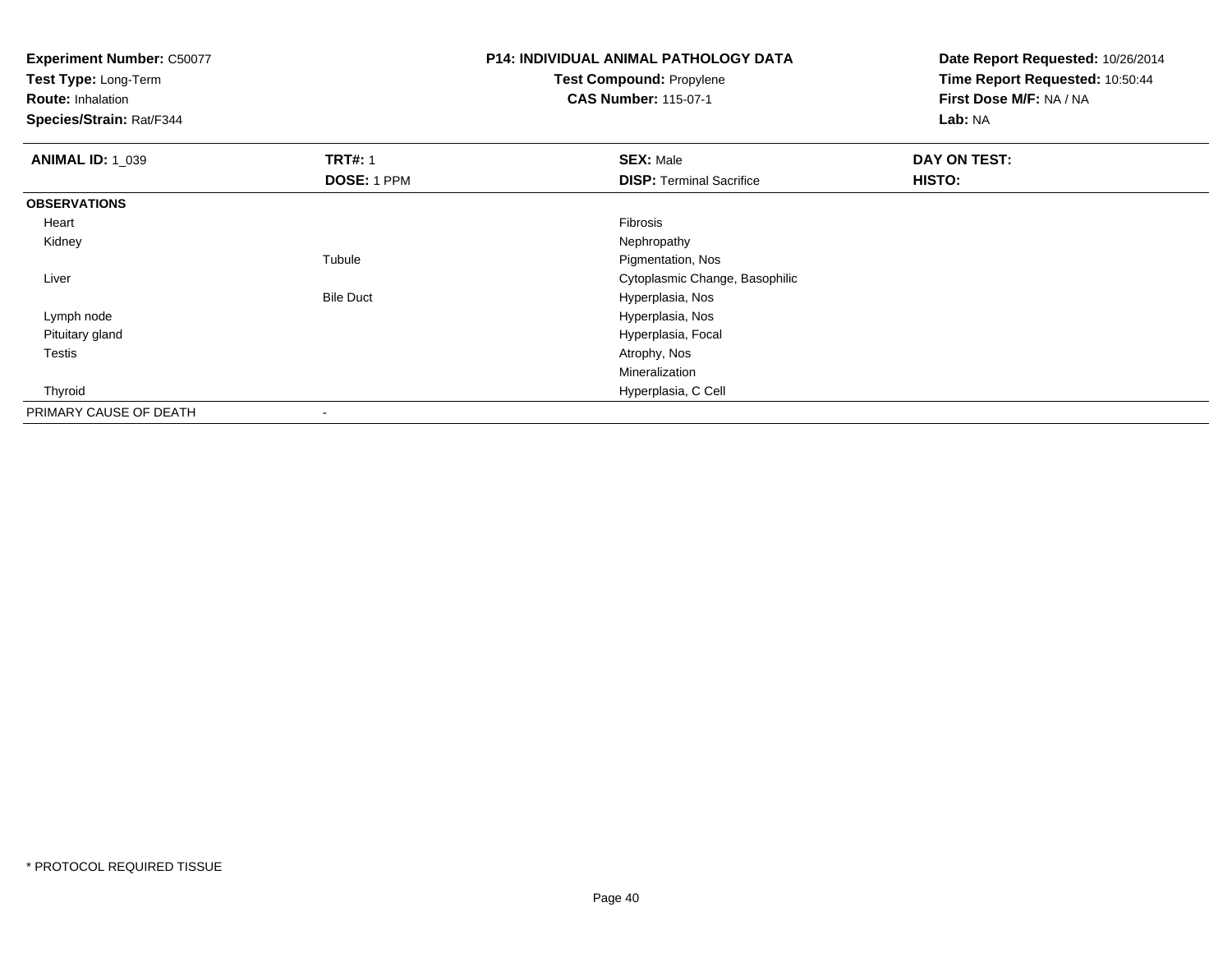**Test Type:** Long-Term

**Route:** Inhalation

**Species/Strain:** Rat/F344

#### **P14: INDIVIDUAL ANIMAL PATHOLOGY DATATest Compound:** Propylene**CAS Number:** 115-07-1

| <b>ANIMAL ID: 1_040</b> | <b>TRT#: 1</b>           | <b>SEX: Male</b>                 | DAY ON TEST: |  |
|-------------------------|--------------------------|----------------------------------|--------------|--|
|                         | DOSE: 1 PPM              | <b>DISP: Terminal Sacrifice</b>  | HISTO:       |  |
| <b>OBSERVATIONS</b>     |                          |                                  |              |  |
| Adrenal gland           | Medulla                  | Pheochromocytoma, Malignant      |              |  |
| Kidney                  |                          | Nephropathy                      |              |  |
|                         | Tubule                   | Pigmentation, Nos                |              |  |
| Liver                   |                          | Degeneration, Lipoid             |              |  |
|                         | <b>Bile Duct</b>         | Hyperplasia, Nos                 |              |  |
|                         |                          | Neoplastic Nodule                |              |  |
| Lung                    |                          | Hyperplasia, Alveolar Epithelium |              |  |
| Mammary gland           |                          | Hyperplasia, Nos                 |              |  |
| Pituitary gland         |                          | Adenoma, Nos                     |              |  |
| Seminal vesicle         |                          | Inflammation, Suppurative        |              |  |
| <b>Testis</b>           |                          | Atrophy, Nos                     |              |  |
|                         |                          | <b>Interstitial-Cell Tumor</b>   |              |  |
|                         |                          | Mineralization                   |              |  |
| Thyroid                 |                          | Hyperplasia, C Cell              |              |  |
| Unspecified             | Axilla                   | Fibroma                          |              |  |
| PRIMARY CAUSE OF DEATH  | $\overline{\phantom{a}}$ |                                  |              |  |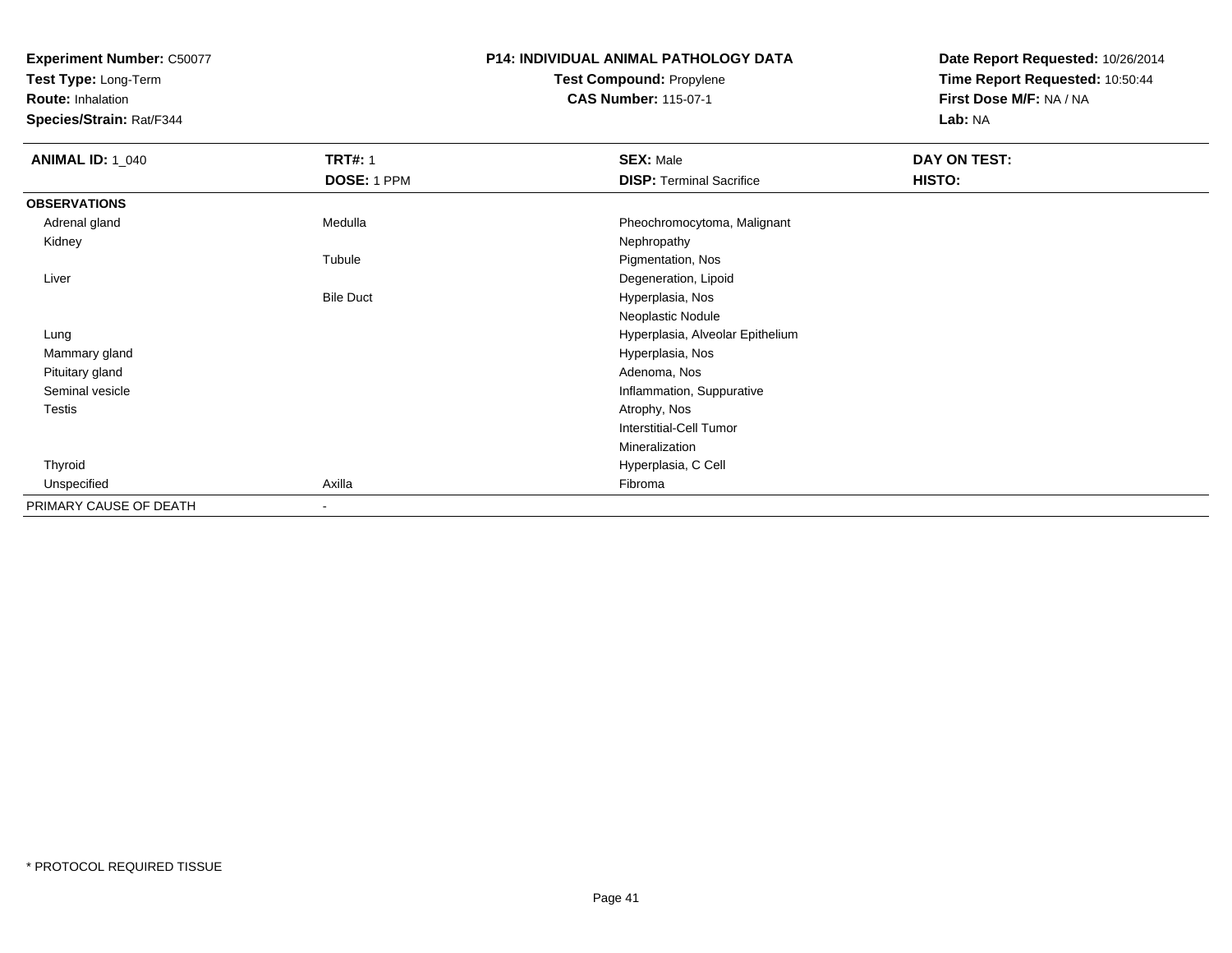**Test Type:** Long-Term

**Route:** Inhalation

**Species/Strain:** Rat/F344

## **P14: INDIVIDUAL ANIMAL PATHOLOGY DATATest Compound:** Propylene

**CAS Number:** 115-07-1

| <b>ANIMAL ID: 1_041</b> | <b>TRT#: 1</b> | <b>SEX: Male</b>                 | DAY ON TEST: |  |
|-------------------------|----------------|----------------------------------|--------------|--|
|                         | DOSE: 1 PPM    | <b>DISP: Terminal Sacrifice</b>  | HISTO:       |  |
| <b>OBSERVATIONS</b>     |                |                                  |              |  |
| Adrenal gland           |                | Degeneration, Lipoid             |              |  |
|                         |                | Pheochromocytoma                 |              |  |
| Heart                   |                | Fibrosis                         |              |  |
| Kidney                  |                | Nephropathy                      |              |  |
|                         | Tubule         | Pigmentation, Nos                |              |  |
| Liver                   |                | Cytoplasmic Change, Basophilic   |              |  |
|                         |                | Cytoplasmic Change, Eosinophilic |              |  |
| Lung                    |                | Hemorrhage                       |              |  |
| Nasal cavity            |                | Hyperplasia, Epithelial          |              |  |
|                         |                | Inflammation, Suppurative        |              |  |
| Testis                  |                | Atrophy, Nos                     |              |  |
|                         |                | <b>Interstitial-Cell Tumor</b>   |              |  |
| Thyroid                 |                | Hyperplasia, C Cell              |              |  |
| Trachea                 |                | Inflammation, Nos                |              |  |
| PRIMARY CAUSE OF DEATH  | $\blacksquare$ |                                  |              |  |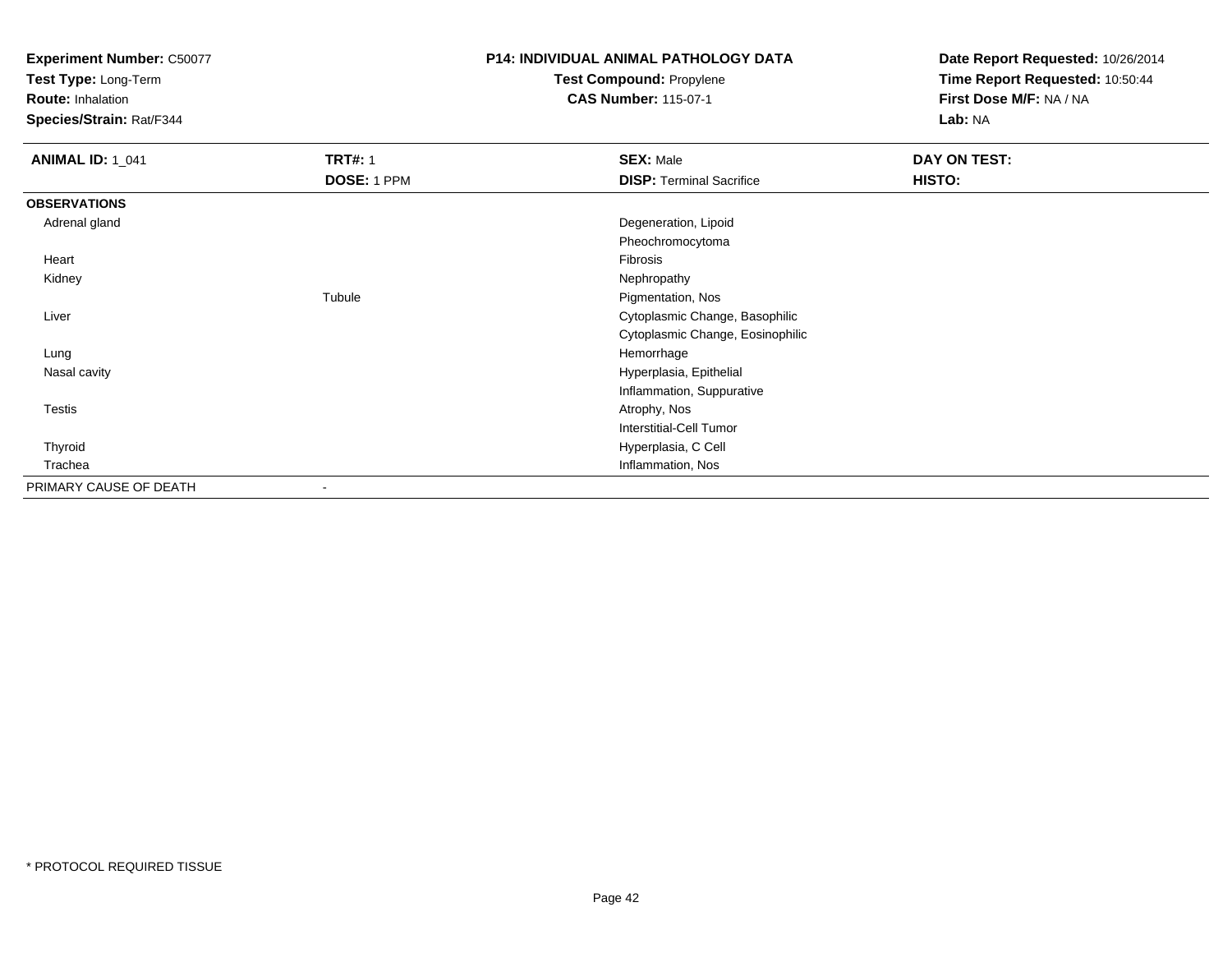**Test Type:** Long-Term

**Route:** Inhalation

**Species/Strain:** Rat/F344

# **P14: INDIVIDUAL ANIMAL PATHOLOGY DATATest Compound:** Propylene

**CAS Number:** 115-07-1

| <b>ANIMAL ID: 1_042</b> | <b>TRT#: 1</b>           | <b>SEX: Male</b>                | DAY ON TEST:  |  |
|-------------------------|--------------------------|---------------------------------|---------------|--|
|                         | DOSE: 1 PPM              | <b>DISP:</b> Moribund Sacrifice | <b>HISTO:</b> |  |
| <b>OBSERVATIONS</b>     |                          |                                 |               |  |
| Brain                   |                          | Hemorrhage                      |               |  |
|                         |                          | Necrosis, Focal                 |               |  |
| Kidney                  |                          | Infarct, Nos                    |               |  |
|                         |                          | Nephropathy                     |               |  |
|                         | Tubule                   | Pigmentation, Nos               |               |  |
|                         |                          | Thrombosis, Nos                 |               |  |
| Liver                   | <b>Bile Duct</b>         | Hyperplasia, Nos                |               |  |
| Mammary gland           |                          | Hyperplasia, Nos                |               |  |
| Nasal cavity            |                          | Inflammation, Suppurative       |               |  |
| Unspecified             | Multiple Organs Nos      | Leukemia, Mononuclear Cell      |               |  |
| PRIMARY CAUSE OF DEATH  | $\overline{\phantom{a}}$ |                                 |               |  |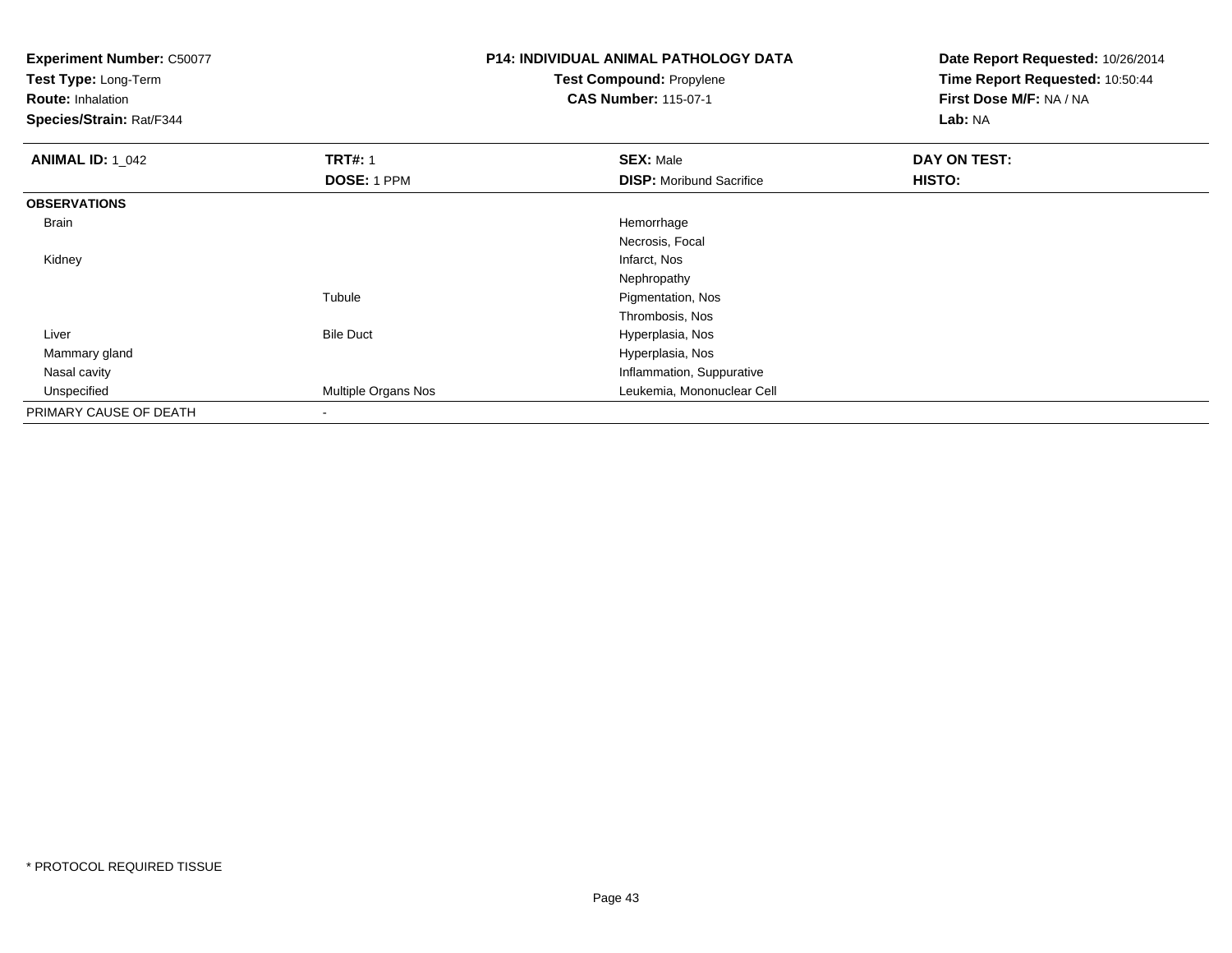**Test Type:** Long-Term

**Route:** Inhalation

**Species/Strain:** Rat/F344

# **P14: INDIVIDUAL ANIMAL PATHOLOGY DATATest Compound:** Propylene

**CAS Number:** 115-07-1

| <b>ANIMAL ID: 1_043</b> | <b>TRT#: 1</b>   | <b>SEX: Male</b>                | DAY ON TEST: |  |
|-------------------------|------------------|---------------------------------|--------------|--|
|                         | DOSE: 1 PPM      | <b>DISP: Terminal Sacrifice</b> | HISTO:       |  |
| <b>OBSERVATIONS</b>     |                  |                                 |              |  |
| Blood vessel            |                  | Inflammation, Nos               |              |  |
| Kidney                  |                  | Nephropathy                     |              |  |
|                         | Tubule           | Pigmentation, Nos               |              |  |
| Liver                   |                  | Cytoplasmic Change, Basophilic  |              |  |
|                         | <b>Bile Duct</b> | Hyperplasia, Nos                |              |  |
| Mammary gland           |                  | Hyperplasia, Nos                |              |  |
| Nasal cavity            |                  | Inflammation, Suppurative       |              |  |
| <b>Testis</b>           |                  | Atrophy, Nos                    |              |  |
|                         |                  | <b>Interstitial-Cell Tumor</b>  |              |  |
|                         | Tunica Vaginalis | Mesothelioma, Nos               |              |  |
|                         |                  | Mineralization                  |              |  |
| Trachea                 |                  | Inflammation, Nos               |              |  |
| PRIMARY CAUSE OF DEATH  |                  |                                 |              |  |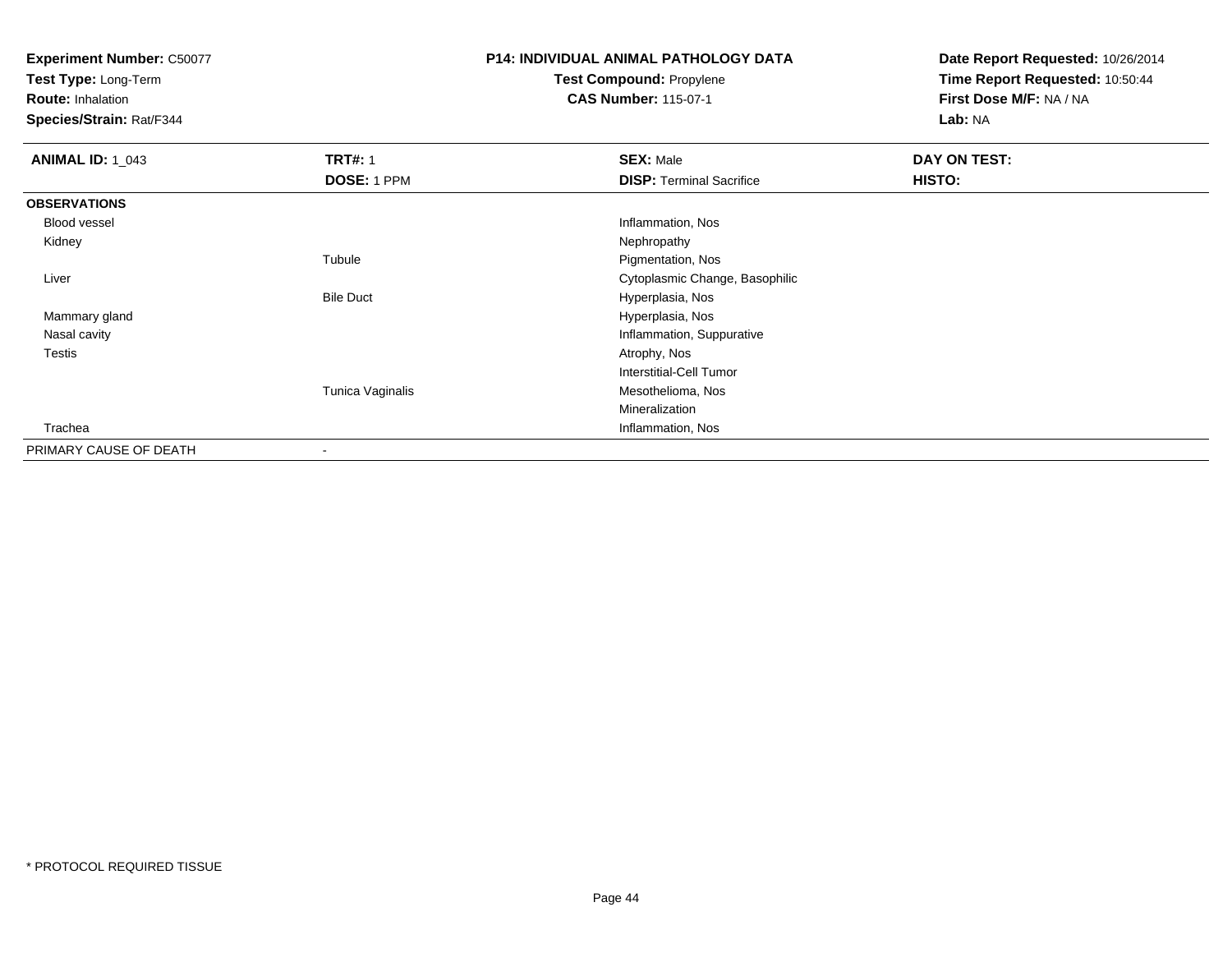**Test Type:** Long-Term

**Route:** Inhalation

**Species/Strain:** Rat/F344

# **P14: INDIVIDUAL ANIMAL PATHOLOGY DATATest Compound:** Propylene

**CAS Number:** 115-07-1

| <b>ANIMAL ID: 1_044</b> | <b>TRT#: 1</b>           | <b>SEX: Male</b>                | DAY ON TEST: |  |
|-------------------------|--------------------------|---------------------------------|--------------|--|
|                         | DOSE: 1 PPM              | <b>DISP: Terminal Sacrifice</b> | HISTO:       |  |
| <b>OBSERVATIONS</b>     |                          |                                 |              |  |
| Adrenal gland           |                          | Hematopoiesis                   |              |  |
| Kidney                  |                          | Nephropathy                     |              |  |
|                         | Tubule                   | Pigmentation, Nos               |              |  |
| Larynx                  |                          | Inflammation, Suppurative       |              |  |
| Liver                   |                          | Degeneration, Lipoid            |              |  |
|                         | <b>Bile Duct</b>         | Hyperplasia, Nos                |              |  |
|                         |                          | Necrosis, Nos                   |              |  |
| Nasal cavity            |                          | Inflammation, Nos               |              |  |
| Pituitary gland         |                          | Cyst, Nos                       |              |  |
| Testis                  |                          | Atrophy, Nos                    |              |  |
|                         |                          | Interstitial-Cell Tumor         |              |  |
| Unspecified             | Multiple Organs Nos      | Leukemia, Mononuclear Cell      |              |  |
| PRIMARY CAUSE OF DEATH  | $\overline{\phantom{a}}$ |                                 |              |  |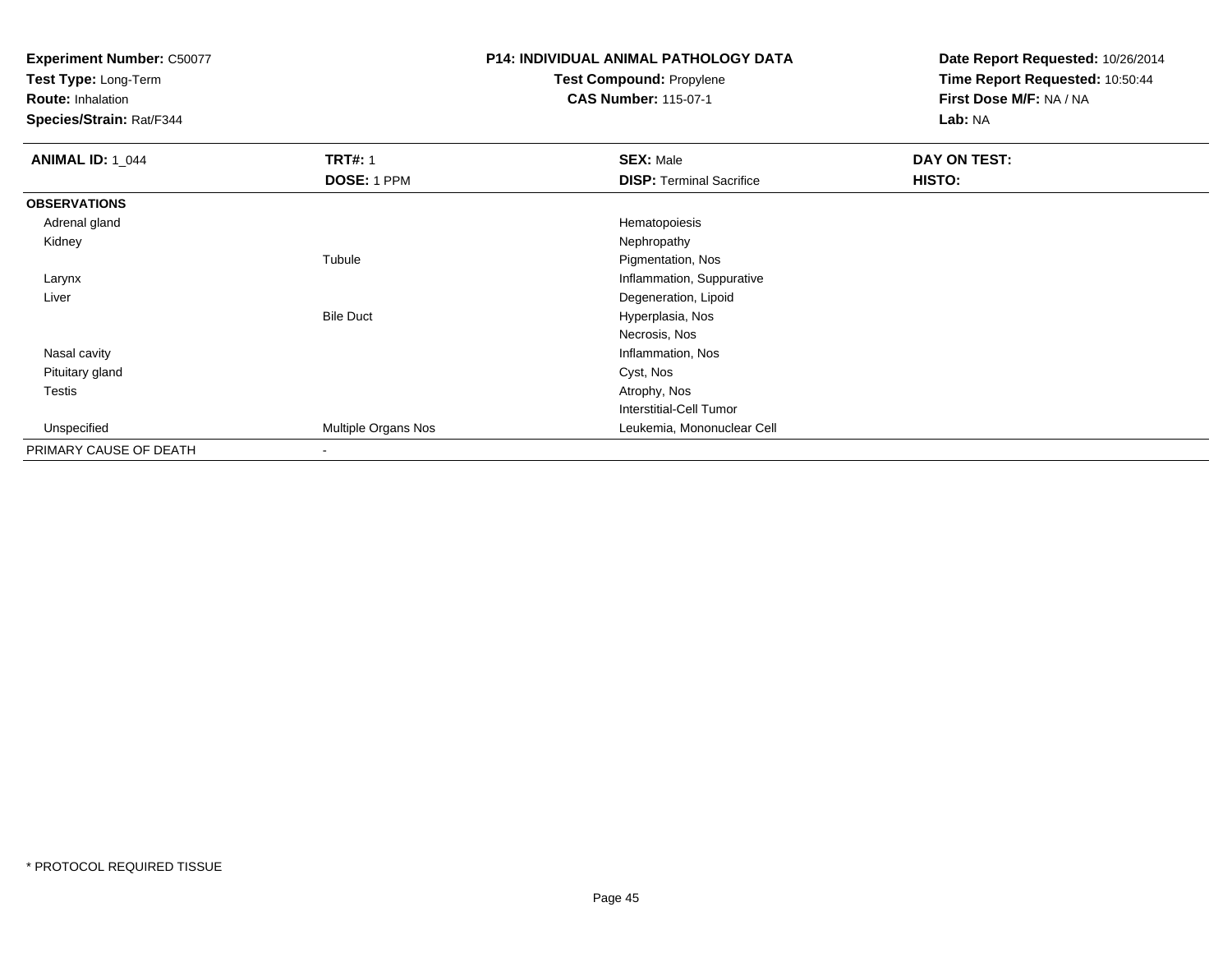**Test Type:** Long-Term

**Route:** Inhalation

**Species/Strain:** Rat/F344

#### **P14: INDIVIDUAL ANIMAL PATHOLOGY DATATest Compound:** Propylene**CAS Number:** 115-07-1

| <b>ANIMAL ID: 1 045</b> | <b>TRT#: 1</b>     | <b>SEX: Male</b>                | DAY ON TEST: |  |
|-------------------------|--------------------|---------------------------------|--------------|--|
|                         | <b>DOSE: 1 PPM</b> | <b>DISP: Terminal Sacrifice</b> | HISTO:       |  |
| <b>OBSERVATIONS</b>     |                    |                                 |              |  |
| Kidney                  |                    | Nephropathy                     |              |  |
|                         | Tubule             | Pigmentation, Nos               |              |  |
| Liver                   |                    | Cytoplasmic Change, Basophilic  |              |  |
|                         |                    | Degeneration, Lipoid            |              |  |
|                         | <b>Bile Duct</b>   | Hyperplasia, Nos                |              |  |
| Lymph node              |                    | Inflammation, Acute/Chronic     |              |  |
| Pancreas                | <b>Islets</b>      | Islet-Cell Adenoma              |              |  |
| Pituitary gland         |                    | Adenoma, Nos                    |              |  |
| Testis                  |                    | Hyperplasia, Interstitial Cell  |              |  |
| PRIMARY CAUSE OF DEATH  |                    |                                 |              |  |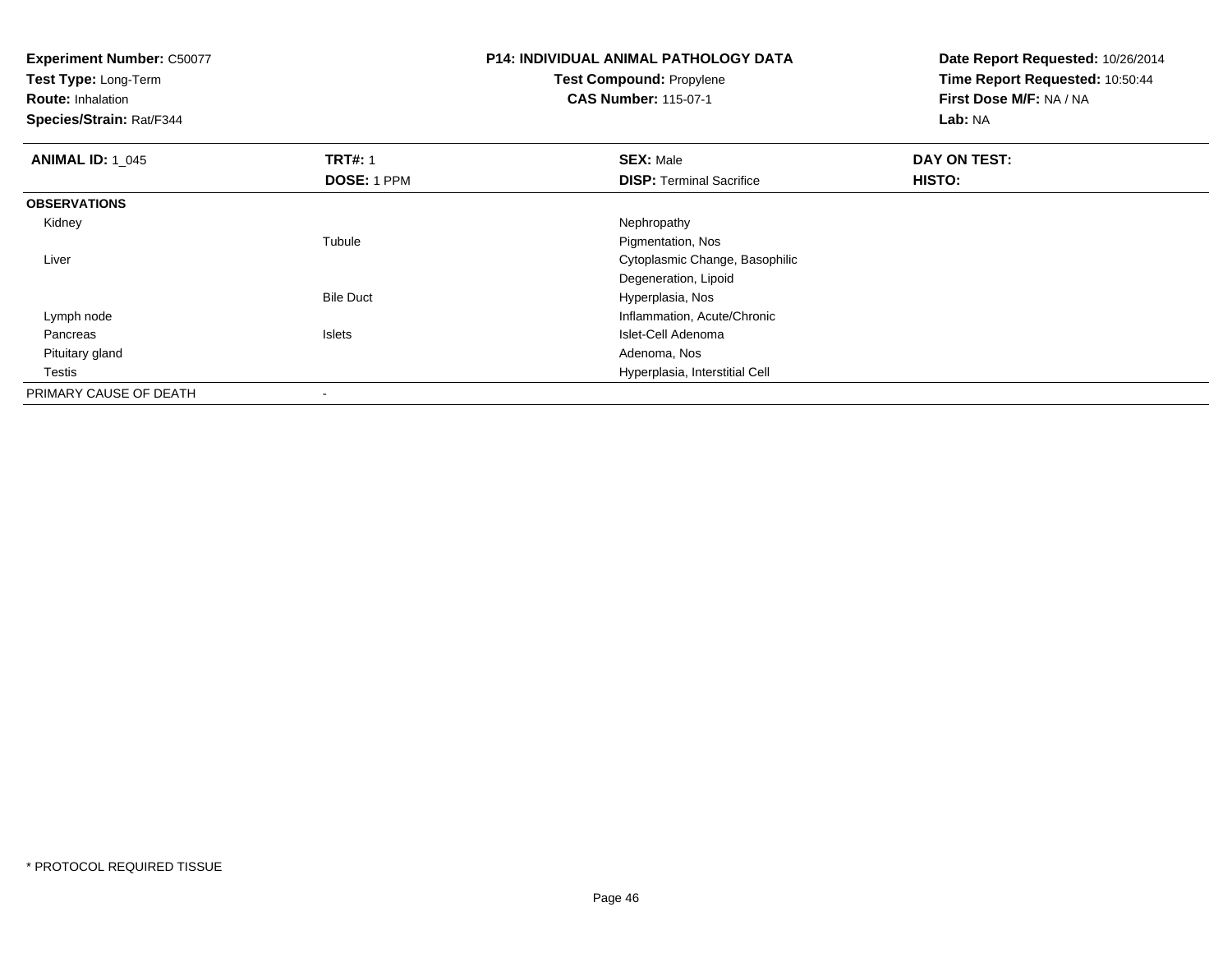**Test Type:** Long-Term

**Route:** Inhalation

**Species/Strain:** Rat/F344

# **P14: INDIVIDUAL ANIMAL PATHOLOGY DATATest Compound:** Propylene

**CAS Number:** 115-07-1

| <b>ANIMAL ID: 1_046</b> | <b>TRT#: 1</b>           | <b>SEX: Male</b>                 | DAY ON TEST: |  |
|-------------------------|--------------------------|----------------------------------|--------------|--|
|                         | DOSE: 1 PPM              | <b>DISP: Terminal Sacrifice</b>  | HISTO:       |  |
| <b>OBSERVATIONS</b>     |                          |                                  |              |  |
| Adrenal gland           |                          | Degeneration, Lipoid             |              |  |
| Eye                     | <b>Nasolacrimal Duct</b> | Inflammation, Suppurative        |              |  |
| Heart                   |                          | Fibrosis                         |              |  |
| Kidney                  |                          | Nephropathy                      |              |  |
|                         | Tubule                   | Pigmentation, Nos                |              |  |
| Liver                   |                          | Cytoplasmic Change, Eosinophilic |              |  |
| Lung                    |                          | Hyperplasia, Alveolar Epithelium |              |  |
| Pituitary gland         |                          | Adenoma, Nos                     |              |  |
| Testis                  |                          | Atrophy, Nos                     |              |  |
|                         |                          | Interstitial-Cell Tumor          |              |  |
| Thyroid                 |                          | Hyperplasia, C Cell              |              |  |
| PRIMARY CAUSE OF DEATH  | -                        |                                  |              |  |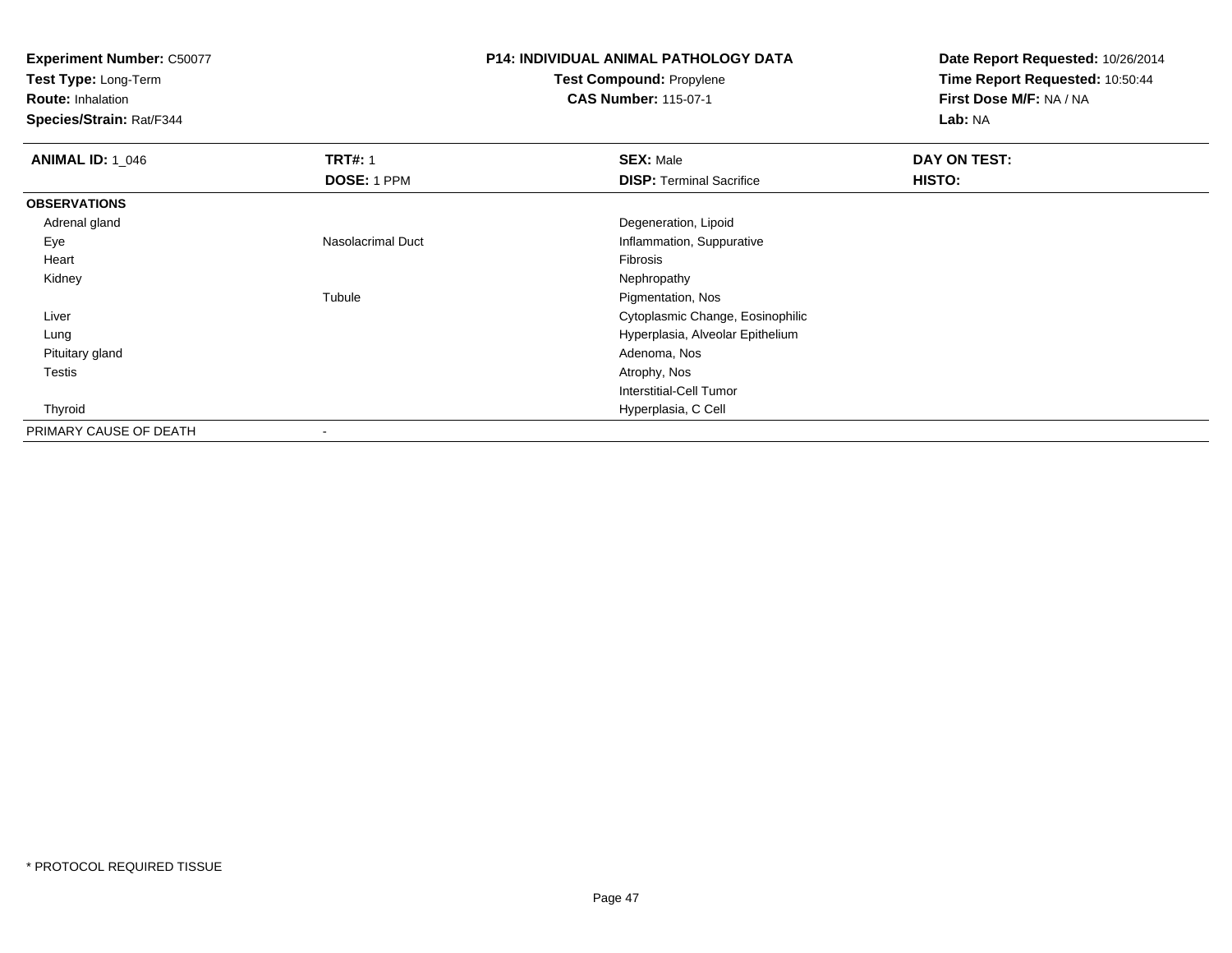**Test Type:** Long-Term

**Route:** Inhalation

**Species/Strain:** Rat/F344

#### **P14: INDIVIDUAL ANIMAL PATHOLOGY DATATest Compound:** Propylene**CAS Number:** 115-07-1

| <b>ANIMAL ID: 1_047</b> | <b>TRT#: 1</b>           | <b>SEX: Male</b>                | DAY ON TEST: |  |
|-------------------------|--------------------------|---------------------------------|--------------|--|
|                         | DOSE: 1 PPM              | <b>DISP: Terminal Sacrifice</b> | HISTO:       |  |
| <b>OBSERVATIONS</b>     |                          |                                 |              |  |
| Adrenal gland           | Medulla                  | Hyperplasia, Nos                |              |  |
| Heart                   |                          | Fibrosis                        |              |  |
| Kidney                  |                          | Nephropathy                     |              |  |
|                         | Tubule                   | Pigmentation, Nos               |              |  |
| Larynx                  |                          | Inflammation, Suppurative       |              |  |
| Liver                   |                          | Degeneration, Lipoid            |              |  |
|                         | <b>Bile Duct</b>         | Hyperplasia, Nos                |              |  |
| Lymph node              |                          | Hyperplasia, Nos                |              |  |
| Mammary gland           |                          | Hyperplasia, Nos                |              |  |
| Nasal cavity            |                          | Foreign Body, Nos               |              |  |
|                         |                          | Inflammation, Suppurative       |              |  |
| Pituitary gland         |                          | Adenoma, Nos                    |              |  |
| <b>Testis</b>           |                          | Atrophy, Nos                    |              |  |
|                         |                          | Hyperplasia, Interstitial Cell  |              |  |
|                         |                          | Mineralization                  |              |  |
| Unspecified             | Multiple Organs Nos      | Leukemia, Mononuclear Cell      |              |  |
| PRIMARY CAUSE OF DEATH  | $\overline{\phantom{a}}$ |                                 |              |  |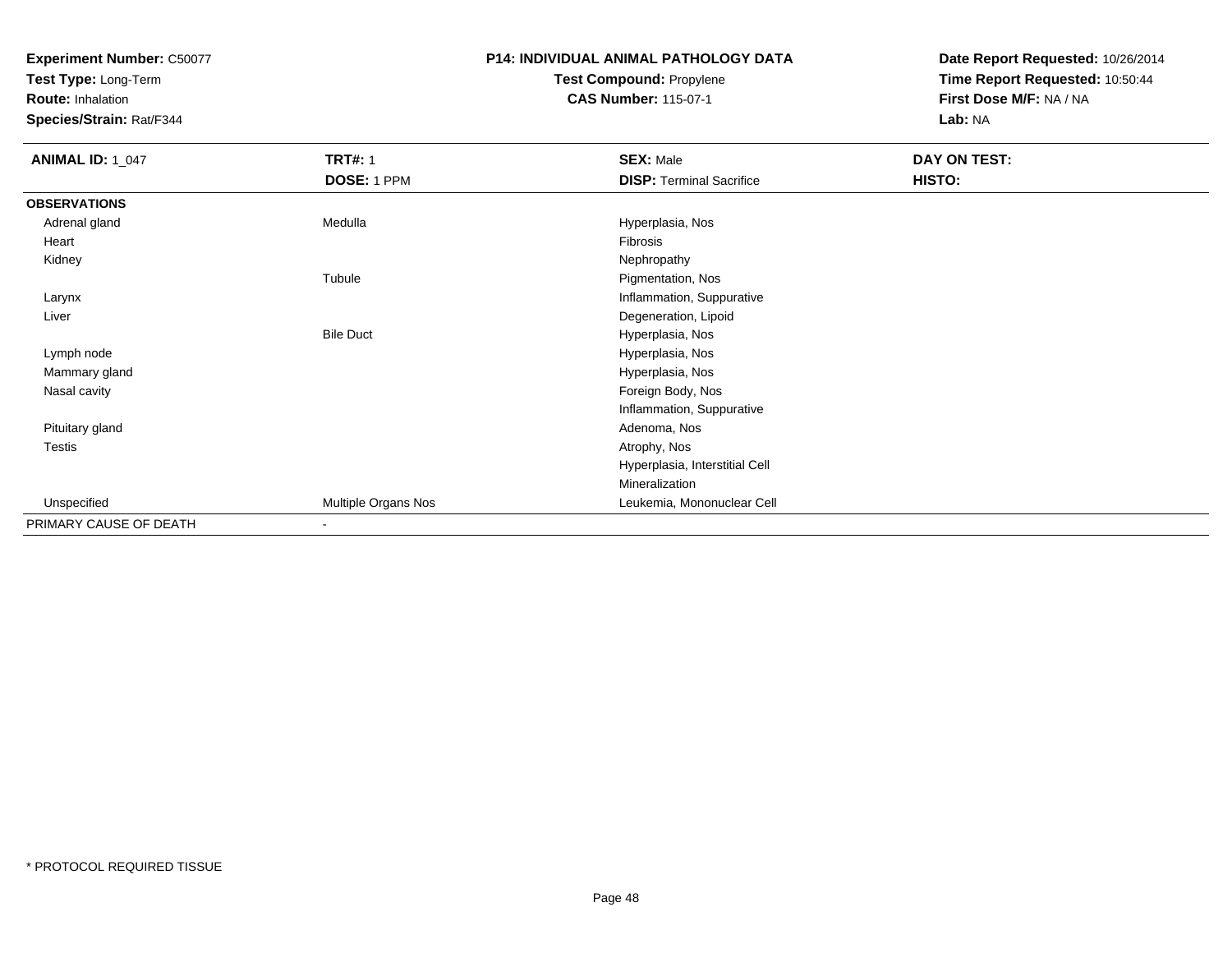| <b>Experiment Number: C50077</b><br>Test Type: Long-Term |                | <b>P14: INDIVIDUAL ANIMAL PATHOLOGY DATA</b> | Date Report Requested: 10/26/2014<br>Time Report Requested: 10:50:44 |  |
|----------------------------------------------------------|----------------|----------------------------------------------|----------------------------------------------------------------------|--|
|                                                          |                | Test Compound: Propylene                     |                                                                      |  |
| <b>Route: Inhalation</b>                                 |                | <b>CAS Number: 115-07-1</b>                  | First Dose M/F: NA / NA                                              |  |
| Species/Strain: Rat/F344                                 |                |                                              | Lab: NA                                                              |  |
| <b>ANIMAL ID: 1_048</b>                                  | <b>TRT#: 1</b> | <b>SEX: Male</b>                             | DAY ON TEST:                                                         |  |
|                                                          | DOSE: 1 PPM    | <b>DISP: Natural Death</b>                   | HISTO:                                                               |  |
| <b>OBSERVATIONS</b>                                      |                |                                              |                                                                      |  |
| Adrenal gland                                            | Cortex Nos     | Hyperplasia, Focal                           |                                                                      |  |
| Heart                                                    |                | <b>Fibrosis</b>                              |                                                                      |  |
| Kidney                                                   |                | Nephropathy                                  |                                                                      |  |
|                                                          | Tubule         | Pigmentation, Nos                            |                                                                      |  |
| Liver                                                    |                | Cytoplasmic Change, Basophilic               |                                                                      |  |
| Lung                                                     |                | Congestion, Nos                              |                                                                      |  |
| Pituitary gland                                          |                | Hemorrhage                                   |                                                                      |  |
| Unspecified                                              | Axilla         | Squamous Cell Carcinoma                      |                                                                      |  |
| PRIMARY CAUSE OF DEATH                                   |                |                                              |                                                                      |  |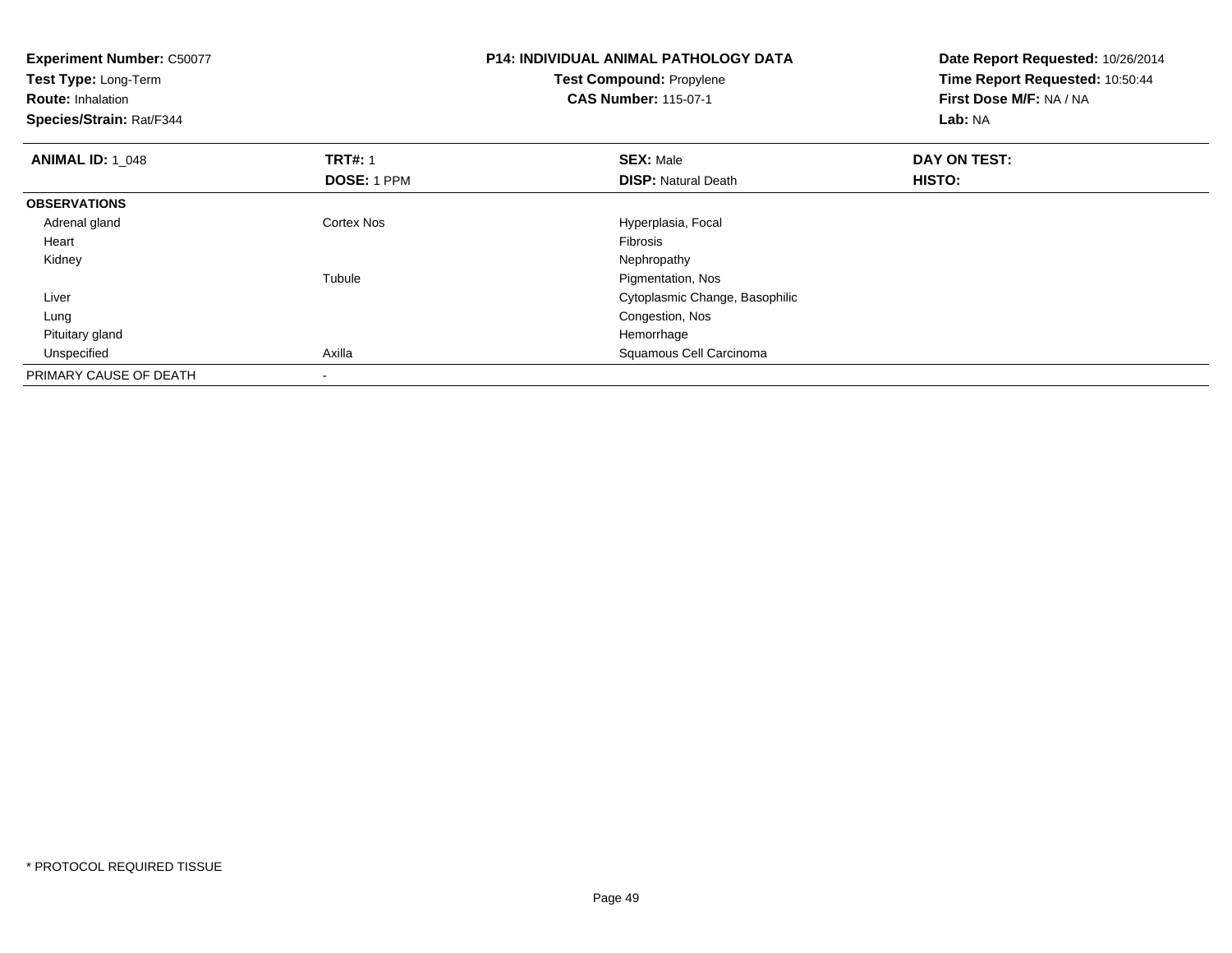**Test Type:** Long-Term

**Route:** Inhalation

**Species/Strain:** Rat/F344

# **P14: INDIVIDUAL ANIMAL PATHOLOGY DATATest Compound:** Propylene

**CAS Number:** 115-07-1

| <b>ANIMAL ID: 1_049</b> | <b>TRT#: 1</b>      | <b>SEX: Male</b>                | DAY ON TEST: |
|-------------------------|---------------------|---------------------------------|--------------|
|                         | DOSE: 1 PPM         | <b>DISP: Terminal Sacrifice</b> | HISTO:       |
| <b>OBSERVATIONS</b>     |                     |                                 |              |
| Adrenal gland           |                     | Cortical Adenoma                |              |
| <b>Brain</b>            |                     | Granular-Cell Tumor, Nos        |              |
| Heart                   |                     | Fibrosis                        |              |
| Kidney                  |                     | Nephropathy                     |              |
|                         | Tubule              | Pigmentation, Nos               |              |
| Liver                   |                     | Degeneration, Nos               |              |
|                         | <b>Bile Duct</b>    | Hyperplasia, Nos                |              |
|                         |                     | Regeneration, Nos               |              |
| Mammary gland           |                     | Hyperplasia, Nos                |              |
| Pituitary gland         |                     | Adenoma, Nos                    |              |
| Seminal vesicle         |                     | Inflammation, Suppurative       |              |
| Spleen                  |                     | Hemorrhage                      |              |
| Testis                  |                     | Atrophy, Nos                    |              |
|                         |                     | <b>Interstitial-Cell Tumor</b>  |              |
| Unspecified             | Multiple Organs Nos | Leukemia, Mononuclear Cell      |              |
| PRIMARY CAUSE OF DEATH  | $\blacksquare$      |                                 |              |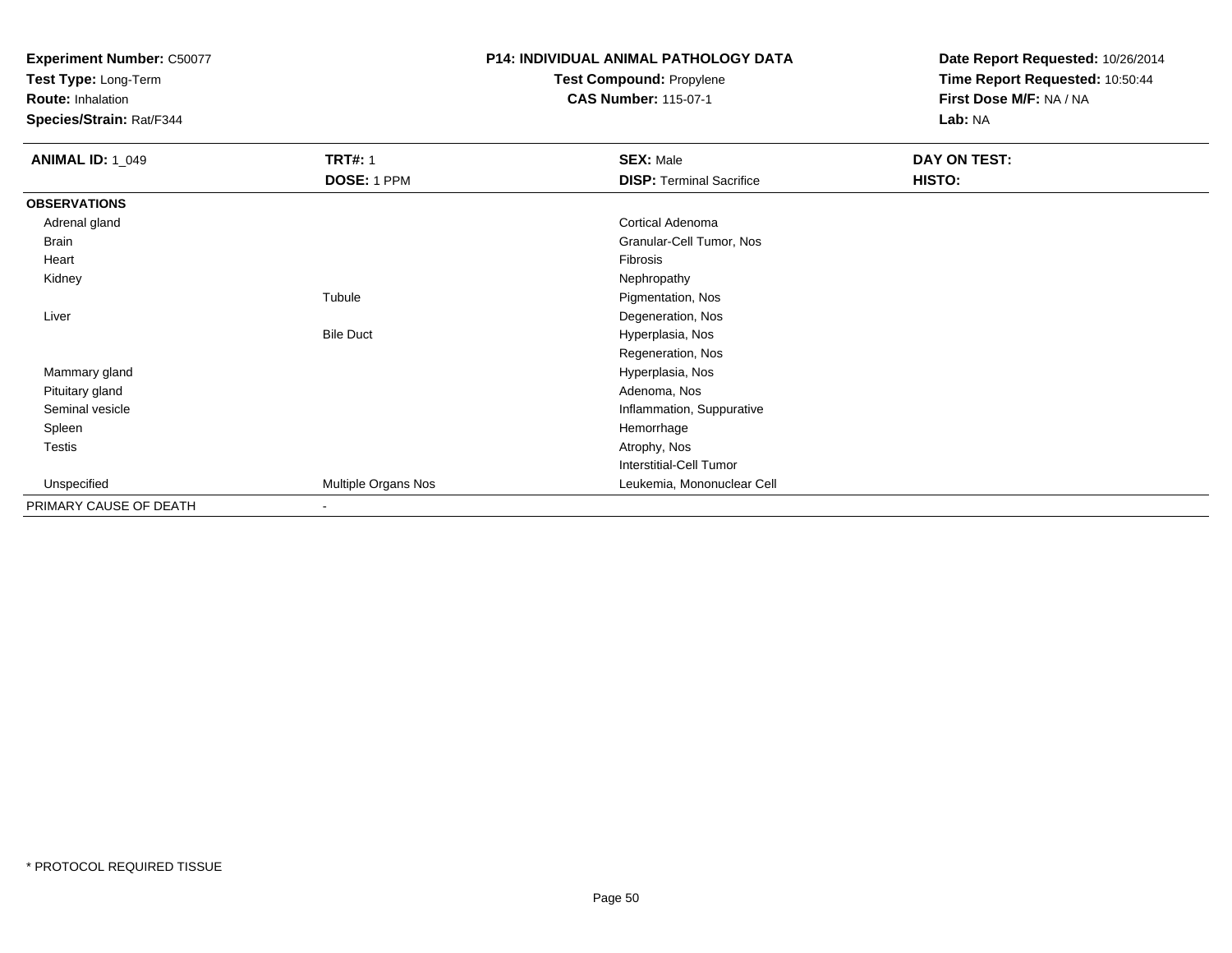**Test Type:** Long-Term

**Route:** Inhalation

**Species/Strain:** Rat/F344

# **P14: INDIVIDUAL ANIMAL PATHOLOGY DATATest Compound:** Propylene

**CAS Number:** 115-07-1

| <b>ANIMAL ID: 1_050</b> | <b>TRT#: 1</b>      | <b>SEX: Male</b>                | DAY ON TEST: |  |
|-------------------------|---------------------|---------------------------------|--------------|--|
|                         | DOSE: 1 PPM         | <b>DISP: Terminal Sacrifice</b> | HISTO:       |  |
| <b>OBSERVATIONS</b>     |                     |                                 |              |  |
| Heart                   |                     | Fibrosis                        |              |  |
| Kidney                  |                     | Nephropathy                     |              |  |
|                         | Tubule              | Pigmentation, Nos               |              |  |
| Liver                   |                     | Degeneration, Lipoid            |              |  |
|                         | <b>Bile Duct</b>    | Hyperplasia, Nos                |              |  |
| Mammary gland           |                     | Hyperplasia, Nos                |              |  |
| Pituitary gland         |                     | Adenoma, Nos                    |              |  |
| Prostate                |                     | Hyperplasia, Nos                |              |  |
| Testis                  |                     | Atrophy, Nos                    |              |  |
|                         |                     | <b>Interstitial-Cell Tumor</b>  |              |  |
|                         |                     | Mineralization                  |              |  |
| Thyroid                 |                     | C-Cell Adenoma                  |              |  |
| Unspecified             | Multiple Organs Nos | Leukemia, Mononuclear Cell      |              |  |
| PRIMARY CAUSE OF DEATH  |                     |                                 |              |  |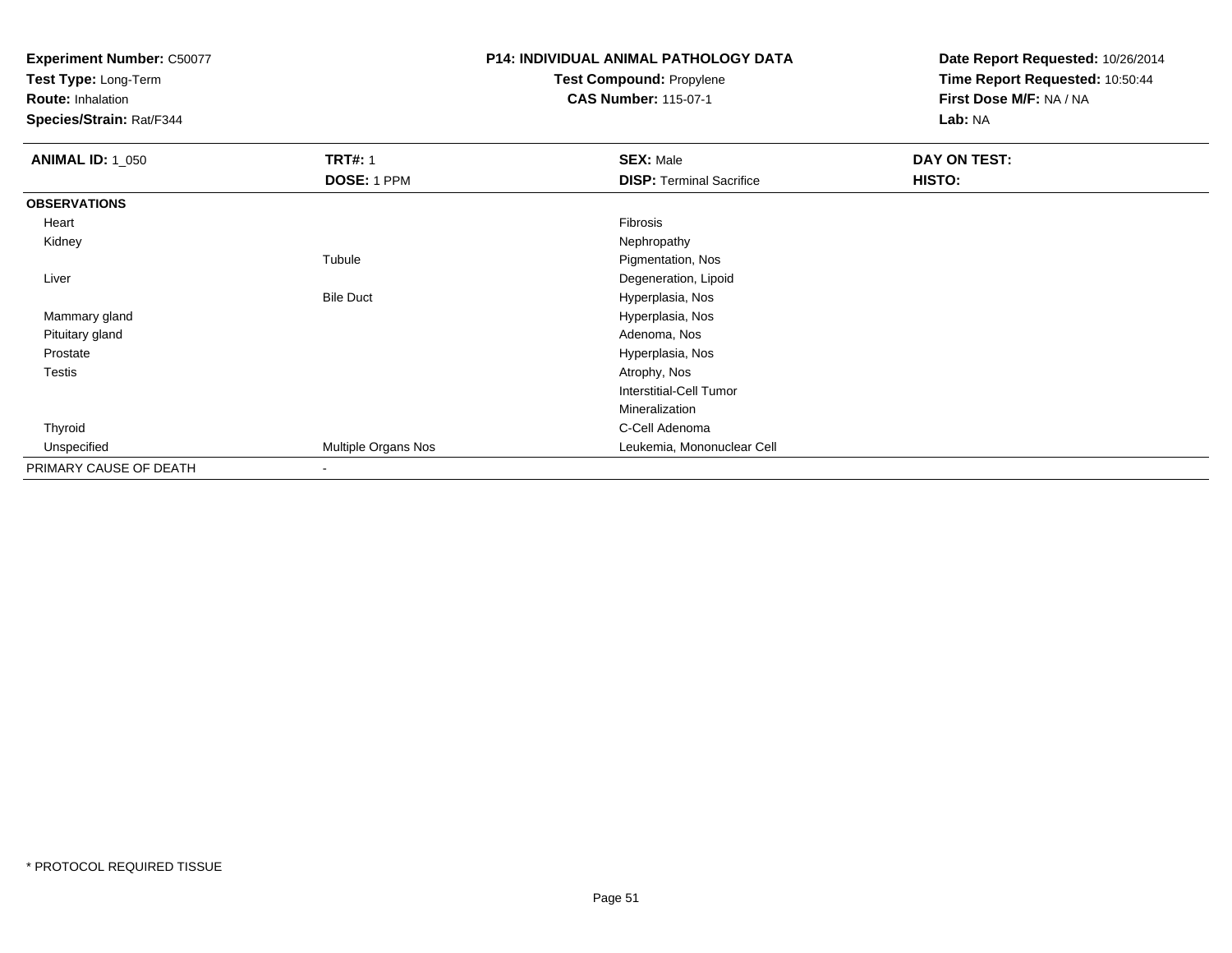**Test Type:** Long-Term

**Route:** Inhalation

**Species/Strain:** Rat/F344

## **P14: INDIVIDUAL ANIMAL PATHOLOGY DATATest Compound:** Propylene

**CAS Number:** 115-07-1

| <b>ANIMAL ID: 2_001</b> | <b>TRT#: 2</b>   | <b>SEX: Male</b>                | DAY ON TEST: |  |
|-------------------------|------------------|---------------------------------|--------------|--|
|                         | DOSE: 50 PPM     | <b>DISP: Terminal Sacrifice</b> | HISTO:       |  |
| <b>OBSERVATIONS</b>     |                  |                                 |              |  |
| Heart                   |                  | Fibrosis                        |              |  |
| Kidney                  |                  | Nephropathy                     |              |  |
|                         | Tubule           | Pigmentation, Nos               |              |  |
| Larynx                  |                  | Inflammation, Suppurative       |              |  |
| Liver                   |                  | Cytoplasmic Change, Basophilic  |              |  |
|                         | <b>Bile Duct</b> | Hyperplasia, Nos                |              |  |
|                         |                  | Inflammation, Focal             |              |  |
| Mammary gland           |                  | Hyperplasia, Nos                |              |  |
| Nasal cavity            |                  | Metaplasia, Squamous            |              |  |
| Pancreas                |                  | Atrophy, Focal                  |              |  |
| Prostate                |                  | Hyperplasia, Focal              |              |  |
| Seminal vesicle         |                  | Inflammation, Suppurative       |              |  |
| Testis                  |                  | Atrophy, Nos                    |              |  |
|                         |                  | <b>Interstitial-Cell Tumor</b>  |              |  |
| PRIMARY CAUSE OF DEATH  | ٠                |                                 |              |  |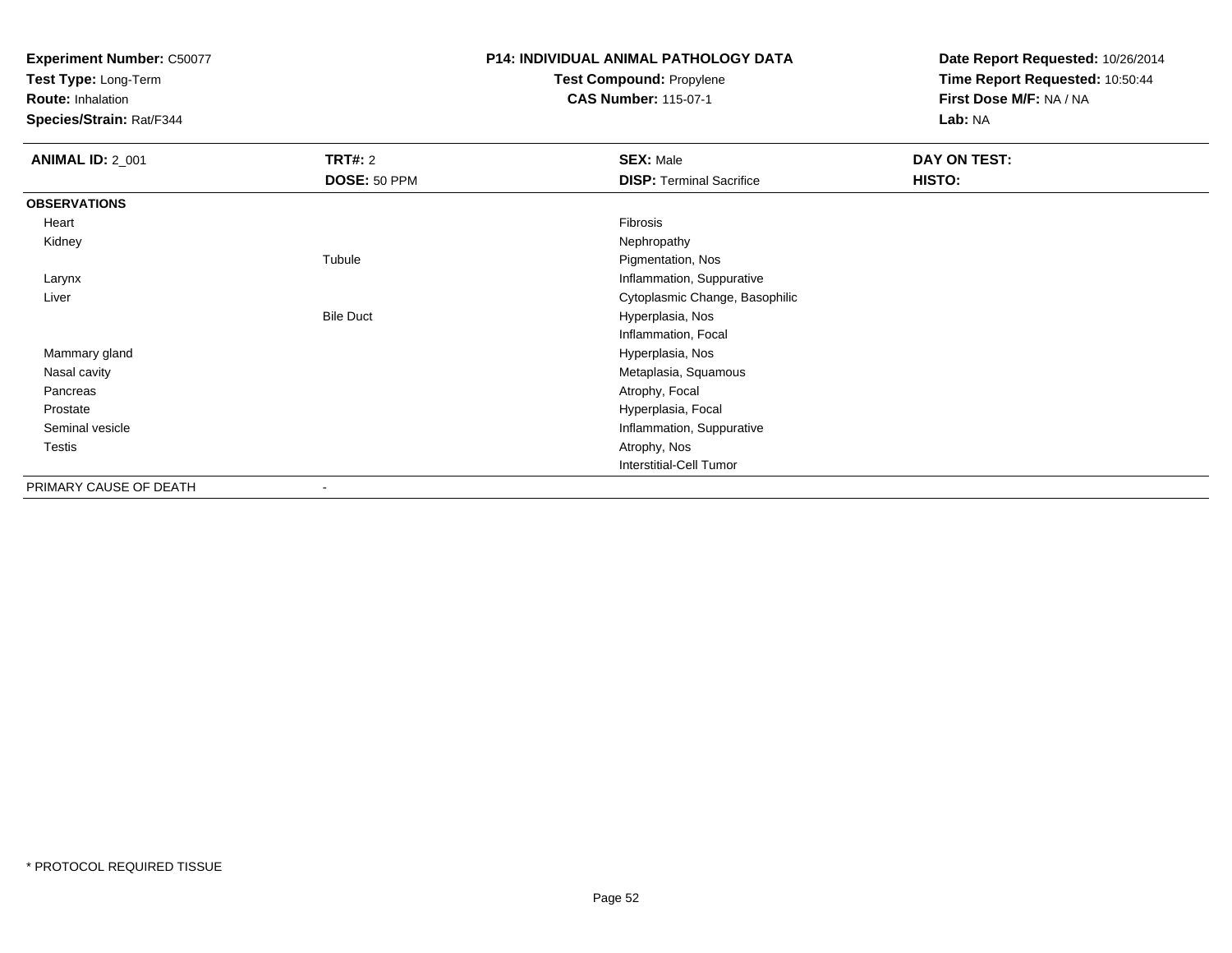**Test Type:** Long-Term

**Route:** Inhalation

**Species/Strain:** Rat/F344

# **P14: INDIVIDUAL ANIMAL PATHOLOGY DATATest Compound:** Propylene

**CAS Number:** 115-07-1

| <b>ANIMAL ID: 2_002</b> | <b>TRT#: 2</b>           | <b>SEX: Male</b>               | DAY ON TEST: |
|-------------------------|--------------------------|--------------------------------|--------------|
|                         | DOSE: 50 PPM             | <b>DISP: Natural Death</b>     | HISTO:       |
| <b>OBSERVATIONS</b>     |                          |                                |              |
| Heart                   |                          | Fibrosis                       |              |
|                         |                          | Thrombus, Mural                |              |
| <b>Intestine Small</b>  | lleum                    | Adenocarcinoma, Nos            |              |
| Kidney                  |                          | Nephropathy                    |              |
|                         | Tubule                   | Pigmentation, Nos              |              |
| Larynx                  |                          | Inflammation, Nos              |              |
| Liver                   | Centrilobular            | Degeneration, Nos              |              |
|                         | <b>Bile Duct</b>         | Hyperplasia, Nos               |              |
|                         |                          | Necrosis, Central              |              |
| Lung                    |                          | Leukocytosis, Nos              |              |
| Pancreas                |                          | Atrophy, Diffuse               |              |
|                         | Acinus                   | Focal Cellular Change          |              |
|                         |                          | Inflammation, Nos              |              |
| Spleen                  |                          | Hematopoiesis                  |              |
| Testis                  |                          | Hyperplasia, Interstitial Cell |              |
| PRIMARY CAUSE OF DEATH  | $\overline{\phantom{a}}$ |                                |              |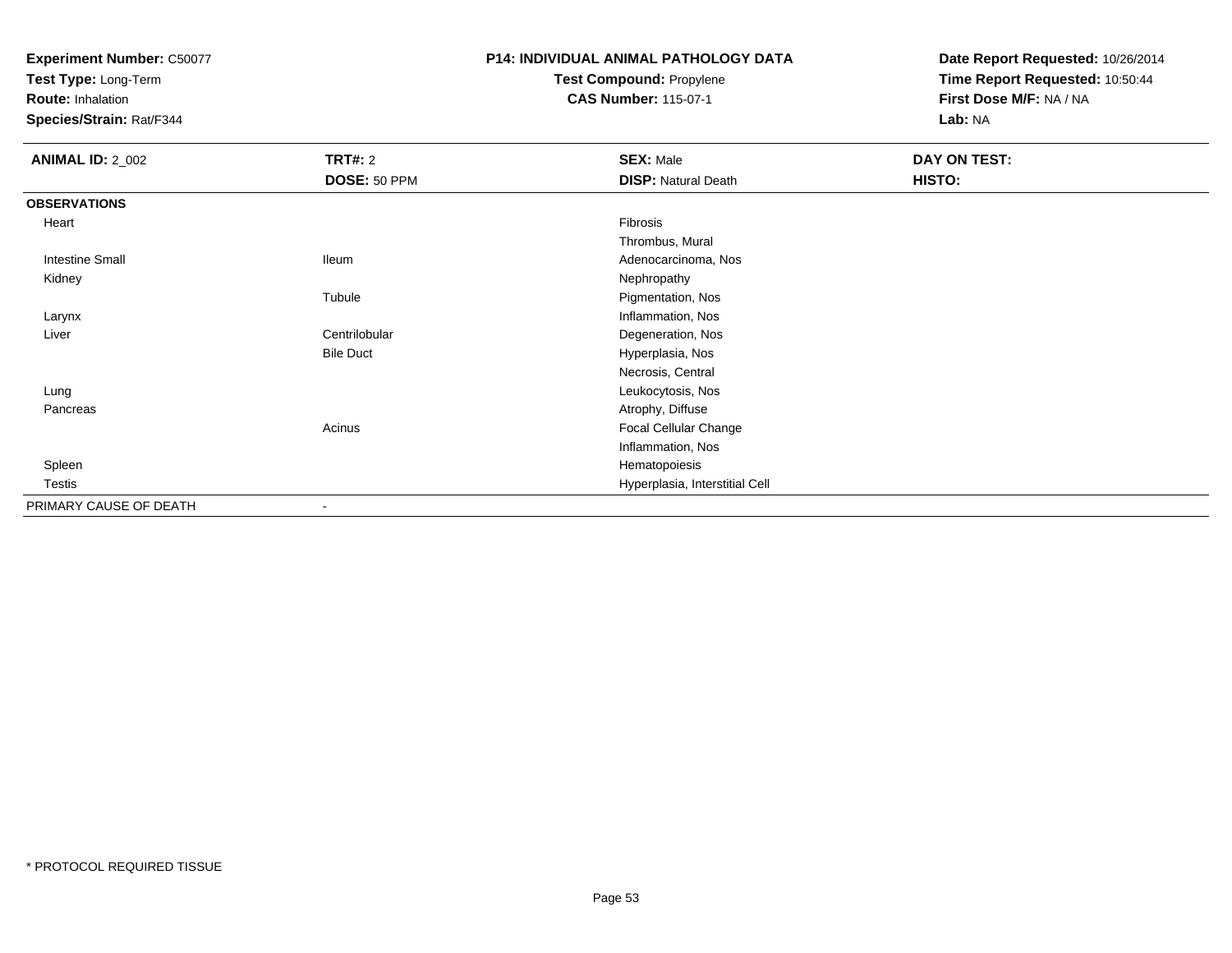**Test Type:** Long-Term

**Route:** Inhalation

**Species/Strain:** Rat/F344

## **P14: INDIVIDUAL ANIMAL PATHOLOGY DATATest Compound:** Propylene

**CAS Number:** 115-07-1

| <b>ANIMAL ID: 2_003</b> | <b>TRT#: 2</b>    | <b>SEX: Male</b>                | DAY ON TEST: |  |
|-------------------------|-------------------|---------------------------------|--------------|--|
|                         | DOSE: 50 PPM      | <b>DISP: Terminal Sacrifice</b> | HISTO:       |  |
| <b>OBSERVATIONS</b>     |                   |                                 |              |  |
| Heart                   |                   | Fibrosis                        |              |  |
| Kidney                  |                   | Nephropathy                     |              |  |
|                         | Tubule            | Pigmentation, Nos               |              |  |
| Liver                   |                   | Cytoplasmic Change, Basophilic  |              |  |
|                         |                   | Degeneration, Cystic            |              |  |
|                         | <b>Bile Duct</b>  | Hyperplasia, Nos                |              |  |
| Lung                    | <b>Bronchiole</b> | Hyperplasia, Epithelial         |              |  |
|                         |                   | Hyperplasia, Lymphoid           |              |  |
|                         | <b>Bronchiole</b> | Polyp, Inflammatory             |              |  |
| Mammary gland           |                   | Hyperplasia, Nos                |              |  |
| Nasal cavity            |                   | Metaplasia, Squamous            |              |  |
| Pancreas                |                   | Atrophy, Focal                  |              |  |
| Seminal vesicle         |                   | Inflammation, Suppurative       |              |  |
| Testis                  |                   | Atrophy, Nos                    |              |  |
|                         |                   | Interstitial-Cell Tumor         |              |  |
|                         |                   | Mineralization                  |              |  |
| PRIMARY CAUSE OF DEATH  | ۰                 |                                 |              |  |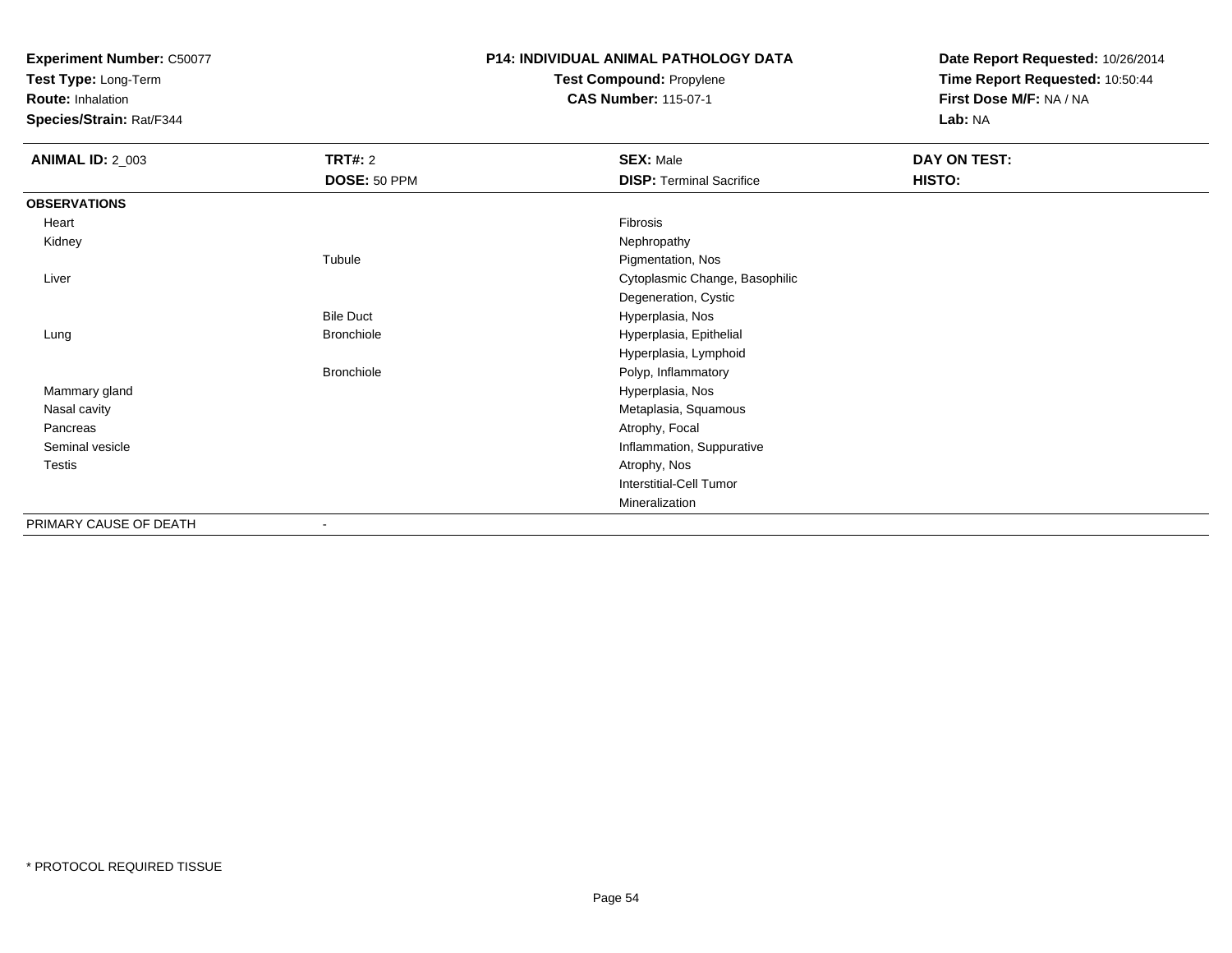| <b>Experiment Number: C50077</b><br><b>Test Type: Long-Term</b><br><b>Route: Inhalation</b><br>Species/Strain: Rat/F344 |                                | <b>P14: INDIVIDUAL ANIMAL PATHOLOGY DATA</b><br><b>Test Compound: Propylene</b><br><b>CAS Number: 115-07-1</b> | Date Report Requested: 10/26/2014<br>Time Report Requested: 10:50:44<br>First Dose M/F: NA / NA<br>Lab: NA |
|-------------------------------------------------------------------------------------------------------------------------|--------------------------------|----------------------------------------------------------------------------------------------------------------|------------------------------------------------------------------------------------------------------------|
| <b>ANIMAL ID: 2 004</b>                                                                                                 | <b>TRT#: 2</b><br>DOSE: 50 PPM | <b>SEX: Male</b><br><b>DISP:</b> Moribund Sacrifice                                                            | DAY ON TEST:<br>HISTO:                                                                                     |
| <b>OBSERVATIONS</b>                                                                                                     |                                |                                                                                                                |                                                                                                            |
| Eye                                                                                                                     | Nasolacrimal Duct              | Inflammation, Suppurative                                                                                      |                                                                                                            |
| Kidney                                                                                                                  |                                | Nephropathy                                                                                                    |                                                                                                            |
|                                                                                                                         | Tubule                         | Pigmentation, Nos                                                                                              |                                                                                                            |
| Liver                                                                                                                   |                                | <b>Focal Cellular Change</b>                                                                                   |                                                                                                            |
|                                                                                                                         | <b>Bile Duct</b>               | Hyperplasia, Nos                                                                                               |                                                                                                            |
| Pituitary gland                                                                                                         |                                | Adenoma, Nos                                                                                                   |                                                                                                            |
| Testis                                                                                                                  |                                | Hyperplasia, Interstitial Cell                                                                                 |                                                                                                            |
| PRIMARY CAUSE OF DEATH                                                                                                  |                                |                                                                                                                |                                                                                                            |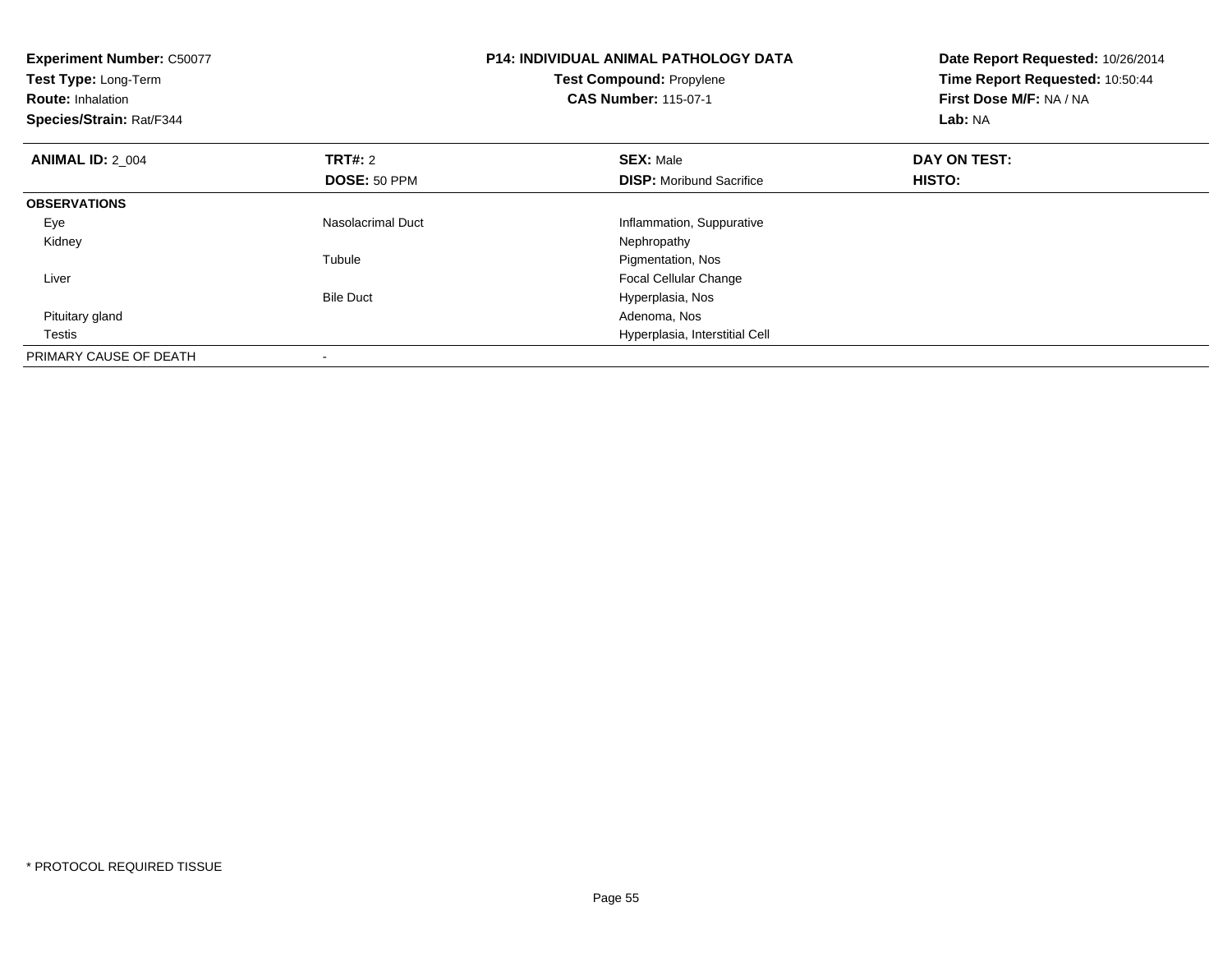**Test Type:** Long-Term

**Route:** Inhalation

**Species/Strain:** Rat/F344

## **P14: INDIVIDUAL ANIMAL PATHOLOGY DATATest Compound:** Propylene

**CAS Number:** 115-07-1

| <b>ANIMAL ID: 2_005</b> | TRT#: 2                  | <b>SEX: Male</b>                | DAY ON TEST: |
|-------------------------|--------------------------|---------------------------------|--------------|
|                         | DOSE: 50 PPM             | <b>DISP: Terminal Sacrifice</b> | HISTO:       |
| <b>OBSERVATIONS</b>     |                          |                                 |              |
| Heart                   |                          | Fibrosis                        |              |
| Kidney                  |                          | Nephropathy                     |              |
|                         | Tubule                   | Pigmentation, Nos               |              |
| Liver                   |                          | Cytoplasmic Change, Basophilic  |              |
|                         |                          | Degeneration, Lipoid            |              |
|                         | <b>Bile Duct</b>         | Hyperplasia, Nos                |              |
| Mammary gland           |                          | Hyperplasia, Nos                |              |
| Pancreas                | Acinus                   | Hyperplasia, Focal              |              |
| Prostate                |                          | Inflammation, Suppurative       |              |
| Testis                  |                          | Atrophy, Nos                    |              |
|                         |                          | <b>Interstitial-Cell Tumor</b>  |              |
|                         |                          | Mineralization                  |              |
| PRIMARY CAUSE OF DEATH  | $\overline{\phantom{a}}$ |                                 |              |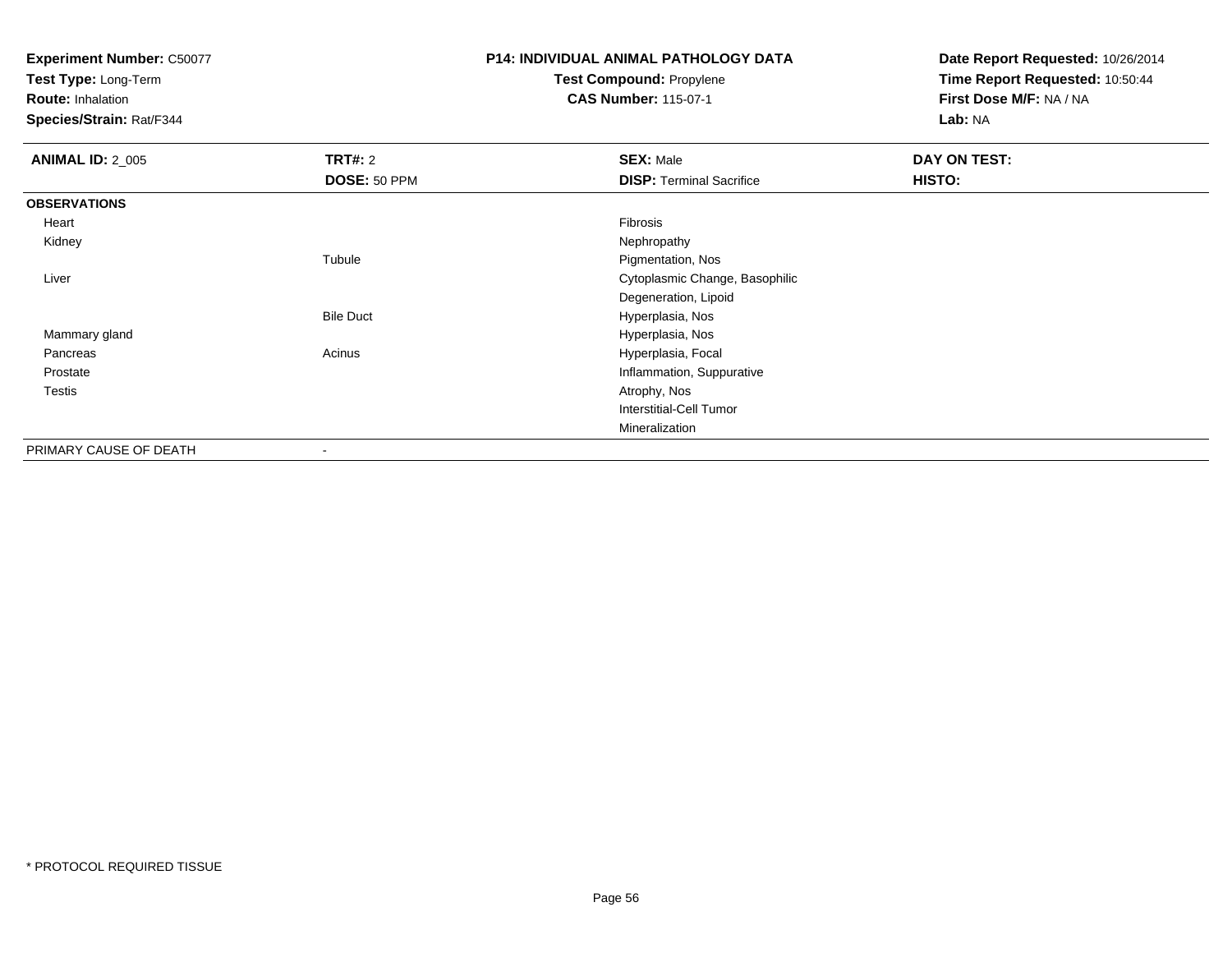**Test Type:** Long-Term

**Route:** Inhalation

**Species/Strain:** Rat/F344

# **P14: INDIVIDUAL ANIMAL PATHOLOGY DATATest Compound:** Propylene

**CAS Number:** 115-07-1

| <b>ANIMAL ID: 2_006</b> | TRT#: 2          | <b>SEX: Male</b>                 | DAY ON TEST: |
|-------------------------|------------------|----------------------------------|--------------|
|                         | DOSE: 50 PPM     | <b>DISP: Natural Death</b>       | HISTO:       |
| <b>OBSERVATIONS</b>     |                  |                                  |              |
| Adrenal gland           |                  | Necrosis, Nos                    |              |
| Heart                   |                  | Fibrosis                         |              |
| Liver                   | <b>Bile Duct</b> | Hyperplasia, Nos                 |              |
|                         |                  | Necrosis, Central                |              |
| Lung                    |                  | Hyperplasia, Alveolar Epithelium |              |
|                         |                  | Leukocytosis, Nos                |              |
| Spleen                  |                  | Hematopoiesis                    |              |
| <b>Testis</b>           |                  | Atrophy, Nos                     |              |
|                         |                  | Interstitial-Cell Tumor          |              |
| Unspecified             |                  | <b>Basal-Cell Tumor</b>          |              |
| PRIMARY CAUSE OF DEATH  | $\,$             |                                  |              |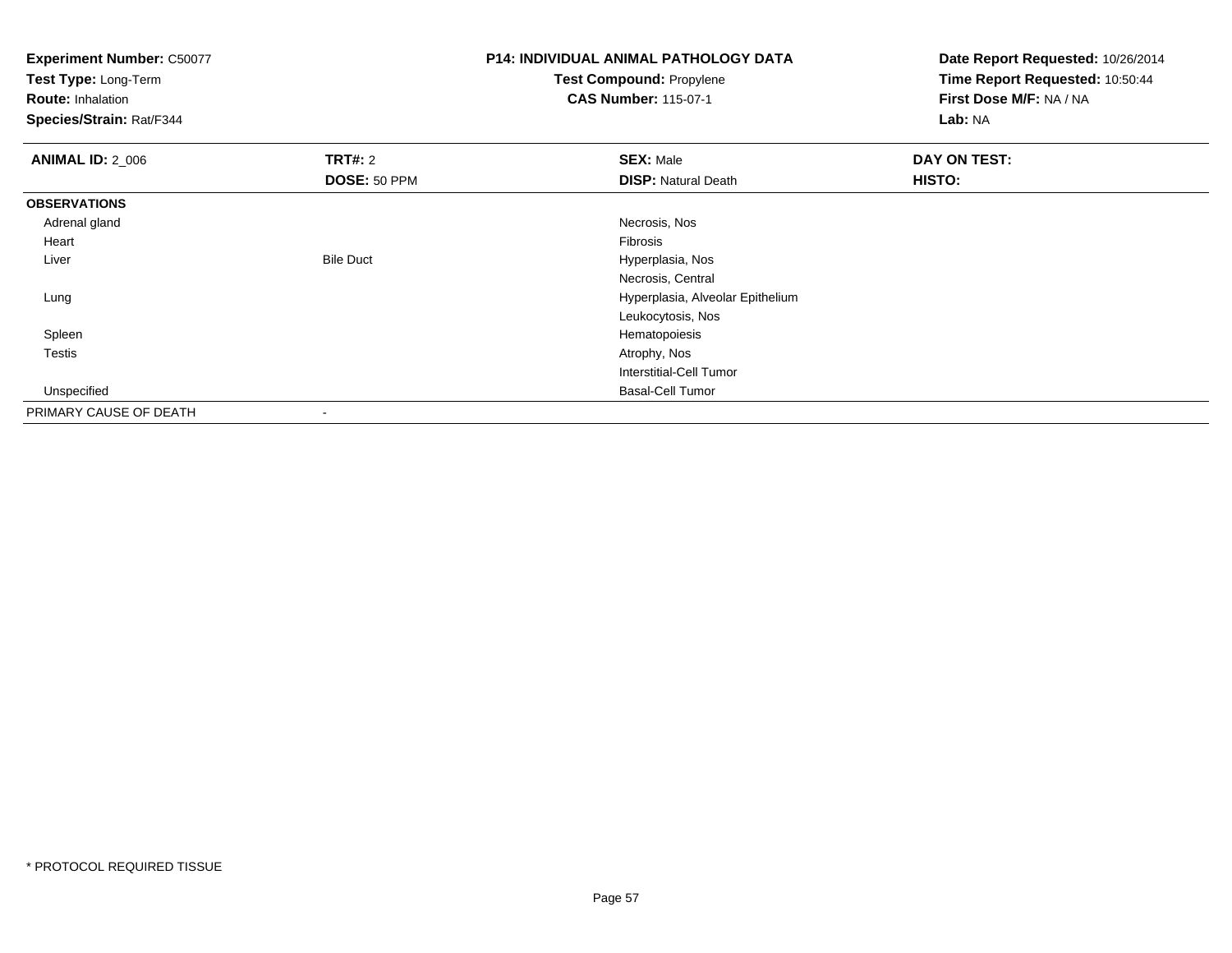| <b>Experiment Number: C50077</b><br>Test Type: Long-Term<br><b>Route: Inhalation</b><br>Species/Strain: Rat/F344 |                     | <b>P14: INDIVIDUAL ANIMAL PATHOLOGY DATA</b><br><b>Test Compound: Propylene</b><br><b>CAS Number: 115-07-1</b> | Date Report Requested: 10/26/2014<br>Time Report Requested: 10:50:44<br>First Dose M/F: NA / NA<br>Lab: NA |
|------------------------------------------------------------------------------------------------------------------|---------------------|----------------------------------------------------------------------------------------------------------------|------------------------------------------------------------------------------------------------------------|
| <b>ANIMAL ID: 2 007</b>                                                                                          | TRT#: 2             | <b>SEX: Male</b>                                                                                               | DAY ON TEST:                                                                                               |
|                                                                                                                  | DOSE: 50 PPM        | <b>DISP: Natural Death</b>                                                                                     | HISTO:                                                                                                     |
| <b>OBSERVATIONS</b>                                                                                              |                     |                                                                                                                |                                                                                                            |
| Heart                                                                                                            |                     | <b>Fibrosis</b>                                                                                                |                                                                                                            |
| Kidney                                                                                                           |                     | Nephropathy                                                                                                    |                                                                                                            |
| Liver                                                                                                            | <b>Bile Duct</b>    | Hyperplasia, Nos                                                                                               |                                                                                                            |
| <b>Testis</b>                                                                                                    |                     | Hyperplasia, Interstitial Cell                                                                                 |                                                                                                            |
| Unspecified                                                                                                      | Multiple Organs Nos | Leukemia, Mononuclear Cell                                                                                     |                                                                                                            |
| PRIMARY CAUSE OF DEATH                                                                                           |                     |                                                                                                                |                                                                                                            |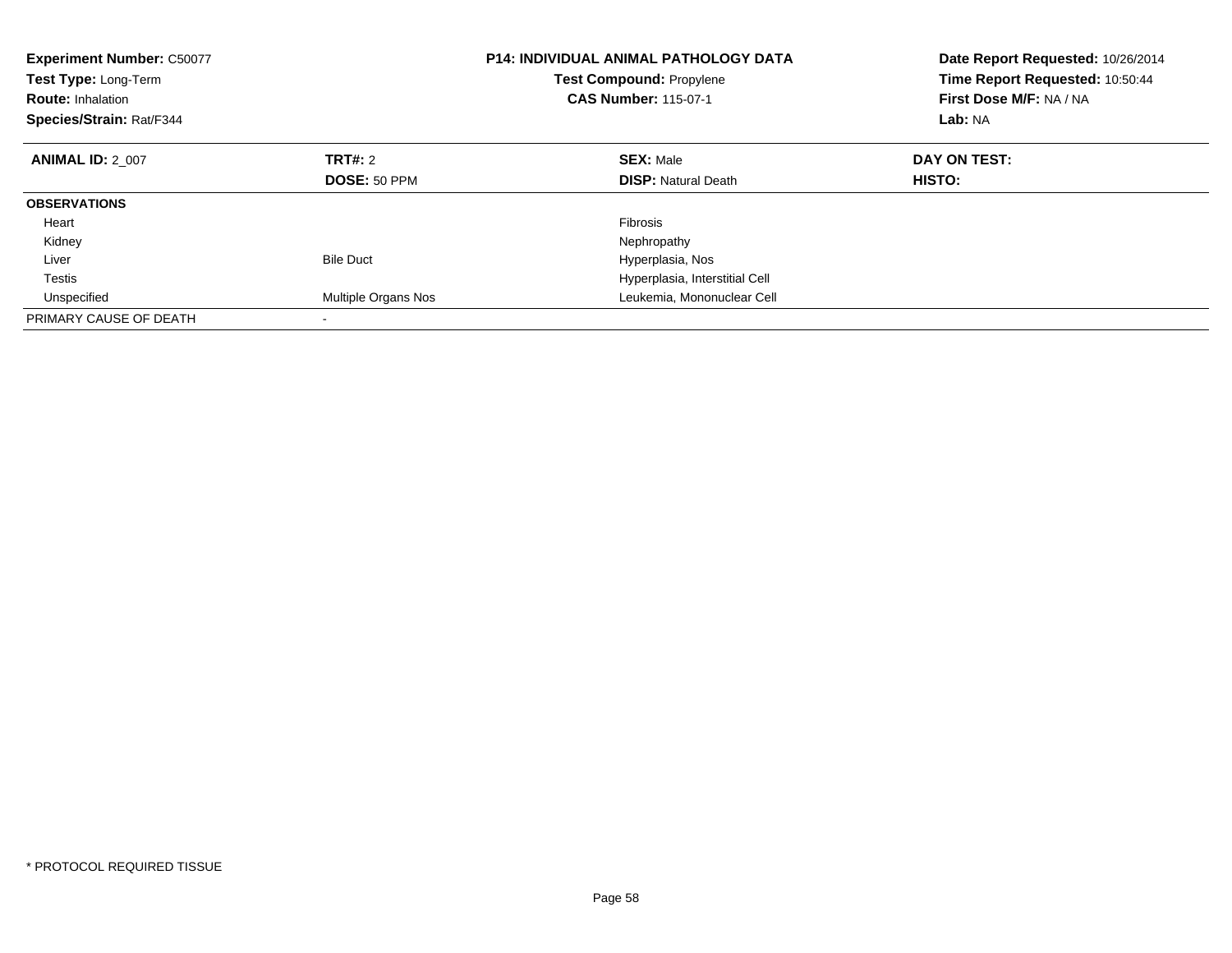**Test Type:** Long-Term

**Route:** Inhalation

**Species/Strain:** Rat/F344

## **P14: INDIVIDUAL ANIMAL PATHOLOGY DATATest Compound:** Propylene

**CAS Number:** 115-07-1

| <b>ANIMAL ID: 2_008</b> | <b>TRT#: 2</b>   | <b>SEX: Male</b>                 | DAY ON TEST: |
|-------------------------|------------------|----------------------------------|--------------|
|                         | DOSE: 50 PPM     | <b>DISP:</b> Moribund Sacrifice  | HISTO:       |
| <b>OBSERVATIONS</b>     |                  |                                  |              |
| Bone                    |                  | Osteosarcoma                     |              |
| Heart                   |                  | Fibrosis                         |              |
| Kidney                  | Pelvis           | Hyperplasia, Epithelial          |              |
|                         |                  | Pyelonephritis, Acute            |              |
| Liver                   |                  | Cytoplasmic Change, Basophilic   |              |
|                         | <b>Bile Duct</b> | Hyperplasia, Nos                 |              |
| Pancreas                |                  | Atrophy, Focal                   |              |
| Seminal vesicle         |                  | Inflammation, Suppurative        |              |
| Testis                  |                  | Atrophy, Nos                     |              |
|                         |                  | Interstitial-Cell Tumor          |              |
| Urinary bladder         |                  | Calculus, Gross Observation Only |              |
|                         |                  | Hyperplasia, Epithelial          |              |
|                         |                  | Inflammation, Suppurative        |              |
| PRIMARY CAUSE OF DEATH  | ۰                |                                  |              |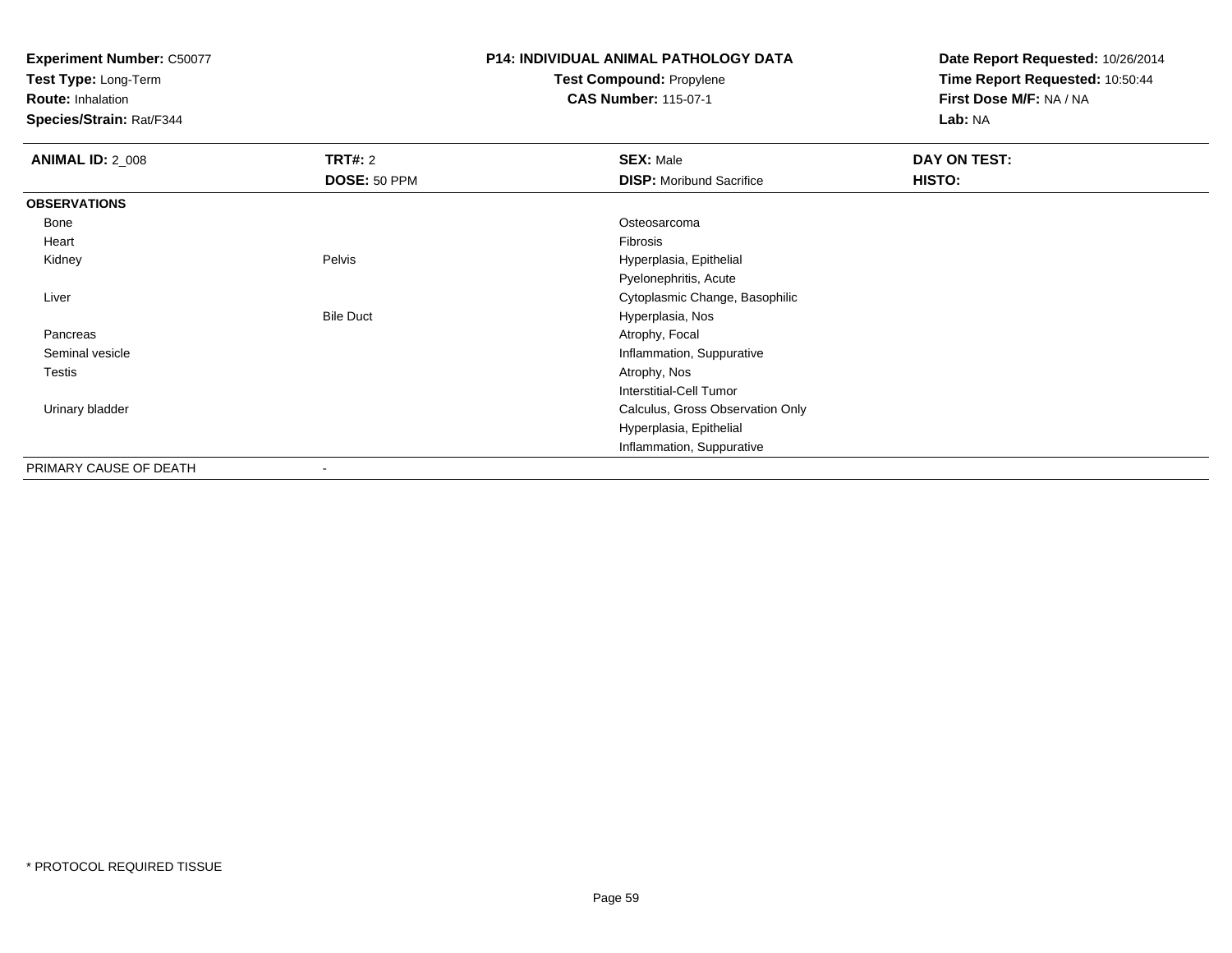| <b>Experiment Number: C50077</b><br>Test Type: Long-Term<br><b>Route: Inhalation</b><br>Species/Strain: Rat/F344 |                     | <b>P14: INDIVIDUAL ANIMAL PATHOLOGY DATA</b><br>Test Compound: Propylene<br><b>CAS Number: 115-07-1</b> | Date Report Requested: 10/26/2014<br>Time Report Requested: 10:50:44<br>First Dose M/F: NA / NA<br>Lab: NA |
|------------------------------------------------------------------------------------------------------------------|---------------------|---------------------------------------------------------------------------------------------------------|------------------------------------------------------------------------------------------------------------|
| <b>ANIMAL ID: 2_009</b>                                                                                          | <b>TRT#: 2</b>      | <b>SEX: Male</b>                                                                                        | DAY ON TEST:                                                                                               |
|                                                                                                                  | DOSE: 50 PPM        | <b>DISP: Natural Death</b>                                                                              | HISTO:                                                                                                     |
| <b>OBSERVATIONS</b>                                                                                              |                     |                                                                                                         |                                                                                                            |
| Brain                                                                                                            |                     | Hemorrhage                                                                                              |                                                                                                            |
|                                                                                                                  |                     | Necrosis, Focal                                                                                         |                                                                                                            |
| Heart                                                                                                            |                     | <b>Fibrosis</b>                                                                                         |                                                                                                            |
| Liver                                                                                                            | <b>Bile Duct</b>    | Hyperplasia, Nos                                                                                        |                                                                                                            |
| Lung                                                                                                             |                     | Hemorrhage                                                                                              |                                                                                                            |
| Testis                                                                                                           |                     | Atrophy, Nos                                                                                            |                                                                                                            |
|                                                                                                                  |                     | Hyperplasia, Interstitial Cell                                                                          |                                                                                                            |
|                                                                                                                  |                     | Mineralization                                                                                          |                                                                                                            |
| Unspecified                                                                                                      | Multiple Organs Nos | Leukemia, Mononuclear Cell                                                                              |                                                                                                            |
| PRIMARY CAUSE OF DEATH                                                                                           |                     |                                                                                                         |                                                                                                            |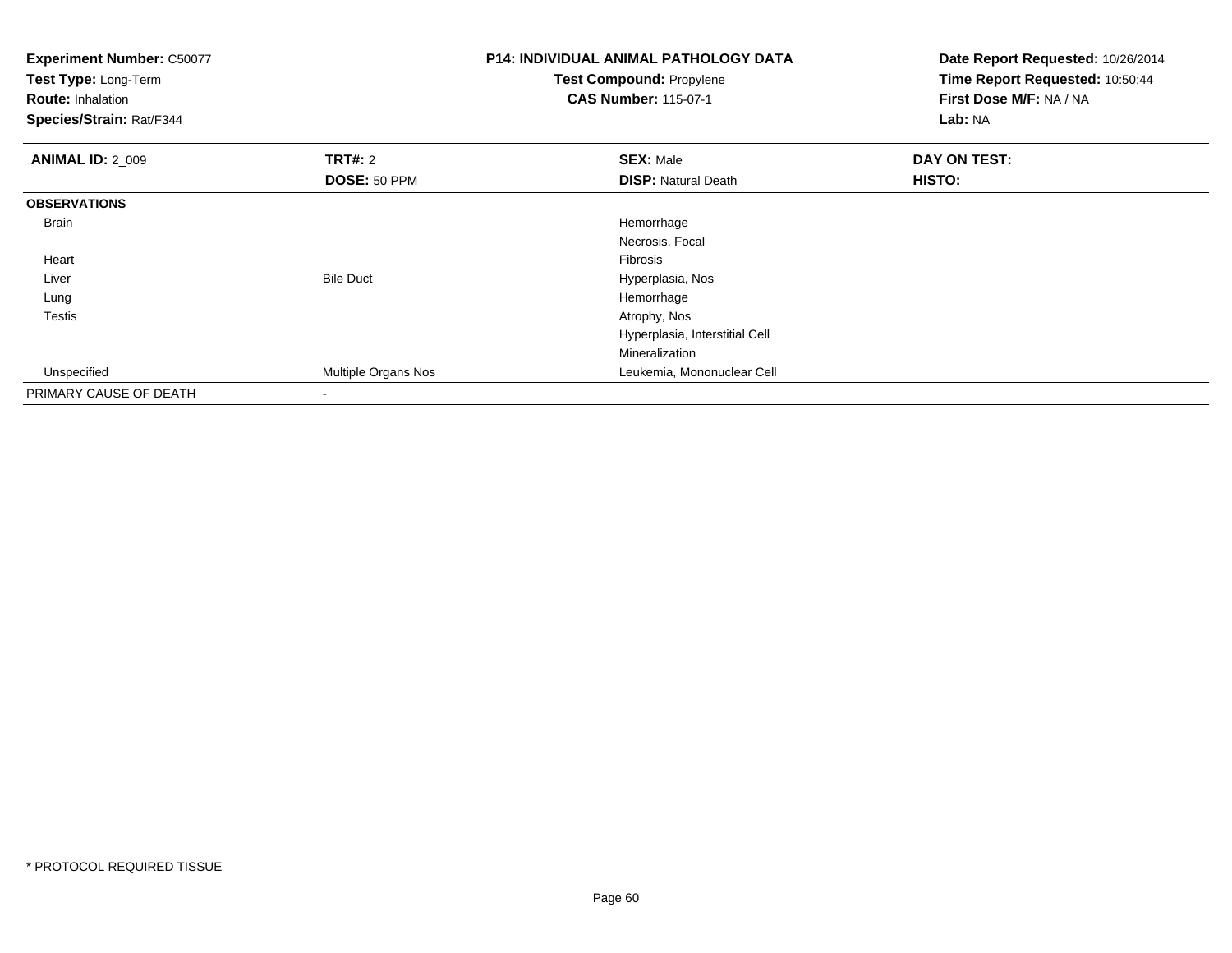**Test Type:** Long-Term

**Route:** Inhalation

**Species/Strain:** Rat/F344

## **P14: INDIVIDUAL ANIMAL PATHOLOGY DATATest Compound:** Propylene

**CAS Number:** 115-07-1

| <b>ANIMAL ID: 2_010</b> | <b>TRT#: 2</b>   | <b>SEX: Male</b>                 | DAY ON TEST: |
|-------------------------|------------------|----------------------------------|--------------|
|                         | DOSE: 50 PPM     | <b>DISP: Terminal Sacrifice</b>  | HISTO:       |
| <b>OBSERVATIONS</b>     |                  |                                  |              |
| Heart                   |                  | Fibrosis                         |              |
| Kidney                  |                  | Nephropathy                      |              |
|                         | Tubule           | Pigmentation, Nos                |              |
| Larynx                  |                  | Inflammation, Suppurative        |              |
| Liver                   |                  | Cytoplasmic Change, Basophilic   |              |
|                         |                  | Cytoplasmic Change, Eosinophilic |              |
|                         | <b>Bile Duct</b> | Hyperplasia, Nos                 |              |
| Mammary gland           |                  | Hyperplasia, Nos                 |              |
| Nasal cavity            |                  | Inflammation, Nos                |              |
|                         |                  | Metaplasia, Squamous             |              |
| Seminal vesicle         |                  | Inflammation, Suppurative        |              |
| Stomach                 |                  | Hyperplasia, Epithelial          |              |
| Testis                  |                  | Atrophy, Nos                     |              |
|                         |                  | <b>Interstitial-Cell Tumor</b>   |              |
| Trachea                 |                  | Inflammation, Nos                |              |
| PRIMARY CAUSE OF DEATH  |                  |                                  |              |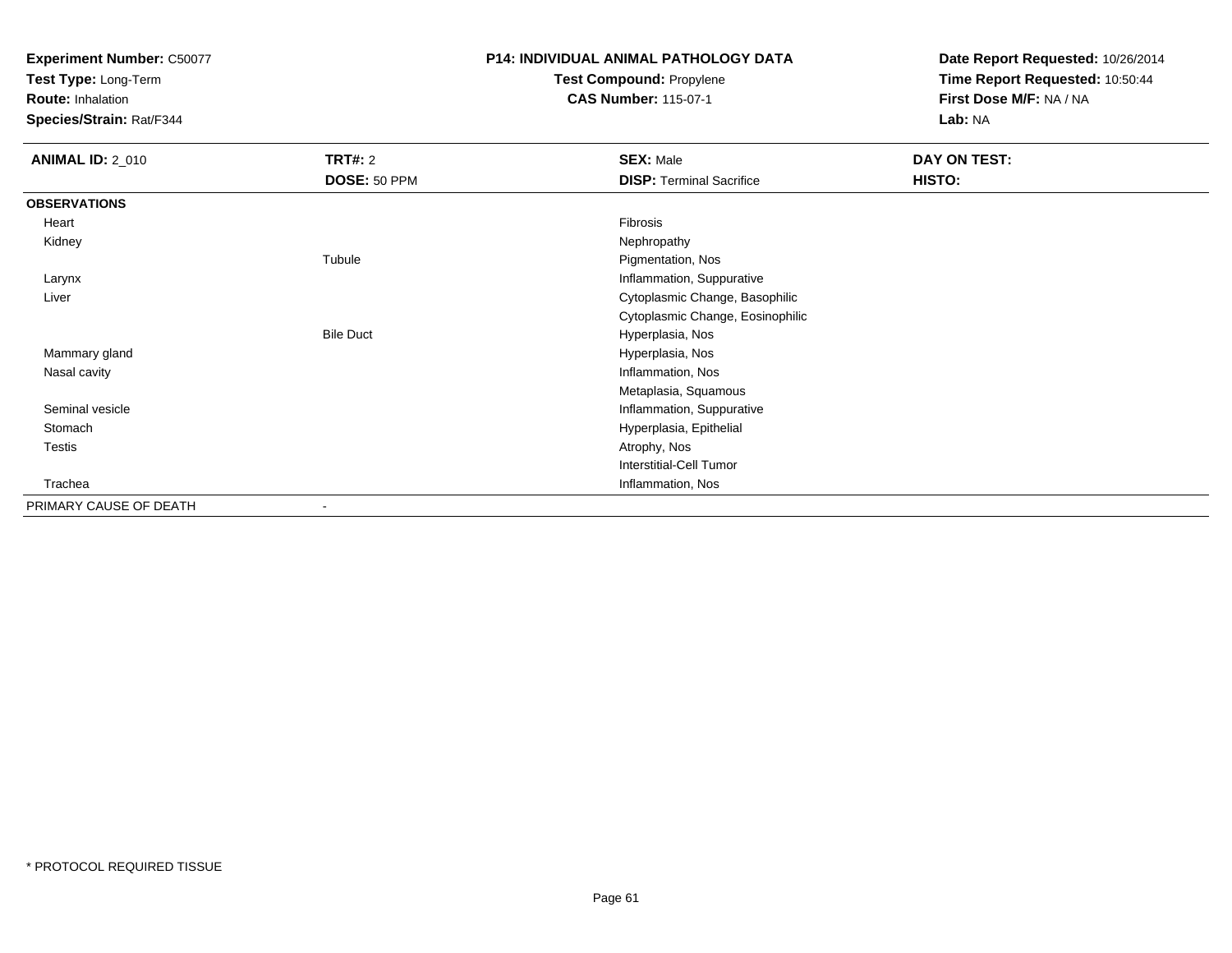**Test Type:** Long-Term

**Route:** Inhalation

**Species/Strain:** Rat/F344

## **P14: INDIVIDUAL ANIMAL PATHOLOGY DATATest Compound:** Propylene

**CAS Number:** 115-07-1

| <b>ANIMAL ID: 2_011</b> | <b>TRT#: 2</b>   | <b>SEX: Male</b>                | DAY ON TEST: |  |
|-------------------------|------------------|---------------------------------|--------------|--|
|                         | DOSE: 50 PPM     | <b>DISP: Terminal Sacrifice</b> | HISTO:       |  |
| <b>OBSERVATIONS</b>     |                  |                                 |              |  |
| Heart                   |                  | Fibrosis                        |              |  |
|                         |                  | Inflammation, Acute/Chronic     |              |  |
| Intestine Large         | Colon            | Parasitism                      |              |  |
| Kidney                  |                  | Nephropathy                     |              |  |
|                         | Tubule           | Pigmentation, Nos               |              |  |
| Liver                   |                  | Cytoplasmic Change, Basophilic  |              |  |
|                         | <b>Bile Duct</b> | Hyperplasia, Nos                |              |  |
| Lung                    |                  | Hyperplasia, Lymphoid           |              |  |
| Lymph node              |                  | Hyperplasia, Nos                |              |  |
| Nasal cavity            |                  | Inflammation, Nos               |              |  |
|                         |                  | Metaplasia, Squamous            |              |  |
| Pancreas                |                  | Atrophy, Focal                  |              |  |
| Pituitary gland         |                  | Hyperplasia, Focal              |              |  |
| Seminal vesicle         |                  | Inflammation, Suppurative       |              |  |
| Spleen                  |                  | Hyperplasia, Lymphoid           |              |  |
| Testis                  |                  | Atrophy, Nos                    |              |  |
|                         |                  | <b>Interstitial-Cell Tumor</b>  |              |  |
| Trachea                 |                  | Inflammation, Nos               |              |  |
|                         |                  | Metaplasia, Squamous            |              |  |
| PRIMARY CAUSE OF DEATH  |                  |                                 |              |  |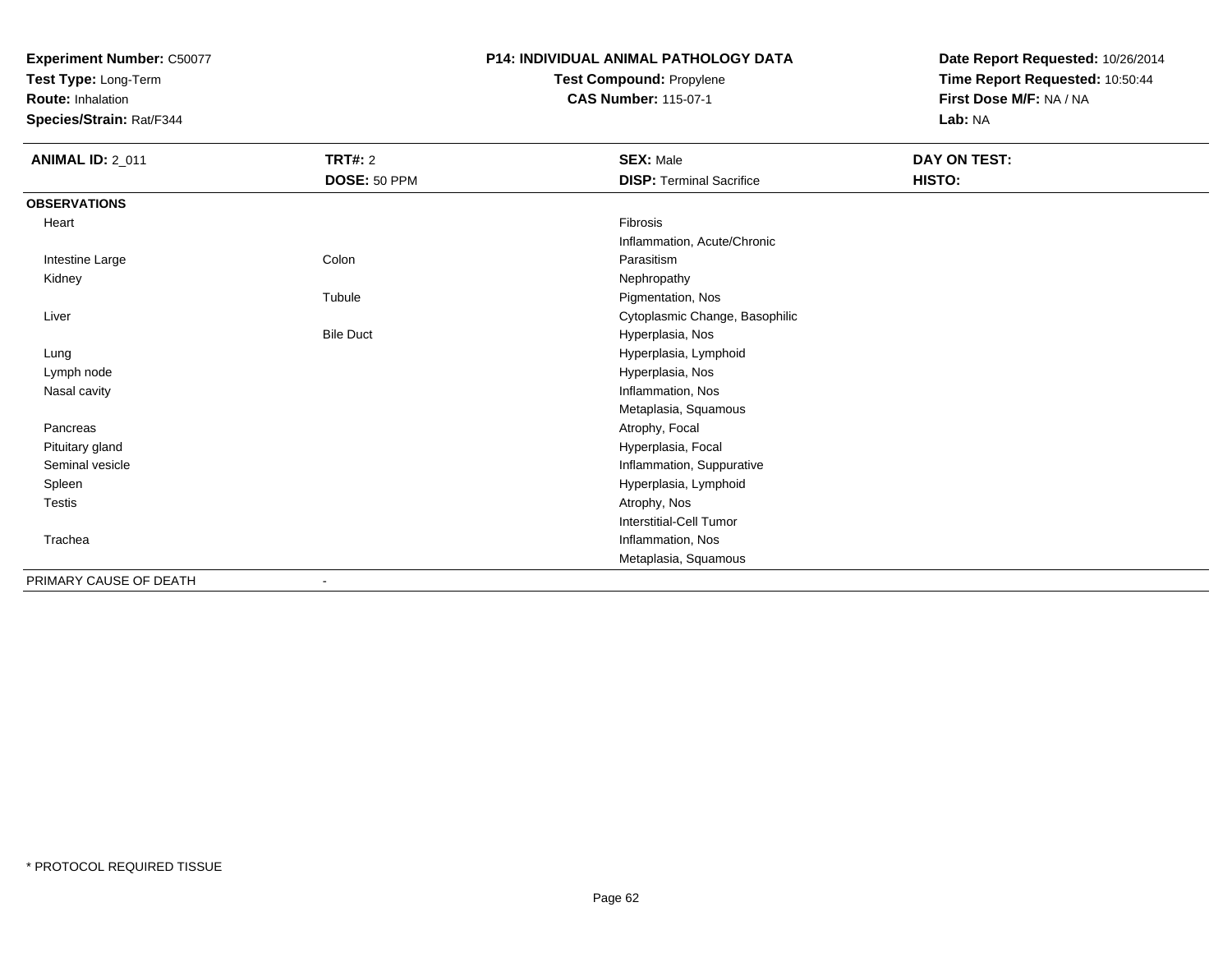**Test Type:** Long-Term

**Route:** Inhalation

**Species/Strain:** Rat/F344

## **P14: INDIVIDUAL ANIMAL PATHOLOGY DATATest Compound:** Propylene

**CAS Number:** 115-07-1

| <b>ANIMAL ID: 2_012</b> | <b>TRT#: 2</b>           | <b>SEX: Male</b>                | DAY ON TEST: |
|-------------------------|--------------------------|---------------------------------|--------------|
|                         | DOSE: 50 PPM             | <b>DISP: Terminal Sacrifice</b> | HISTO:       |
| <b>OBSERVATIONS</b>     |                          |                                 |              |
| Adrenal gland           | Medulla                  | Hyperplasia, Nos                |              |
| Heart                   |                          | Fibrosis                        |              |
| Kidney                  |                          | Nephropathy                     |              |
|                         | Tubule                   | Pigmentation, Nos               |              |
| Larynx                  |                          | Inflammation, Suppurative       |              |
| Liver                   |                          | Angiectasis                     |              |
|                         |                          | Cytoplasmic Change, Basophilic  |              |
|                         |                          | Degeneration, Lipoid            |              |
|                         | <b>Bile Duct</b>         | Hyperplasia, Nos                |              |
|                         |                          | Neoplastic Nodule               |              |
| Mammary gland           |                          | Hyperplasia, Nos                |              |
| Nasal cavity            |                          | Metaplasia, Squamous            |              |
| Pancreas                |                          | Atrophy, Focal                  |              |
| Pituitary gland         |                          | Hyperplasia, Focal              |              |
| Prostate                |                          | Inflammation, Nos               |              |
| Stomach                 |                          | Hyperplasia, Epithelial         |              |
| Testis                  |                          | Atrophy, Nos                    |              |
|                         |                          | <b>Interstitial-Cell Tumor</b>  |              |
| PRIMARY CAUSE OF DEATH  | $\overline{\phantom{a}}$ |                                 |              |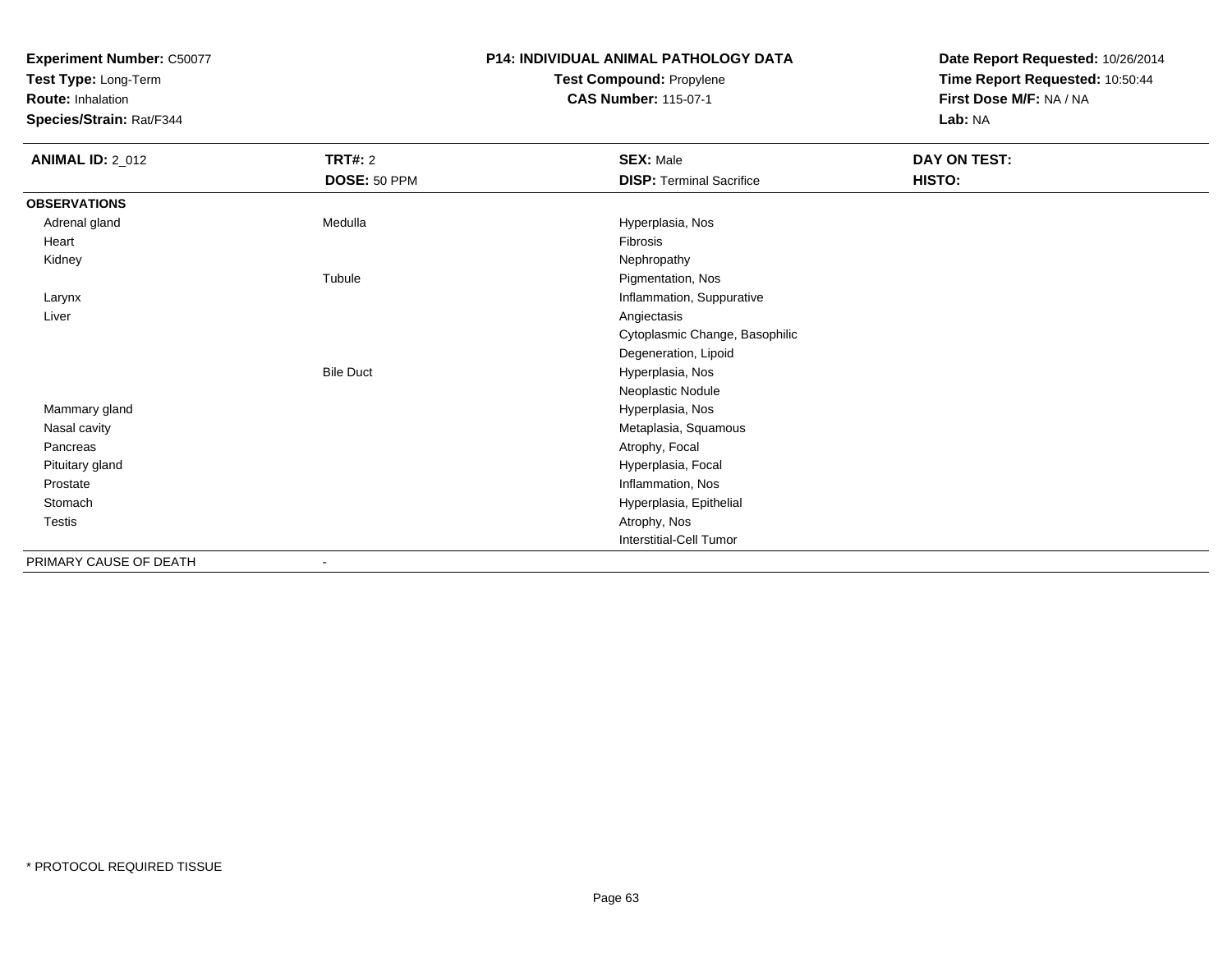**Test Type:** Long-Term

**Route:** Inhalation

**Species/Strain:** Rat/F344

# **P14: INDIVIDUAL ANIMAL PATHOLOGY DATATest Compound:** Propylene

**CAS Number:** 115-07-1

| <b>ANIMAL ID: 2_013</b> | <b>TRT#: 2</b>      | <b>SEX: Male</b>                | DAY ON TEST: |  |
|-------------------------|---------------------|---------------------------------|--------------|--|
|                         | DOSE: 50 PPM        | <b>DISP: Terminal Sacrifice</b> | HISTO:       |  |
| <b>OBSERVATIONS</b>     |                     |                                 |              |  |
| Adrenal gland           |                     | Degeneration, Lipoid            |              |  |
|                         |                     | Pheochromocytoma                |              |  |
| Heart                   |                     | Fibrosis                        |              |  |
| Kidney                  |                     | Nephropathy                     |              |  |
|                         | Tubule              | Pigmentation, Nos               |              |  |
| Liver                   |                     | Cytoplasmic Change, Basophilic  |              |  |
|                         | <b>Bile Duct</b>    | Hyperplasia, Nos                |              |  |
|                         |                     | Necrosis, Focal                 |              |  |
| Mammary gland           |                     | Hyperplasia, Nos                |              |  |
| Nasal cavity            |                     | Metaplasia, Squamous            |              |  |
| Pituitary gland         |                     | Adenoma, Nos                    |              |  |
| Prostate                |                     | Inflammation, Suppurative       |              |  |
| Tongue                  |                     | Squamous Cell Papilloma         |              |  |
| Unspecified             | Multiple Organs Nos | Leukemia, Mononuclear Cell      |              |  |
| PRIMARY CAUSE OF DEATH  | ٠                   |                                 |              |  |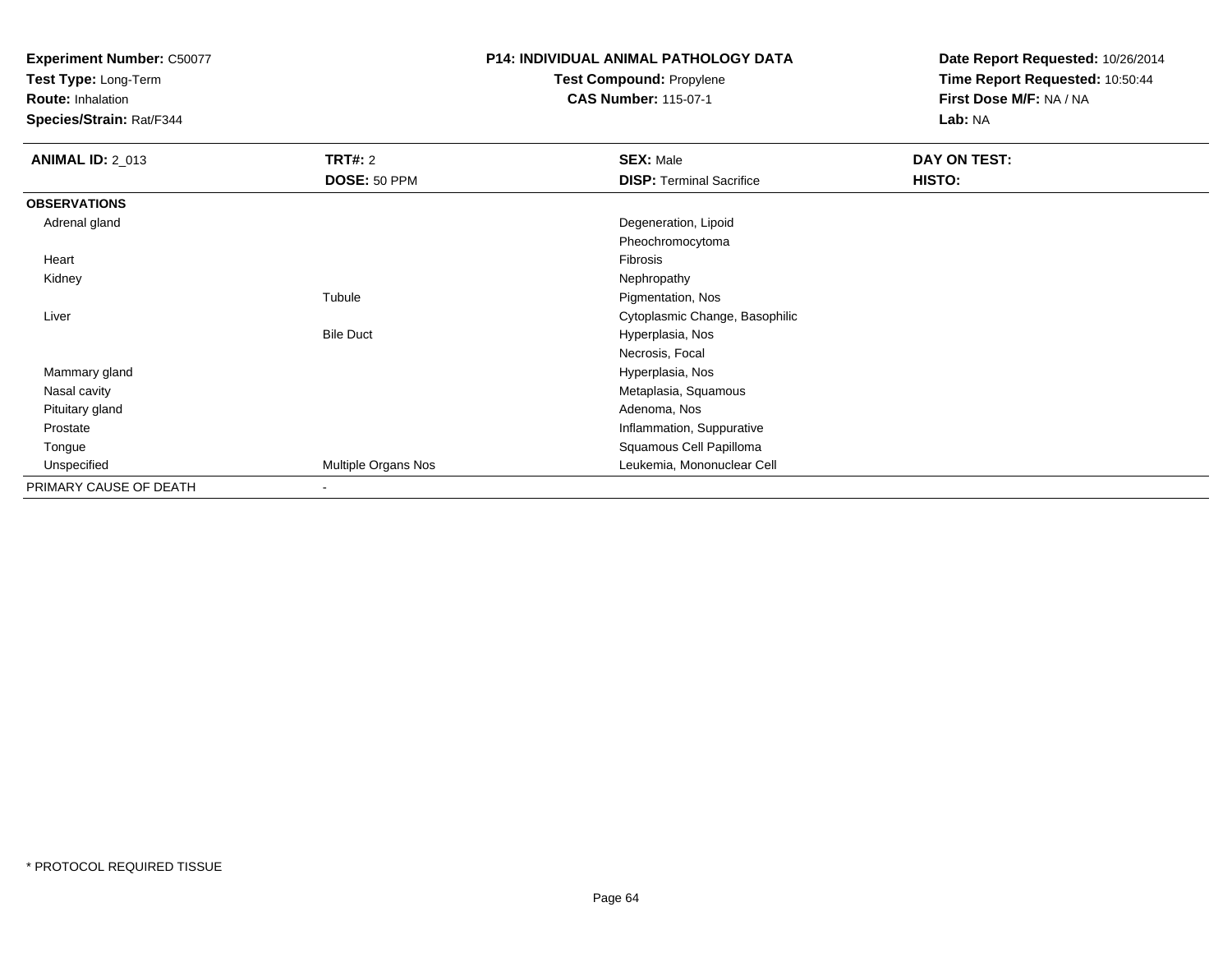**Test Type:** Long-Term

**Route:** Inhalation

**Species/Strain:** Rat/F344

## **P14: INDIVIDUAL ANIMAL PATHOLOGY DATATest Compound:** Propylene

**CAS Number:** 115-07-1

| <b>ANIMAL ID: 2_014</b> | <b>TRT#: 2</b>   | <b>SEX: Male</b>                | DAY ON TEST: |  |
|-------------------------|------------------|---------------------------------|--------------|--|
|                         | DOSE: 50 PPM     | <b>DISP: Terminal Sacrifice</b> | HISTO:       |  |
| <b>OBSERVATIONS</b>     |                  |                                 |              |  |
| Kidney                  |                  | Nephropathy                     |              |  |
|                         | Tubule           | Pigmentation, Nos               |              |  |
| Larynx                  |                  | Inflammation, Suppurative       |              |  |
| Liver                   |                  | Angiectasis                     |              |  |
|                         |                  | Cytoplasmic Change, Basophilic  |              |  |
|                         | <b>Bile Duct</b> | Hyperplasia, Nos                |              |  |
|                         |                  | Neoplastic Nodule               |              |  |
| Mammary gland           |                  | Hyperplasia, Nos                |              |  |
| Pancreas                |                  | Atrophy, Focal                  |              |  |
| Prostate                |                  | Inflammation, Suppurative       |              |  |
| Salivary gland          |                  | Atrophy, Nos                    |              |  |
| Testis                  |                  | Atrophy, Nos                    |              |  |
|                         |                  | Interstitial-Cell Tumor         |              |  |
|                         |                  | Mineralization                  |              |  |
| Thyroid                 |                  | Follicular-Cell Carcinoma       |              |  |
| Trachea                 |                  | Inflammation, Nos               |              |  |
| PRIMARY CAUSE OF DEATH  | -                |                                 |              |  |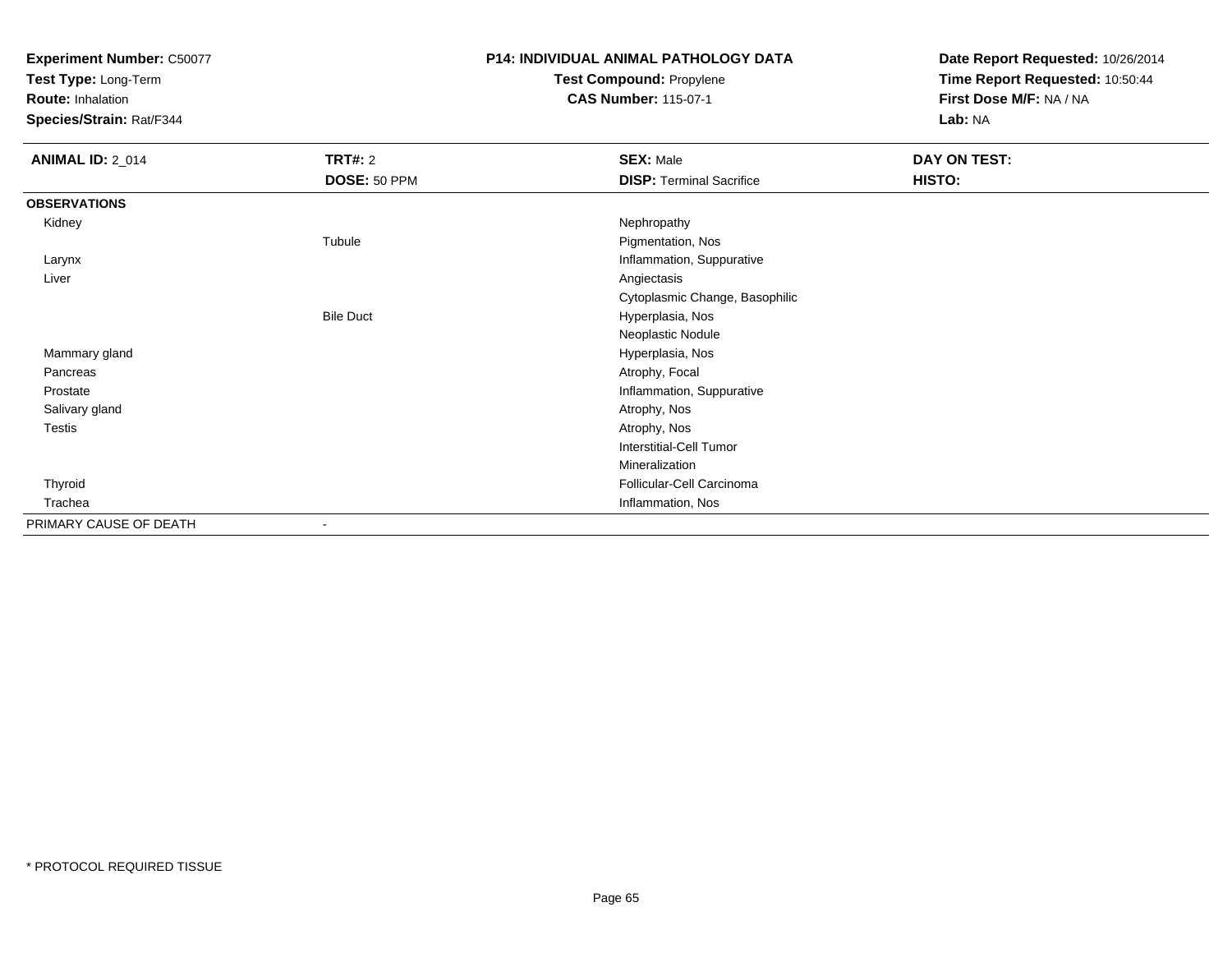**Test Type:** Long-Term

**Route:** Inhalation

**Species/Strain:** Rat/F344

# **P14: INDIVIDUAL ANIMAL PATHOLOGY DATATest Compound:** Propylene

**CAS Number:** 115-07-1

| <b>ANIMAL ID: 2_015</b> | <b>TRT#: 2</b>   | <b>SEX: Male</b>                 | DAY ON TEST: |  |
|-------------------------|------------------|----------------------------------|--------------|--|
|                         | DOSE: 50 PPM     | <b>DISP: Terminal Sacrifice</b>  | HISTO:       |  |
| <b>OBSERVATIONS</b>     |                  |                                  |              |  |
| Adrenal gland           |                  | Ganglioneuroma                   |              |  |
| Heart                   |                  | Fibrosis                         |              |  |
| Kidney                  |                  | Nephropathy                      |              |  |
|                         | Tubule           | Pigmentation, Nos                |              |  |
| Larynx                  |                  | Inflammation, Suppurative        |              |  |
| Liver                   |                  | Angiectasis                      |              |  |
|                         |                  | Cytoplasmic Change, Basophilic   |              |  |
|                         |                  | Degeneration, Lipoid             |              |  |
|                         | <b>Bile Duct</b> | Hyperplasia, Nos                 |              |  |
|                         |                  | Neoplastic Nodule                |              |  |
| Lung                    | Alveoli          | Histiocytosis                    |              |  |
|                         |                  | Hyperplasia, Alveolar Epithelium |              |  |
|                         |                  | Hyperplasia, Lymphoid            |              |  |
| Lymph node              |                  | Hyperplasia, Nos                 |              |  |
| Mammary gland           |                  | Hyperplasia, Nos                 |              |  |
| Nasal cavity            |                  | Metaplasia, Squamous             |              |  |
| Seminal vesicle         |                  | Inflammation, Suppurative        |              |  |
| Testis                  |                  | Atrophy, Nos                     |              |  |
|                         |                  | <b>Interstitial-Cell Tumor</b>   |              |  |
| Thyroid                 |                  | C-Cell Adenoma                   |              |  |
| PRIMARY CAUSE OF DEATH  |                  |                                  |              |  |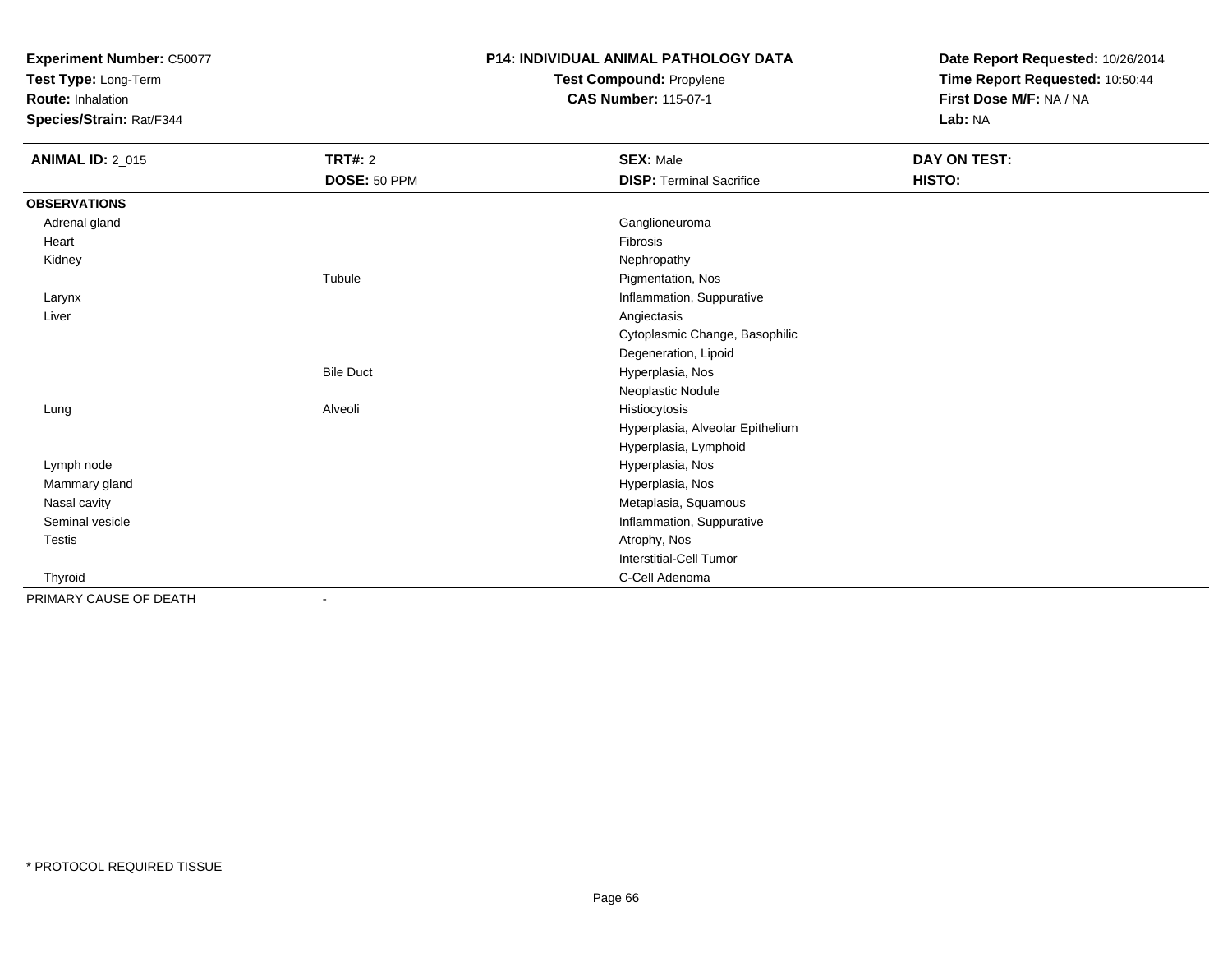**Test Type:** Long-Term

**Route:** Inhalation

**Species/Strain:** Rat/F344

# **P14: INDIVIDUAL ANIMAL PATHOLOGY DATATest Compound:** Propylene

**CAS Number:** 115-07-1

| <b>ANIMAL ID: 2_016</b> | <b>TRT#: 2</b><br>DOSE: 50 PPM | <b>SEX: Male</b><br><b>DISP:</b> Moribund Sacrifice | DAY ON TEST:<br>HISTO: |
|-------------------------|--------------------------------|-----------------------------------------------------|------------------------|
| <b>OBSERVATIONS</b>     |                                |                                                     |                        |
| Adrenal gland           |                                | Pheochromocytoma                                    |                        |
| Heart                   |                                | Fibrosis                                            |                        |
| Kidney                  |                                | Nephropathy                                         |                        |
|                         | Tubule                         | Pigmentation, Nos                                   |                        |
| Larynx                  |                                | Inflammation, Suppurative                           |                        |
| Liver                   | <b>Bile Duct</b>               | Hyperplasia, Nos                                    |                        |
| Lung                    |                                | Hyperplasia, Lymphoid                               |                        |
| Lymph node              |                                | Hyperplasia, Nos                                    |                        |
| Pituitary gland         |                                | Hyperplasia, Focal                                  |                        |
| Seminal vesicle         |                                | Inflammation, Suppurative                           |                        |
| Testis                  |                                | <b>Interstitial-Cell Tumor</b>                      |                        |
|                         |                                | Mineralization                                      |                        |
| Unspecified             | Abdomen                        | Fibroma                                             |                        |
| PRIMARY CAUSE OF DEATH  | $\overline{\phantom{a}}$       |                                                     |                        |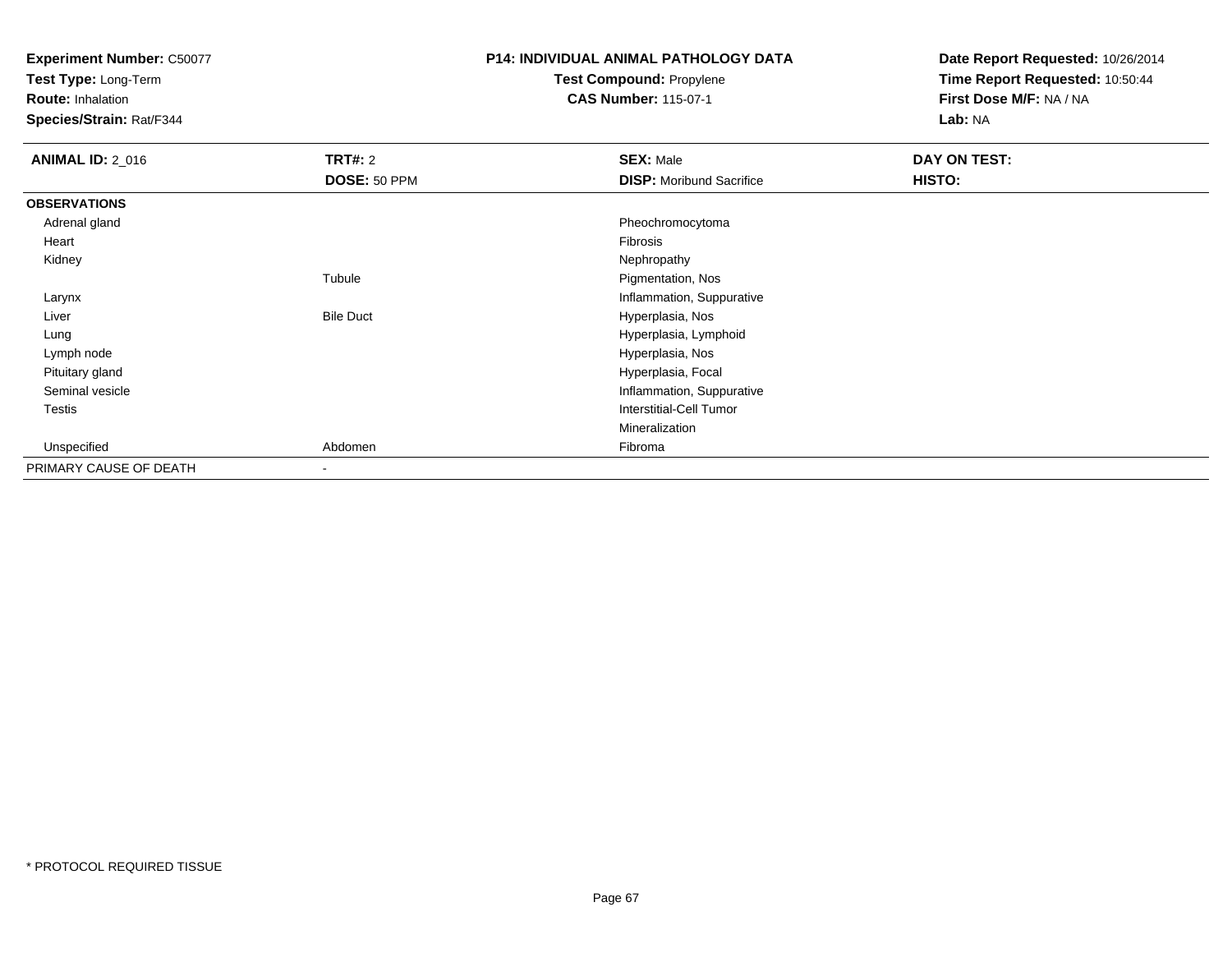**Test Type:** Long-Term

**Route:** Inhalation

**Species/Strain:** Rat/F344

#### **P14: INDIVIDUAL ANIMAL PATHOLOGY DATATest Compound:** Propylene**CAS Number:** 115-07-1

| <b>ANIMAL ID: 2_017</b> | TRT#: 2             | <b>SEX: Male</b>                | DAY ON TEST: |  |
|-------------------------|---------------------|---------------------------------|--------------|--|
|                         | <b>DOSE: 50 PPM</b> | <b>DISP:</b> Moribund Sacrifice | HISTO:       |  |
| <b>OBSERVATIONS</b>     |                     |                                 |              |  |
| Adrenal gland           | <b>Cortex Nos</b>   | Hyperplasia, Focal              |              |  |
|                         | Medulla             | Hyperplasia, Nos                |              |  |
| Eye                     | Nasolacrimal Duct   | Inflammation, Suppurative       |              |  |
| Kidney                  | Tubule              | Pigmentation, Nos               |              |  |
| Liver                   |                     | Cytoplasmic Change, Basophilic  |              |  |
|                         | <b>Bile Duct</b>    | Hyperplasia, Nos                |              |  |
| Lymph node              |                     | Carcinosarcoma, Invasive        |              |  |
| Pancreas                |                     | Atrophy, Focal                  |              |  |
| Pituitary gland         |                     | Hyperplasia, Focal              |              |  |
| Testis                  |                     | Hyperplasia, Interstitial Cell  |              |  |
| Unspecified             | Head                | Carcinosarcoma                  |              |  |
| PRIMARY CAUSE OF DEATH  |                     |                                 |              |  |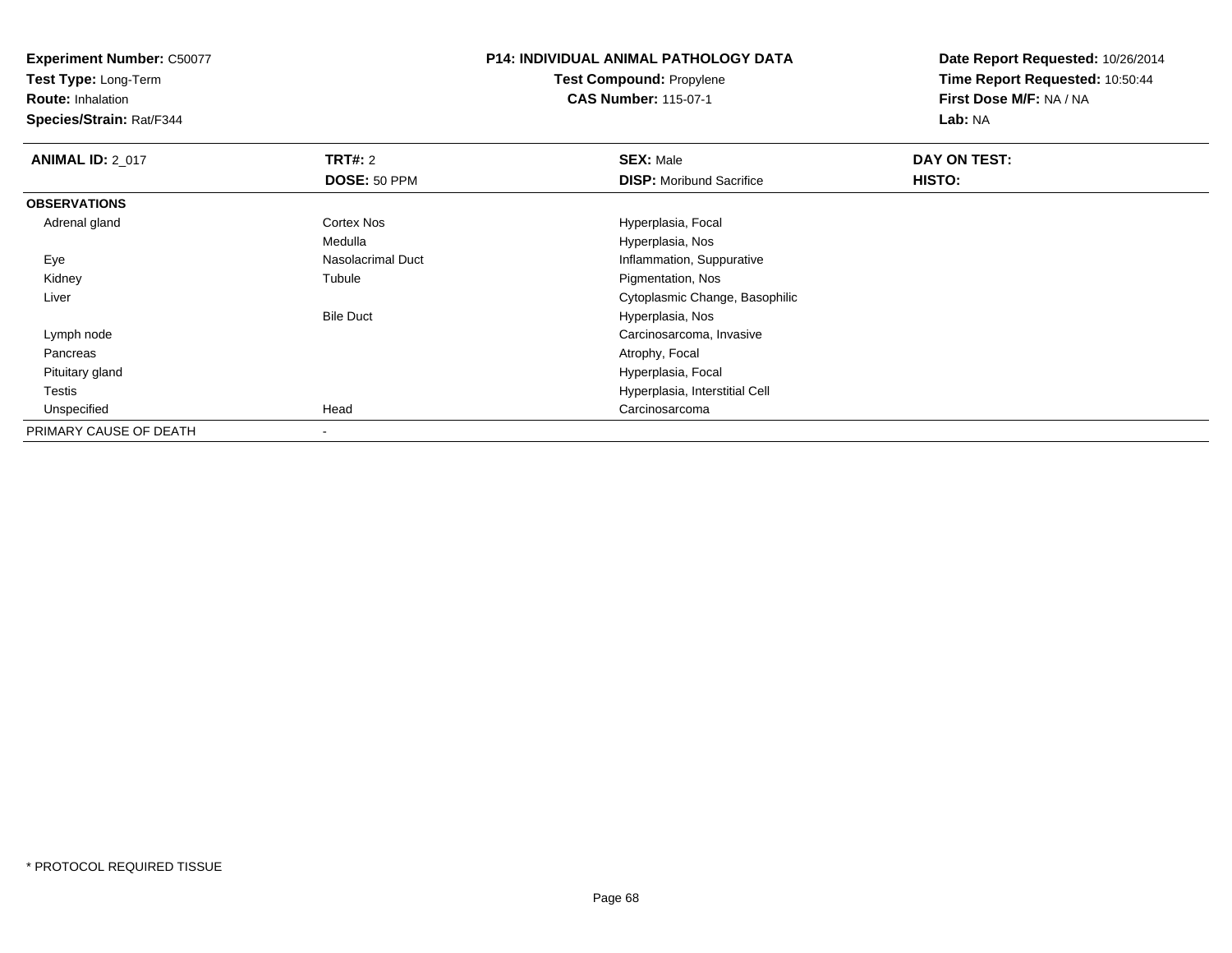**Test Type:** Long-Term

**Route:** Inhalation

**Species/Strain:** Rat/F344

# **P14: INDIVIDUAL ANIMAL PATHOLOGY DATATest Compound:** Propylene

**CAS Number:** 115-07-1

| <b>ANIMAL ID: 2_018</b> | TRT#: 2          | <b>SEX: Male</b>                | DAY ON TEST: |
|-------------------------|------------------|---------------------------------|--------------|
|                         | DOSE: 50 PPM     | <b>DISP: Terminal Sacrifice</b> | HISTO:       |
| <b>OBSERVATIONS</b>     |                  |                                 |              |
| Brain                   |                  | Carcinoma, Nos, Invasive        |              |
|                         |                  | Hemorrhage                      |              |
| Kidney                  |                  | Nephropathy                     |              |
|                         | Tubule           | Pigmentation, Nos               |              |
| Liver                   |                  | Cytoplasmic Change, Basophilic  |              |
|                         |                  | Degeneration, Lipoid            |              |
|                         | <b>Bile Duct</b> | Hyperplasia, Nos                |              |
| Mammary gland           |                  | Hyperplasia, Nos                |              |
| Nasal cavity            |                  | Metaplasia, Squamous            |              |
| Pituitary gland         |                  | Carcinoma, Nos                  |              |
| Prostate                |                  | Hyperplasia, Focal              |              |
|                         |                  | Inflammation, Suppurative       |              |
| Testis                  |                  | Atrophy, Nos                    |              |
|                         |                  | Mineralization                  |              |
| PRIMARY CAUSE OF DEATH  | ٠                |                                 |              |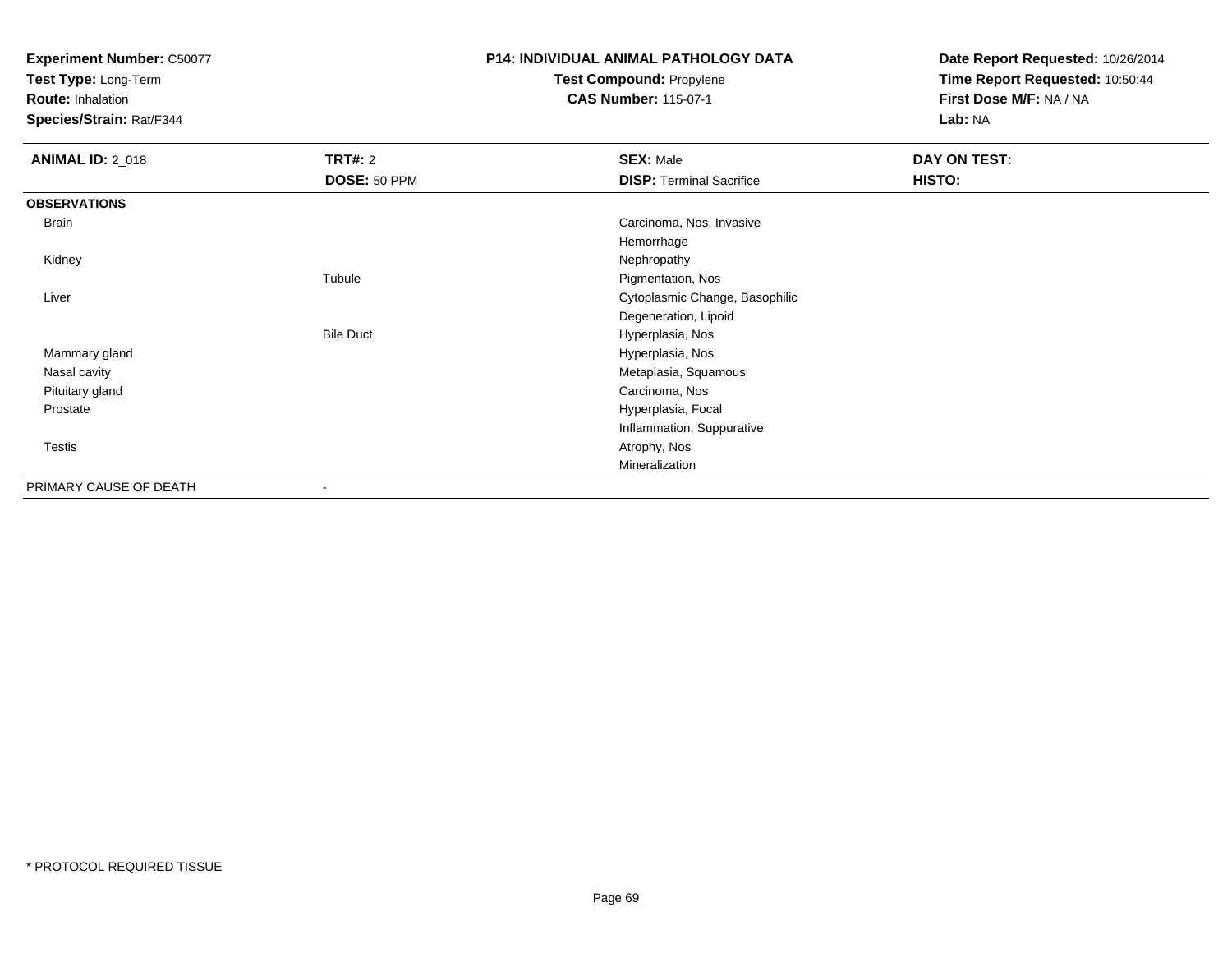**Test Type:** Long-Term

**Route:** Inhalation

**Species/Strain:** Rat/F344

# **P14: INDIVIDUAL ANIMAL PATHOLOGY DATATest Compound:** Propylene

**CAS Number:** 115-07-1

| <b>ANIMAL ID: 2_019</b> | <b>TRT#: 2</b>      | <b>SEX: Male</b>               | DAY ON TEST: |
|-------------------------|---------------------|--------------------------------|--------------|
|                         | DOSE: 50 PPM        | <b>DISP: Natural Death</b>     | HISTO:       |
| <b>OBSERVATIONS</b>     |                     |                                |              |
| Adrenal gland           | Cortex Nos          | Hyperplasia, Focal             |              |
| Brain                   |                     | Hemorrhage                     |              |
|                         |                     | Necrosis, Focal                |              |
| Eye                     | Nasolacrimal Duct   | Inflammation, Suppurative      |              |
| Kidney                  |                     | Nephrosis, Nos                 |              |
|                         | Tubule              | Pigmentation, Nos              |              |
| Liver                   | Centrilobular       | Degeneration, Nos              |              |
|                         | <b>Bile Duct</b>    | Hyperplasia, Nos               |              |
| Mammary gland           |                     | Hyperplasia, Nos               |              |
| Nasal cavity            |                     | Inflammation, Suppurative      |              |
|                         |                     | Thrombosis, Nos                |              |
| Spleen                  |                     | Fibrosis, Focal                |              |
| Testis                  |                     | Hyperplasia, Interstitial Cell |              |
| Thyroid                 |                     | Hyperplasia, C Cell            |              |
| Unspecified             | Multiple Organs Nos | Leukemia, Mononuclear Cell     |              |
| PRIMARY CAUSE OF DEATH  | $\blacksquare$      |                                |              |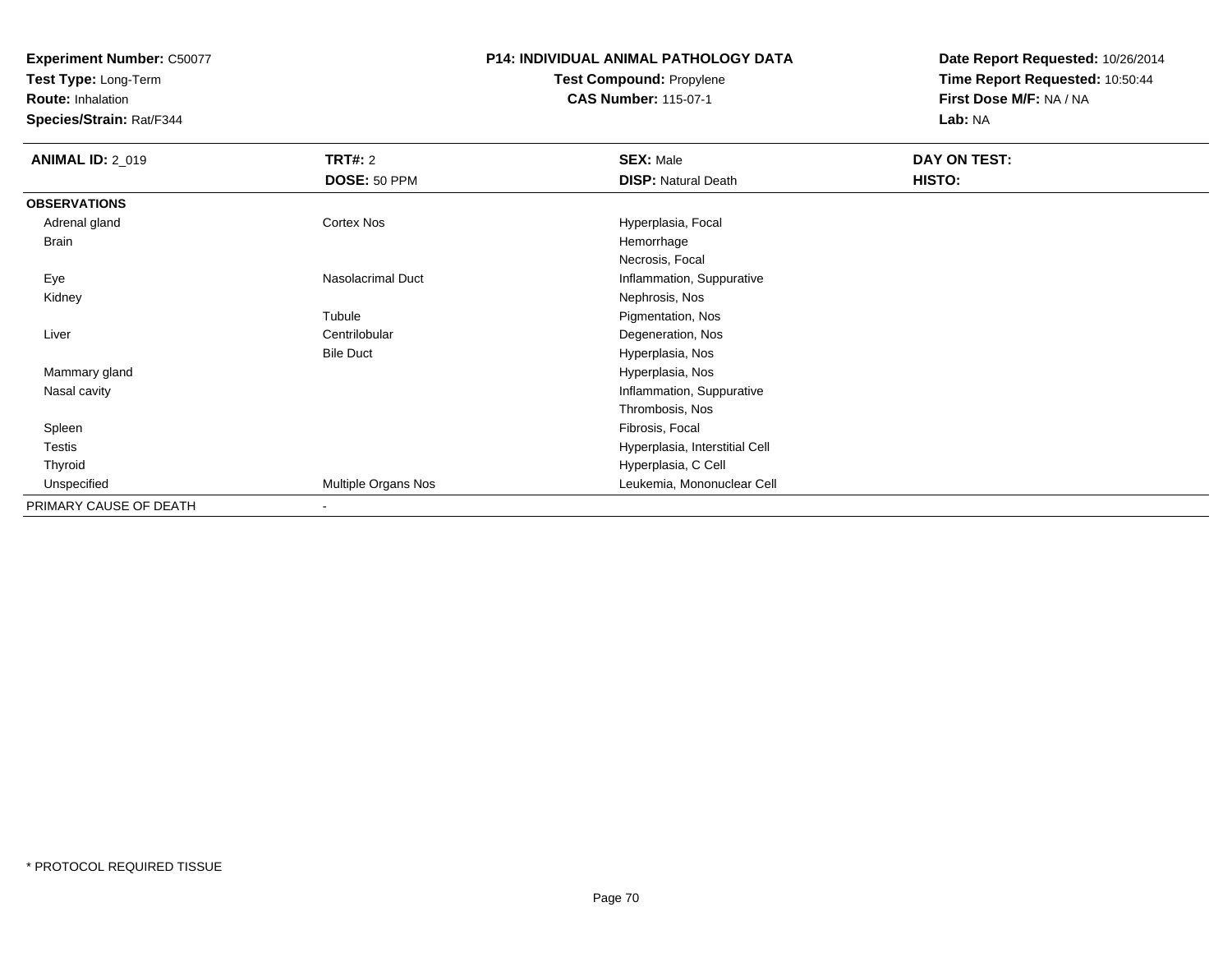**Test Type:** Long-Term

**Route:** Inhalation

**Species/Strain:** Rat/F344

#### **P14: INDIVIDUAL ANIMAL PATHOLOGY DATATest Compound:** Propylene**CAS Number:** 115-07-1

| <b>ANIMAL ID: 2_020</b> | <b>TRT#: 2</b>      | <b>SEX: Male</b>                | DAY ON TEST: |  |
|-------------------------|---------------------|---------------------------------|--------------|--|
|                         | DOSE: 50 PPM        | <b>DISP: Terminal Sacrifice</b> | HISTO:       |  |
| <b>OBSERVATIONS</b>     |                     |                                 |              |  |
| Adrenal gland           | Cortex Nos          | Degeneration, Lipoid            |              |  |
|                         | Cortex Nos          | Hyperplasia, Focal              |              |  |
|                         | Medulla             | Hyperplasia, Nos                |              |  |
| Kidney                  |                     | Nephropathy                     |              |  |
|                         | Tubule              | Pigmentation, Nos               |              |  |
| Liver                   | <b>Bile Duct</b>    | Hyperplasia, Nos                |              |  |
| Nasal cavity            |                     | Foreign Body, Nos               |              |  |
|                         |                     | Hyperplasia, Epithelial         |              |  |
|                         |                     | Inflammation, Nos               |              |  |
|                         |                     | Metaplasia, Squamous            |              |  |
| Pituitary gland         |                     | Adenoma, Nos                    |              |  |
| Testis                  |                     | Hyperplasia, Interstitial Cell  |              |  |
| Unspecified             | Multiple Organs Nos | Leukemia, Mononuclear Cell      |              |  |
|                         | Head                | Squamous Cell Carcinoma         |              |  |
| PRIMARY CAUSE OF DEATH  | $\blacksquare$      |                                 |              |  |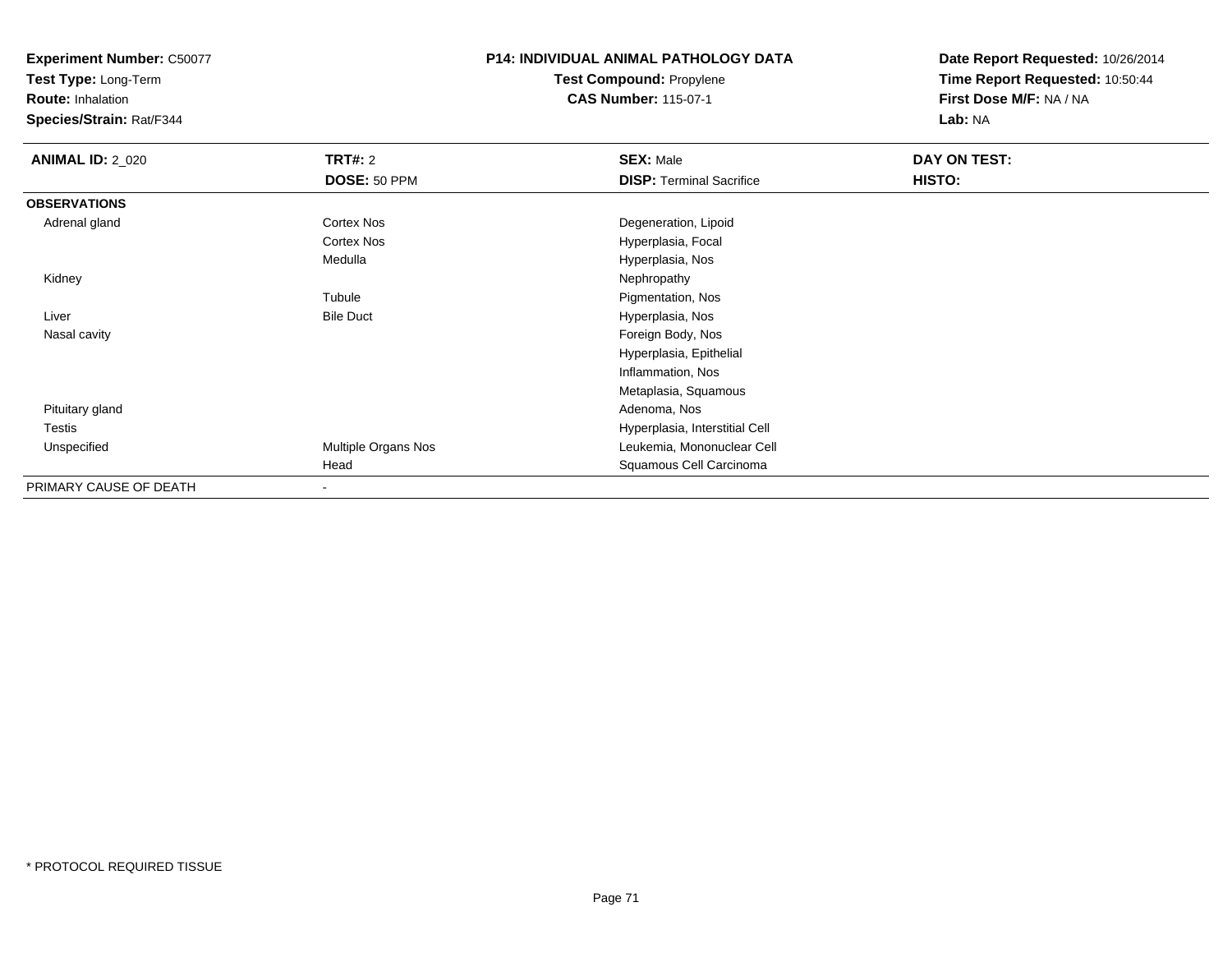**Test Type:** Long-Term

**Route:** Inhalation

**Species/Strain:** Rat/F344

## **P14: INDIVIDUAL ANIMAL PATHOLOGY DATATest Compound:** Propylene

**CAS Number:** 115-07-1

| <b>ANIMAL ID: 2_021</b> | <b>TRT#: 2</b>        | <b>SEX: Male</b>                | DAY ON TEST: |  |
|-------------------------|-----------------------|---------------------------------|--------------|--|
|                         | DOSE: 50 PPM          | <b>DISP: Terminal Sacrifice</b> | HISTO:       |  |
| <b>OBSERVATIONS</b>     |                       |                                 |              |  |
| Adrenal gland           |                       | Pheochromocytoma                |              |  |
| <b>Brain</b>            |                       | Glioma, Nos                     |              |  |
| Eye                     | <b>Lacrimal Gland</b> | Inflammation, Nos               |              |  |
| Heart                   |                       | Fibrosis                        |              |  |
| Kidney                  |                       | Nephropathy                     |              |  |
|                         | Tubule                | Pigmentation, Nos               |              |  |
| Liver                   |                       | Cytoplasmic Change, Basophilic  |              |  |
| Nasal cavity            |                       | Hyperplasia, Epithelial         |              |  |
|                         |                       | Inflammation, Nos               |              |  |
| Pituitary gland         |                       | Hyperplasia, Focal              |              |  |
| Testis                  |                       | Atrophy, Nos                    |              |  |
|                         |                       | Interstitial-Cell Tumor         |              |  |
| Thymus                  |                       | Degeneration, Cystic            |              |  |
| Thyroid                 |                       | Follicular-Cell Carcinoma       |              |  |
|                         |                       | Hyperplasia, C Cell             |              |  |
| Trachea                 |                       | Hyperplasia, Epithelial         |              |  |
|                         |                       | Inflammation, Nos               |              |  |
| PRIMARY CAUSE OF DEATH  | ۰                     |                                 |              |  |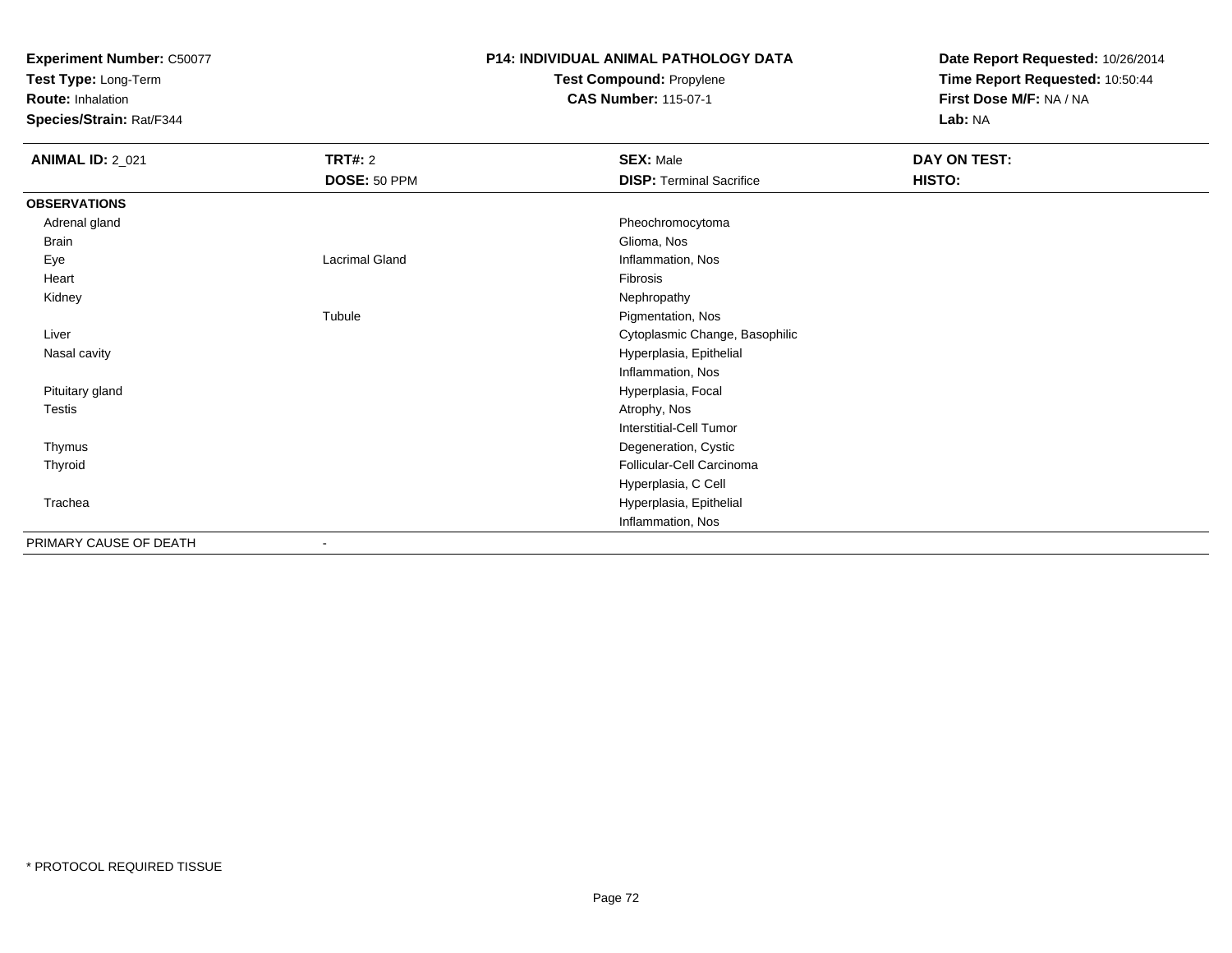**Test Type:** Long-Term

**Route:** Inhalation

**Species/Strain:** Rat/F344

# **P14: INDIVIDUAL ANIMAL PATHOLOGY DATATest Compound:** Propylene

**CAS Number:** 115-07-1

| <b>ANIMAL ID: 2_022</b> | <b>TRT#:</b> 2           | <b>SEX: Male</b>                | DAY ON TEST: |  |
|-------------------------|--------------------------|---------------------------------|--------------|--|
|                         | DOSE: 50 PPM             | <b>DISP: Terminal Sacrifice</b> | HISTO:       |  |
| <b>OBSERVATIONS</b>     |                          |                                 |              |  |
| Adrenal gland           |                          | Degeneration, Lipoid            |              |  |
|                         | <b>Cortex Nos</b>        | Hyperplasia, Focal              |              |  |
| Heart                   |                          | Fibrosis                        |              |  |
| Kidney                  |                          | Nephropathy                     |              |  |
|                         | Tubule                   | Pigmentation, Nos               |              |  |
| Liver                   |                          | Degeneration, Lipoid            |              |  |
|                         | <b>Bile Duct</b>         | Hyperplasia, Nos                |              |  |
| Lung                    |                          | Hemorrhage                      |              |  |
|                         |                          | Hyperplasia, Lymphoid           |              |  |
| Nasal cavity            |                          | Inflammation, Suppurative       |              |  |
| Pituitary gland         |                          | Hyperplasia, Focal              |              |  |
| <b>Testis</b>           |                          | Atrophy, Nos                    |              |  |
|                         |                          | Interstitial-Cell Tumor         |              |  |
|                         |                          | Mineralization                  |              |  |
| Trachea                 |                          | Inflammation, Nos               |              |  |
| PRIMARY CAUSE OF DEATH  | $\overline{\phantom{a}}$ |                                 |              |  |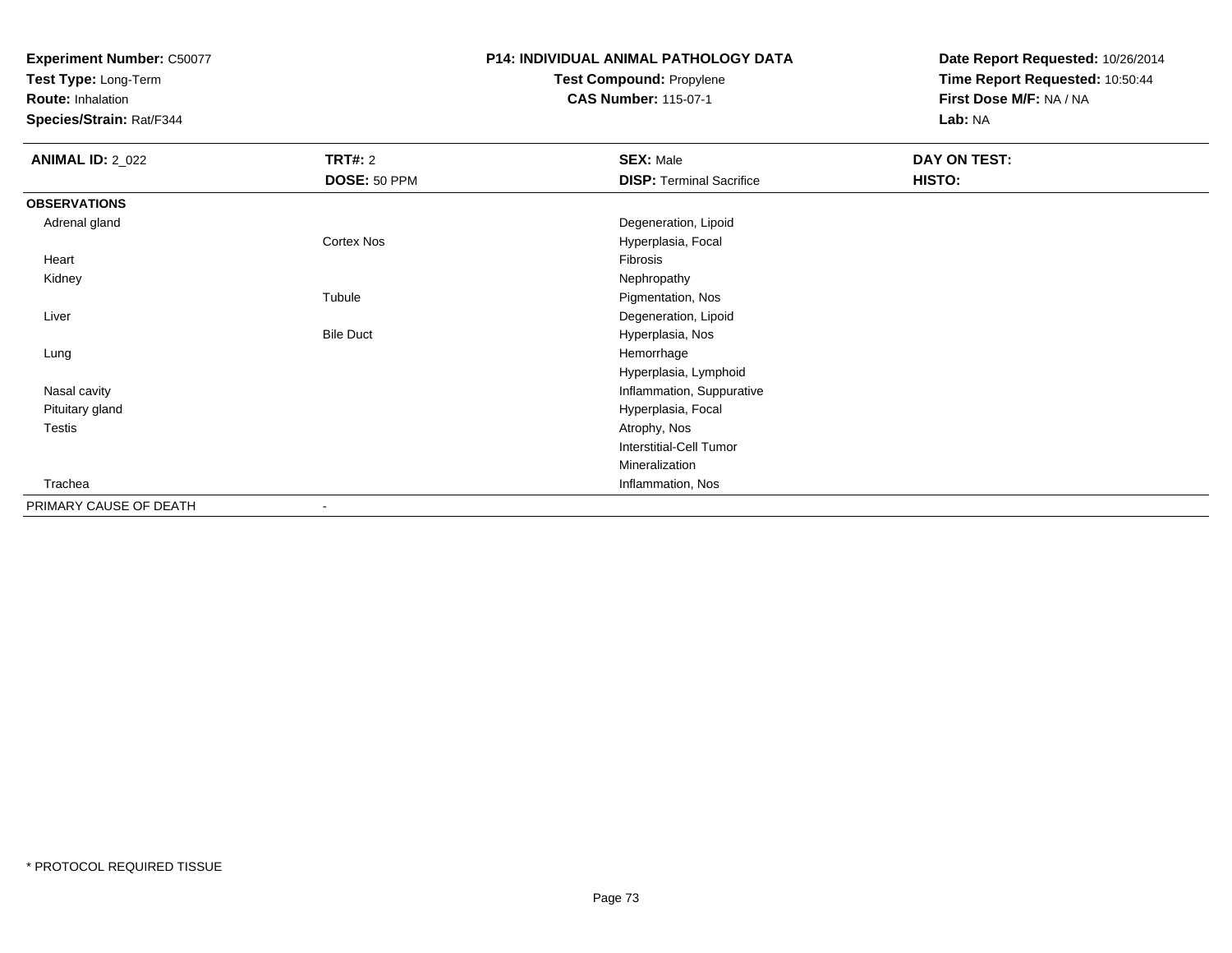**Test Type:** Long-Term

**Route:** Inhalation

**Species/Strain:** Rat/F344

## **P14: INDIVIDUAL ANIMAL PATHOLOGY DATATest Compound:** Propylene

**CAS Number:** 115-07-1

| <b>ANIMAL ID: 2_023</b> | <b>TRT#: 2</b>    | <b>SEX: Male</b>                  | DAY ON TEST: |
|-------------------------|-------------------|-----------------------------------|--------------|
|                         | DOSE: 50 PPM      | <b>DISP: Terminal Sacrifice</b>   | HISTO:       |
| <b>OBSERVATIONS</b>     |                   |                                   |              |
| Adrenal gland           |                   | Degeneration, Lipoid              |              |
|                         | <b>Cortex Nos</b> | Hyperplasia, Focal                |              |
| Kidney                  |                   | Nephropathy                       |              |
|                         | Tubule            | Pigmentation, Nos                 |              |
| Larynx                  |                   | Inflammation, Nos                 |              |
| Liver                   |                   | Cytoplasmic Change, Nos           |              |
|                         | <b>Bile Duct</b>  | Hyperplasia, Nos                  |              |
|                         |                   | Inflammation, Granulomatous Focal |              |
| Lung                    |                   | Hyperplasia, Lymphoid             |              |
| Lymph node              |                   | Hyperplasia, Nos                  |              |
| Mammary gland           |                   | Hyperplasia, Nos                  |              |
| Nasal cavity            |                   | Inflammation, Nos                 |              |
|                         |                   | Metaplasia, Squamous              |              |
| Pancreas                |                   | Atrophy, Focal                    |              |
| Pituitary gland         |                   | Hyperplasia, Focal                |              |
| Testis                  |                   | Atrophy, Nos                      |              |
|                         |                   | <b>Interstitial-Cell Tumor</b>    |              |
| Trachea                 |                   | Inflammation, Nos                 |              |
| PRIMARY CAUSE OF DEATH  |                   |                                   |              |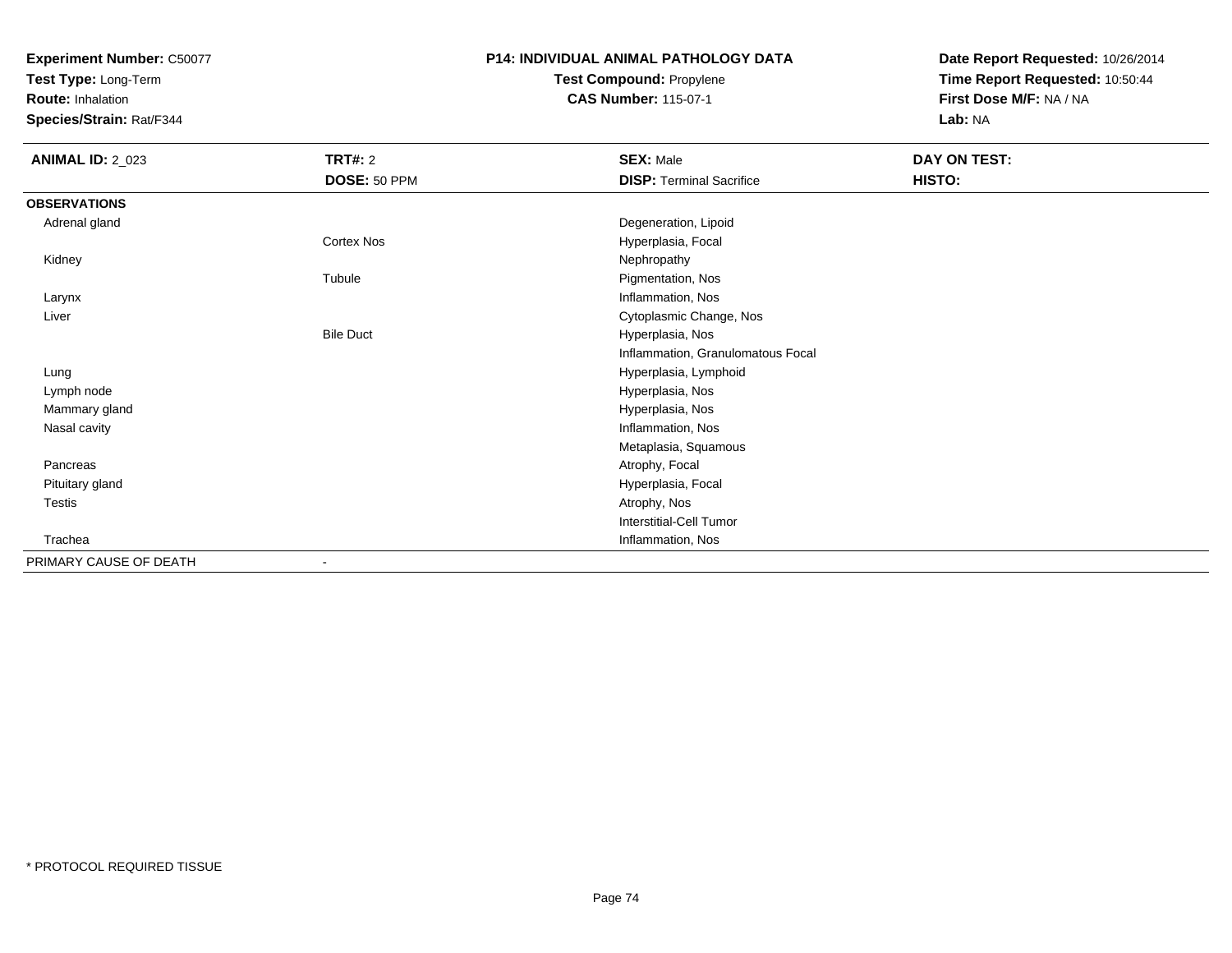**Test Type:** Long-Term

**Route:** Inhalation

**Species/Strain:** Rat/F344

# **P14: INDIVIDUAL ANIMAL PATHOLOGY DATATest Compound:** Propylene

**CAS Number:** 115-07-1

| <b>ANIMAL ID: 2_024</b> | <b>TRT#: 2</b><br>DOSE: 50 PPM | <b>SEX: Male</b><br><b>DISP: Natural Death</b> | DAY ON TEST:<br>HISTO: |
|-------------------------|--------------------------------|------------------------------------------------|------------------------|
| <b>OBSERVATIONS</b>     |                                |                                                |                        |
| Adrenal gland           |                                | Degeneration, Lipoid                           |                        |
| Kidney                  |                                | Nephropathy                                    |                        |
|                         | Tubule                         | Pigmentation, Nos                              |                        |
|                         |                                | Pyelonephritis, Acute                          |                        |
| Larynx                  |                                | Inflammation, Suppurative                      |                        |
| Liver                   |                                | Congestion, Nos                                |                        |
|                         |                                | Hematopoiesis                                  |                        |
|                         | <b>Bile Duct</b>               | Hyperplasia, Nos                               |                        |
|                         |                                | Necrosis, Focal                                |                        |
| Nasal cavity            |                                | Foreign Body, Nos                              |                        |
|                         |                                | Inflammation, Suppurative                      |                        |
| Stomach                 |                                | Hyperplasia, Epithelial                        |                        |
|                         |                                | Ulcer, Nos                                     |                        |
| Testis                  |                                | Atrophy, Nos                                   |                        |
|                         |                                | Interstitial-Cell Tumor                        |                        |
|                         |                                | Mineralization                                 |                        |
| Unspecified             | Multiple Organs Nos            | Leukemia, Mononuclear Cell                     |                        |
|                         | Adipose Tissue                 | Mineralization                                 |                        |
| PRIMARY CAUSE OF DEATH  | ٠                              |                                                |                        |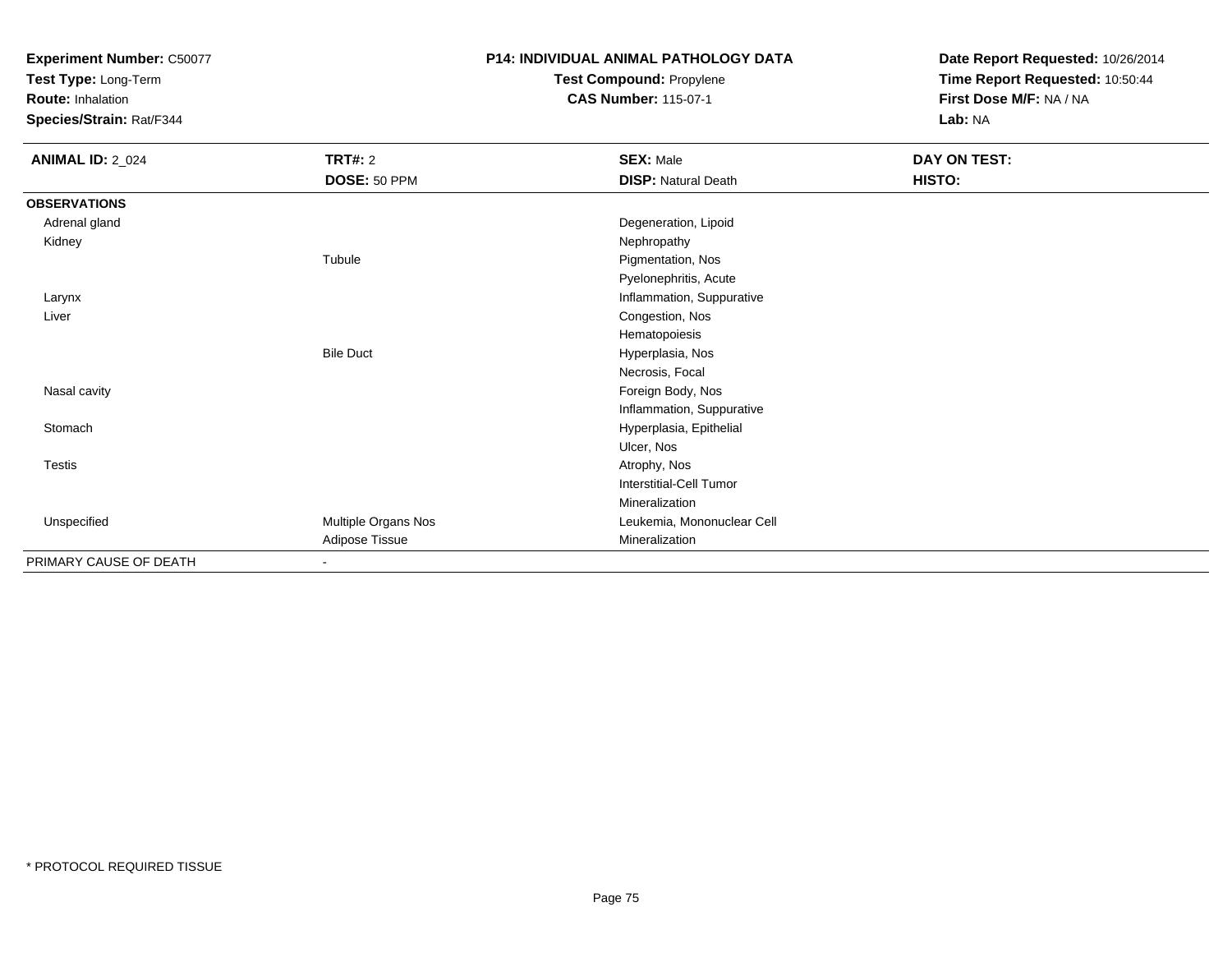**Test Type:** Long-Term

**Route:** Inhalation

**Species/Strain:** Rat/F344

## **P14: INDIVIDUAL ANIMAL PATHOLOGY DATATest Compound:** Propylene**CAS Number:** 115-07-1

| <b>ANIMAL ID: 2 025</b> | TRT#: 2          | <b>SEX: Male</b>                | DAY ON TEST: |  |
|-------------------------|------------------|---------------------------------|--------------|--|
|                         | DOSE: 50 PPM     | <b>DISP: Terminal Sacrifice</b> | HISTO:       |  |
| <b>OBSERVATIONS</b>     |                  |                                 |              |  |
| Adrenal gland           |                  | Degeneration, Cystic            |              |  |
| Kidney                  |                  | Nephropathy                     |              |  |
|                         | Tubule           | Pigmentation, Nos               |              |  |
| Liver                   |                  | Cytoplasmic Change, Basophilic  |              |  |
|                         | <b>Bile Duct</b> | Hyperplasia, Nos                |              |  |
| Mammary gland           |                  | Hyperplasia, Nos                |              |  |
| Nasal cavity            |                  | Inflammation, Nos               |              |  |
| Seminal vesicle         |                  | Inflammation, Suppurative       |              |  |
| Spleen                  |                  | Hyperplasia, Lymphoid           |              |  |
| Thyroid                 |                  | Cyst, Nos                       |              |  |
| PRIMARY CAUSE OF DEATH  |                  |                                 |              |  |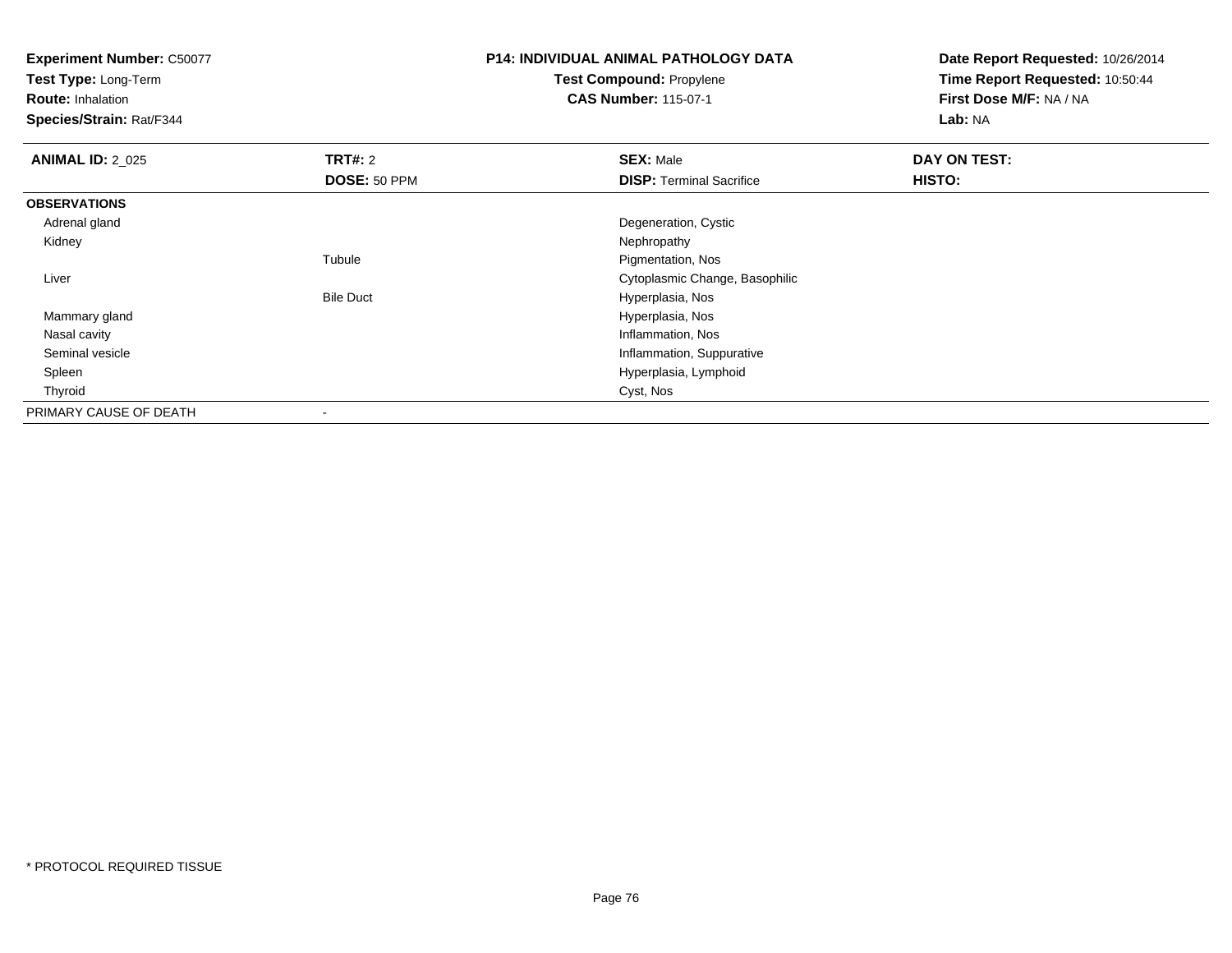**Test Type:** Long-Term

**Route:** Inhalation

**Species/Strain:** Rat/F344

# **P14: INDIVIDUAL ANIMAL PATHOLOGY DATATest Compound:** Propylene

**CAS Number:** 115-07-1

| <b>ANIMAL ID: 2_026</b> | TRT#: 2             | <b>SEX: Male</b>           | DAY ON TEST: |
|-------------------------|---------------------|----------------------------|--------------|
|                         | DOSE: 50 PPM        | <b>DISP: Natural Death</b> | HISTO:       |
| <b>OBSERVATIONS</b>     |                     |                            |              |
| Adrenal gland           |                     | Degeneration, Lipoid       |              |
| Kidney                  |                     | Nephropathy                |              |
|                         |                     | Nephrosis, Nos             |              |
|                         | Tubule              | Pigmentation, Nos          |              |
| Liver                   |                     | Degeneration, Nos          |              |
|                         | <b>Bile Duct</b>    | Hyperplasia, Nos           |              |
| Prostate                |                     | Inflammation, Suppurative  |              |
| Seminal vesicle         |                     | Inflammation, Suppurative  |              |
| Testis                  |                     | Atrophy, Nos               |              |
|                         |                     | Interstitial-Cell Tumor    |              |
| Unspecified             | Multiple Organs Nos | Leukemia, Mononuclear Cell |              |
| PRIMARY CAUSE OF DEATH  |                     |                            |              |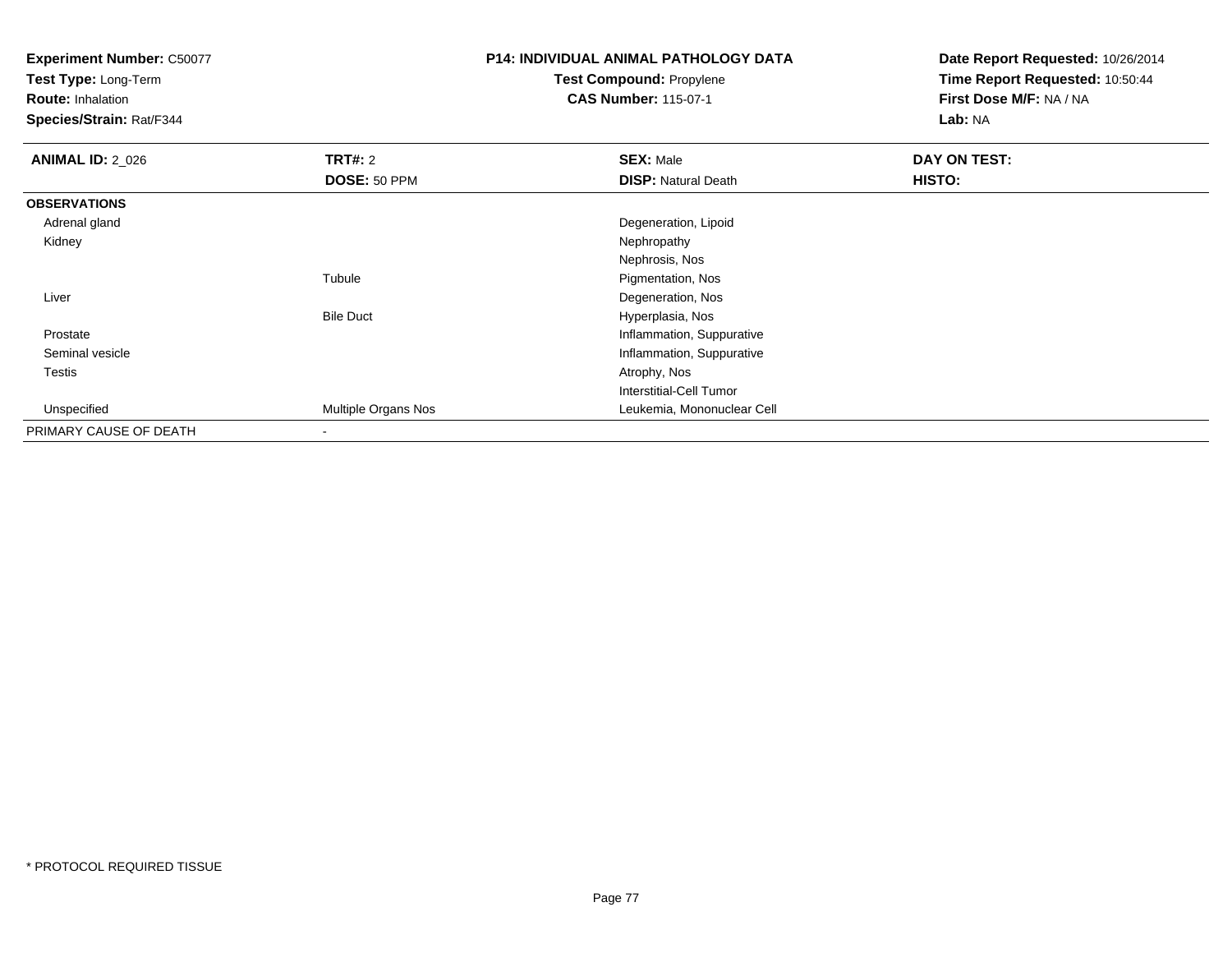**Test Type:** Long-Term

**Route:** Inhalation

**Species/Strain:** Rat/F344

# **P14: INDIVIDUAL ANIMAL PATHOLOGY DATATest Compound:** Propylene

**CAS Number:** 115-07-1

| <b>ANIMAL ID: 2_027</b> | <b>TRT#: 2</b>   | <b>SEX: Male</b>                 | DAY ON TEST: |
|-------------------------|------------------|----------------------------------|--------------|
|                         | DOSE: 50 PPM     | <b>DISP: Terminal Sacrifice</b>  | HISTO:       |
| <b>OBSERVATIONS</b>     |                  |                                  |              |
| Heart                   |                  | Fibrosis                         |              |
| Kidney                  |                  | Nephropathy                      |              |
|                         | Tubule           | Pigmentation, Nos                |              |
| Larynx                  |                  | Inflammation, Nos                |              |
| Liver                   |                  | Degeneration, Lipoid             |              |
|                         | <b>Bile Duct</b> | Hyperplasia, Nos                 |              |
| Lung                    |                  | Hyperplasia, Alveolar Epithelium |              |
| Mammary gland           |                  | Hyperplasia, Nos                 |              |
| Nasal cavity            |                  | Inflammation, Suppurative        |              |
| Pancreas                |                  | Atrophy, Focal                   |              |
| Pituitary gland         |                  | Adenoma, Nos                     |              |
| Prostate                |                  | Inflammation, Suppurative        |              |
| Testis                  |                  | Interstitial-Cell Tumor          |              |
| Thyroid                 |                  | Hyperplasia, C Cell              |              |
| Trachea                 |                  | Inflammation, Nos                |              |
| PRIMARY CAUSE OF DEATH  | $\blacksquare$   |                                  |              |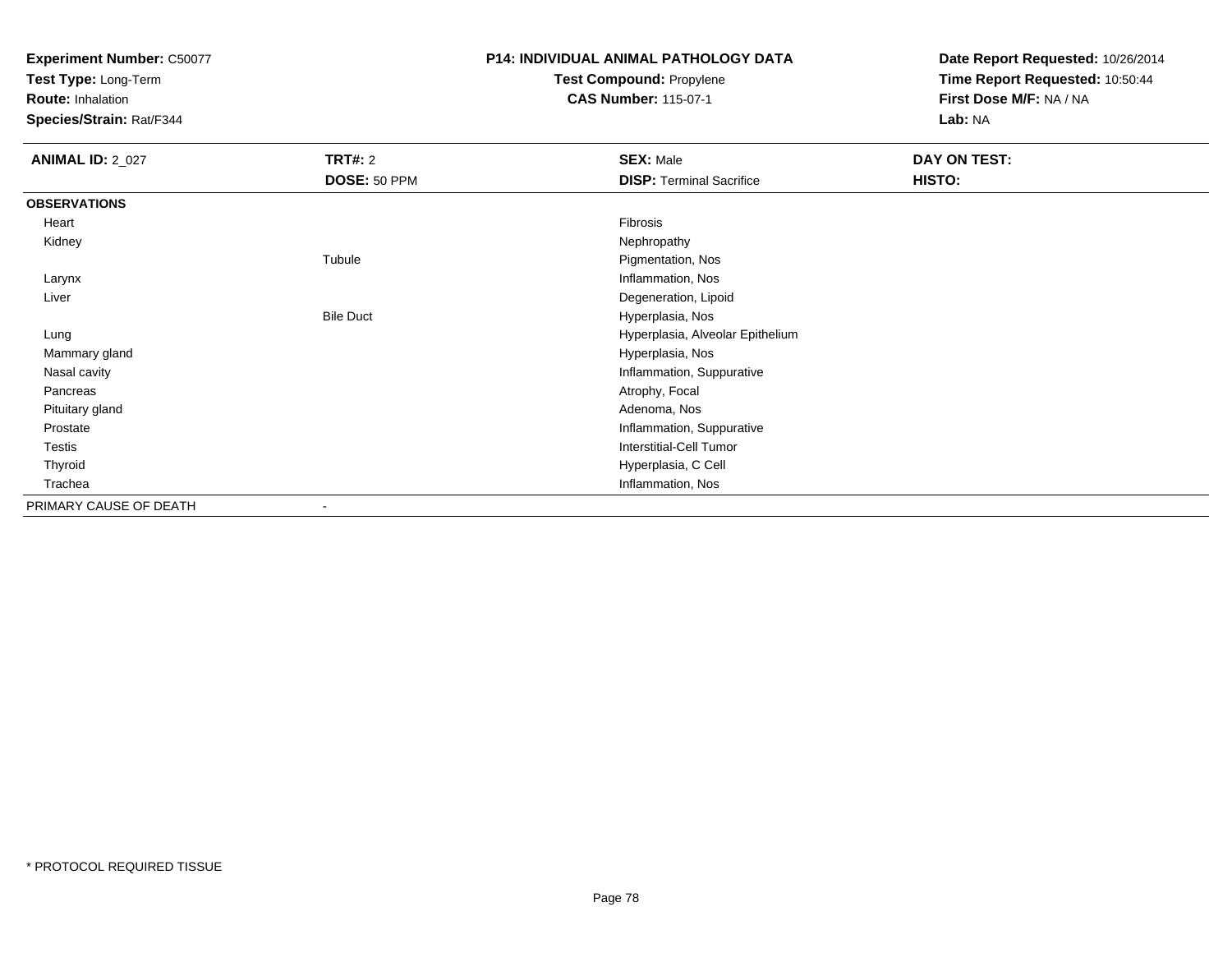**Test Type:** Long-Term

**Route:** Inhalation

**Species/Strain:** Rat/F344

## **P14: INDIVIDUAL ANIMAL PATHOLOGY DATATest Compound:** Propylene**CAS Number:** 115-07-1

| <b>ANIMAL ID: 2_028</b> | TRT#: 2                  | <b>SEX: Male</b>                | DAY ON TEST: |  |
|-------------------------|--------------------------|---------------------------------|--------------|--|
|                         | DOSE: 50 PPM             | <b>DISP: Terminal Sacrifice</b> | HISTO:       |  |
| <b>OBSERVATIONS</b>     |                          |                                 |              |  |
| Heart                   |                          | Fibrosis                        |              |  |
| Intestine Large         | Colon                    | Parasitism                      |              |  |
| Kidney                  |                          | Nephropathy                     |              |  |
|                         | Tubule                   | Pigmentation, Nos               |              |  |
| Liver                   |                          | Cytoplasmic Change, Basophilic  |              |  |
|                         | <b>Bile Duct</b>         | Hyperplasia, Nos                |              |  |
| Lymph node              |                          | Hyperplasia, Nos                |              |  |
| Testis                  |                          | Atrophy, Nos                    |              |  |
|                         |                          | Interstitial-Cell Tumor         |              |  |
| PRIMARY CAUSE OF DEATH  | $\overline{\phantom{a}}$ |                                 |              |  |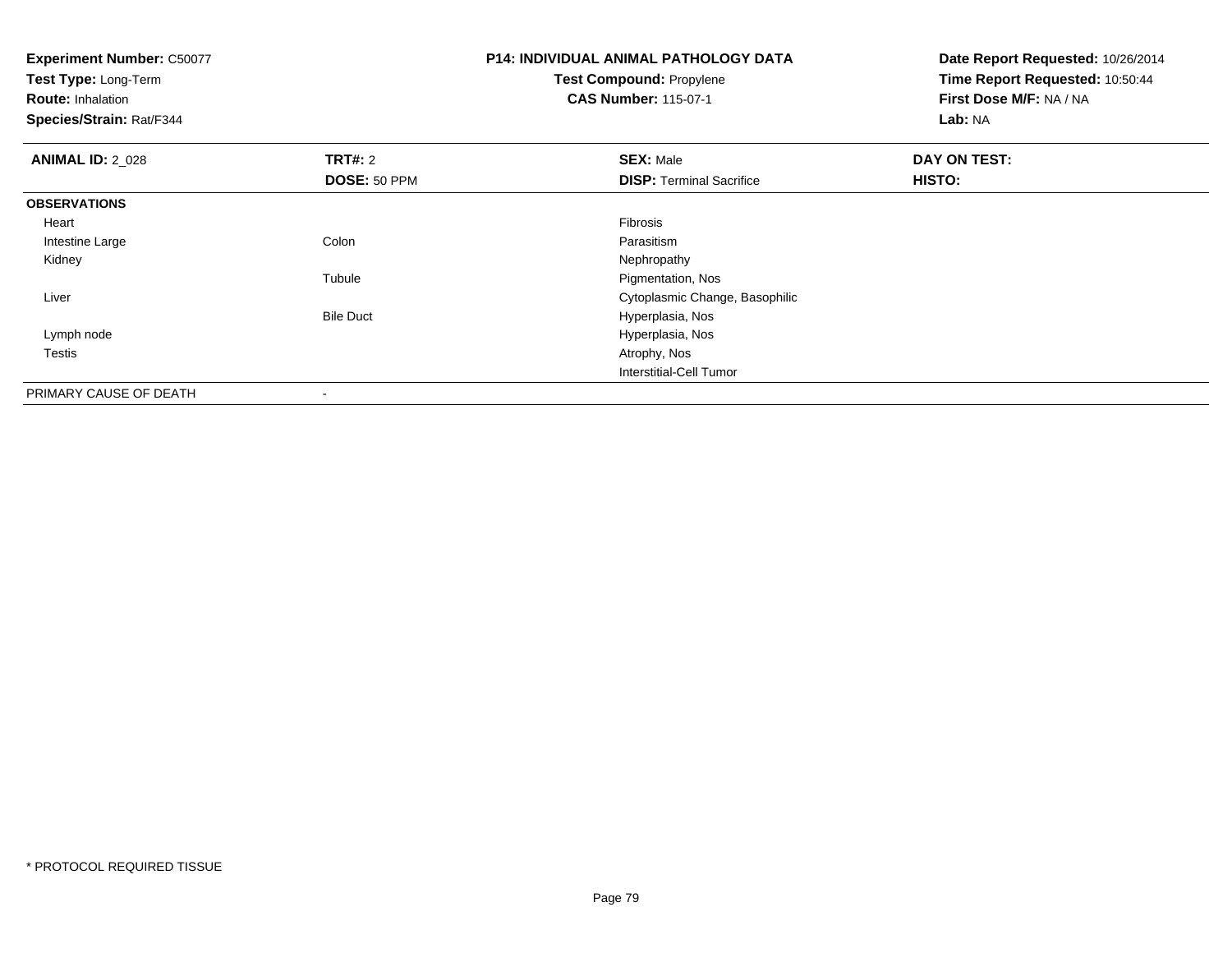**Test Type:** Long-Term

**Route:** Inhalation

**Species/Strain:** Rat/F344

## **P14: INDIVIDUAL ANIMAL PATHOLOGY DATATest Compound:** Propylene**CAS Number:** 115-07-1

| <b>ANIMAL ID: 2_029</b> | <b>TRT#: 2</b>      | <b>SEX: Male</b>                | <b>DAY ON TEST:</b> |  |
|-------------------------|---------------------|---------------------------------|---------------------|--|
|                         | DOSE: 50 PPM        | <b>DISP: Terminal Sacrifice</b> | HISTO:              |  |
| <b>OBSERVATIONS</b>     |                     |                                 |                     |  |
| Kidney                  | Pelvis              | Mineralization                  |                     |  |
|                         |                     | Nephropathy                     |                     |  |
|                         | Tubule              | Pigmentation, Nos               |                     |  |
| Liver                   |                     | Cytoplasmic Change, Basophilic  |                     |  |
|                         | <b>Bile Duct</b>    | Hyperplasia, Nos                |                     |  |
| Lymph node              |                     | Hyperplasia, Nos                |                     |  |
|                         |                     | Pigmentation, Nos               |                     |  |
| Mammary gland           |                     | Hyperplasia, Nos                |                     |  |
| Nasal cavity            |                     | Metaplasia, Squamous            |                     |  |
| Pituitary gland         |                     | Adenoma, Nos                    |                     |  |
| Prostate                |                     | Hyperplasia, Nos                |                     |  |
| <b>Testis</b>           |                     | Atrophy, Nos                    |                     |  |
| Unspecified             | Multiple Organs Nos | Mesothelioma, Malignant         |                     |  |
| PRIMARY CAUSE OF DEATH  | $\,$ $\,$           |                                 |                     |  |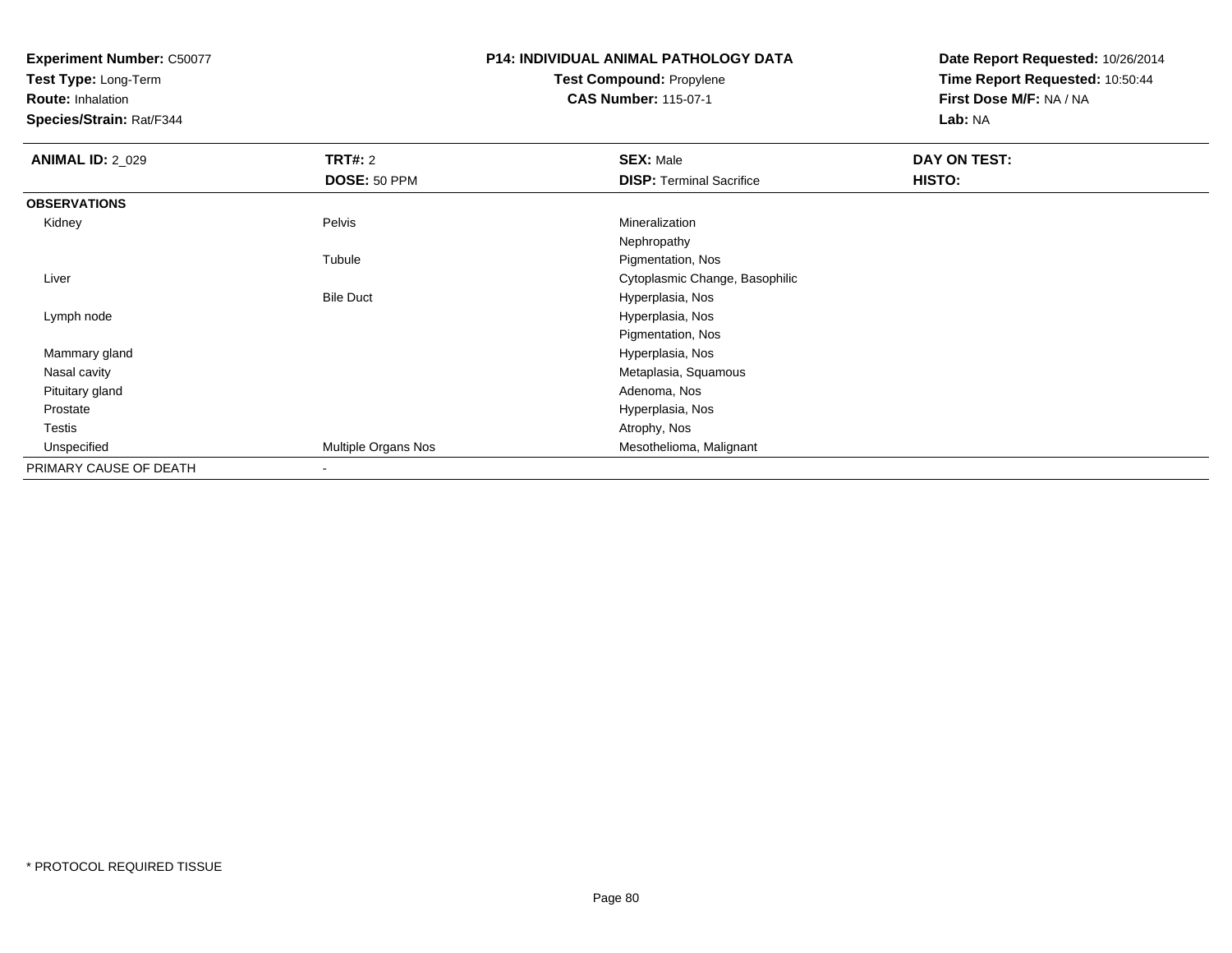**Test Type:** Long-Term

**Route:** Inhalation

**Species/Strain:** Rat/F344

# **P14: INDIVIDUAL ANIMAL PATHOLOGY DATATest Compound:** Propylene

**CAS Number:** 115-07-1

| <b>ANIMAL ID: 2_030</b> | <b>TRT#: 2</b>   | <b>SEX: Male</b>                | <b>DAY ON TEST:</b> |
|-------------------------|------------------|---------------------------------|---------------------|
|                         | DOSE: 50 PPM     | <b>DISP: Terminal Sacrifice</b> | HISTO:              |
| <b>OBSERVATIONS</b>     |                  |                                 |                     |
| Adrenal gland           |                  | Degeneration, Lipoid            |                     |
|                         |                  | Pheochromocytoma                |                     |
| Heart                   |                  | Fibrosis                        |                     |
| Kidney                  |                  | Nephropathy                     |                     |
|                         | Tubule           | Pigmentation, Nos               |                     |
| Liver                   |                  | Degeneration, Lipoid            |                     |
|                         | <b>Bile Duct</b> | Hyperplasia, Nos                |                     |
| Mammary gland           |                  | Hyperplasia, Nos                |                     |
| Pituitary gland         |                  | Adenoma, Nos                    |                     |
| Spleen                  |                  | Hematopoiesis                   |                     |
| Testis                  |                  | Atrophy, Nos                    |                     |
|                         |                  | Interstitial-Cell Tumor         |                     |
| Unspecified             | Abdomen          | Fibrosarcoma                    |                     |
| PRIMARY CAUSE OF DEATH  | ۰                |                                 |                     |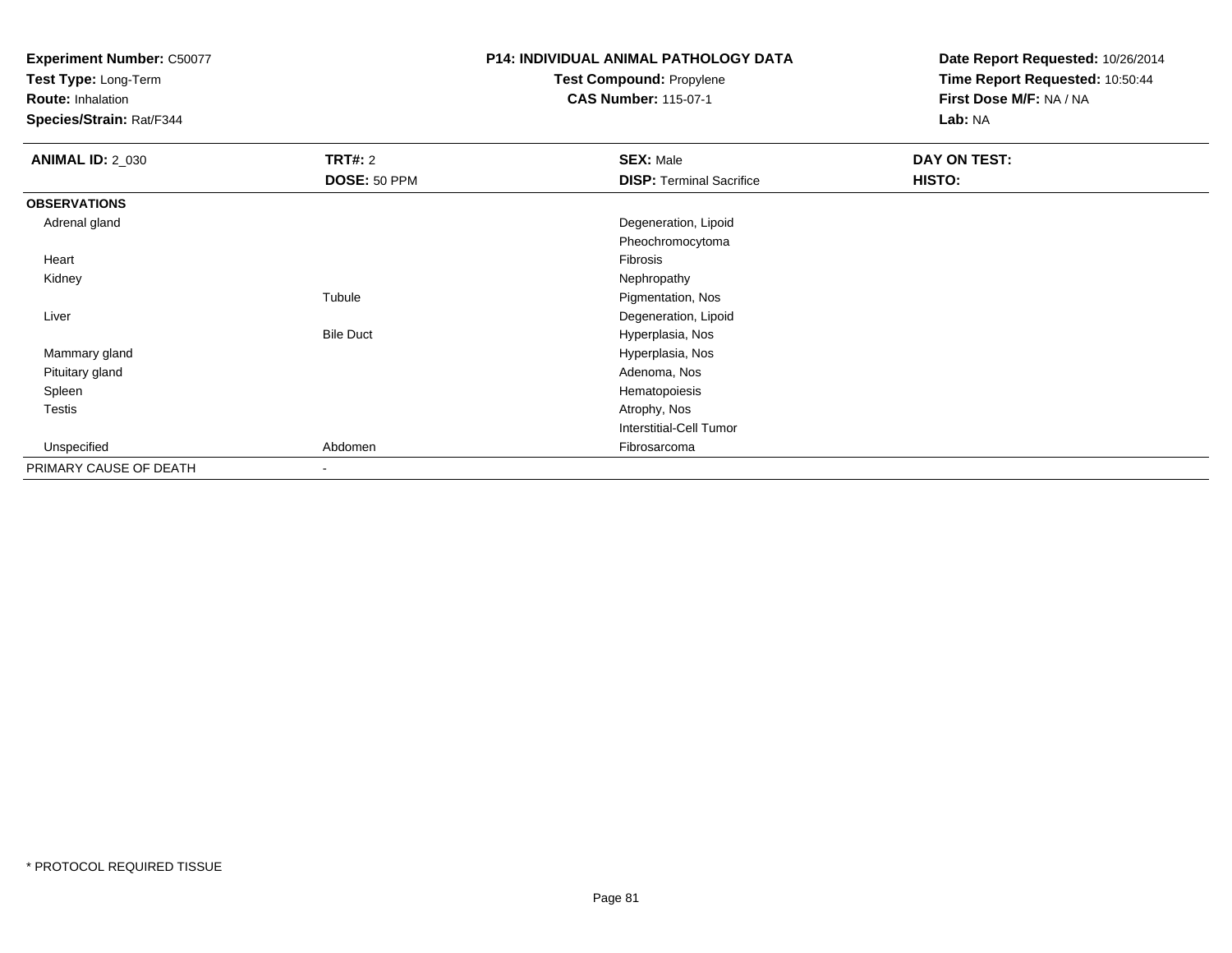**Test Type:** Long-Term

**Route:** Inhalation

**Species/Strain:** Rat/F344

## **P14: INDIVIDUAL ANIMAL PATHOLOGY DATATest Compound:** Propylene**CAS Number:** 115-07-1

| <b>ANIMAL ID: 2_031</b> | TRT#: 2           | <b>SEX: Male</b>           | DAY ON TEST: |  |
|-------------------------|-------------------|----------------------------|--------------|--|
|                         | DOSE: 50 PPM      | <b>DISP: Natural Death</b> | HISTO:       |  |
| <b>OBSERVATIONS</b>     |                   |                            |              |  |
| Eye                     | Nasolacrimal Duct | Inflammation, Suppurative  |              |  |
| Kidney                  |                   | Nephropathy                |              |  |
|                         | Tubule            | Pigmentation, Nos          |              |  |
| Liver                   |                   | Degeneration, Lipoid       |              |  |
|                         | <b>Bile Duct</b>  | Hyperplasia, Nos           |              |  |
| Lung                    |                   | Congestion, Nos            |              |  |
| Pituitary gland         |                   | Adenoma, Nos               |              |  |
| Spleen                  |                   | Pigmentation, Nos          |              |  |
| Stomach                 |                   | Hyperplasia, Epithelial    |              |  |
| Testis                  |                   | Atrophy, Nos               |              |  |
| PRIMARY CAUSE OF DEATH  | $\,$ $\,$         |                            |              |  |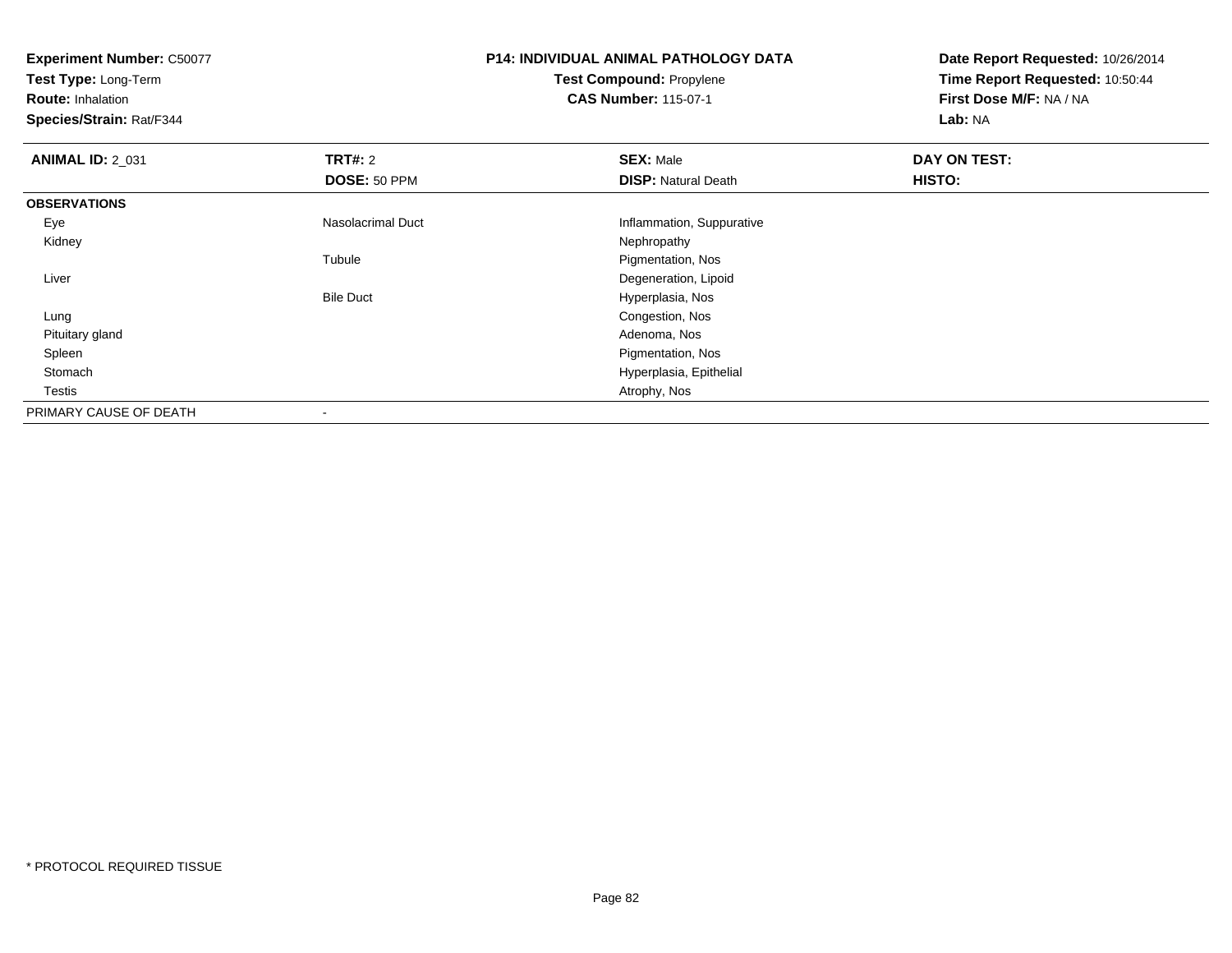**Test Type:** Long-Term

**Route:** Inhalation

**Species/Strain:** Rat/F344

# **P14: INDIVIDUAL ANIMAL PATHOLOGY DATATest Compound:** Propylene

**CAS Number:** 115-07-1

| <b>ANIMAL ID: 2_032</b> | TRT#: 2                  | <b>SEX: Male</b>                | DAY ON TEST: |
|-------------------------|--------------------------|---------------------------------|--------------|
|                         | DOSE: 50 PPM             | <b>DISP: Terminal Sacrifice</b> | HISTO:       |
| <b>OBSERVATIONS</b>     |                          |                                 |              |
| Heart                   |                          | Fibrosis                        |              |
| Kidney                  |                          | Nephropathy                     |              |
|                         | Tubule                   | Pigmentation, Nos               |              |
| Liver                   |                          | Angiectasis                     |              |
|                         |                          | Cytoplasmic Change, Basophilic  |              |
|                         |                          | Degeneration, Lipoid            |              |
|                         | <b>Bile Duct</b>         | Hyperplasia, Nos                |              |
| Lung                    |                          | Congestion, Nos                 |              |
| Pituitary gland         |                          | Hyperplasia, Focal              |              |
| Testis                  |                          | Atrophy, Nos                    |              |
|                         |                          | <b>Interstitial-Cell Tumor</b>  |              |
| Thyroid                 |                          | Hyperplasia, C Cell             |              |
| PRIMARY CAUSE OF DEATH  | $\overline{\phantom{a}}$ |                                 |              |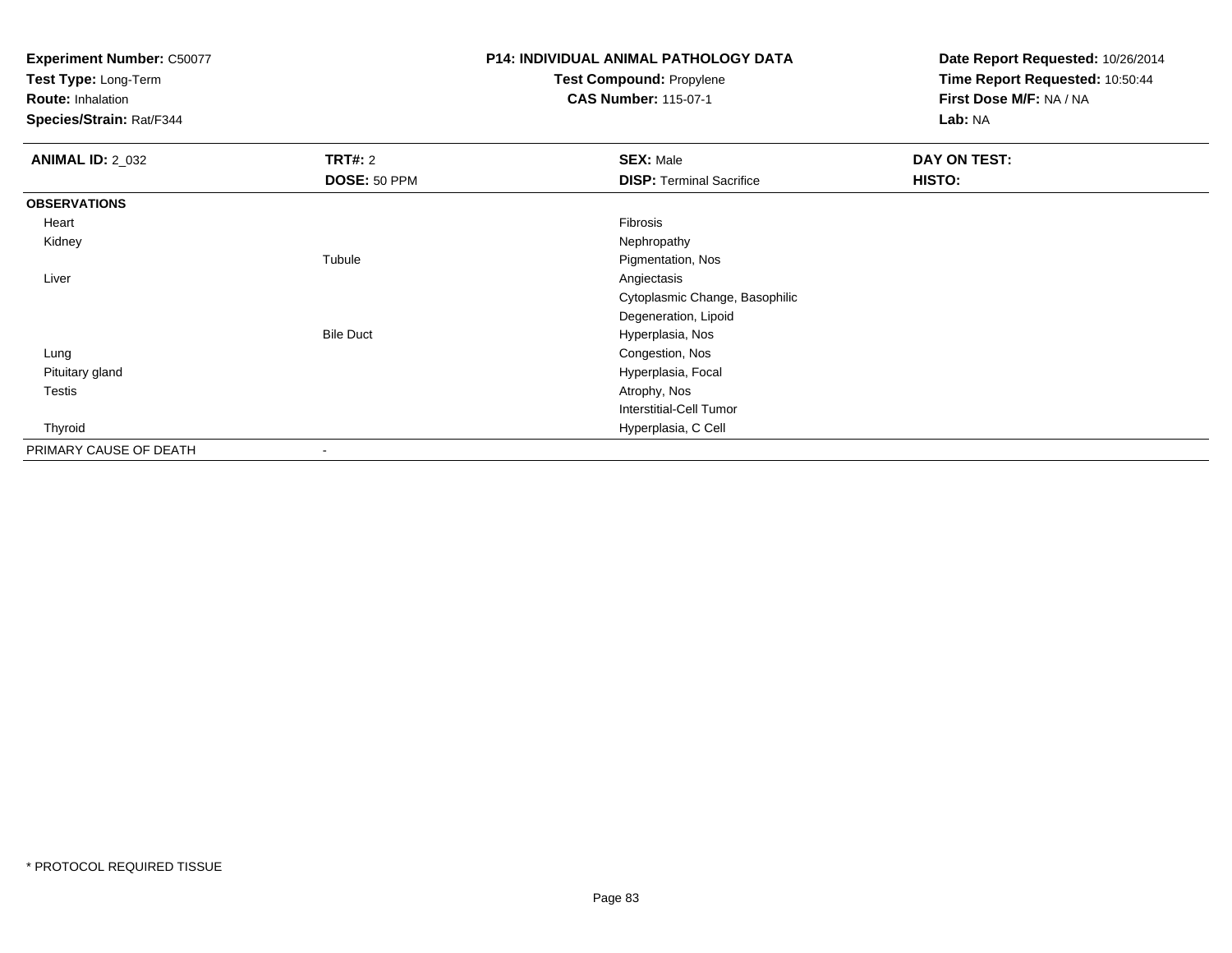**Test Type:** Long-Term

**Route:** Inhalation

**Species/Strain:** Rat/F344

## **P14: INDIVIDUAL ANIMAL PATHOLOGY DATATest Compound:** Propylene

**CAS Number:** 115-07-1

| <b>ANIMAL ID: 2_033</b> | <b>TRT#: 2</b>   | <b>SEX: Male</b>                | DAY ON TEST: |
|-------------------------|------------------|---------------------------------|--------------|
|                         | DOSE: 50 PPM     | <b>DISP: Terminal Sacrifice</b> | HISTO:       |
| <b>OBSERVATIONS</b>     |                  |                                 |              |
| Adrenal gland           |                  | Degeneration, Lipoid            |              |
|                         | Cortex Nos       | Hyperplasia, Focal              |              |
| Epididymis              |                  | Granuloma, Spermatic            |              |
| Heart                   |                  | Inflammation, Acute/Chronic     |              |
| Kidney                  | Pelvis           | Mineralization                  |              |
|                         |                  | Nephropathy                     |              |
|                         | Tubule           | Pigmentation, Nos               |              |
| Liver                   |                  | Degeneration, Lipoid            |              |
|                         | <b>Bile Duct</b> | Hyperplasia, Nos                |              |
| Lymph node              |                  | Hyperplasia, Nos                |              |
| Mammary gland           |                  | Hyperplasia, Nos                |              |
| Nasal cavity            |                  | Inflammation, Nos               |              |
|                         |                  | Metaplasia, Squamous            |              |
| Pituitary gland         |                  | Adenoma, Nos                    |              |
| Testis                  |                  | Atrophy, Nos                    |              |
|                         |                  | Hyperplasia, Interstitial Cell  |              |
| Thyroid                 |                  | Hyperplasia, C Cell             |              |
| Unspecified             | <b>Back</b>      | Keratoacanthoma                 |              |
| PRIMARY CAUSE OF DEATH  | $\sim$           |                                 |              |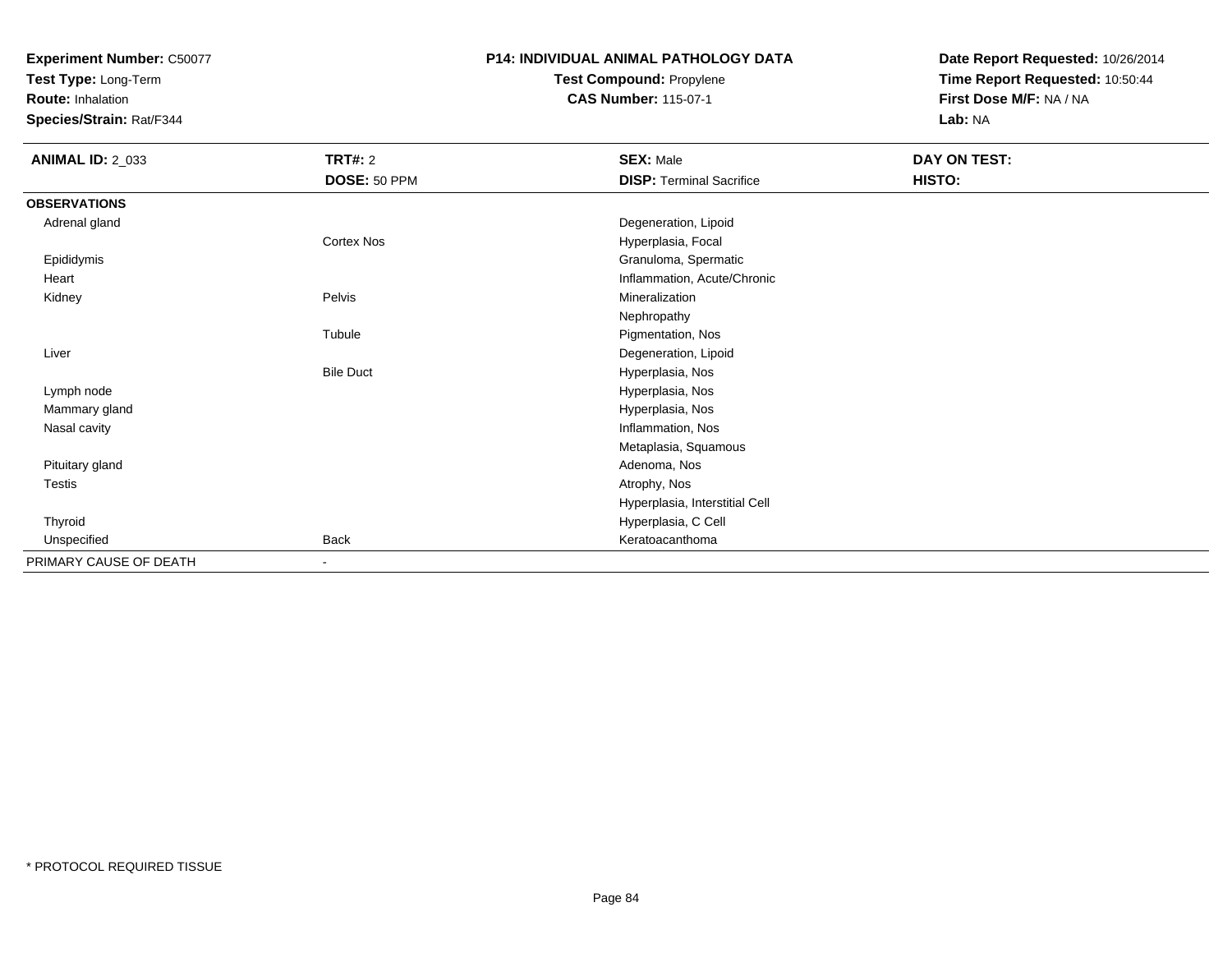**Test Type:** Long-Term

**Route:** Inhalation

**Species/Strain:** Rat/F344

# **P14: INDIVIDUAL ANIMAL PATHOLOGY DATATest Compound:** Propylene

**CAS Number:** 115-07-1

| <b>ANIMAL ID: 2_034</b> | <b>TRT#: 2</b>   | <b>SEX: Male</b>                | DAY ON TEST: |  |
|-------------------------|------------------|---------------------------------|--------------|--|
|                         | DOSE: 50 PPM     | <b>DISP: Terminal Sacrifice</b> | HISTO:       |  |
| <b>OBSERVATIONS</b>     |                  |                                 |              |  |
| Heart                   |                  | Fibrosis                        |              |  |
| Kidney                  |                  | Nephropathy                     |              |  |
|                         | Tubule           | Pigmentation, Nos               |              |  |
| Liver                   |                  | Cytoplasmic Change, Basophilic  |              |  |
|                         |                  | Degeneration, Lipoid            |              |  |
|                         | <b>Bile Duct</b> | Hyperplasia, Nos                |              |  |
| Lymph node              |                  | Hyperplasia, Nos                |              |  |
| Nasal cavity            |                  | Inflammation, Nos               |              |  |
|                         |                  | Metaplasia, Squamous            |              |  |
| Pancreas                |                  | Atrophy, Focal                  |              |  |
| Pituitary gland         |                  | Adenoma, Nos                    |              |  |
| Preputial gland         |                  | Inflammation, Suppurative       |              |  |
| Seminal vesicle         |                  | Inflammation, Suppurative       |              |  |
| Skin                    |                  | Acanthosis                      |              |  |
| Testis                  |                  | Atrophy, Nos                    |              |  |
|                         |                  | Interstitial-Cell Tumor         |              |  |
| Trachea                 |                  | Metaplasia, Squamous            |              |  |
| PRIMARY CAUSE OF DEATH  | $\blacksquare$   |                                 |              |  |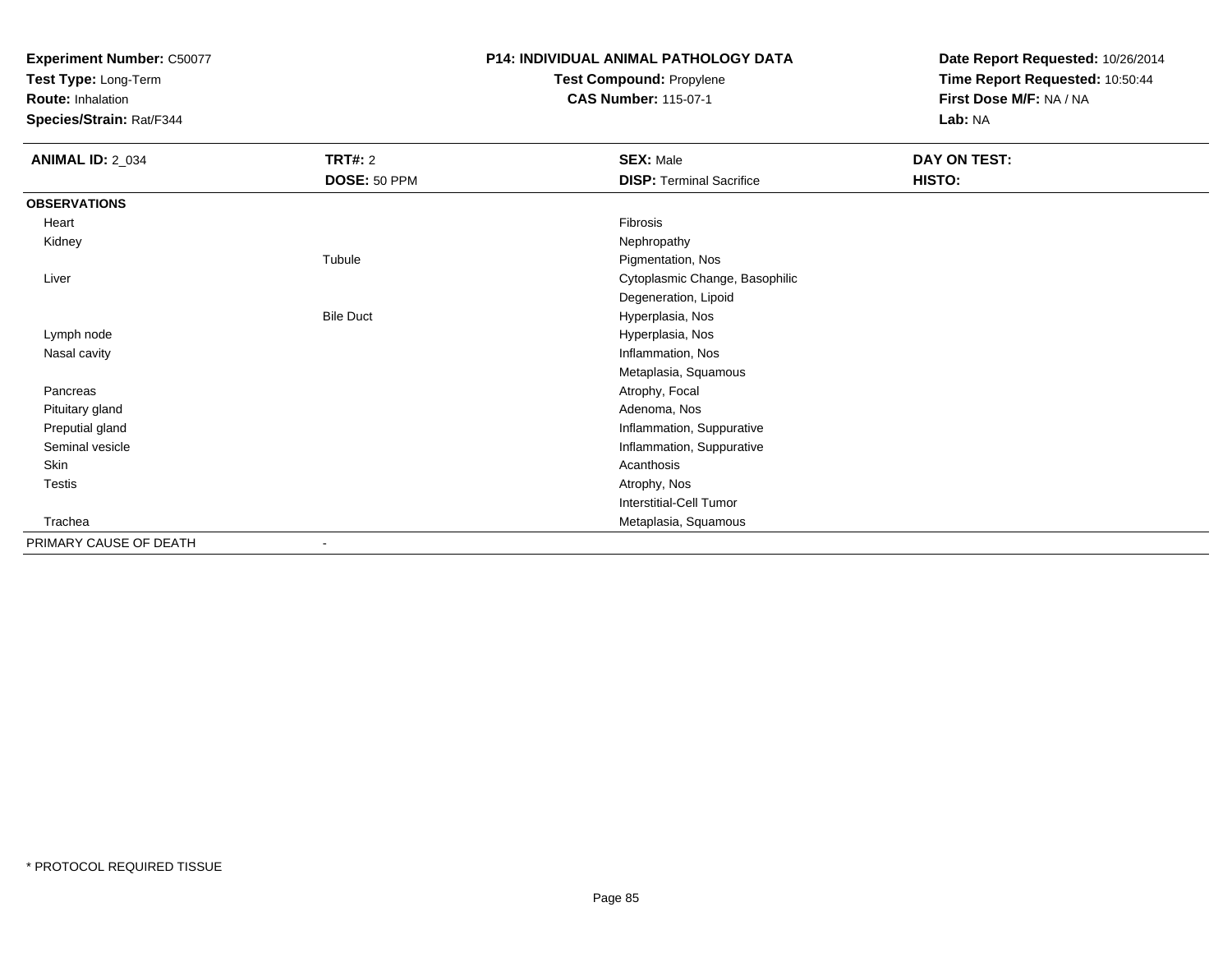**Test Type:** Long-Term

**Route:** Inhalation

**Species/Strain:** Rat/F344

# **P14: INDIVIDUAL ANIMAL PATHOLOGY DATATest Compound:** Propylene

**CAS Number:** 115-07-1

| <b>ANIMAL ID: 2_035</b> | <b>TRT#: 2</b>    | <b>SEX: Male</b>                 | DAY ON TEST: |  |
|-------------------------|-------------------|----------------------------------|--------------|--|
|                         | DOSE: 50 PPM      | <b>DISP: Terminal Sacrifice</b>  | HISTO:       |  |
| <b>OBSERVATIONS</b>     |                   |                                  |              |  |
| Eye                     | Nasolacrimal Duct | Inflammation, Suppurative        |              |  |
| Heart                   |                   | Fibrosis                         |              |  |
| Kidney                  |                   | Nephropathy                      |              |  |
|                         | Tubule            | Pigmentation, Nos                |              |  |
| Larynx                  |                   | Inflammation, Nos                |              |  |
| Liver                   |                   | Cytoplasmic Change, Basophilic   |              |  |
|                         |                   | Cytoplasmic Change, Eosinophilic |              |  |
|                         |                   | Degeneration, Lipoid             |              |  |
| Lymph node              |                   | Hyperplasia, Nos                 |              |  |
| Nasal cavity            |                   | Inflammation, Nos                |              |  |
|                         |                   | Metaplasia, Squamous             |              |  |
| <b>Testis</b>           |                   | Atrophy, Nos                     |              |  |
|                         |                   | Interstitial-Cell Tumor          |              |  |
|                         |                   | Mineralization                   |              |  |
| Trachea                 |                   | Inflammation, Nos                |              |  |
| PRIMARY CAUSE OF DEATH  |                   |                                  |              |  |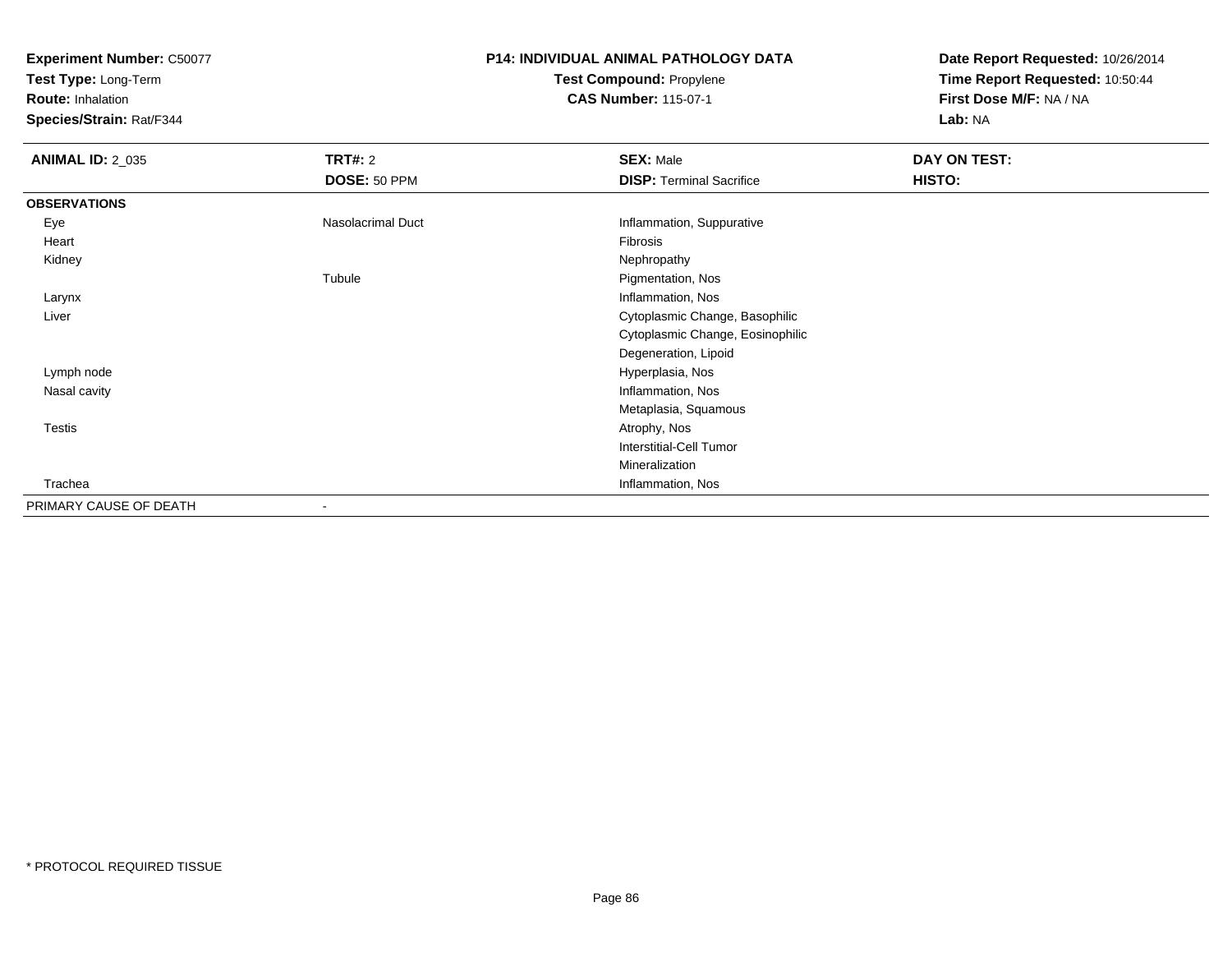**Test Type:** Long-Term

**Route:** Inhalation

**Species/Strain:** Rat/F344

# **P14: INDIVIDUAL ANIMAL PATHOLOGY DATATest Compound:** Propylene

**CAS Number:** 115-07-1

| <b>ANIMAL ID: 2 036</b> | TRT#: 2             | <b>SEX: Male</b>           | <b>DAY ON TEST:</b> |
|-------------------------|---------------------|----------------------------|---------------------|
|                         | DOSE: 50 PPM        | <b>DISP: Natural Death</b> | HISTO:              |
| <b>OBSERVATIONS</b>     |                     |                            |                     |
| Heart                   |                     | Fibrosis                   |                     |
| Kidney                  |                     | Nephropathy                |                     |
|                         | Tubule              | Pigmentation, Nos          |                     |
| Liver                   |                     | Hepatocellular Carcinoma   |                     |
|                         | <b>Bile Duct</b>    | Hyperplasia, Nos           |                     |
| Mammary gland           |                     | Hyperplasia, Nos           |                     |
| Pancreas                |                     | Atrophy, Focal             |                     |
| Prostate                |                     | Hyperplasia, Focal         |                     |
| Seminal vesicle         |                     | Inflammation, Suppurative  |                     |
| <b>Testis</b>           |                     | Atrophy, Nos               |                     |
|                         |                     | Interstitial-Cell Tumor    |                     |
| Unspecified             | Multiple Organs Nos | Leukemia, Mononuclear Cell |                     |
| PRIMARY CAUSE OF DEATH  |                     |                            |                     |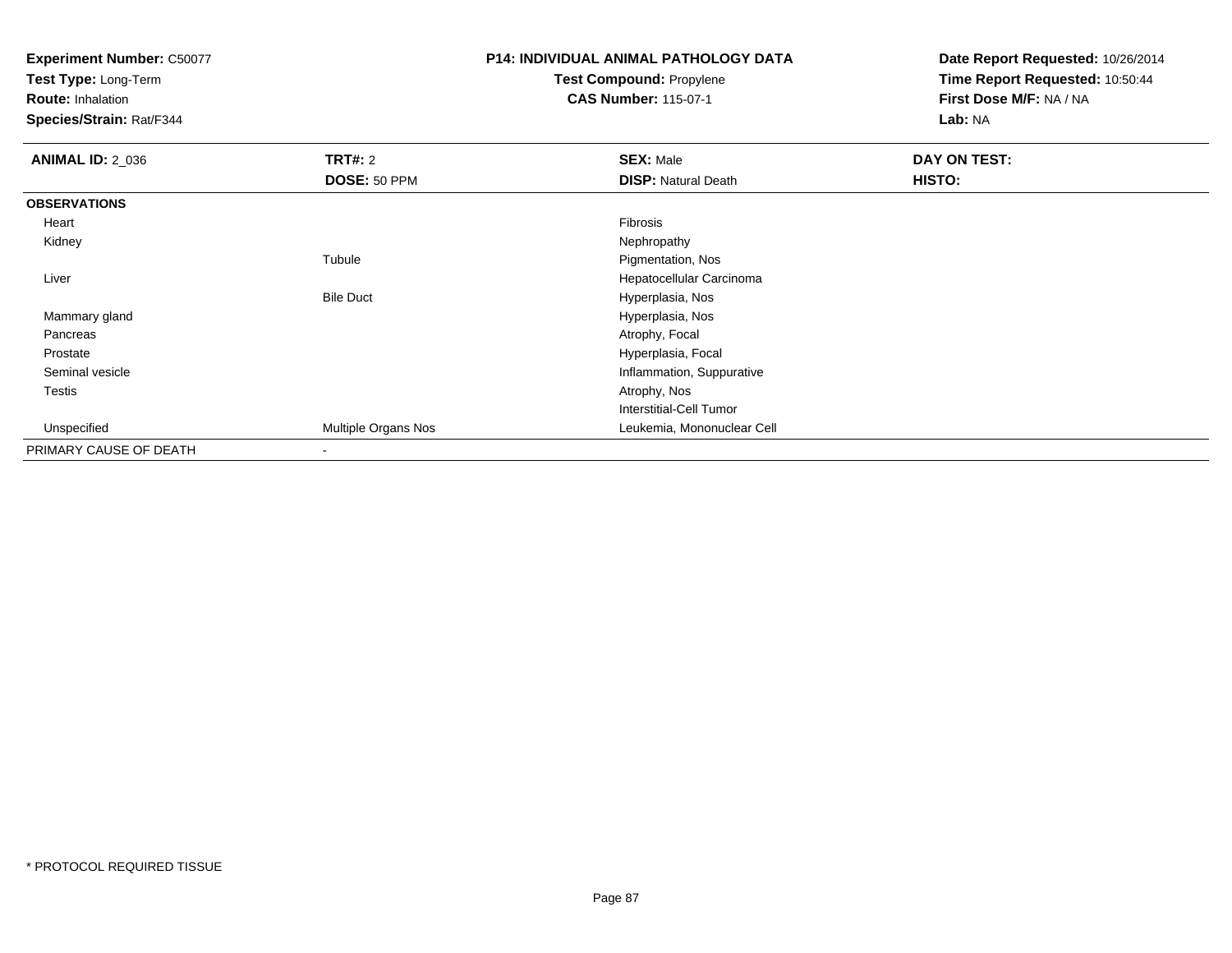**Test Type:** Long-Term

**Route:** Inhalation

**Species/Strain:** Rat/F344

## **P14: INDIVIDUAL ANIMAL PATHOLOGY DATATest Compound:** Propylene

**CAS Number:** 115-07-1

| <b>ANIMAL ID: 2_037</b> | TRT#: 2          | <b>SEX: Male</b>                | DAY ON TEST: |  |
|-------------------------|------------------|---------------------------------|--------------|--|
|                         | DOSE: 50 PPM     | <b>DISP: Terminal Sacrifice</b> | HISTO:       |  |
| <b>OBSERVATIONS</b>     |                  |                                 |              |  |
| Heart                   |                  | Fibrosis                        |              |  |
| Kidney                  |                  | Nephropathy                     |              |  |
|                         | Tubule           | Pigmentation, Nos               |              |  |
| Liver                   |                  | Cytoplasmic Change, Basophilic  |              |  |
|                         | <b>Bile Duct</b> | Hyperplasia, Nos                |              |  |
| Nasal cavity            |                  | Inflammation, Nos               |              |  |
|                         |                  | Metaplasia, Squamous            |              |  |
| Pancreas                | Acinus           | Focal Cellular Change           |              |  |
| Preputial gland         |                  | Carcinoma, Nos                  |              |  |
| <b>Testis</b>           |                  | Atrophy, Nos                    |              |  |
|                         |                  | Interstitial-Cell Tumor         |              |  |
|                         |                  | Mineralization                  |              |  |
| PRIMARY CAUSE OF DEATH  | $\blacksquare$   |                                 |              |  |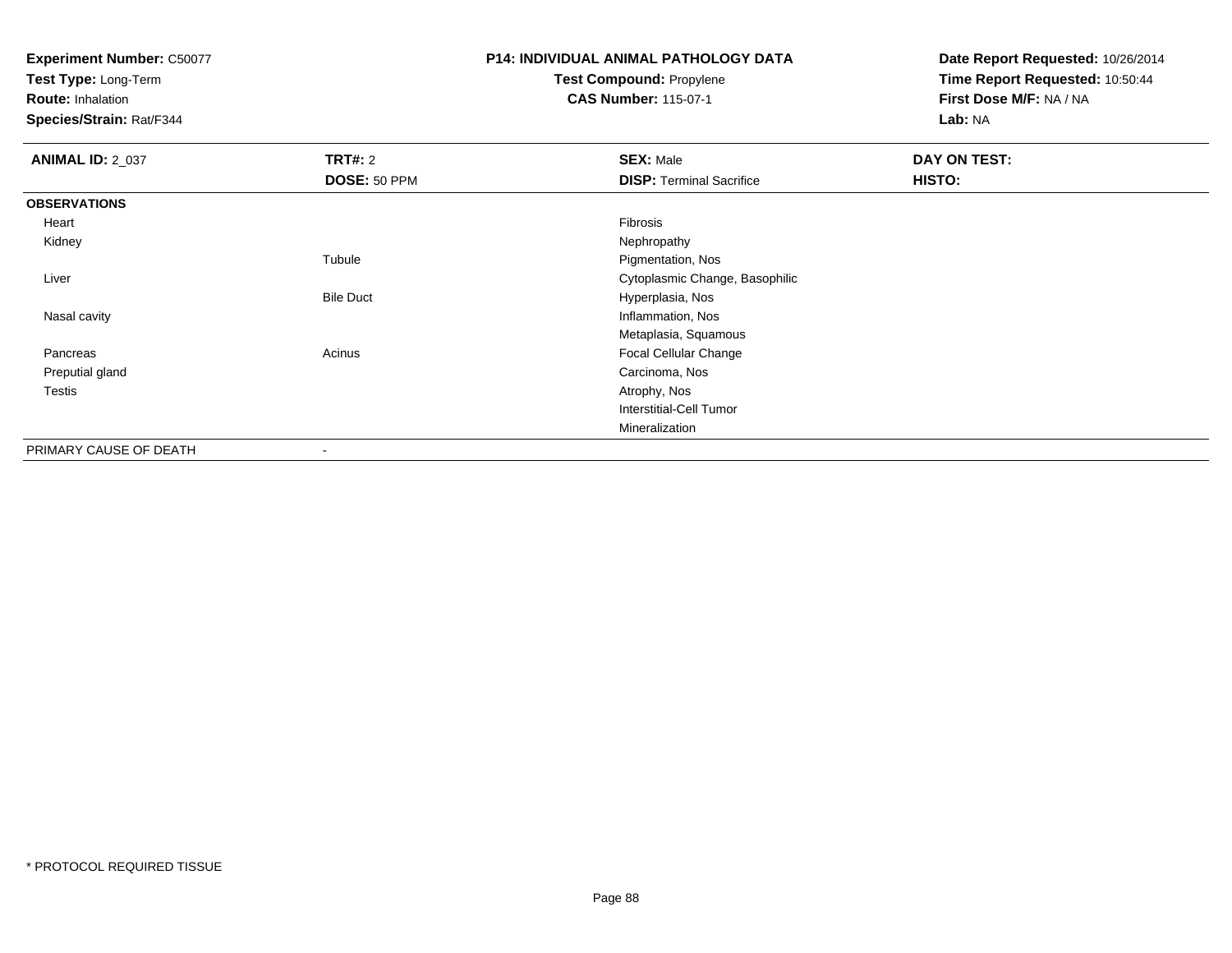**Test Type:** Long-Term

**Route:** Inhalation

**Species/Strain:** Rat/F344

# **P14: INDIVIDUAL ANIMAL PATHOLOGY DATATest Compound:** Propylene

**CAS Number:** 115-07-1

| <b>ANIMAL ID: 2_038</b> | <b>TRT#: 2</b>           | <b>SEX: Male</b>                | DAY ON TEST: |  |
|-------------------------|--------------------------|---------------------------------|--------------|--|
|                         | DOSE: 50 PPM             | <b>DISP: Terminal Sacrifice</b> | HISTO:       |  |
| <b>OBSERVATIONS</b>     |                          |                                 |              |  |
| Adrenal gland           |                          | Degeneration, Lipoid            |              |  |
| Heart                   |                          | Fibrosis                        |              |  |
| Kidney                  |                          | Nephropathy                     |              |  |
|                         | Tubule                   | Pigmentation, Nos               |              |  |
| Larynx                  |                          | Inflammation, Nos               |              |  |
| Liver                   |                          | Degeneration, Nos               |              |  |
|                         | <b>Bile Duct</b>         | Hyperplasia, Nos                |              |  |
| Mammary gland           |                          | Hyperplasia, Nos                |              |  |
| Nasal cavity            |                          | Inflammation, Nos               |              |  |
| Pituitary gland         |                          | Hyperplasia, Focal              |              |  |
| Testis                  |                          | Atrophy, Nos                    |              |  |
|                         |                          | <b>Interstitial-Cell Tumor</b>  |              |  |
|                         |                          | Mineralization                  |              |  |
| Unspecified             | Multiple Organs Nos      | Leukemia, Mononuclear Cell      |              |  |
| PRIMARY CAUSE OF DEATH  | $\overline{\phantom{a}}$ |                                 |              |  |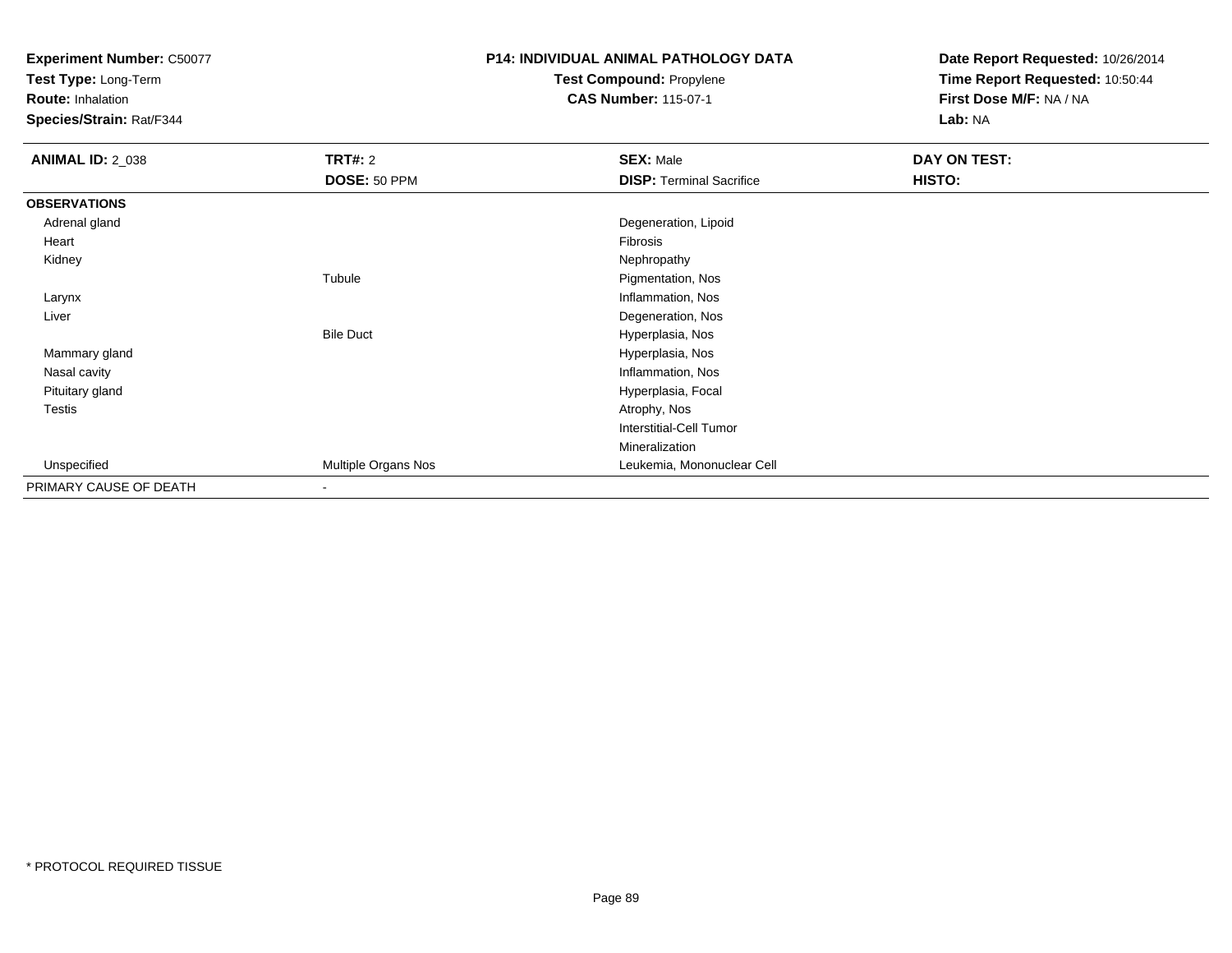**Test Type:** Long-Term

**Route:** Inhalation

**Species/Strain:** Rat/F344

# **P14: INDIVIDUAL ANIMAL PATHOLOGY DATATest Compound:** Propylene

**CAS Number:** 115-07-1

| <b>ANIMAL ID: 2_039</b> | <b>TRT#: 2</b>      | <b>SEX: Male</b>                | DAY ON TEST: |
|-------------------------|---------------------|---------------------------------|--------------|
|                         | DOSE: 50 PPM        | <b>DISP:</b> Moribund Sacrifice | HISTO:       |
| <b>OBSERVATIONS</b>     |                     |                                 |              |
| Adrenal gland           |                     | Degeneration, Lipoid            |              |
| Heart                   |                     | Fibrosis                        |              |
| Kidney                  | Pelvis              | Necrosis, Nos                   |              |
|                         |                     | Nephropathy                     |              |
|                         | Tubule              | Pigmentation, Nos               |              |
| Larynx                  |                     | Inflammation, Nos               |              |
| Lymph node              |                     | Hyperplasia, Nos                |              |
| Pituitary gland         |                     | Hyperplasia, Focal              |              |
| <b>Testis</b>           |                     | Atrophy, Nos                    |              |
|                         |                     | <b>Interstitial-Cell Tumor</b>  |              |
| Thyroid                 |                     | Hyperplasia, C Cell             |              |
| Unspecified             | Multiple Organs Nos | Leukemia, Mononuclear Cell      |              |
|                         | Multiple Organs Nos | Mesothelioma, Malignant         |              |
| PRIMARY CAUSE OF DEATH  | -                   |                                 |              |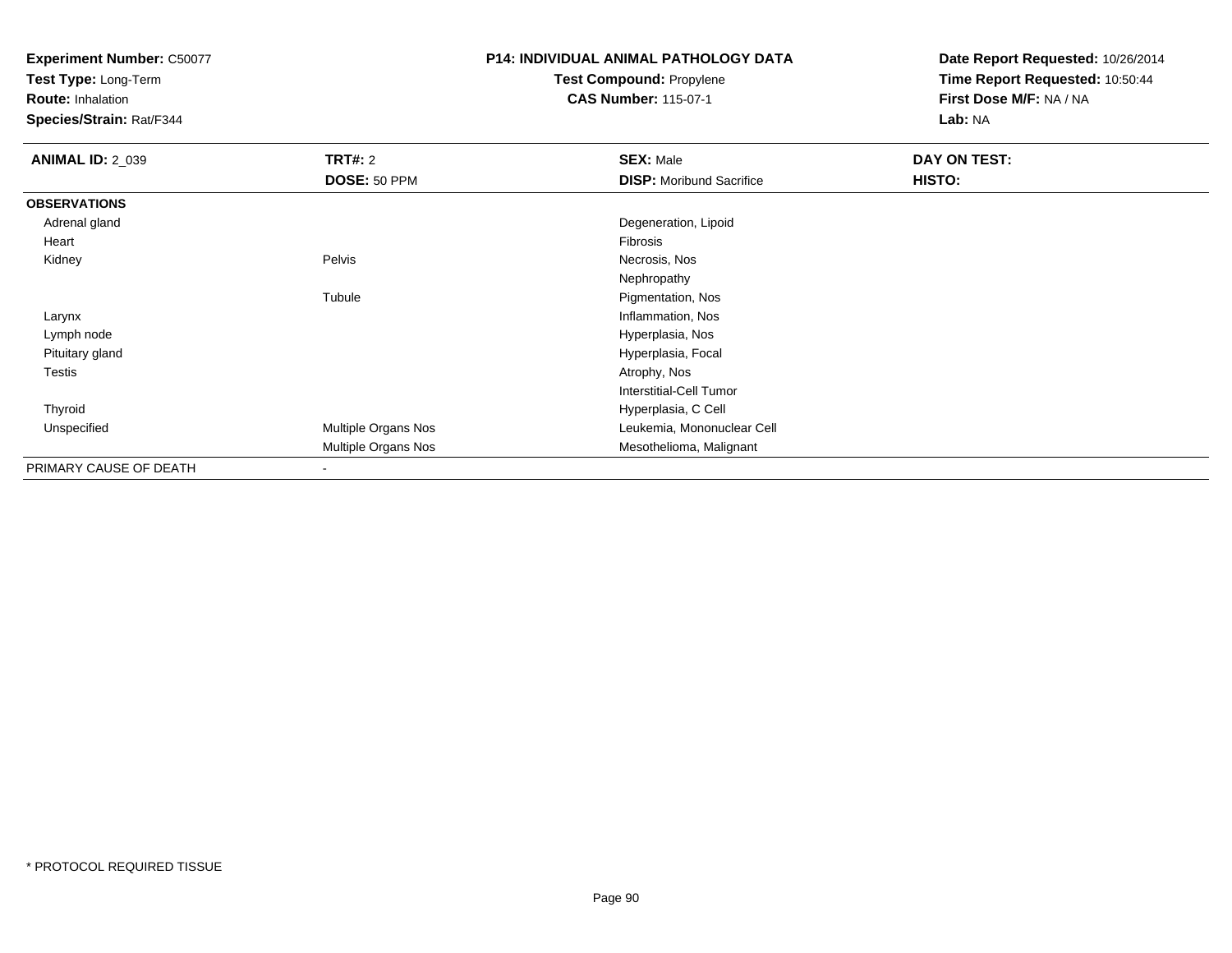**Test Type:** Long-Term

**Route:** Inhalation

**Species/Strain:** Rat/F344

# **P14: INDIVIDUAL ANIMAL PATHOLOGY DATATest Compound:** Propylene

**CAS Number:** 115-07-1

| <b>ANIMAL ID: 2_040</b> | <b>TRT#: 2</b> | <b>SEX: Male</b>                | DAY ON TEST: |  |
|-------------------------|----------------|---------------------------------|--------------|--|
|                         | DOSE: 50 PPM   | <b>DISP: Terminal Sacrifice</b> | HISTO:       |  |
| <b>OBSERVATIONS</b>     |                |                                 |              |  |
| Adrenal gland           |                | Degeneration, Lipoid            |              |  |
|                         | Cortex Nos     | Hyperplasia, Focal              |              |  |
| Heart                   |                | Fibrosis                        |              |  |
| Kidney                  |                | Nephropathy                     |              |  |
|                         | Tubule         | Pigmentation, Nos               |              |  |
| Larynx                  |                | Inflammation, Nos               |              |  |
|                         |                | Metaplasia, Squamous            |              |  |
| Liver                   |                | Cytoplasmic Change, Basophilic  |              |  |
|                         |                | Degeneration, Lipoid            |              |  |
| Lung                    |                | Congestion, Nos                 |              |  |
| Lymph node              |                | Inflammation, Acute/Chronic     |              |  |
| Mammary gland           |                | Hyperplasia, Nos                |              |  |
| Pituitary gland         |                | Adenoma, Nos                    |              |  |
| Seminal vesicle         |                | Inflammation, Suppurative       |              |  |
| <b>Testis</b>           |                | Atrophy, Nos                    |              |  |
|                         |                | Interstitial-Cell Tumor         |              |  |
| PRIMARY CAUSE OF DEATH  |                |                                 |              |  |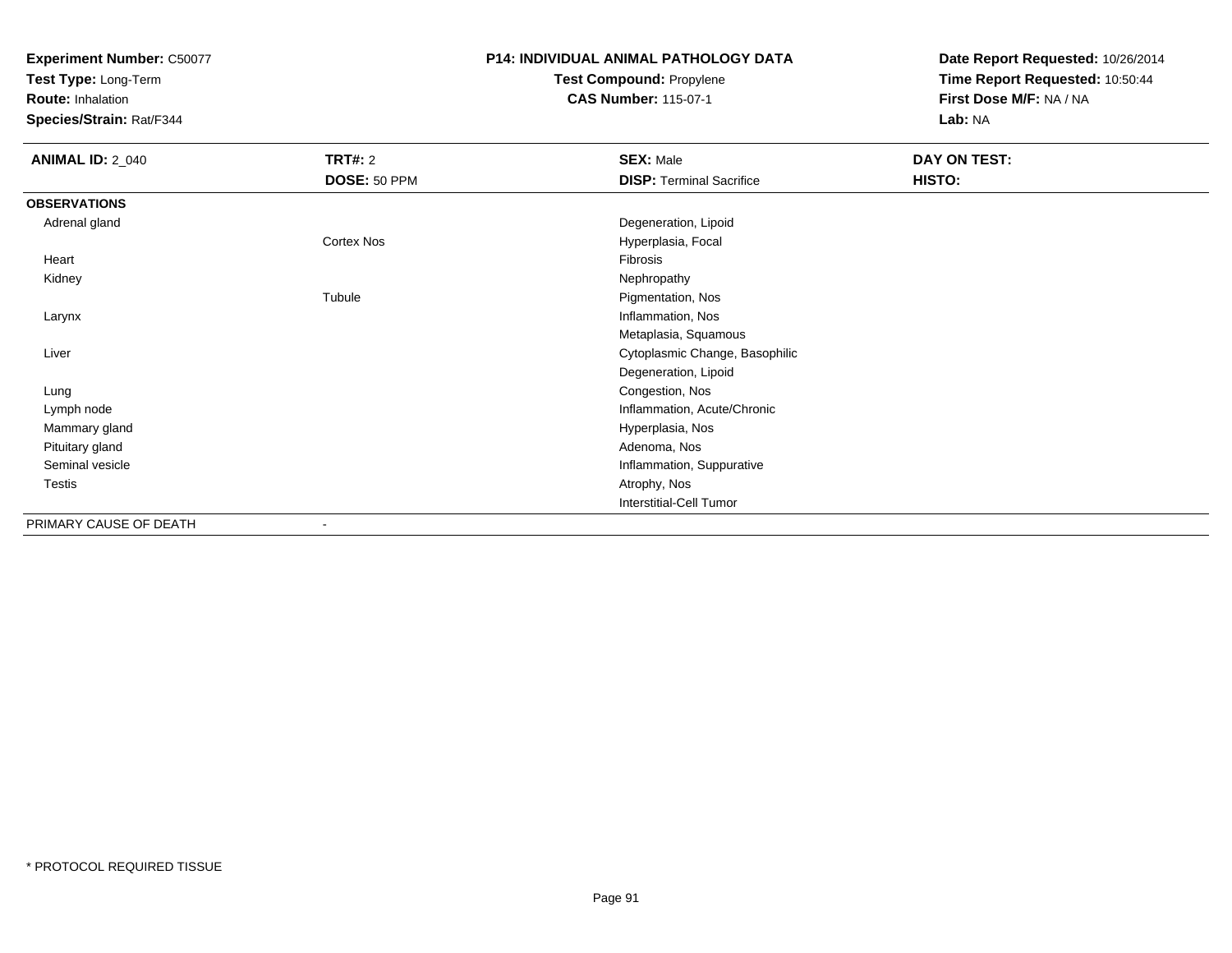**Test Type:** Long-Term

**Route:** Inhalation

**Species/Strain:** Rat/F344

## **P14: INDIVIDUAL ANIMAL PATHOLOGY DATATest Compound:** Propylene

**CAS Number:** 115-07-1

| <b>ANIMAL ID: 2_041</b> | <b>TRT#: 2</b>        | <b>SEX: Male</b>                | DAY ON TEST: |  |
|-------------------------|-----------------------|---------------------------------|--------------|--|
|                         | DOSE: 50 PPM          | <b>DISP:</b> Moribund Sacrifice | HISTO:       |  |
| <b>OBSERVATIONS</b>     |                       |                                 |              |  |
| Adrenal gland           |                       | Pheochromocytoma                |              |  |
| Heart                   |                       | Fibrosis                        |              |  |
| Kidney                  |                       | Nephropathy                     |              |  |
|                         | Tubule                | Pigmentation, Nos               |              |  |
| Liver                   |                       | Cytoplasmic Change, Basophilic  |              |  |
|                         | <b>Bile Duct</b>      | Hyperplasia, Nos                |              |  |
| Lung                    |                       | Osteosarcoma, Metastatic        |              |  |
| Lymph node              | Mandibular Lymph Node | Osteosarcoma, Metastatic        |              |  |
| Mammary gland           |                       | Hyperplasia, Nos                |              |  |
| Nasal cavity            |                       | Inflammation, Suppurative       |              |  |
|                         |                       | Metaplasia, Squamous            |              |  |
|                         |                       | Osteosarcoma                    |              |  |
| Seminal vesicle         |                       | Inflammation, Suppurative       |              |  |
| Stomach                 |                       | Hyperplasia, Epithelial         |              |  |
| Testis                  |                       | Atrophy, Nos                    |              |  |
|                         |                       | <b>Interstitial-Cell Tumor</b>  |              |  |
| PRIMARY CAUSE OF DEATH  |                       |                                 |              |  |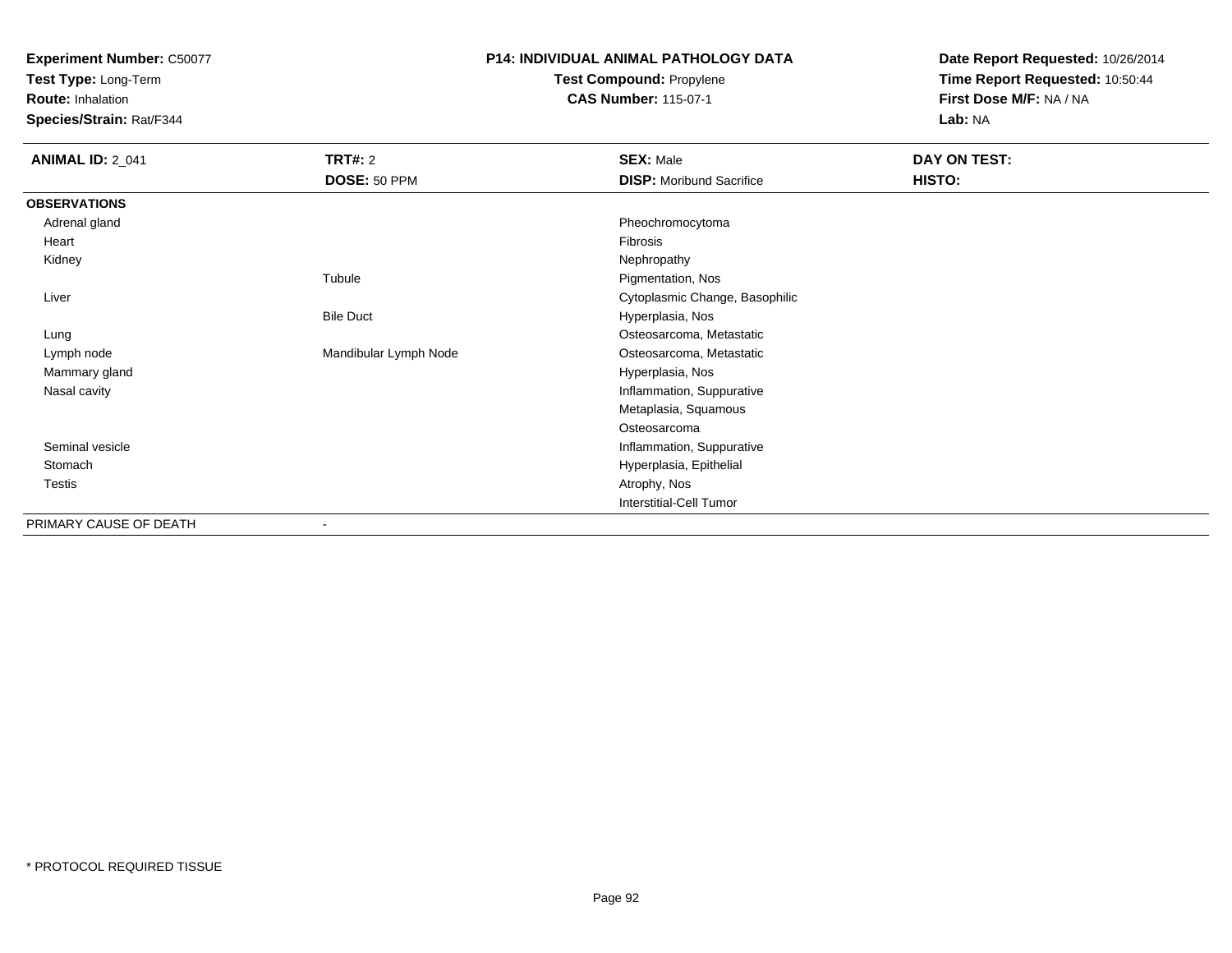**Test Type:** Long-Term

**Route:** Inhalation

**Species/Strain:** Rat/F344

# **P14: INDIVIDUAL ANIMAL PATHOLOGY DATATest Compound:** Propylene

**CAS Number:** 115-07-1

| <b>ANIMAL ID: 2_042</b> | <b>TRT#: 2</b>    | <b>SEX: Male</b>                | DAY ON TEST: |
|-------------------------|-------------------|---------------------------------|--------------|
|                         | DOSE: 50 PPM      | <b>DISP: Terminal Sacrifice</b> | HISTO:       |
| <b>OBSERVATIONS</b>     |                   |                                 |              |
| Ear                     |                   | Neurofibrosarcoma               |              |
| Heart                   |                   | Fibrosis                        |              |
| Kidney                  |                   | Nephropathy                     |              |
|                         | Tubule            | Pigmentation, Nos               |              |
| Liver                   |                   | Angiectasis                     |              |
|                         |                   | Cytoplasmic Change, Basophilic  |              |
|                         | <b>Bile Duct</b>  | Hyperplasia, Nos                |              |
| Lung                    |                   | Congestion, Nos                 |              |
|                         | <b>Bronchiole</b> | Hyperplasia, Epithelial         |              |
| Mammary gland           |                   | Fibroadenoma                    |              |
|                         |                   | Hyperplasia, Nos                |              |
| Nasal cavity            |                   | Inflammation, Nos               |              |
| Pancreas                |                   | Hyperplasia, Focal              |              |
| Pituitary gland         |                   | Adenoma, Nos                    |              |
| Prostate                |                   | Hyperplasia, Focal              |              |
| Seminal vesicle         |                   | Inflammation, Suppurative       |              |
| <b>Testis</b>           |                   | Atrophy, Nos                    |              |
|                         |                   | Interstitial-Cell Tumor         |              |
|                         |                   | Mineralization                  |              |
| Trachea                 |                   | Inflammation, Nos               |              |
| PRIMARY CAUSE OF DEATH  | ٠                 |                                 |              |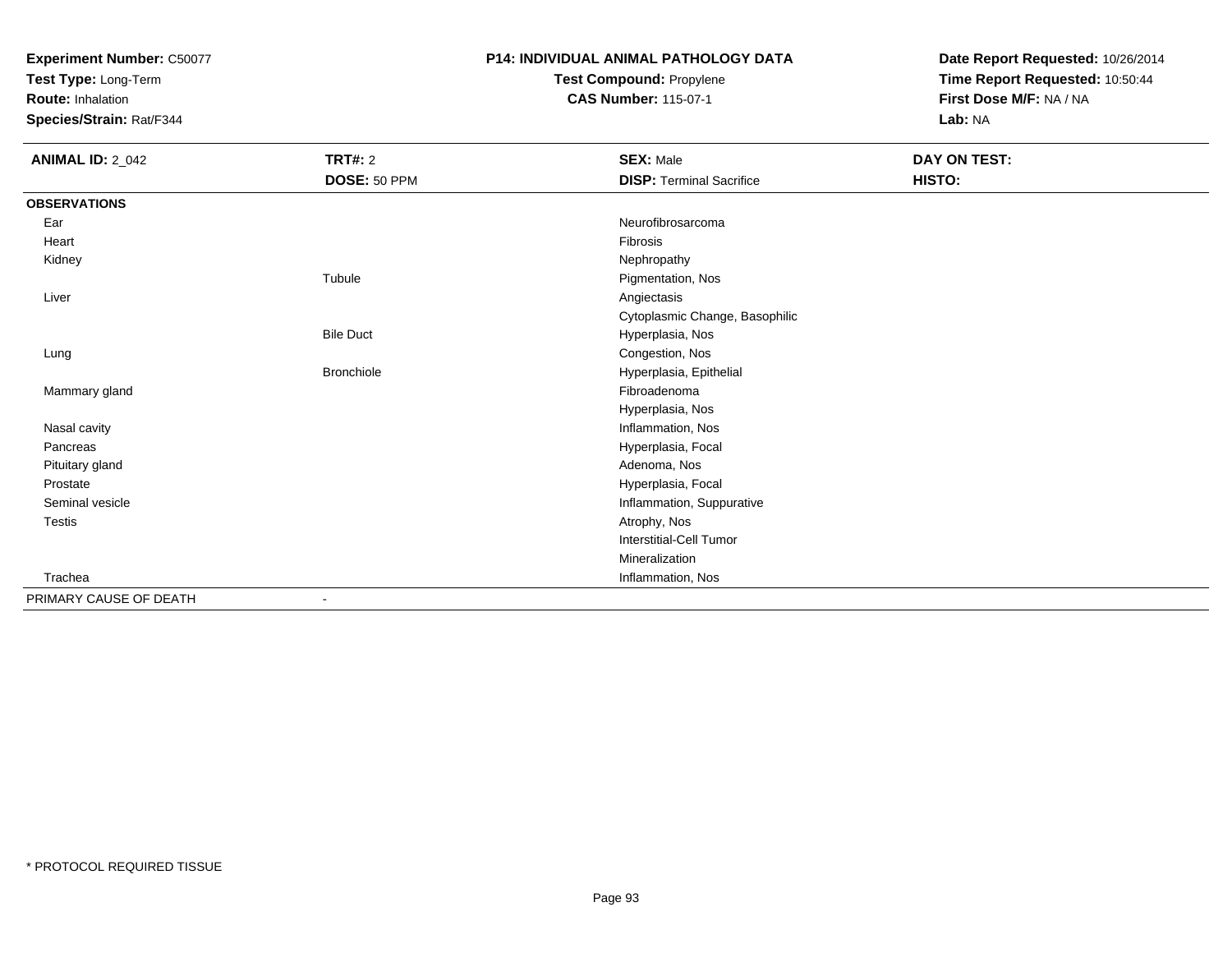**Test Type:** Long-Term

**Route:** Inhalation

**Species/Strain:** Rat/F344

# **P14: INDIVIDUAL ANIMAL PATHOLOGY DATATest Compound:** Propylene

**CAS Number:** 115-07-1

| <b>ANIMAL ID: 2_043</b> | <b>TRT#: 2</b>   | <b>SEX: Male</b>                | DAY ON TEST: |  |
|-------------------------|------------------|---------------------------------|--------------|--|
|                         | DOSE: 50 PPM     | <b>DISP: Terminal Sacrifice</b> | HISTO:       |  |
| <b>OBSERVATIONS</b>     |                  |                                 |              |  |
| Adrenal gland           | Cortex Nos       | Hyperplasia, Focal              |              |  |
| Kidney                  |                  | Nephropathy                     |              |  |
|                         | Tubule           | Pigmentation, Nos               |              |  |
| Liver                   |                  | Degeneration, Lipoid            |              |  |
|                         | <b>Bile Duct</b> | Hyperplasia, Nos                |              |  |
| Lymph node              |                  | Hyperplasia, Nos                |              |  |
| Mammary gland           |                  | Hyperplasia, Nos                |              |  |
| Nasal cavity            |                  | Inflammation, Nos               |              |  |
|                         |                  | Metaplasia, Squamous            |              |  |
| Pancreas                |                  | Acinar-Cell Adenoma             |              |  |
| Pituitary gland         |                  | Cyst, Nos                       |              |  |
|                         |                  | Hyperplasia, Focal              |              |  |
| <b>Testis</b>           |                  | Atrophy, Nos                    |              |  |
|                         |                  | Interstitial-Cell Tumor         |              |  |
|                         |                  | Mineralization                  |              |  |
| PRIMARY CAUSE OF DEATH  | $\blacksquare$   |                                 |              |  |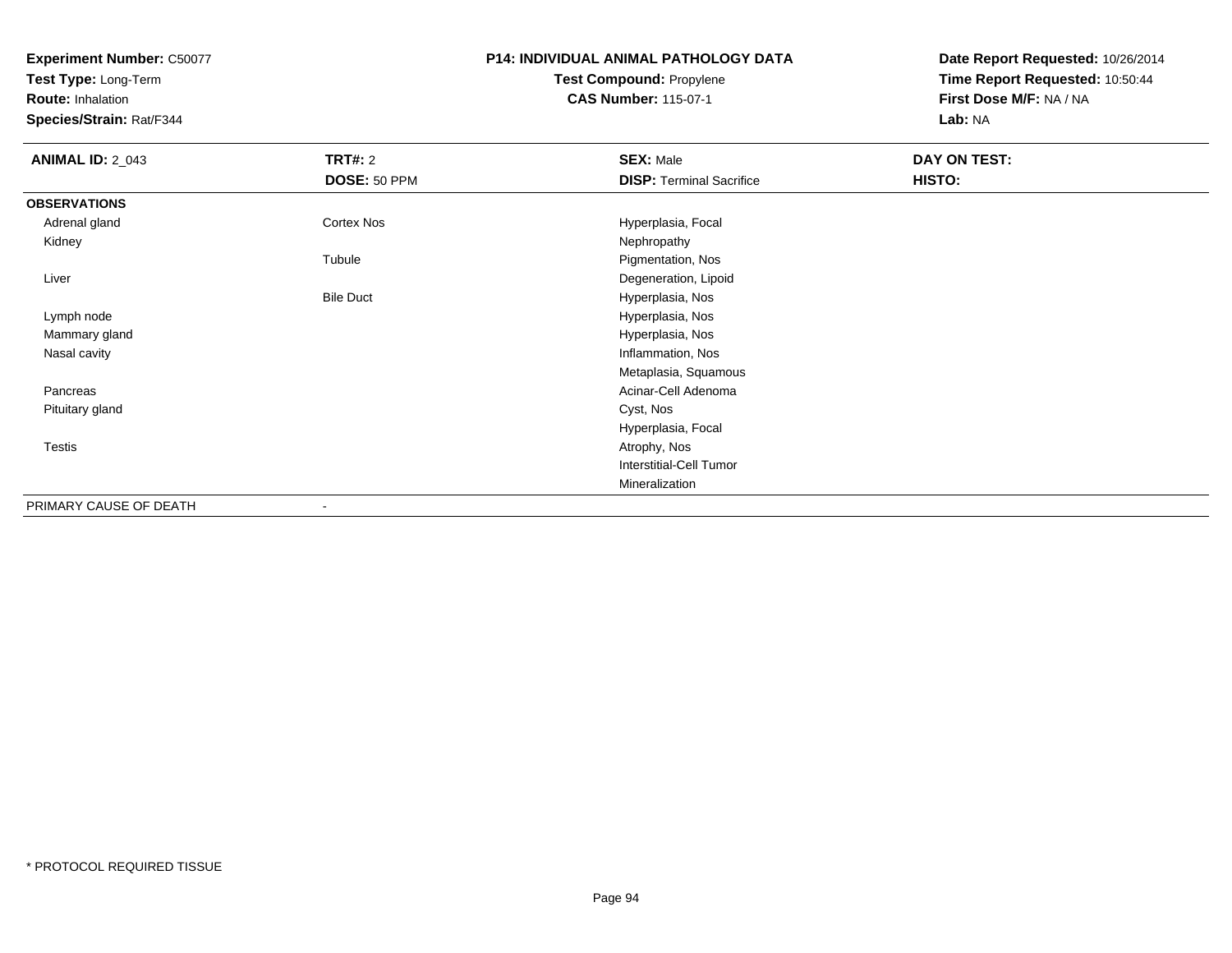**Test Type:** Long-Term

**Route:** Inhalation

**Species/Strain:** Rat/F344

## **P14: INDIVIDUAL ANIMAL PATHOLOGY DATATest Compound:** Propylene**CAS Number:** 115-07-1

| <b>ANIMAL ID: 2_044</b> | TRT#: 2             | <b>SEX: Male</b>                | DAY ON TEST: |  |
|-------------------------|---------------------|---------------------------------|--------------|--|
|                         | DOSE: 50 PPM        | <b>DISP: Terminal Sacrifice</b> | HISTO:       |  |
| <b>OBSERVATIONS</b>     |                     |                                 |              |  |
| Heart                   |                     | Fibrosis                        |              |  |
| Kidney                  |                     | Nephropathy                     |              |  |
|                         | Tubule              | Pigmentation, Nos               |              |  |
| Liver                   |                     | Cytoplasmic Change, Basophilic  |              |  |
|                         | <b>Bile Duct</b>    | Hyperplasia, Nos                |              |  |
| Nasal cavity            |                     | Metaplasia, Squamous            |              |  |
| <b>Testis</b>           |                     | Atrophy, Nos                    |              |  |
|                         |                     | Interstitial-Cell Tumor         |              |  |
| Thyroid                 |                     | Hyperplasia, C Cell             |              |  |
| Unspecified             | Multiple Organs Nos | Leukemia, Mononuclear Cell      |              |  |
| PRIMARY CAUSE OF DEATH  |                     |                                 |              |  |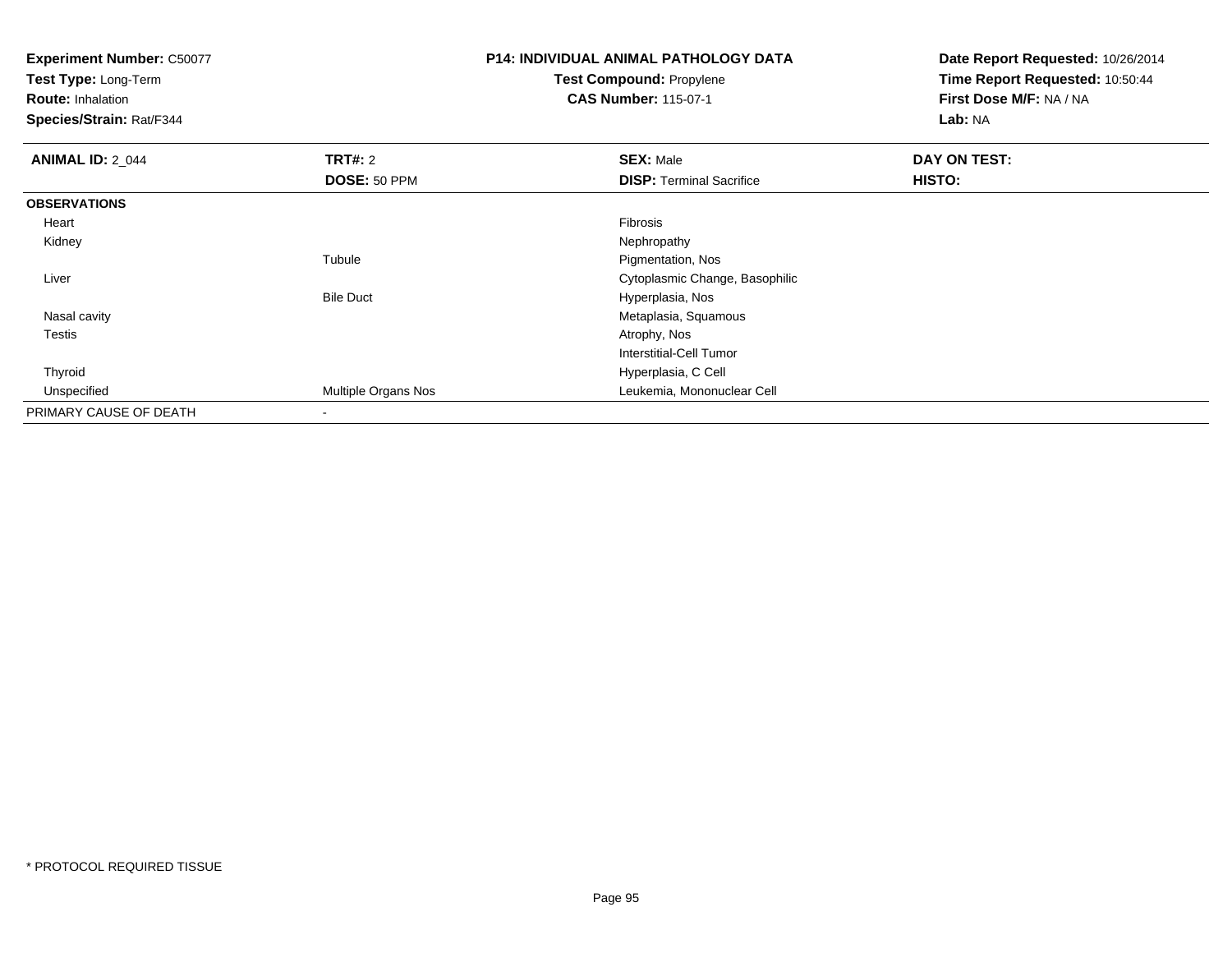**Test Type:** Long-Term

**Route:** Inhalation

**Species/Strain:** Rat/F344

# **P14: INDIVIDUAL ANIMAL PATHOLOGY DATA**

**Test Compound:** Propylene**CAS Number:** 115-07-1

| <b>ANIMAL ID: 2_045</b> | TRT#: 2             | <b>SEX: Male</b>           | DAY ON TEST: |
|-------------------------|---------------------|----------------------------|--------------|
|                         | DOSE: 50 PPM        | <b>DISP: Natural Death</b> | HISTO:       |
| <b>OBSERVATIONS</b>     |                     |                            |              |
| Adrenal gland           |                     | Hemorrhage                 |              |
| <b>Brain</b>            |                     | Hemorrhage                 |              |
|                         |                     | Necrosis, Focal            |              |
| Kidney                  |                     | Nephropathy                |              |
|                         | Tubule              | Pigmentation, Nos          |              |
| Liver                   |                     | Degeneration, Nos          |              |
|                         |                     | Necrosis, Nos              |              |
| Mammary gland           |                     | Hyperplasia, Nos           |              |
| Pancreas                | Islets              | Islet-Cell Adenoma         |              |
| Pituitary gland         |                     | Adenoma, Nos               |              |
| Testis                  |                     | Atrophy, Nos               |              |
|                         |                     | Interstitial-Cell Tumor    |              |
| Trachea                 |                     | Metaplasia, Squamous       |              |
| Unspecified             | Multiple Organs Nos | Leukemia, Mononuclear Cell |              |
| PRIMARY CAUSE OF DEATH  | ۰                   |                            |              |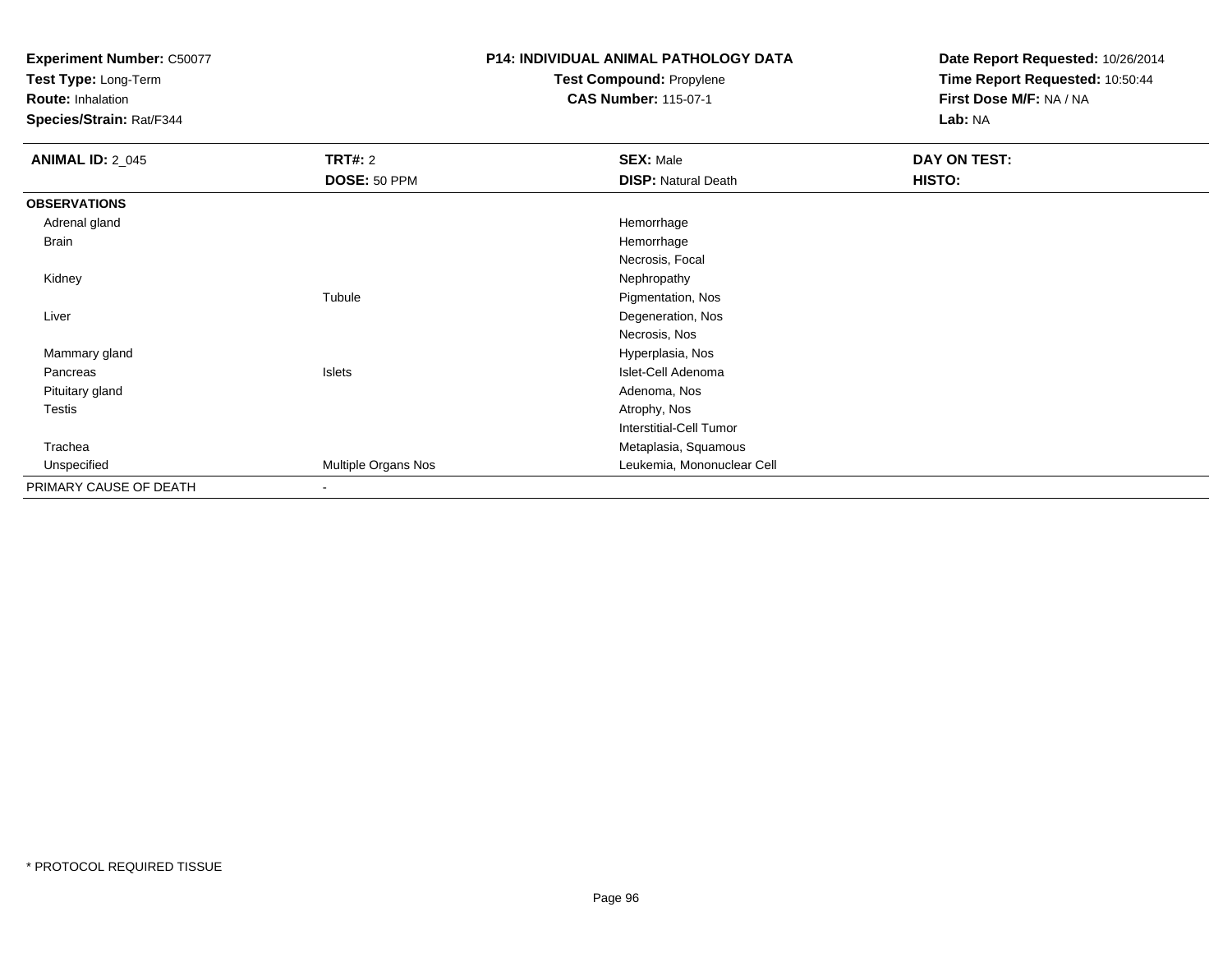**Test Type:** Long-Term

**Route:** Inhalation

**Species/Strain:** Rat/F344

# **P14: INDIVIDUAL ANIMAL PATHOLOGY DATATest Compound:** Propylene

**CAS Number:** 115-07-1

| <b>ANIMAL ID: 2_046</b> | TRT#: 2          | <b>SEX: Male</b>               | DAY ON TEST: |  |
|-------------------------|------------------|--------------------------------|--------------|--|
|                         | DOSE: 50 PPM     | <b>DISP: Natural Death</b>     | HISTO:       |  |
| <b>OBSERVATIONS</b>     |                  |                                |              |  |
| Adrenal gland           |                  | Degeneration, Lipoid           |              |  |
| Heart                   |                  | Fibrosis                       |              |  |
| Kidney                  | Tubule           | Pigmentation, Nos              |              |  |
| Liver                   |                  | Degeneration, Lipoid           |              |  |
|                         | <b>Bile Duct</b> | Hyperplasia, Nos               |              |  |
| Nasal cavity            |                  | Inflammation, Suppurative      |              |  |
| Oral mucosa             |                  | Squamous Cell Carcinoma        |              |  |
| Stomach                 |                  | Hyperplasia, Epithelial        |              |  |
| <b>Testis</b>           |                  | Hyperplasia, Interstitial Cell |              |  |
| PRIMARY CAUSE OF DEATH  |                  |                                |              |  |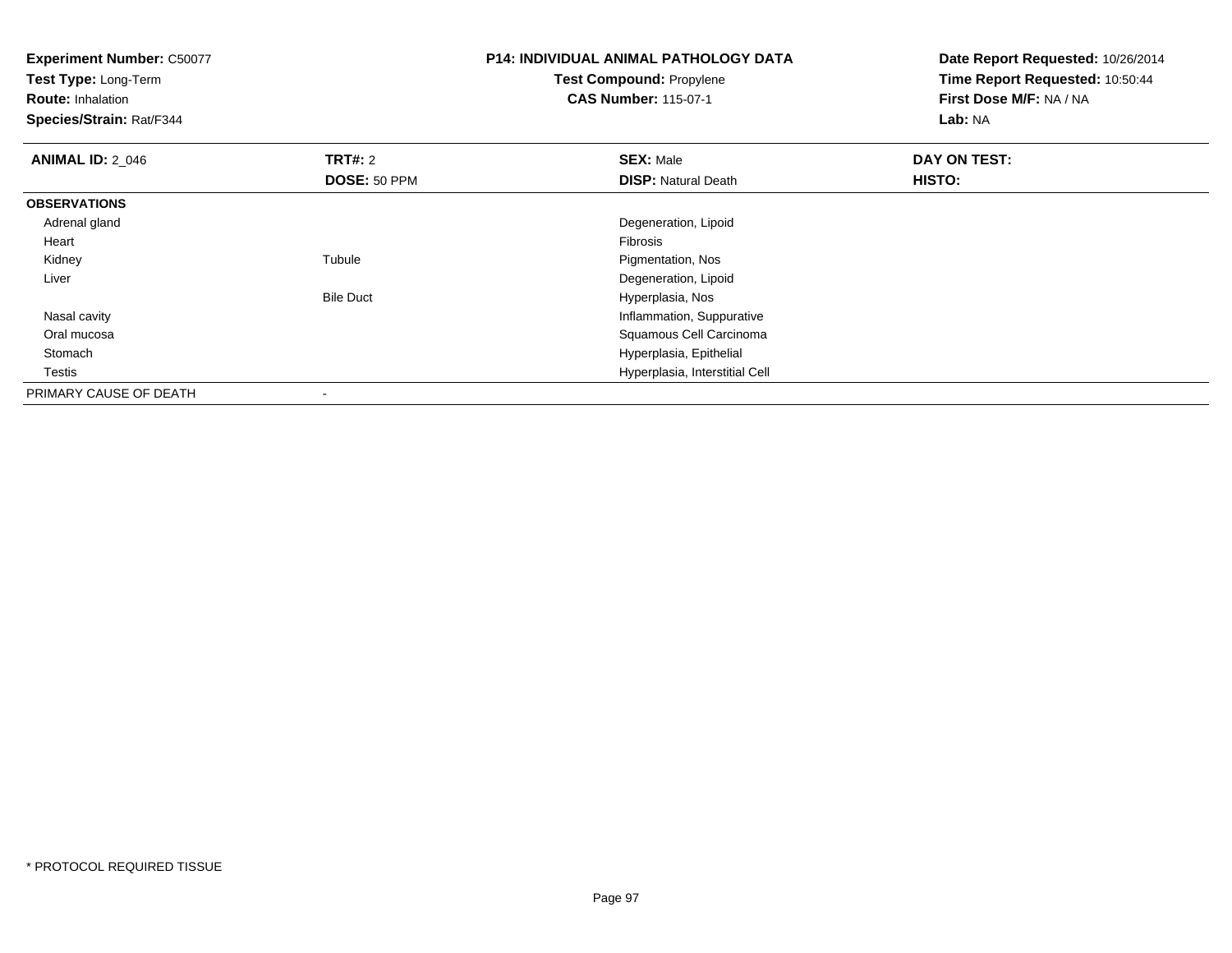**Test Type:** Long-Term

**Route:** Inhalation

**Species/Strain:** Rat/F344

# **P14: INDIVIDUAL ANIMAL PATHOLOGY DATATest Compound:** Propylene

**CAS Number:** 115-07-1

| <b>ANIMAL ID: 2_047</b> | <b>TRT#: 2</b>   | <b>SEX: Male</b>                 | DAY ON TEST: |
|-------------------------|------------------|----------------------------------|--------------|
|                         | DOSE: 50 PPM     | <b>DISP: Terminal Sacrifice</b>  | HISTO:       |
| <b>OBSERVATIONS</b>     |                  |                                  |              |
| Adrenal gland           |                  | Cortical Adenoma                 |              |
| Heart                   |                  | Fibrosis                         |              |
| Kidney                  |                  | Nephropathy                      |              |
|                         | Tubule           | Pigmentation, Nos                |              |
| Liver                   |                  | Cytoplasmic Change, Basophilic   |              |
|                         | <b>Bile Duct</b> | Hyperplasia, Nos                 |              |
| Lung                    |                  | Hyperplasia, Alveolar Epithelium |              |
| Lymph node              |                  | Hyperplasia, Nos                 |              |
| Nasal cavity            |                  | Inflammation, Nos                |              |
| Pancreas                |                  | Atrophy, Diffuse                 |              |
| Pituitary gland         |                  | Adenoma, Nos                     |              |
|                         |                  | Angiectasis                      |              |
| Seminal vesicle         |                  | Inflammation, Suppurative        |              |
| Testis                  |                  | Atrophy, Nos                     |              |
|                         |                  | <b>Interstitial-Cell Tumor</b>   |              |
| PRIMARY CAUSE OF DEATH  |                  |                                  |              |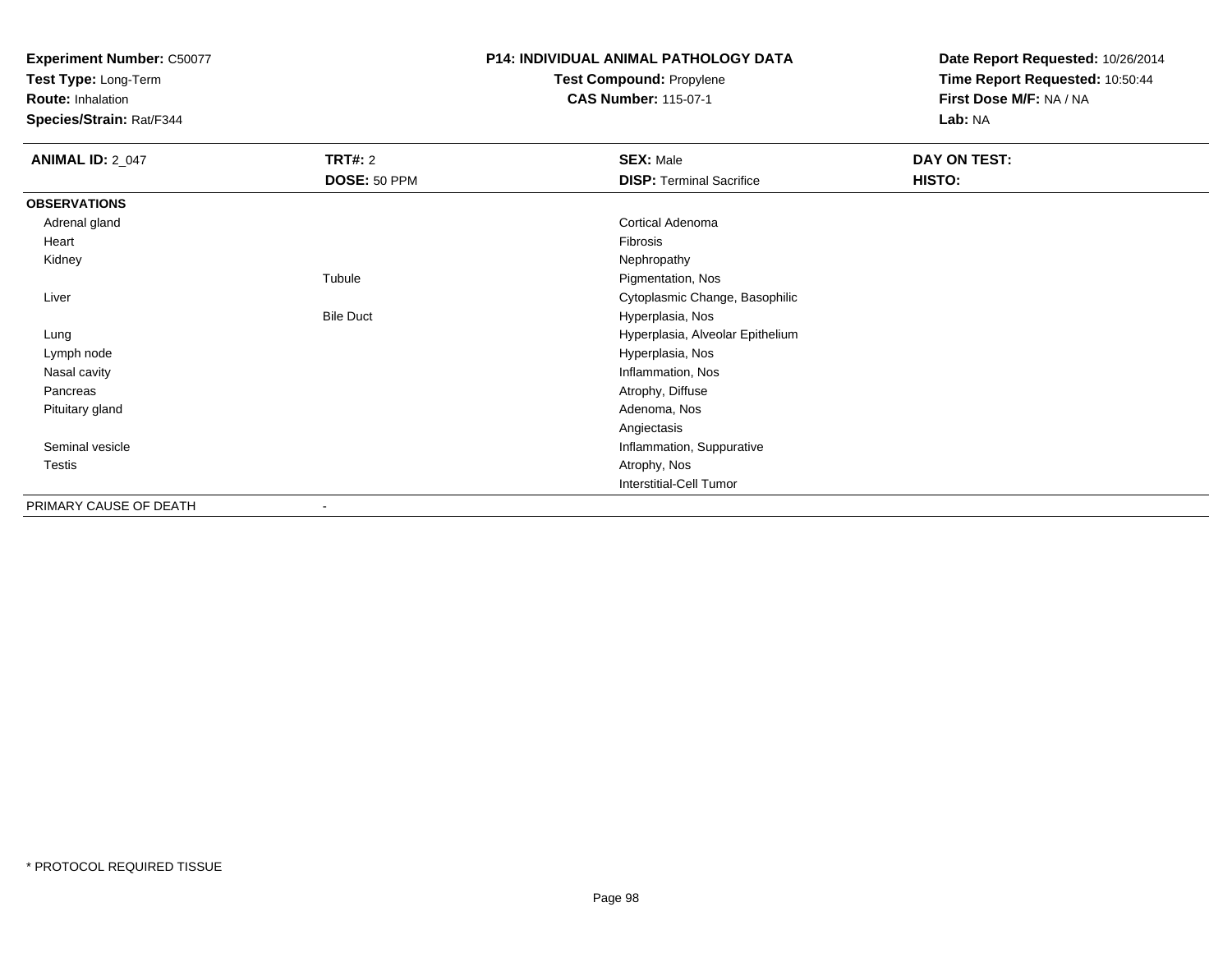**Test Type:** Long-Term

**Route:** Inhalation

**Species/Strain:** Rat/F344

# **P14: INDIVIDUAL ANIMAL PATHOLOGY DATATest Compound:** Propylene

**CAS Number:** 115-07-1

| <b>ANIMAL ID: 2_048</b> | TRT#: 2                  | <b>SEX: Male</b>           | DAY ON TEST: |
|-------------------------|--------------------------|----------------------------|--------------|
|                         | DOSE: 50 PPM             | <b>DISP: Natural Death</b> | HISTO:       |
| <b>OBSERVATIONS</b>     |                          |                            |              |
| Heart                   |                          | Fibrosis                   |              |
| Kidney                  |                          | Nephropathy                |              |
|                         | Tubule                   | Pigmentation, Nos          |              |
| Liver                   |                          | Degeneration, Nos          |              |
|                         | <b>Bile Duct</b>         | Hyperplasia, Nos           |              |
|                         |                          | Necrosis, Nos              |              |
| Mammary gland           |                          | Hyperplasia, Nos           |              |
| Nasal cavity            |                          | Thrombosis, Nos            |              |
| Prostate                |                          | Inflammation, Suppurative  |              |
| Testis                  |                          | Atrophy, Nos               |              |
|                         |                          | Interstitial-Cell Tumor    |              |
|                         |                          | Mineralization             |              |
| Unspecified             | Multiple Organs Nos      | Leukemia, Mononuclear Cell |              |
| PRIMARY CAUSE OF DEATH  | $\overline{\phantom{a}}$ |                            |              |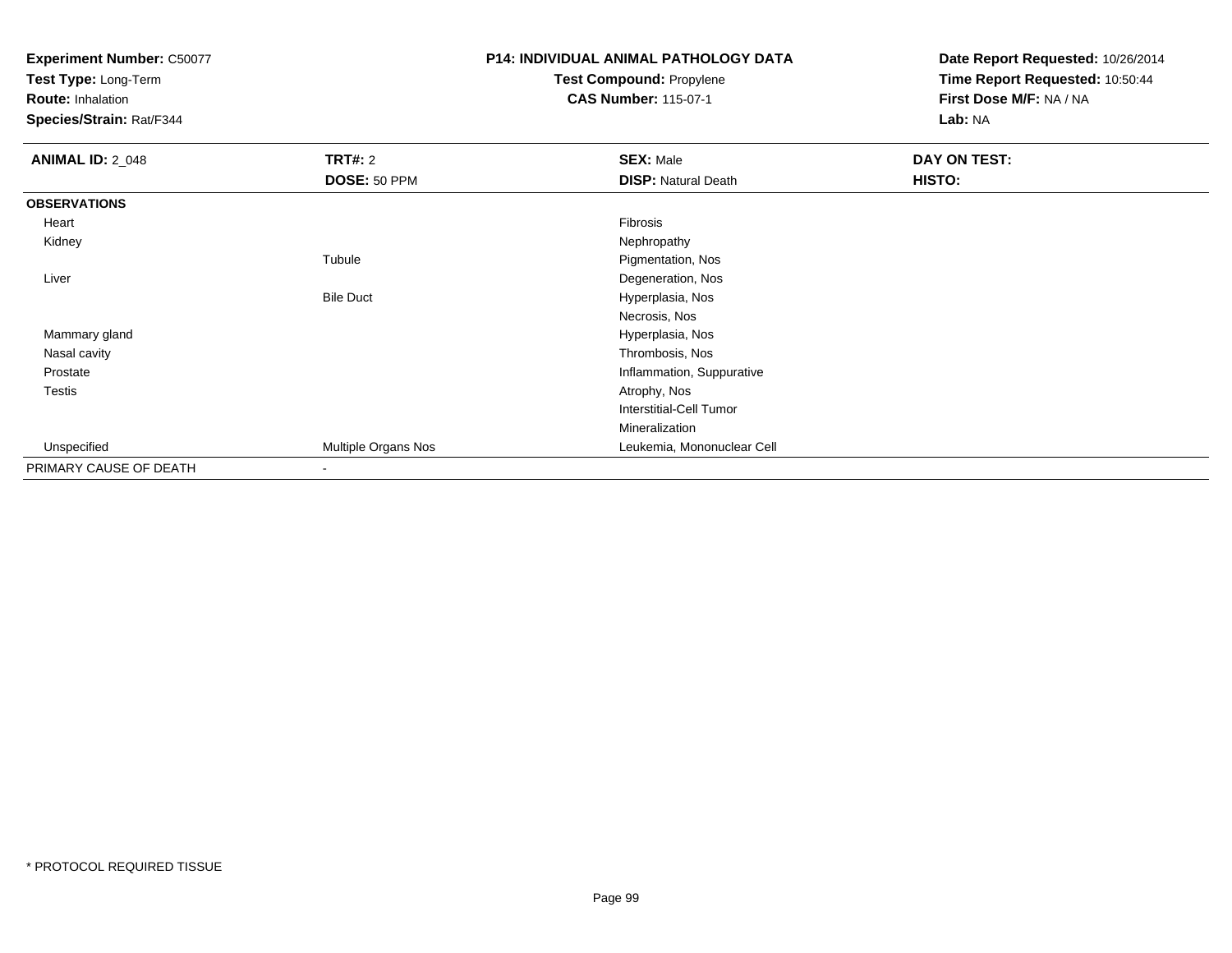**Test Type:** Long-Term

**Route:** Inhalation

**Species/Strain:** Rat/F344

## **P14: INDIVIDUAL ANIMAL PATHOLOGY DATATest Compound:** Propylene**CAS Number:** 115-07-1

| <b>ANIMAL ID: 2 049</b> | TRT#: 2      | <b>SEX: Male</b>                | DAY ON TEST: |  |
|-------------------------|--------------|---------------------------------|--------------|--|
|                         | DOSE: 50 PPM | <b>DISP: Terminal Sacrifice</b> | HISTO:       |  |
| <b>OBSERVATIONS</b>     |              |                                 |              |  |
| Adrenal gland           | Medulla      | Pheochromocytoma                |              |  |
| Heart                   |              | Fibrosis                        |              |  |
| Kidney                  |              | Nephropathy                     |              |  |
|                         | Tubule       | Pigmentation, Nos               |              |  |
| Lung                    |              | Inflammation, Granulomatous     |              |  |
| Lymph node              |              | Hyperplasia, Nos                |              |  |
| Mammary gland           |              | Hyperplasia, Nos                |              |  |
| Pituitary gland         |              | Adenoma, Nos                    |              |  |
| Prostate                |              | Inflammation, Suppurative       |              |  |
| Testis                  |              | <b>Interstitial-Cell Tumor</b>  |              |  |
| PRIMARY CAUSE OF DEATH  |              |                                 |              |  |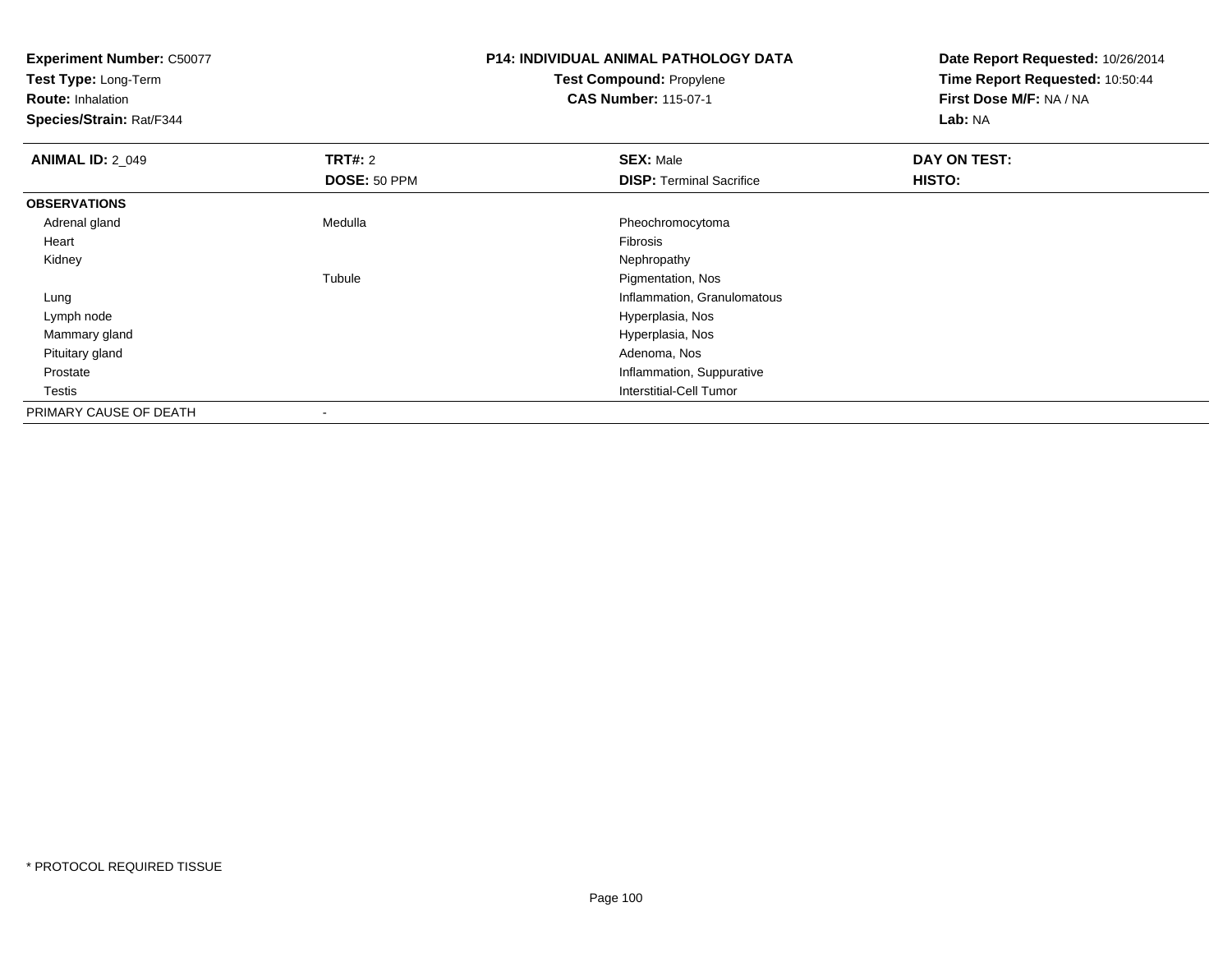**Test Type:** Long-Term

**Route:** Inhalation

**Species/Strain:** Rat/F344

## **P14: INDIVIDUAL ANIMAL PATHOLOGY DATATest Compound:** Propylene**CAS Number:** 115-07-1

| <b>ANIMAL ID: 2_050</b> | <b>TRT#: 2</b>   | <b>SEX: Male</b>                | DAY ON TEST: |
|-------------------------|------------------|---------------------------------|--------------|
|                         | DOSE: 50 PPM     | <b>DISP: Terminal Sacrifice</b> | HISTO:       |
| <b>OBSERVATIONS</b>     |                  |                                 |              |
| Adrenal gland           | Cortex Nos       | Hyperplasia, Focal              |              |
| Kidney                  |                  | Nephropathy                     |              |
|                         | Tubule           | Pigmentation, Nos               |              |
| Liver                   |                  | Cytoplasmic Change, Basophilic  |              |
|                         |                  | Degeneration, Cystic            |              |
|                         | <b>Bile Duct</b> | Hyperplasia, Nos                |              |
| Lung                    |                  | Hyperplasia, Lymphoid           |              |
| Lymph node              |                  | Inflammation, Acute/Chronic     |              |
|                         |                  | Lymphangiectasis                |              |
| Mammary gland           |                  | Hyperplasia, Nos                |              |
| Nasal cavity            |                  | Inflammation, Suppurative       |              |
|                         |                  | Metaplasia, Squamous            |              |
| Pancreas                | <b>Islets</b>    | Hyperplasia, Nos                |              |
| Pituitary gland         |                  | Cyst, Nos                       |              |
|                         | Posterior Lobe   | <b>Embryonal Rest</b>           |              |
|                         |                  | Hyperplasia, Focal              |              |
| Prostate                |                  | Hyperplasia, Focal              |              |
|                         |                  | Inflammation, Suppurative       |              |
| <b>Testis</b>           |                  | Atrophy, Nos                    |              |
|                         |                  | Interstitial-Cell Tumor         |              |
| PRIMARY CAUSE OF DEATH  |                  |                                 |              |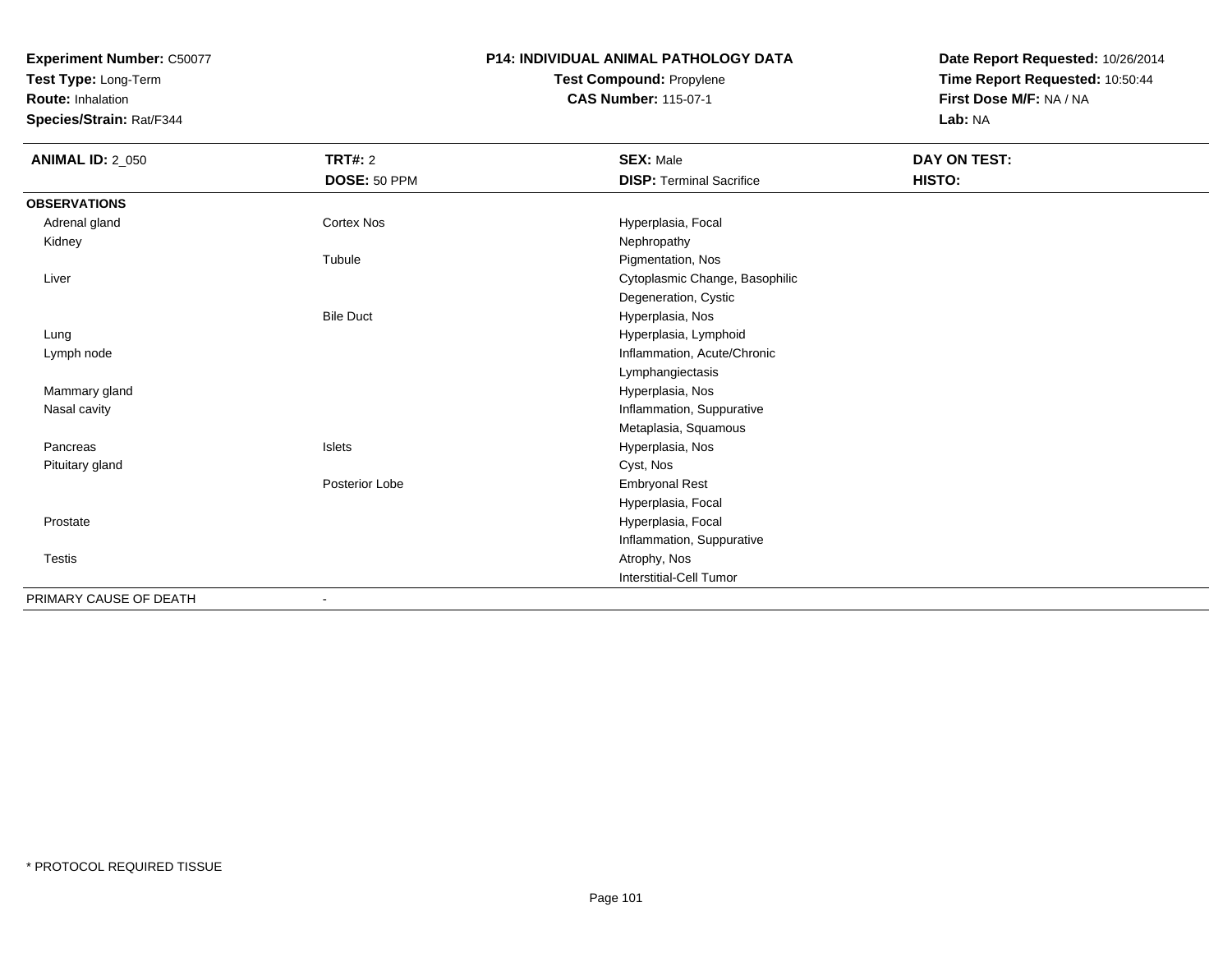**Test Type:** Long-Term

**Route:** Inhalation

**Species/Strain:** Rat/F344

# **P14: INDIVIDUAL ANIMAL PATHOLOGY DATATest Compound:** Propylene

**CAS Number:** 115-07-1

| <b>ANIMAL ID: 3_001</b> | <b>TRT#: 3</b>   | <b>SEX: Male</b>                 | DAY ON TEST: |
|-------------------------|------------------|----------------------------------|--------------|
|                         | <b>DOSE: 0</b>   | <b>DISP: Terminal Sacrifice</b>  | HISTO:       |
| <b>OBSERVATIONS</b>     |                  |                                  |              |
| Heart                   |                  | Degeneration, Nos                |              |
|                         |                  | Fibrosis                         |              |
| Kidney                  |                  | Nephropathy                      |              |
|                         | Tubule           | Pigmentation, Nos                |              |
| Larynx                  |                  | Inflammation, Suppurative        |              |
| Liver                   |                  | Cytoplasmic Change, Basophilic   |              |
|                         |                  | Cytoplasmic Change, Eosinophilic |              |
|                         |                  | Degeneration, Lipoid             |              |
|                         | <b>Bile Duct</b> | Hyperplasia, Nos                 |              |
| Mammary gland           |                  | Hyperplasia, Nos                 |              |
| Pancreas                |                  | Inflammation, Acute/Chronic      |              |
| Pituitary gland         |                  | Cyst, Nos                        |              |
|                         |                  | Hyperplasia, Focal               |              |
| Prostate                |                  | Inflammation, Suppurative        |              |
| Testis                  |                  | Atrophy, Nos                     |              |
|                         |                  | Interstitial-Cell Tumor          |              |
|                         |                  | Mineralization                   |              |
| PRIMARY CAUSE OF DEATH  |                  |                                  |              |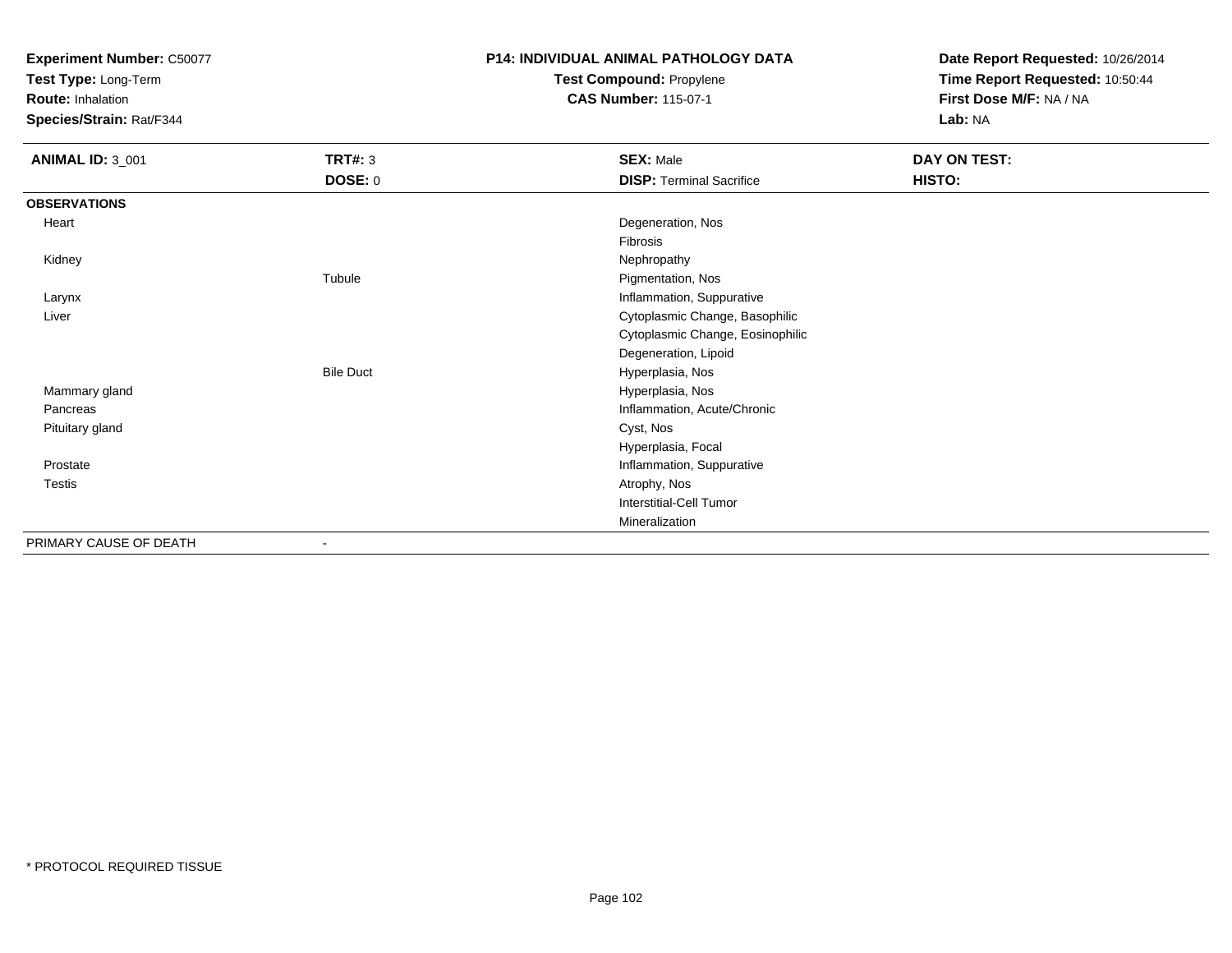**Test Type:** Long-Term

**Route:** Inhalation

**Species/Strain:** Rat/F344

## **P14: INDIVIDUAL ANIMAL PATHOLOGY DATATest Compound:** Propylene

**CAS Number:** 115-07-1

| <b>ANIMAL ID: 3_002</b> | <b>TRT#: 3</b>           | <b>SEX: Male</b>                | DAY ON TEST: |
|-------------------------|--------------------------|---------------------------------|--------------|
|                         | <b>DOSE: 0</b>           | <b>DISP:</b> Moribund Sacrifice | HISTO:       |
| <b>OBSERVATIONS</b>     |                          |                                 |              |
| Adrenal gland           |                          | Degeneration, Lipoid            |              |
| Brain                   |                          | Hemorrhage                      |              |
|                         |                          | Necrosis, Focal                 |              |
| Eye                     | <b>Nasolacrimal Duct</b> | Inflammation, Suppurative       |              |
| Heart                   |                          | Fibrosis                        |              |
| Kidney                  |                          | Nephropathy                     |              |
|                         | Tubule                   | Pigmentation, Nos               |              |
| Larynx                  |                          | Inflammation, Suppurative       |              |
| Liver                   |                          | Degeneration, Lipoid            |              |
|                         | <b>Bile Duct</b>         | Hyperplasia, Nos                |              |
| Lung                    |                          | Inflammation, Interstitial      |              |
| Prostate                |                          | Inflammation, Suppurative       |              |
| Spleen                  |                          | Necrosis, Focal                 |              |
| Stomach                 |                          | Hyperplasia, Epithelial         |              |
| <b>Testis</b>           |                          | Atrophy, Nos                    |              |
|                         |                          | Interstitial-Cell Tumor         |              |
|                         |                          | Mineralization                  |              |
| Unspecified             | Multiple Organs Nos      | Leukemia, Mononuclear Cell      |              |
| Urinary bladder         |                          | Hyperplasia, Epithelial         |              |
|                         |                          | Inflammation, Suppurative       |              |
| PRIMARY CAUSE OF DEATH  | ٠                        |                                 |              |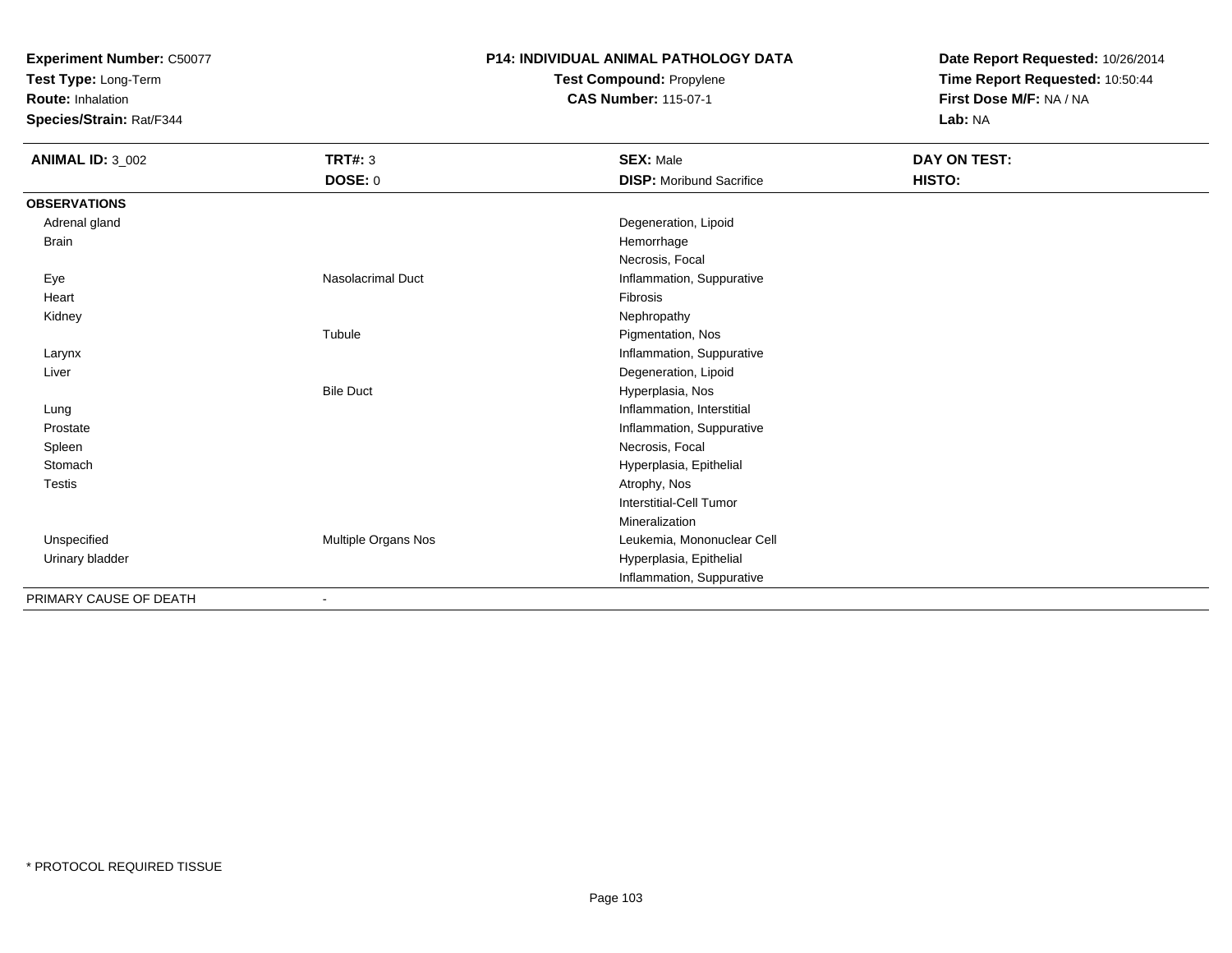**Test Type:** Long-Term

**Route:** Inhalation

**Species/Strain:** Rat/F344

# **P14: INDIVIDUAL ANIMAL PATHOLOGY DATATest Compound:** Propylene

**CAS Number:** 115-07-1

| <b>ANIMAL ID: 3_003</b> | <b>TRT#: 3</b>           | <b>SEX: Male</b>                | <b>DAY ON TEST:</b> |
|-------------------------|--------------------------|---------------------------------|---------------------|
|                         | <b>DOSE: 0</b>           | <b>DISP: Terminal Sacrifice</b> | HISTO:              |
| <b>OBSERVATIONS</b>     |                          |                                 |                     |
| Adrenal gland           |                          | Degeneration, Lipoid            |                     |
|                         |                          | Hematopoiesis                   |                     |
| Heart                   |                          | Fibrosis                        |                     |
| Kidney                  |                          | Nephropathy                     |                     |
|                         | Tubule                   | Pigmentation, Nos               |                     |
| Liver                   |                          | Cytoplasmic Change, Basophilic  |                     |
|                         | <b>Bile Duct</b>         | Hyperplasia, Nos                |                     |
| Mammary gland           |                          | Hyperplasia, Nos                |                     |
| Pituitary gland         |                          | Cyst, Nos                       |                     |
|                         |                          | Hyperplasia, Focal              |                     |
| Stomach                 |                          | Hyperplasia, Epithelial         |                     |
| <b>Testis</b>           |                          | Atrophy, Nos                    |                     |
|                         |                          | Interstitial-Cell Tumor         |                     |
| Thyroid                 |                          | C-Cell Carcinoma                |                     |
| Unspecified             | Multiple Organs Nos      | Leukemia, Mononuclear Cell      |                     |
| PRIMARY CAUSE OF DEATH  | $\overline{\phantom{a}}$ |                                 |                     |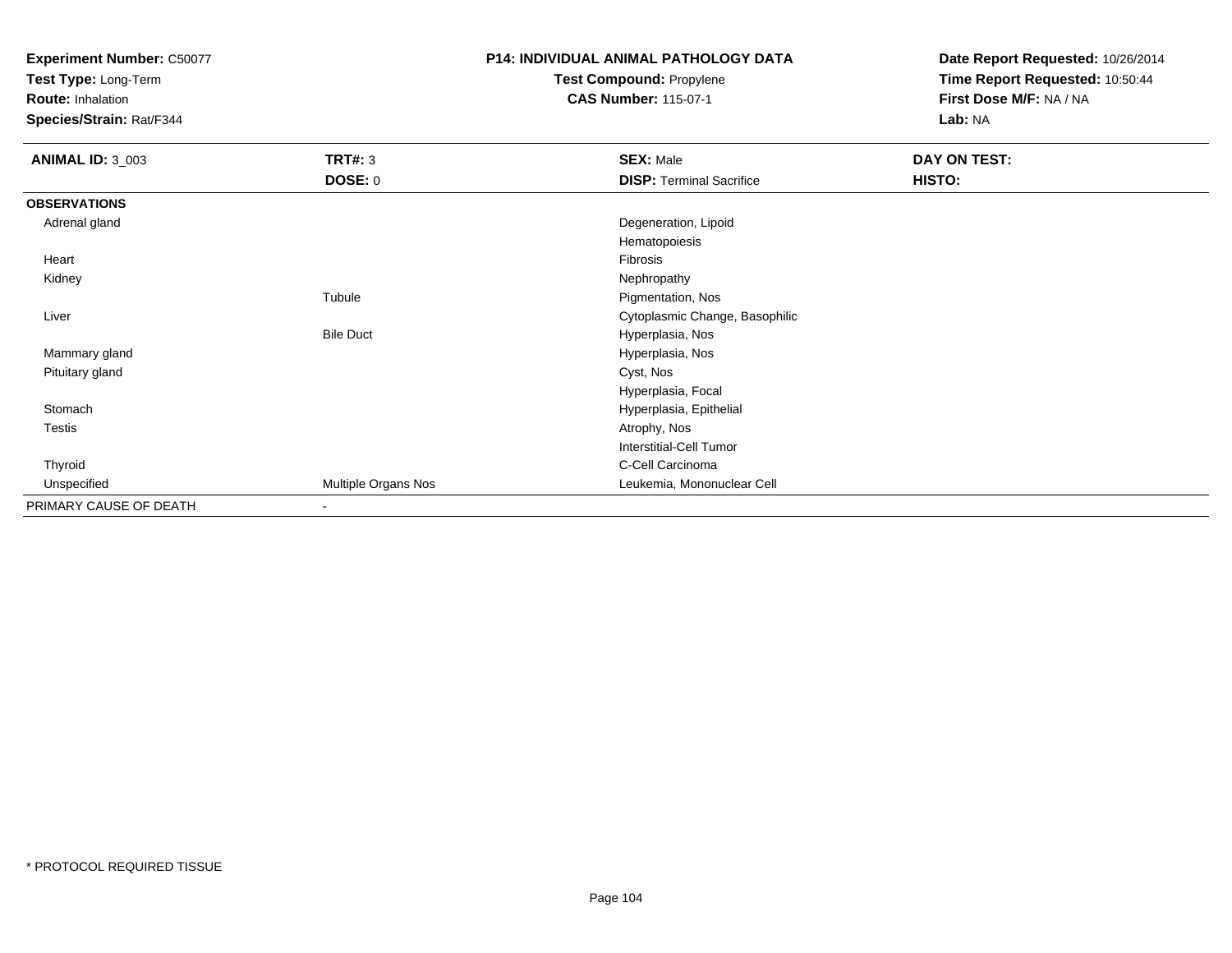| <b>Experiment Number: C50077</b><br>Test Type: Long-Term<br><b>Route: Inhalation</b><br>Species/Strain: Rat/F344 |                     | <b>P14: INDIVIDUAL ANIMAL PATHOLOGY DATA</b><br>Test Compound: Propylene<br><b>CAS Number: 115-07-1</b> | Date Report Requested: 10/26/2014<br>Time Report Requested: 10:50:44<br>First Dose M/F: NA / NA<br>Lab: NA |
|------------------------------------------------------------------------------------------------------------------|---------------------|---------------------------------------------------------------------------------------------------------|------------------------------------------------------------------------------------------------------------|
| <b>ANIMAL ID: 3 004</b>                                                                                          | <b>TRT#: 3</b>      | <b>SEX: Male</b>                                                                                        | DAY ON TEST:                                                                                               |
|                                                                                                                  | DOSE: 0             | <b>DISP:</b> Moribund Sacrifice                                                                         | HISTO:                                                                                                     |
| <b>OBSERVATIONS</b>                                                                                              |                     |                                                                                                         |                                                                                                            |
| Brain                                                                                                            |                     | Hemorrhage                                                                                              |                                                                                                            |
| Eye                                                                                                              | Nasolacrimal Duct   | Inflammation, Suppurative                                                                               |                                                                                                            |
| Kidney                                                                                                           | Tubule              | Pigmentation, Nos                                                                                       |                                                                                                            |
| Liver                                                                                                            | <b>Bile Duct</b>    | Hyperplasia, Nos                                                                                        |                                                                                                            |
| Prostate                                                                                                         |                     | Inflammation, Suppurative                                                                               |                                                                                                            |
| Stomach                                                                                                          |                     | Hyperplasia, Epithelial                                                                                 |                                                                                                            |
|                                                                                                                  |                     | Inflammation, Nos                                                                                       |                                                                                                            |
| <b>Testis</b>                                                                                                    |                     | Hyperplasia, Interstitial Cell                                                                          |                                                                                                            |
| Unspecified                                                                                                      | Multiple Organs Nos | Leukemia, Mononuclear Cell                                                                              |                                                                                                            |
| PRIMARY CAUSE OF DEATH                                                                                           |                     |                                                                                                         |                                                                                                            |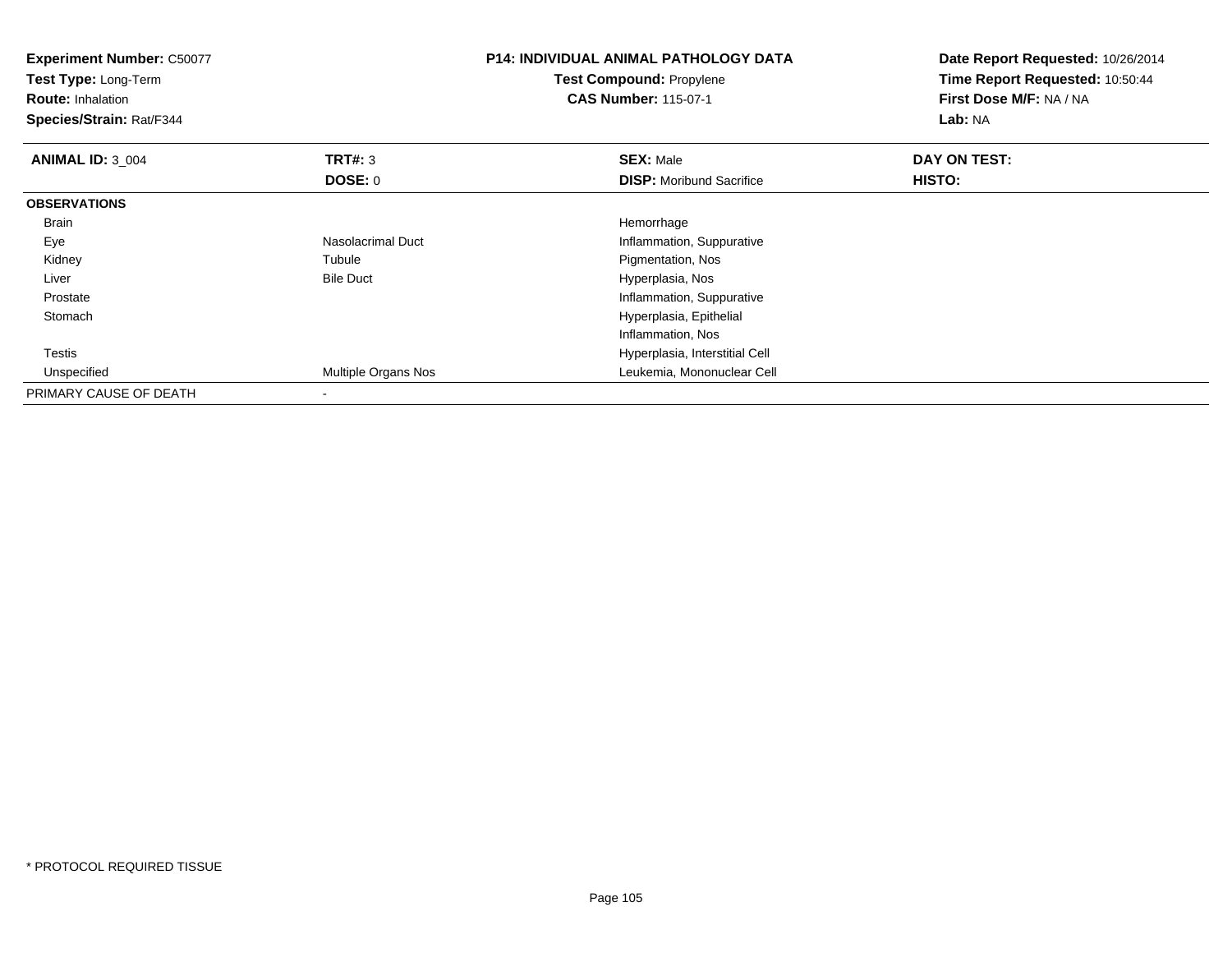**Test Type:** Long-Term

**Route:** Inhalation

**Species/Strain:** Rat/F344

# **P14: INDIVIDUAL ANIMAL PATHOLOGY DATATest Compound:** Propylene

**CAS Number:** 115-07-1

| <b>ANIMAL ID: 3 005</b> | TRT#: 3                      | <b>SEX: Male</b>                | DAY ON TEST: |  |
|-------------------------|------------------------------|---------------------------------|--------------|--|
|                         | <b>DOSE: 0</b>               | <b>DISP: Terminal Sacrifice</b> | HISTO:       |  |
| <b>OBSERVATIONS</b>     |                              |                                 |              |  |
| Adrenal gland           |                              | Degeneration, Lipoid            |              |  |
|                         | <b>Cortex Nos</b>            | Hyperplasia, Focal              |              |  |
|                         | Medulla                      | Pheochromocytoma                |              |  |
| Heart                   |                              | Fibrosis                        |              |  |
| Kidney                  |                              | Nephropathy                     |              |  |
|                         | Tubule                       | Pigmentation, Nos               |              |  |
| Liver                   |                              | Cytoplasmic Change, Basophilic  |              |  |
|                         | <b>Bile Duct</b>             | Hyperplasia, Nos                |              |  |
| Mammary gland           |                              | Hyperplasia, Nos                |              |  |
| Peritoneum              | <b>Peritoneal Cavity Nos</b> | Mesothelioma, Nos               |              |  |
| PRIMARY CAUSE OF DEATH  | $\,$                         |                                 |              |  |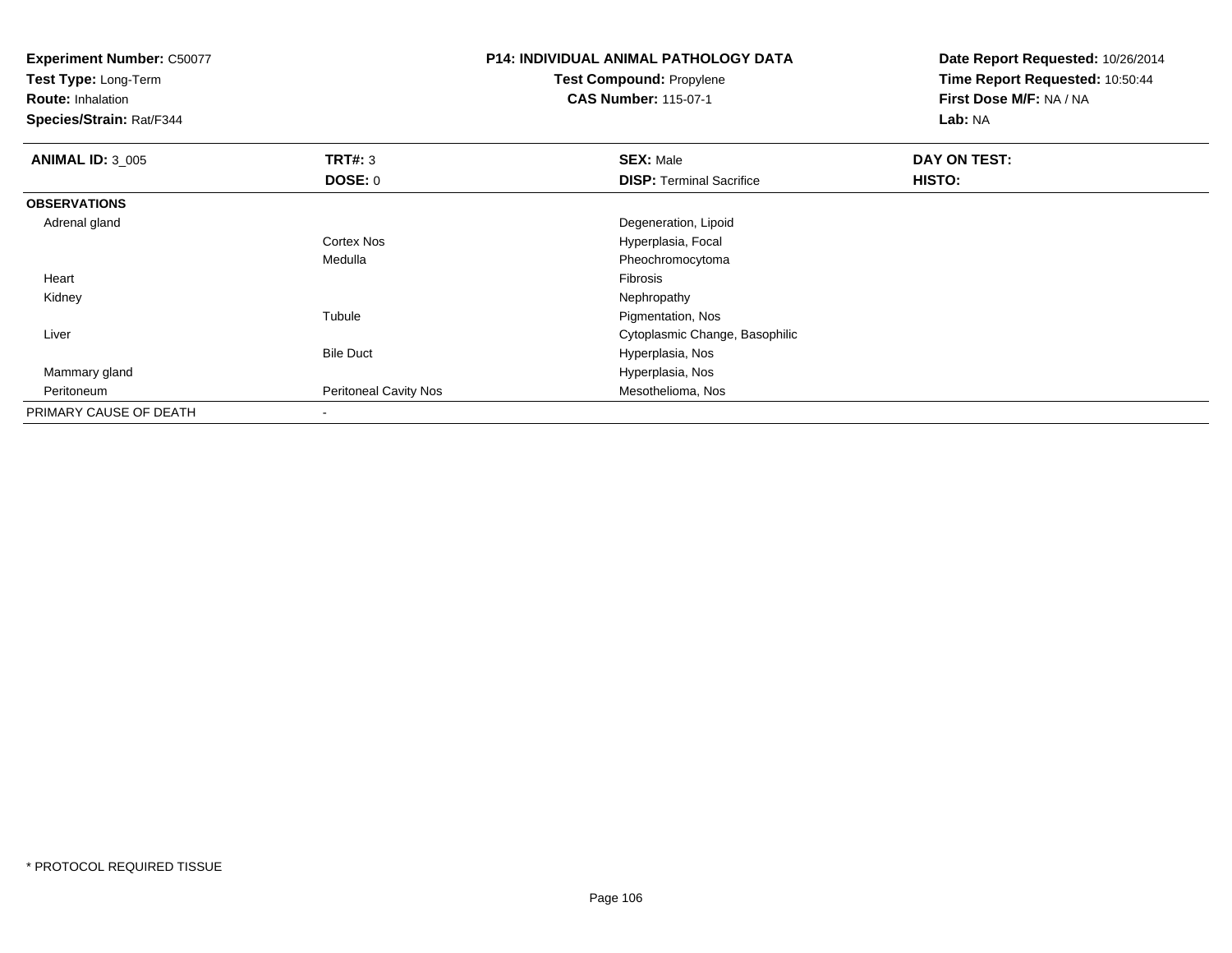**Test Type:** Long-Term

**Route:** Inhalation

**Species/Strain:** Rat/F344

# **P14: INDIVIDUAL ANIMAL PATHOLOGY DATATest Compound:** Propylene

**CAS Number:** 115-07-1

| <b>ANIMAL ID: 3_006</b> | <b>TRT#: 3</b>           | <b>SEX: Male</b>                | DAY ON TEST: |  |
|-------------------------|--------------------------|---------------------------------|--------------|--|
|                         | <b>DOSE: 0</b>           | <b>DISP:</b> Moribund Sacrifice | HISTO:       |  |
| <b>OBSERVATIONS</b>     |                          |                                 |              |  |
| Kidney                  |                          | Nephropathy                     |              |  |
|                         | Tubule                   | Pigmentation, Nos               |              |  |
| Liver                   |                          | Cytoplasmic Change, Basophilic  |              |  |
|                         | <b>Bile Duct</b>         | Hyperplasia, Nos                |              |  |
| Nasal cavity            |                          | Hyperplasia, Epithelial         |              |  |
|                         |                          | Inflammation, Nos               |              |  |
| Pancreas                | Islets                   | Islet-Cell Carcinoma            |              |  |
| Pituitary gland         |                          | Adenoma, Nos                    |              |  |
| Seminal vesicle         |                          | Inflammation, Suppurative       |              |  |
| Stomach                 |                          | Erosion                         |              |  |
|                         |                          | Hyperkeratosis                  |              |  |
|                         |                          | Hyperplasia, Epithelial         |              |  |
|                         |                          | Inflammation, Nos               |              |  |
| PRIMARY CAUSE OF DEATH  | $\overline{\phantom{a}}$ |                                 |              |  |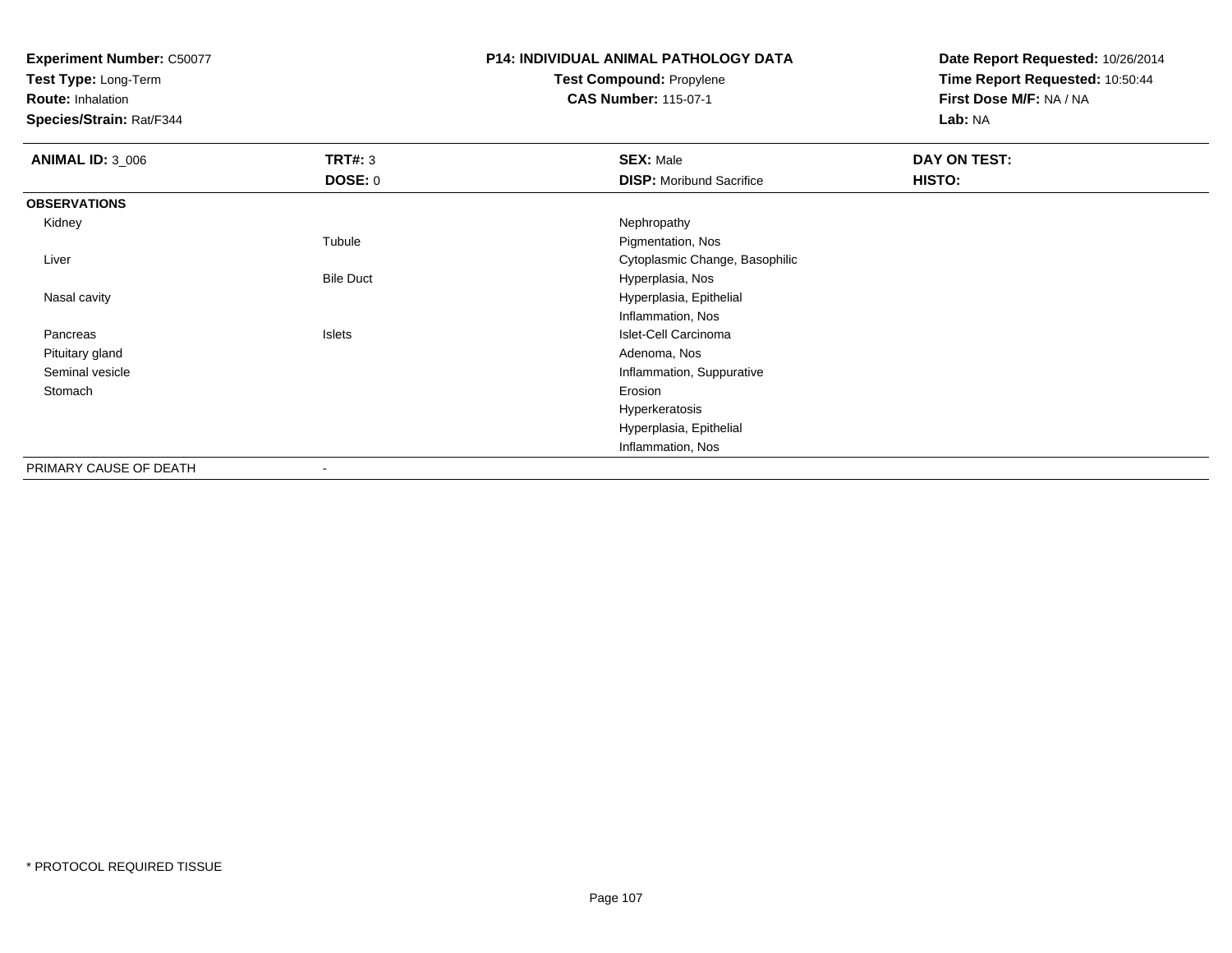**Test Type:** Long-Term

**Route:** Inhalation

**Species/Strain:** Rat/F344

# **P14: INDIVIDUAL ANIMAL PATHOLOGY DATATest Compound:** Propylene

**CAS Number:** 115-07-1

| <b>ANIMAL ID: 3_007</b> | <b>TRT#: 3</b>           | <b>SEX: Male</b>            | DAY ON TEST: |  |
|-------------------------|--------------------------|-----------------------------|--------------|--|
|                         | <b>DOSE: 0</b>           | <b>DISP: Natural Death</b>  | HISTO:       |  |
| <b>OBSERVATIONS</b>     |                          |                             |              |  |
| Adrenal gland           |                          | Degeneration, Lipoid        |              |  |
| Eye                     | <b>Nasolacrimal Duct</b> | Inflammation, Suppurative   |              |  |
| Kidney                  |                          | Nephropathy                 |              |  |
|                         | Tubule                   | Pigmentation, Nos           |              |  |
| Larynx                  |                          | Inflammation, Suppurative   |              |  |
| Liver                   | Centrilobular            | Degeneration, Nos           |              |  |
|                         | <b>Bile Duct</b>         | Hyperplasia, Nos            |              |  |
| Lung                    |                          | Inflammation, Acute/Chronic |              |  |
| Mammary gland           |                          | Hyperplasia, Nos            |              |  |
| Oral mucosa             | Palate Nos               | Thrombosis, Nos             |              |  |
| <b>Testis</b>           |                          | Atrophy, Nos                |              |  |
|                         |                          | Interstitial-Cell Tumor     |              |  |
|                         |                          | Mineralization              |              |  |
| Thymus                  |                          | Hyperplasia, Epithelial     |              |  |
| Trachea                 |                          | Inflammation, Suppurative   |              |  |
| Unspecified             | Multiple Organs Nos      | Leukemia, Mononuclear Cell  |              |  |
| PRIMARY CAUSE OF DEATH  | $\blacksquare$           |                             |              |  |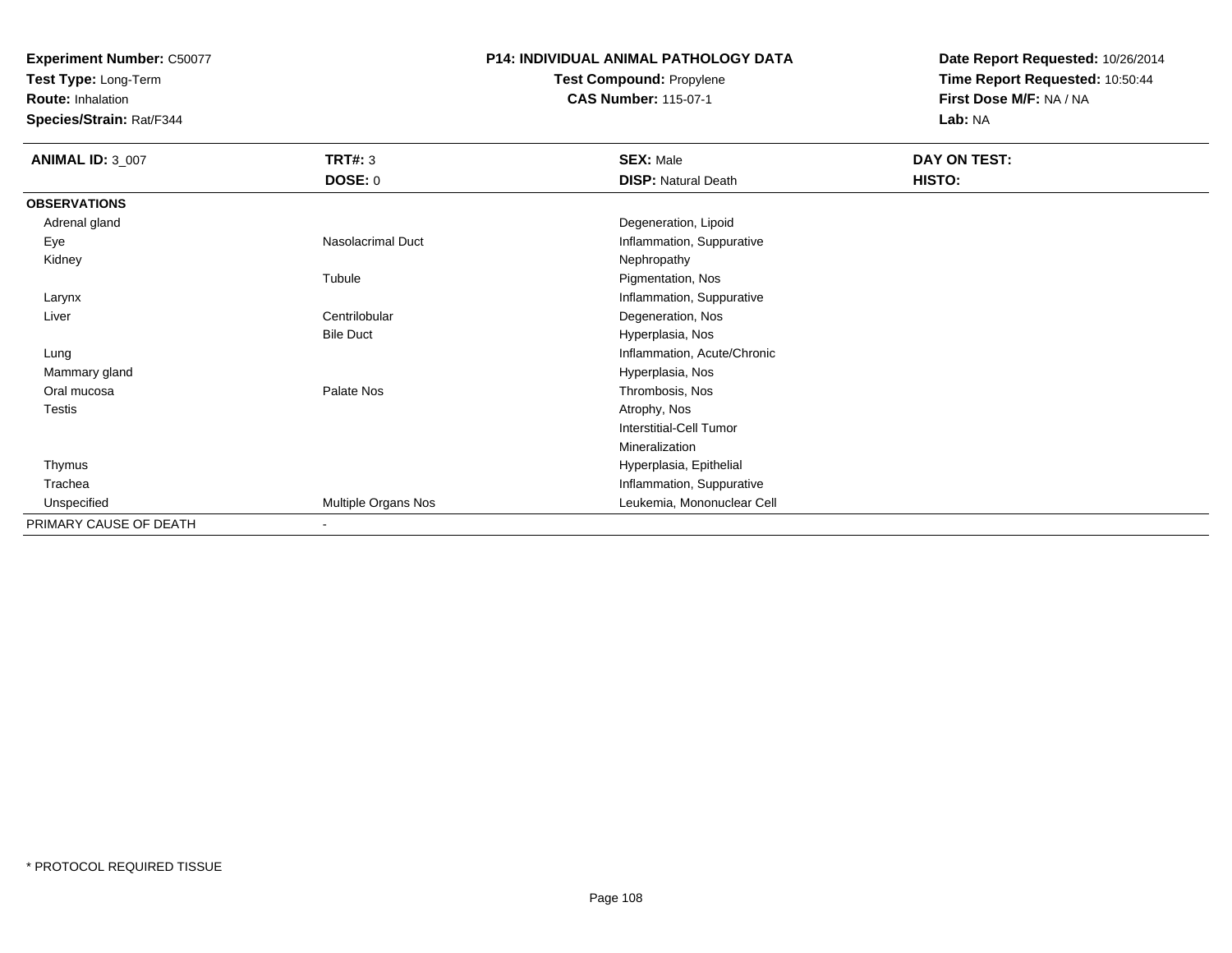**Test Type:** Long-Term

**Route:** Inhalation

**Species/Strain:** Rat/F344

### **P14: INDIVIDUAL ANIMAL PATHOLOGY DATATest Compound:** Propylene**CAS Number:** 115-07-1

| <b>ANIMAL ID: 3_008</b> | TRT#: 3           | <b>SEX: Male</b>                | DAY ON TEST: |  |
|-------------------------|-------------------|---------------------------------|--------------|--|
|                         | <b>DOSE: 0</b>    | <b>DISP: Terminal Sacrifice</b> | HISTO:       |  |
| <b>OBSERVATIONS</b>     |                   |                                 |              |  |
| Eye                     | Nasolacrimal Duct | Inflammation, Suppurative       |              |  |
| Kidney                  |                   | Nephropathy                     |              |  |
|                         | Tubule            | Pigmentation, Nos               |              |  |
| Larynx                  |                   | Inflammation, Suppurative       |              |  |
| Liver                   |                   | Cytoplasmic Change, Basophilic  |              |  |
|                         |                   | Degeneration, Lipoid            |              |  |
|                         | <b>Bile Duct</b>  | Hyperplasia, Nos                |              |  |
| Lymph node              |                   | Inflammation, Acute/Chronic     |              |  |
| Prostate                |                   | Inflammation, Suppurative       |              |  |
| Testis                  |                   | Atrophy, Nos                    |              |  |
|                         |                   | <b>Interstitial-Cell Tumor</b>  |              |  |
| PRIMARY CAUSE OF DEATH  |                   |                                 |              |  |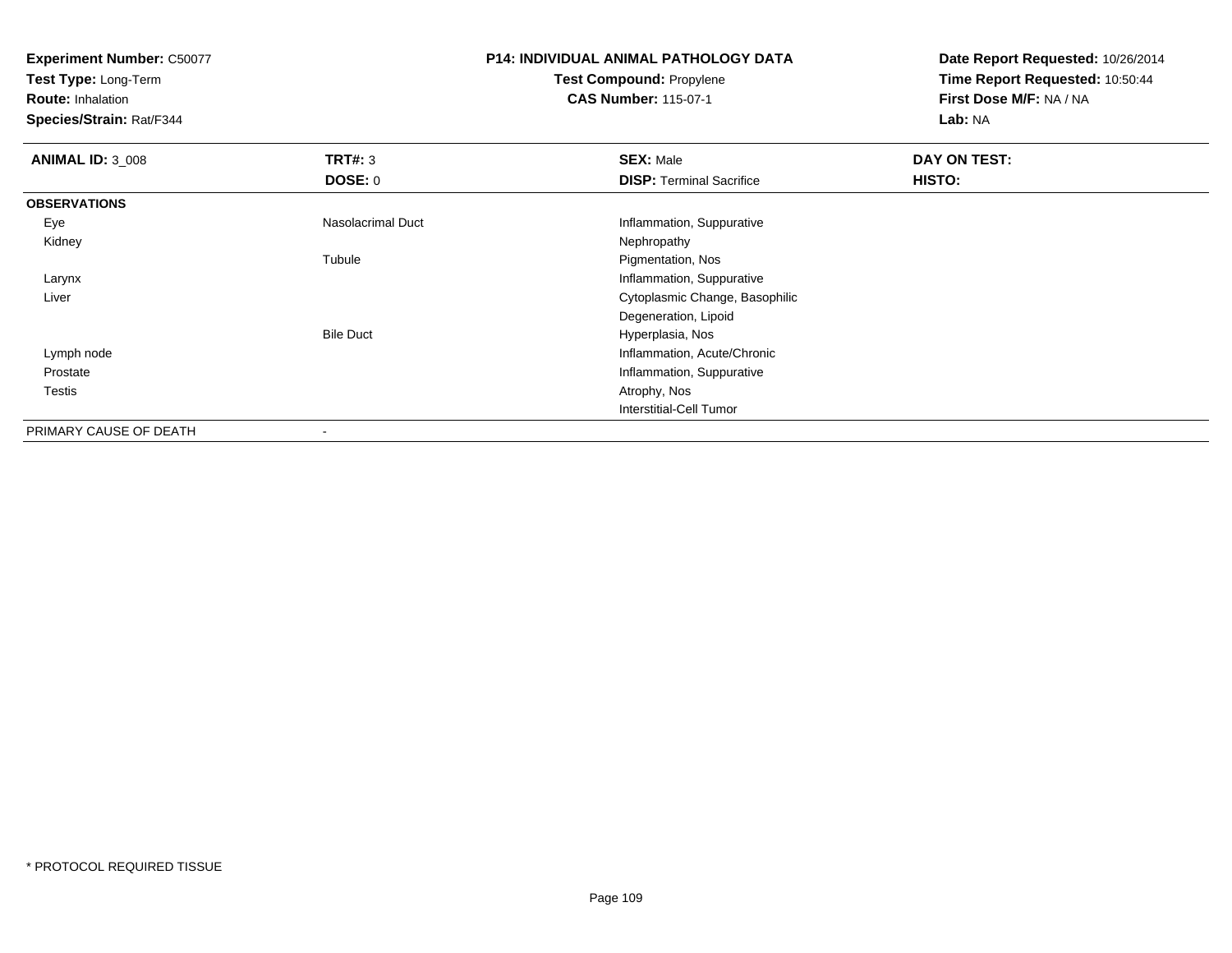**Experiment Number:** C50077**Test Type:** Long-Term**Route:** Inhalation **Species/Strain:** Rat/F344**P14: INDIVIDUAL ANIMAL PATHOLOGY DATATest Compound:** Propylene**CAS Number:** 115-07-1**Date Report Requested:** 10/26/2014**Time Report Requested:** 10:50:44**First Dose M/F:** NA / NA**Lab:** NA**ANIMAL ID:** 3\_009**9 SEX:** Male **DAY ON TEST: DAY ON TEST: DOSE:** 0**DISP:** Terminal Sacrifice **HISTO: OBSERVATIONS** Intestine Largee and the Colon Colon Colon Colon and the Parasitism Nephropathy Kidneyy the control of the control of the control of the control of the control of the control of the control of the control of the control of the control of the control of the control of the control of the control of the contro TubuleTubule The Contract of the Pigmentation, Nos<br>
Bile Duct The Contract of the Pigmentation, Nos LiverHyperplasia, Nos d and the contract of the contract of the contract of the contract of the Hyperplasia, Nos Mammary gland Pancreas Atrophy, Focal Pituitary gland Cyst, Nos Hyperplasia, Focal Testis Interstitial-Cell Tumor Thyroidd and the control of the control of the control of the control of the control of the control of the control of the control of the control of the control of the control of the control of the control of the control of the co Unspecified Multiple Organs Nos Leukemia, Mononuclear Cell PRIMARY CAUSE OF DEATH-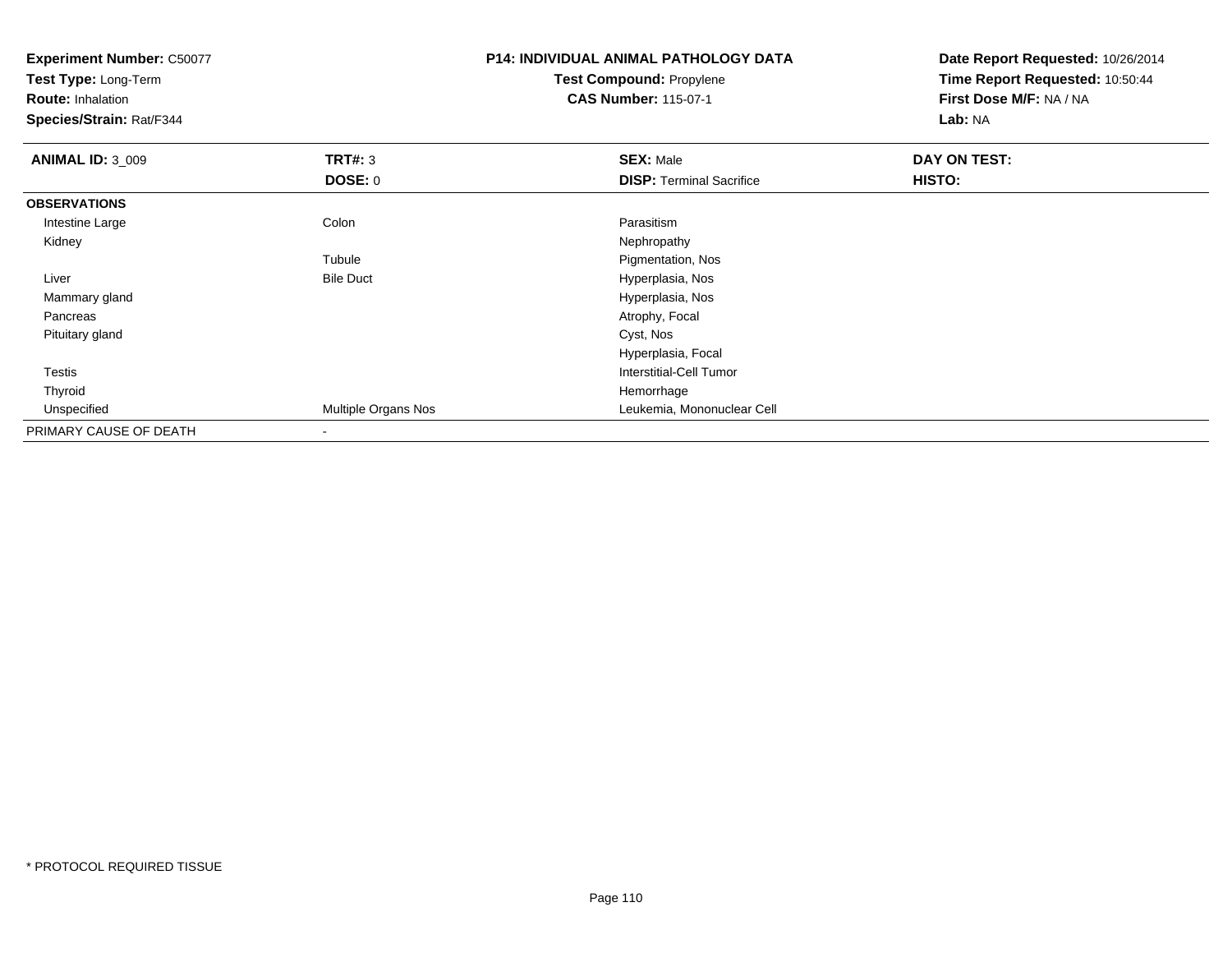**Test Type:** Long-Term

**Route:** Inhalation

**Species/Strain:** Rat/F344

### **P14: INDIVIDUAL ANIMAL PATHOLOGY DATATest Compound:** Propylene

**CAS Number:** 115-07-1

| <b>ANIMAL ID: 3_010</b> | <b>TRT#: 3</b>           | <b>SEX: Male</b>                | DAY ON TEST: |  |
|-------------------------|--------------------------|---------------------------------|--------------|--|
|                         | DOSE: 0                  | <b>DISP: Terminal Sacrifice</b> | HISTO:       |  |
| <b>OBSERVATIONS</b>     |                          |                                 |              |  |
| Adrenal gland           |                          | Angiectasis                     |              |  |
| Heart                   |                          | Fibrosis                        |              |  |
| Kidney                  |                          | Nephropathy                     |              |  |
|                         | Tubule                   | Pigmentation, Nos               |              |  |
| Larynx                  |                          | Inflammation, Suppurative       |              |  |
| Liver                   |                          | Cytoplasmic Change, Basophilic  |              |  |
|                         | <b>Bile Duct</b>         | Hyperplasia, Nos                |              |  |
| Lymph node              |                          | Inflammation, Acute/Chronic     |              |  |
| Pancreas                |                          | Atrophy, Diffuse                |              |  |
| Pituitary gland         |                          | Hyperplasia, Focal              |              |  |
| Preputial gland         |                          | Inflammation, Suppurative       |              |  |
| Prostate                |                          | Inflammation, Suppurative       |              |  |
| Testis                  |                          | Atrophy, Nos                    |              |  |
|                         |                          | <b>Interstitial-Cell Tumor</b>  |              |  |
| PRIMARY CAUSE OF DEATH  | $\overline{\phantom{a}}$ |                                 |              |  |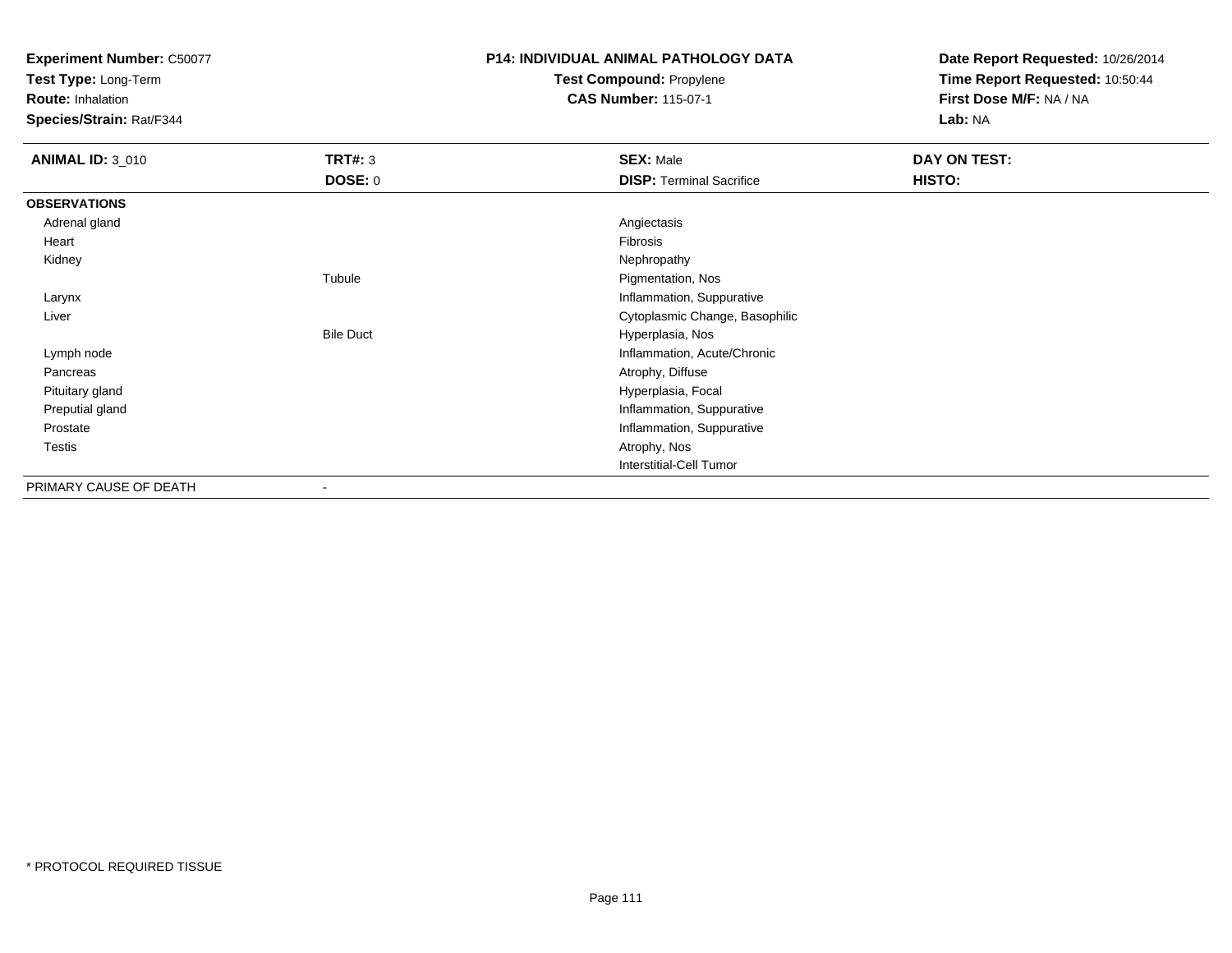**Test Type:** Long-Term

**Route:** Inhalation

**Species/Strain:** Rat/F344

# **P14: INDIVIDUAL ANIMAL PATHOLOGY DATATest Compound:** Propylene

**CAS Number:** 115-07-1

| <b>ANIMAL ID: 3 011</b> | TRT#: 3          | <b>SEX: Male</b>           | DAY ON TEST: |
|-------------------------|------------------|----------------------------|--------------|
|                         | <b>DOSE: 0</b>   | <b>DISP: Natural Death</b> | HISTO:       |
| <b>OBSERVATIONS</b>     |                  |                            |              |
| Heart                   |                  | Fibrosis                   |              |
| Kidney                  |                  | Nephropathy                |              |
|                         | Tubule           | Pigmentation, Nos          |              |
| Liver                   |                  | Degeneration, Lipoid       |              |
|                         | <b>Bile Duct</b> | Hyperplasia, Nos           |              |
| Lung                    |                  | Congestion, Nos            |              |
| Penis                   | Prepuce Nos      | Abscess, Nos               |              |
|                         | Prepuce Nos      | Hyperplasia, Epithelial    |              |
| Pituitary gland         |                  | Adenoma, Nos               |              |
| Prostate                |                  | Inflammation, Suppurative  |              |
| Seminal vesicle         |                  | Inflammation, Suppurative  |              |
| PRIMARY CAUSE OF DEATH  | $\blacksquare$   |                            |              |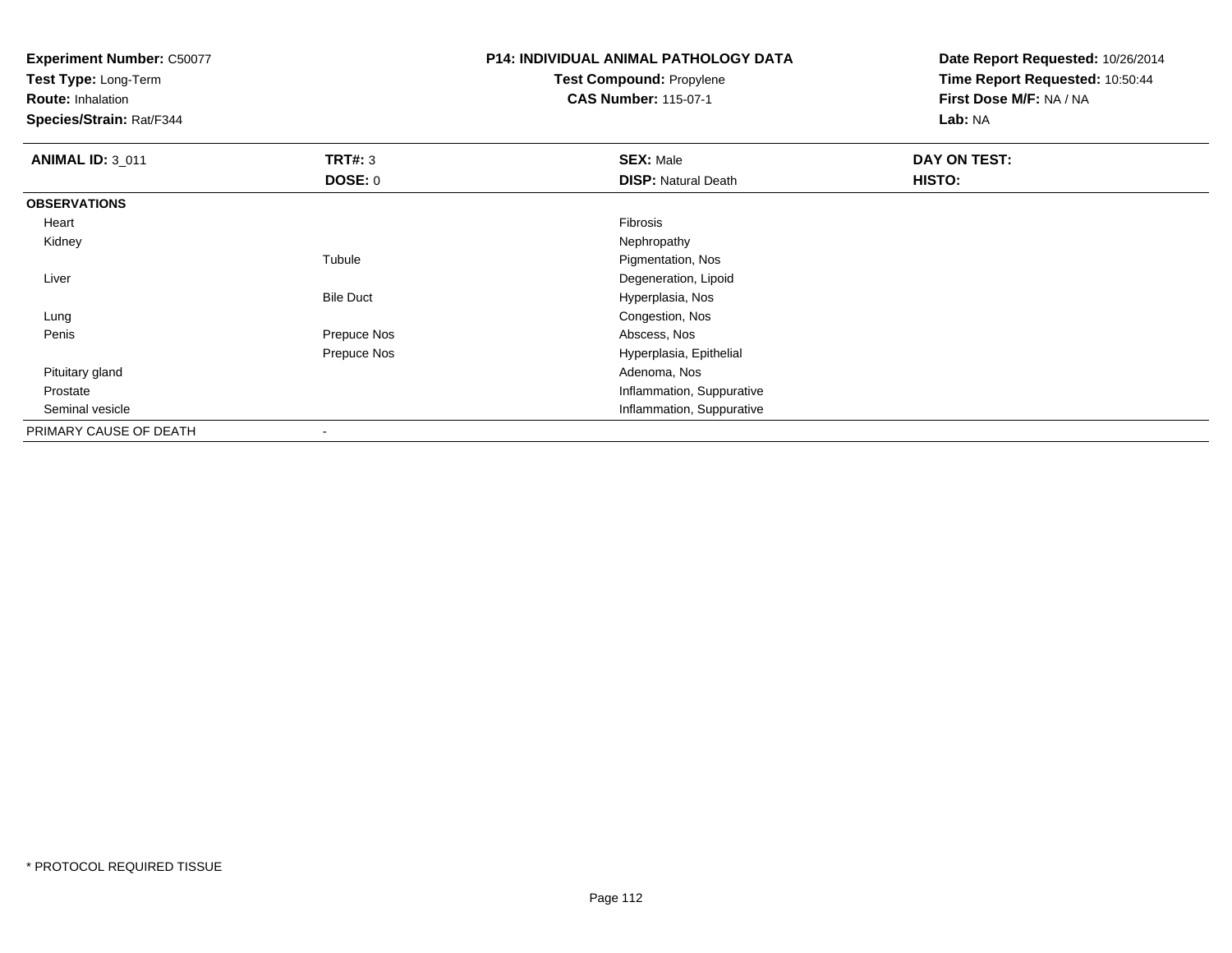**Test Type:** Long-Term

**Route:** Inhalation

**Species/Strain:** Rat/F344

### **P14: INDIVIDUAL ANIMAL PATHOLOGY DATATest Compound:** Propylene**CAS Number:** 115-07-1

| <b>ANIMAL ID: 3 012</b> | TRT#: 3             | <b>SEX: Male</b>                | DAY ON TEST: |  |
|-------------------------|---------------------|---------------------------------|--------------|--|
|                         | <b>DOSE: 0</b>      | <b>DISP: Terminal Sacrifice</b> | HISTO:       |  |
| <b>OBSERVATIONS</b>     |                     |                                 |              |  |
| Adrenal gland           |                     | Degeneration, Lipoid            |              |  |
| Kidney                  |                     | Nephropathy                     |              |  |
|                         | Tubule              | Pigmentation, Nos               |              |  |
| Liver                   | <b>Bile Duct</b>    | Hyperplasia, Nos                |              |  |
| Prostate                |                     | Inflammation, Suppurative       |              |  |
| <b>Testis</b>           |                     | Atrophy, Nos                    |              |  |
|                         |                     | Interstitial-Cell Tumor         |              |  |
|                         | Tunica Vaginalis    | Mesothelioma, Nos               |              |  |
| Tooth                   |                     | Inflammation, Suppurative       |              |  |
| Unspecified             | Multiple Organs Nos | Leukemia, Mononuclear Cell      |              |  |
| PRIMARY CAUSE OF DEATH  |                     |                                 |              |  |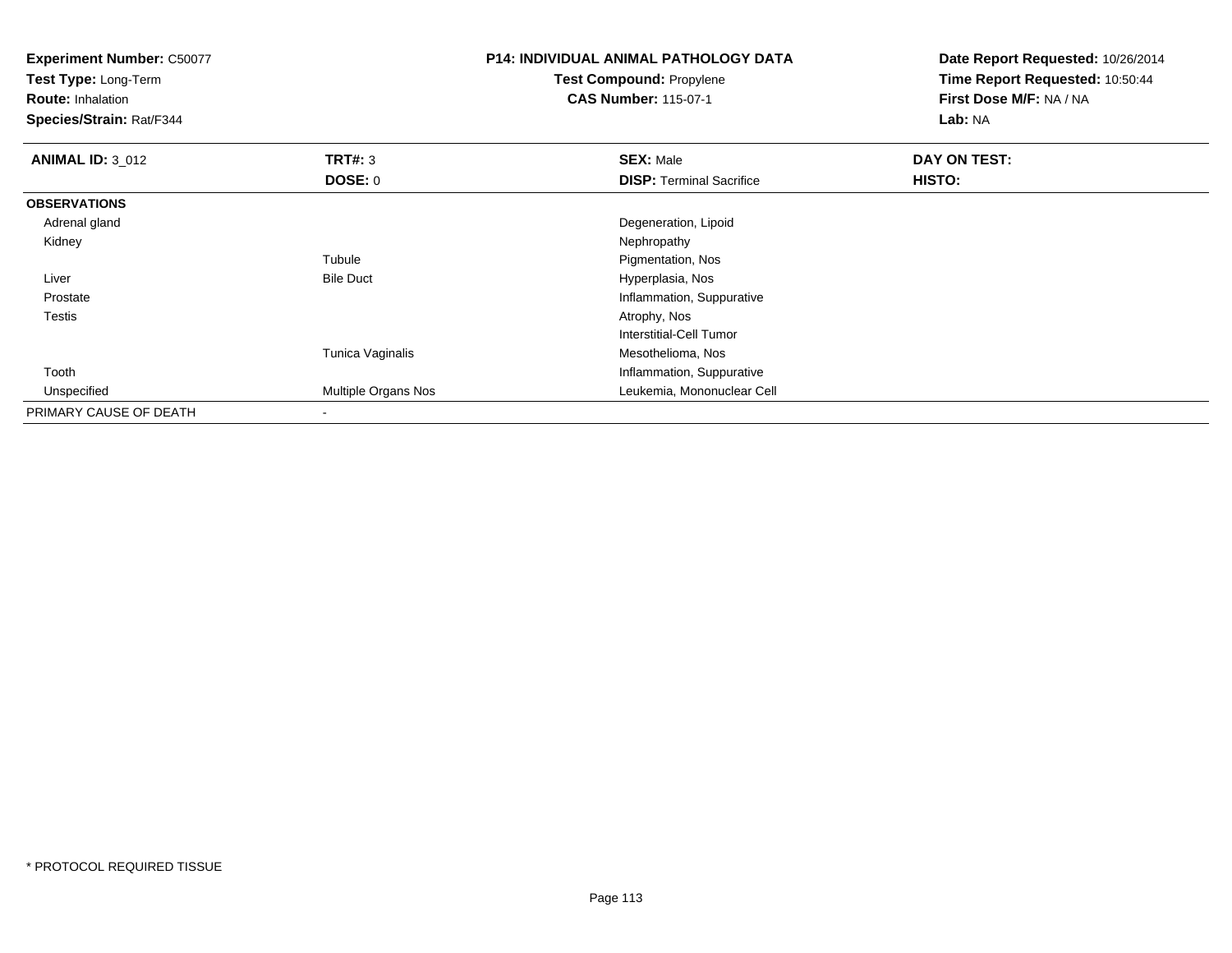**Test Type:** Long-Term

**Route:** Inhalation

**Species/Strain:** Rat/F344

### **P14: INDIVIDUAL ANIMAL PATHOLOGY DATATest Compound:** Propylene**CAS Number:** 115-07-1

| <b>ANIMAL ID: 3 013</b> | TRT#: 3                  | <b>SEX: Male</b>                | DAY ON TEST:  |  |
|-------------------------|--------------------------|---------------------------------|---------------|--|
|                         | <b>DOSE: 0</b>           | <b>DISP: Terminal Sacrifice</b> | <b>HISTO:</b> |  |
| <b>OBSERVATIONS</b>     |                          |                                 |               |  |
| Brain                   |                          | Perivascular Cuffing            |               |  |
| Heart                   |                          | Fibrosis                        |               |  |
| Kidney                  |                          | Nephropathy                     |               |  |
|                         | Tubule                   | Pigmentation, Nos               |               |  |
| Liver                   |                          | Degeneration, Lipoid            |               |  |
|                         | <b>Bile Duct</b>         | Hyperplasia, Nos                |               |  |
| Mammary gland           |                          | Hyperplasia, Nos                |               |  |
| Pituitary gland         |                          | Adenoma, Nos                    |               |  |
| <b>Testis</b>           |                          | Atrophy, Nos                    |               |  |
|                         |                          | Interstitial-Cell Tumor         |               |  |
| PRIMARY CAUSE OF DEATH  | $\overline{\phantom{a}}$ |                                 |               |  |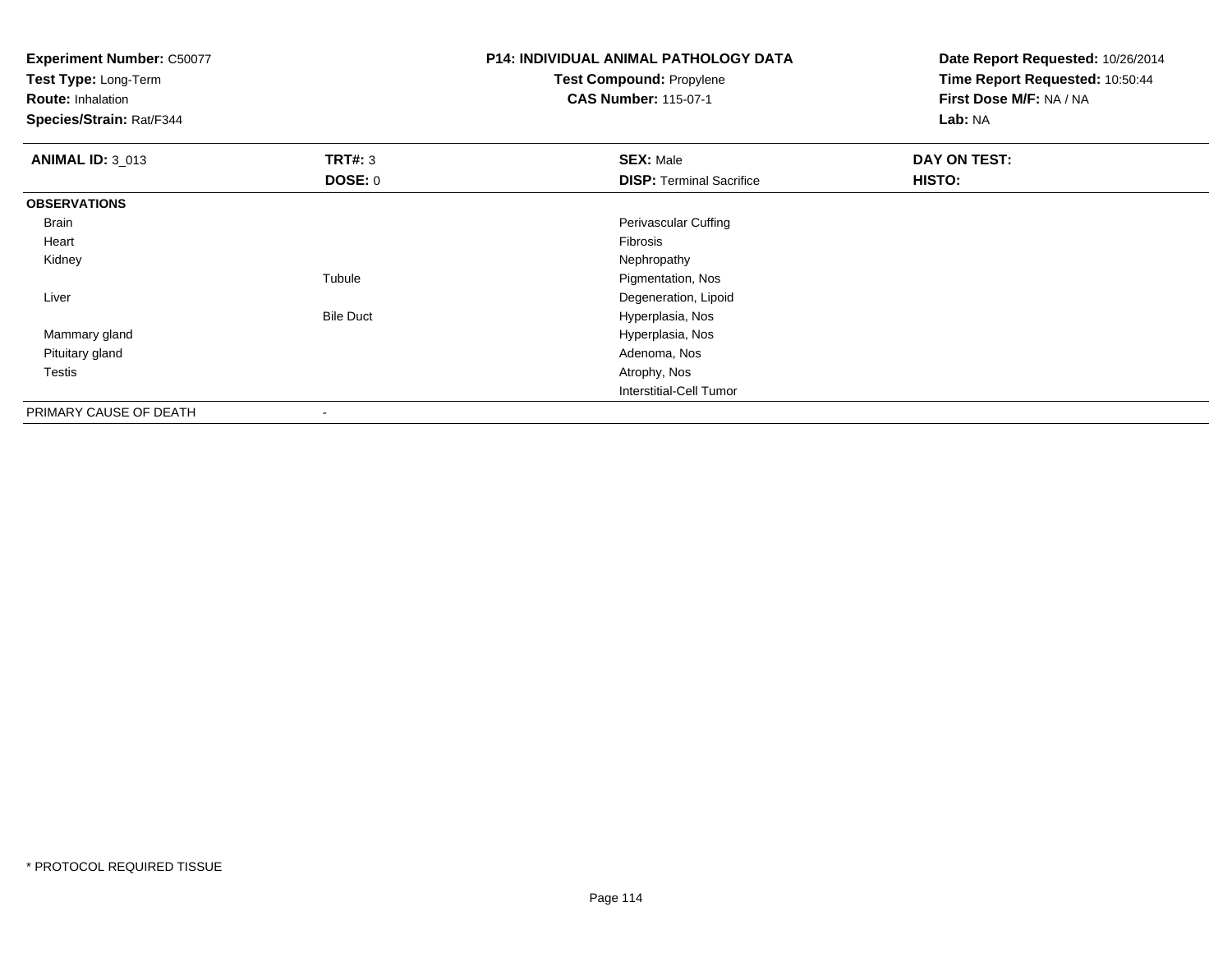**Test Type:** Long-Term

**Route:** Inhalation

**Species/Strain:** Rat/F344

# **P14: INDIVIDUAL ANIMAL PATHOLOGY DATATest Compound:** Propylene

**CAS Number:** 115-07-1

| <b>ANIMAL ID: 3_014</b> | <b>TRT#: 3</b>        | <b>SEX: Male</b>                | DAY ON TEST: |  |
|-------------------------|-----------------------|---------------------------------|--------------|--|
|                         | <b>DOSE: 0</b>        | <b>DISP:</b> Moribund Sacrifice | HISTO:       |  |
| <b>OBSERVATIONS</b>     |                       |                                 |              |  |
| Adrenal gland           |                       | Degeneration, Lipoid            |              |  |
| Eye                     | Nasolacrimal Duct     | Inflammation, Suppurative       |              |  |
| Heart                   |                       | Fibrosis                        |              |  |
|                         |                       | Hemosiderosis                   |              |  |
| Kidney                  | Pelvis                | Hyperplasia, Epithelial         |              |  |
|                         |                       | Nephropathy                     |              |  |
|                         |                       | Nephrosis, Hydro                |              |  |
|                         | Tubule                | Pigmentation, Nos               |              |  |
|                         |                       | Pyelonephritis, Acute           |              |  |
| Liver                   |                       | Degeneration, Lipoid            |              |  |
|                         | <b>Bile Duct</b>      | Hyperplasia, Nos                |              |  |
| Peritoneum              | Peritoneal Cavity Nos | Fibrosarcoma                    |              |  |
| Prostate                |                       | Inflammation, Suppurative       |              |  |
| Seminal vesicle         |                       | Inflammation, Suppurative       |              |  |
| Testis                  |                       | Atrophy, Nos                    |              |  |
|                         |                       | <b>Interstitial-Cell Tumor</b>  |              |  |
|                         |                       | Mineralization                  |              |  |
| Urinary bladder         | Mucosa                | Hyperplasia, Nos                |              |  |
| PRIMARY CAUSE OF DEATH  | $\blacksquare$        |                                 |              |  |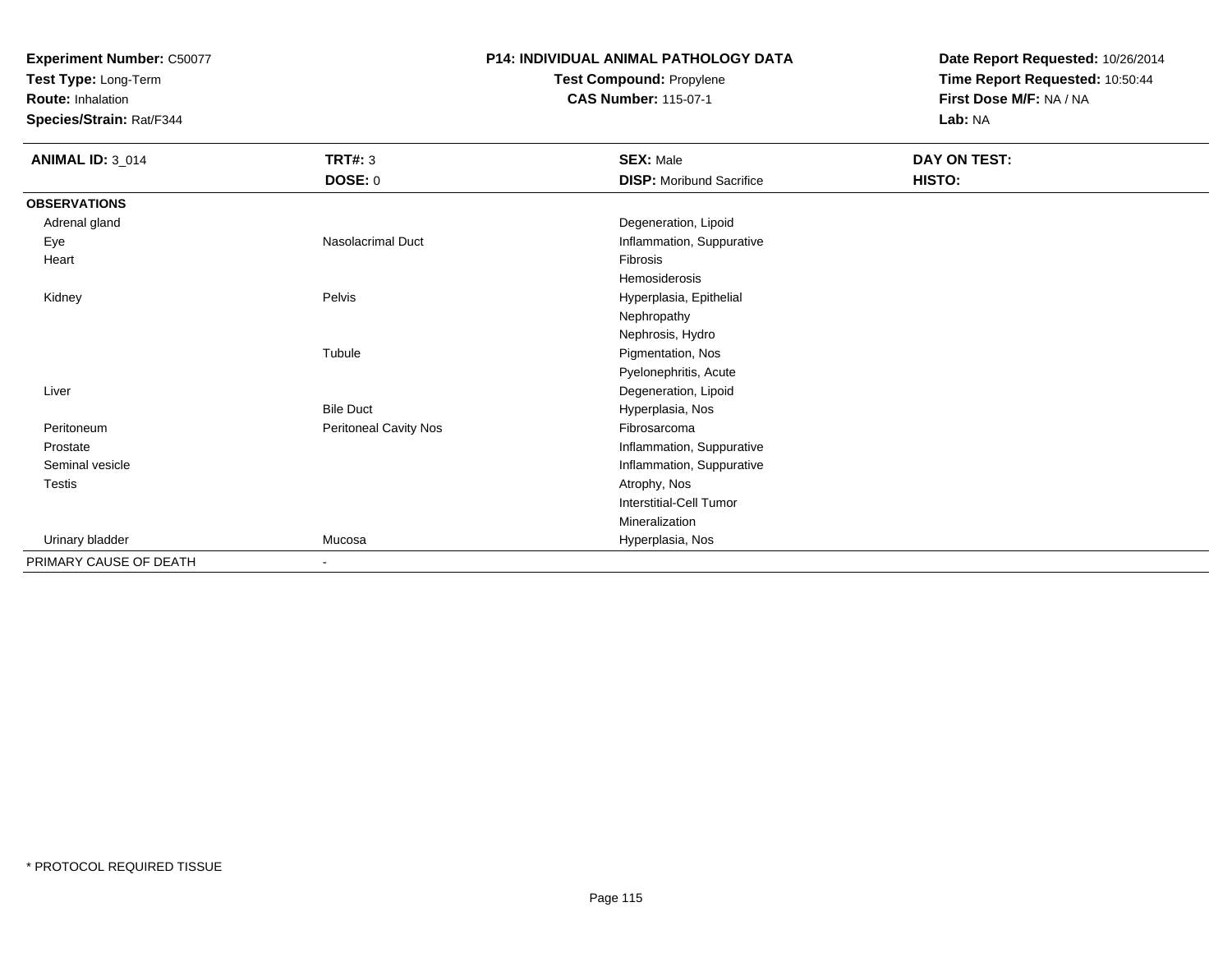| <b>Experiment Number: C50077</b><br>Test Type: Long-Term<br><b>Route: Inhalation</b><br>Species/Strain: Rat/F344 |                            | <b>P14: INDIVIDUAL ANIMAL PATHOLOGY DATA</b><br>Test Compound: Propylene<br><b>CAS Number: 115-07-1</b> | Date Report Requested: 10/26/2014<br>Time Report Requested: 10:50:44<br>First Dose M/F: NA / NA<br>Lab: NA |
|------------------------------------------------------------------------------------------------------------------|----------------------------|---------------------------------------------------------------------------------------------------------|------------------------------------------------------------------------------------------------------------|
| <b>ANIMAL ID: 3 015</b>                                                                                          | <b>TRT#: 3</b>             | <b>SEX: Male</b>                                                                                        | DAY ON TEST:                                                                                               |
|                                                                                                                  | DOSE: 0                    | <b>DISP:</b> Natural Death                                                                              | HISTO:                                                                                                     |
| <b>OBSERVATIONS</b>                                                                                              |                            |                                                                                                         |                                                                                                            |
| Adrenal gland                                                                                                    |                            | Degeneration, Lipoid                                                                                    |                                                                                                            |
| Heart                                                                                                            |                            | <b>Fibrosis</b>                                                                                         |                                                                                                            |
| Kidney                                                                                                           |                            | Nephropathy                                                                                             |                                                                                                            |
|                                                                                                                  | Tubule                     | Pigmentation, Nos                                                                                       |                                                                                                            |
| Lung                                                                                                             |                            | Squamous Cell Carcinoma, Invasive                                                                       |                                                                                                            |
| Spleen                                                                                                           |                            | Hemosiderosis                                                                                           |                                                                                                            |
| Stomach                                                                                                          |                            | Hyperplasia, Epithelial                                                                                 |                                                                                                            |
| Unspecified                                                                                                      | <b>Thoracic Cavity Nos</b> | Squamous Cell Carcinoma                                                                                 |                                                                                                            |
| PRIMARY CAUSE OF DEATH                                                                                           |                            |                                                                                                         |                                                                                                            |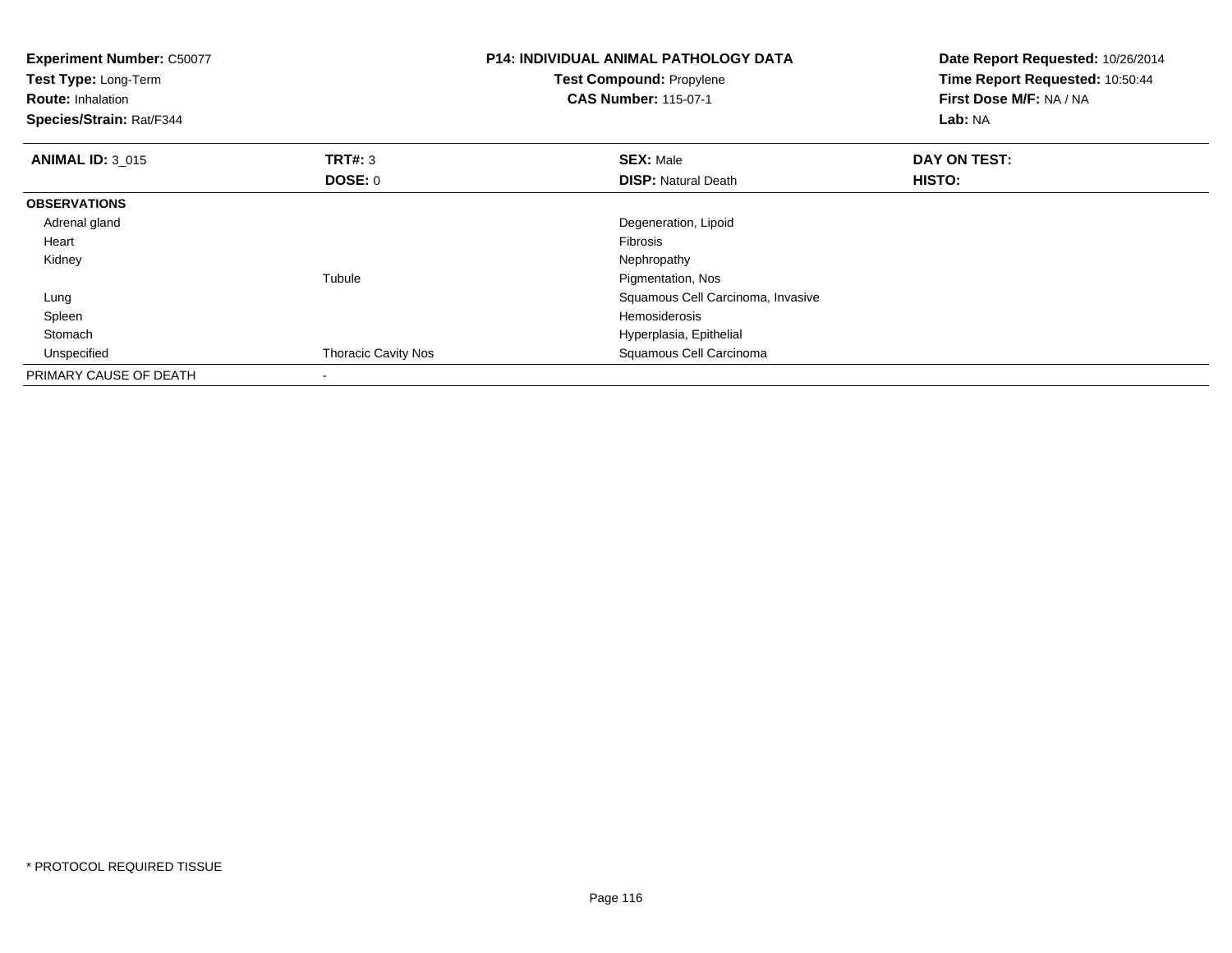**Test Type:** Long-Term

**Route:** Inhalation

**Species/Strain:** Rat/F344

# **P14: INDIVIDUAL ANIMAL PATHOLOGY DATATest Compound:** Propylene

**CAS Number:** 115-07-1

| <b>ANIMAL ID: 3_016</b> | TRT#: 3                  | <b>SEX: Male</b>                 | DAY ON TEST: |
|-------------------------|--------------------------|----------------------------------|--------------|
|                         | <b>DOSE: 0</b>           | <b>DISP: Terminal Sacrifice</b>  | HISTO:       |
| <b>OBSERVATIONS</b>     |                          |                                  |              |
| Heart                   |                          | Fibrosis                         |              |
| Kidney                  |                          | Nephropathy                      |              |
|                         | Tubule                   | Pigmentation, Nos                |              |
| Liver                   |                          | Cytoplasmic Change, Eosinophilic |              |
|                         |                          | Degeneration, Lipoid             |              |
|                         | <b>Bile Duct</b>         | Hyperplasia, Nos                 |              |
| Pituitary gland         |                          | Cyst, Nos                        |              |
|                         |                          | Hyperplasia, Focal               |              |
| <b>Testis</b>           |                          | Atrophy, Nos                     |              |
|                         |                          | <b>Interstitial-Cell Tumor</b>   |              |
|                         |                          | Mineralization                   |              |
| Thyroid                 |                          | Hyperplasia, C Cell              |              |
| PRIMARY CAUSE OF DEATH  | $\overline{\phantom{a}}$ |                                  |              |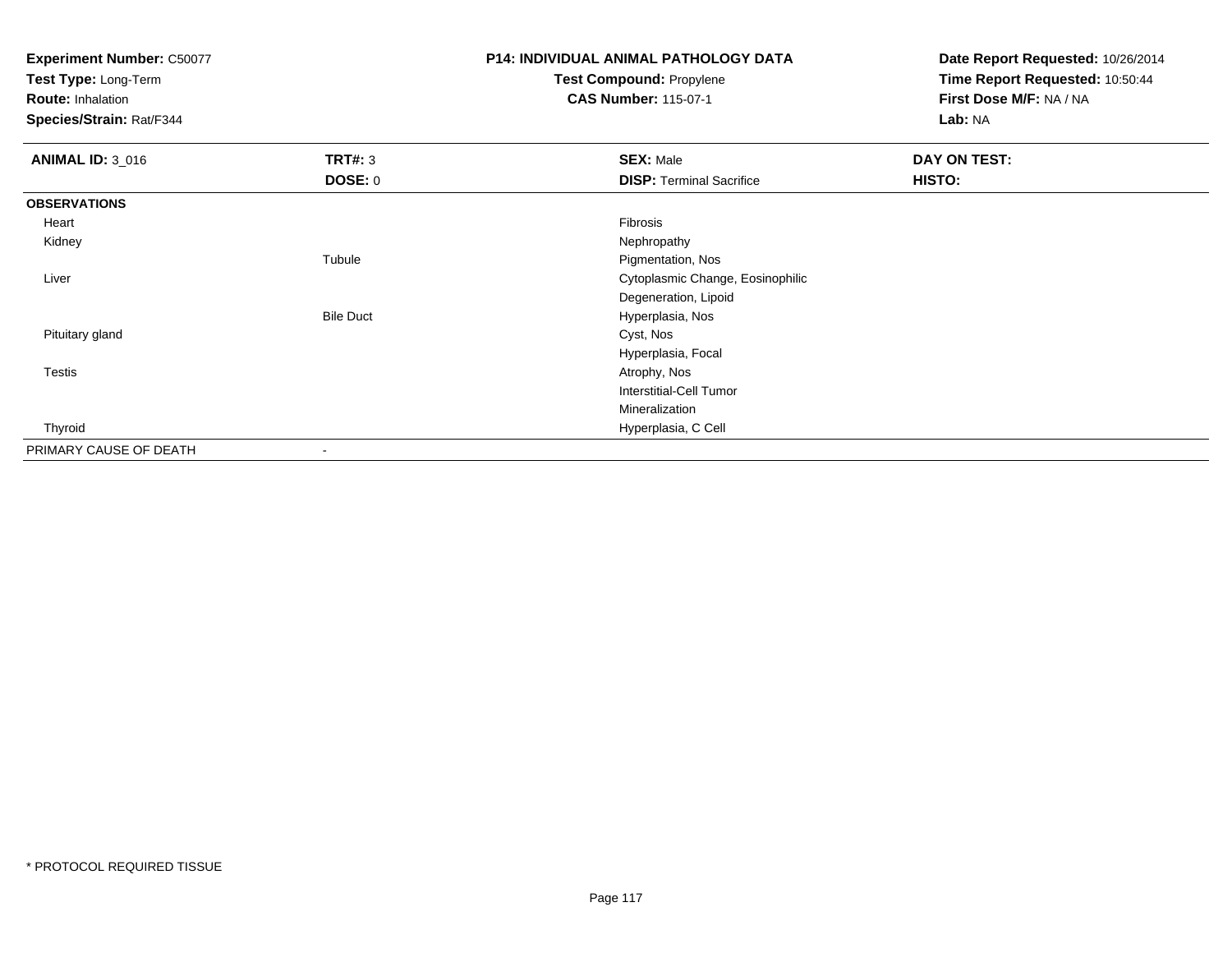**Experiment Number:** C50077**Test Type:** Long-Term**Route:** Inhalation **Species/Strain:** Rat/F344**P14: INDIVIDUAL ANIMAL PATHOLOGY DATATest Compound:** Propylene**CAS Number:** 115-07-1**Date Report Requested:** 10/26/2014**Time Report Requested:** 10:50:44**First Dose M/F:** NA / NA**Lab:** NA**ANIMAL ID: 3 017 TRT#:** <sup>3</sup> **SEX:** Male **DAY ON TEST: DOSE:** 0**DISP:** Terminal Sacrifice **HISTO: OBSERVATIONS** Heartt de la constitución de la constitución de la constitución de la constitución de la constitución de la constitución Nephropathy Kidneyy the control of the control of the control of the control of the control of the control of the control of the control of the control of the control of the control of the control of the control of the control of the contro Tubule Pigmentation, Nos Liver Cytoplasmic Change, BasophilicBile Duct Hyperplasia, Nos Necrosis, Focal Lungg and the state of the state of the state of the state of the state of the state of the state of the state of the state of the state of the state of the state of the state of the state of the state of the state of the stat Testiss and the contract of the contract of the contract of the contract of the contract of the contract of the contract of the contract of the contract of the contract of the contract of the contract of the contract of the cont Interstitial-Cell Tumor Unspecified Multiple Organs Nos Leukemia, Mononuclear Cell PRIMARY CAUSE OF DEATH-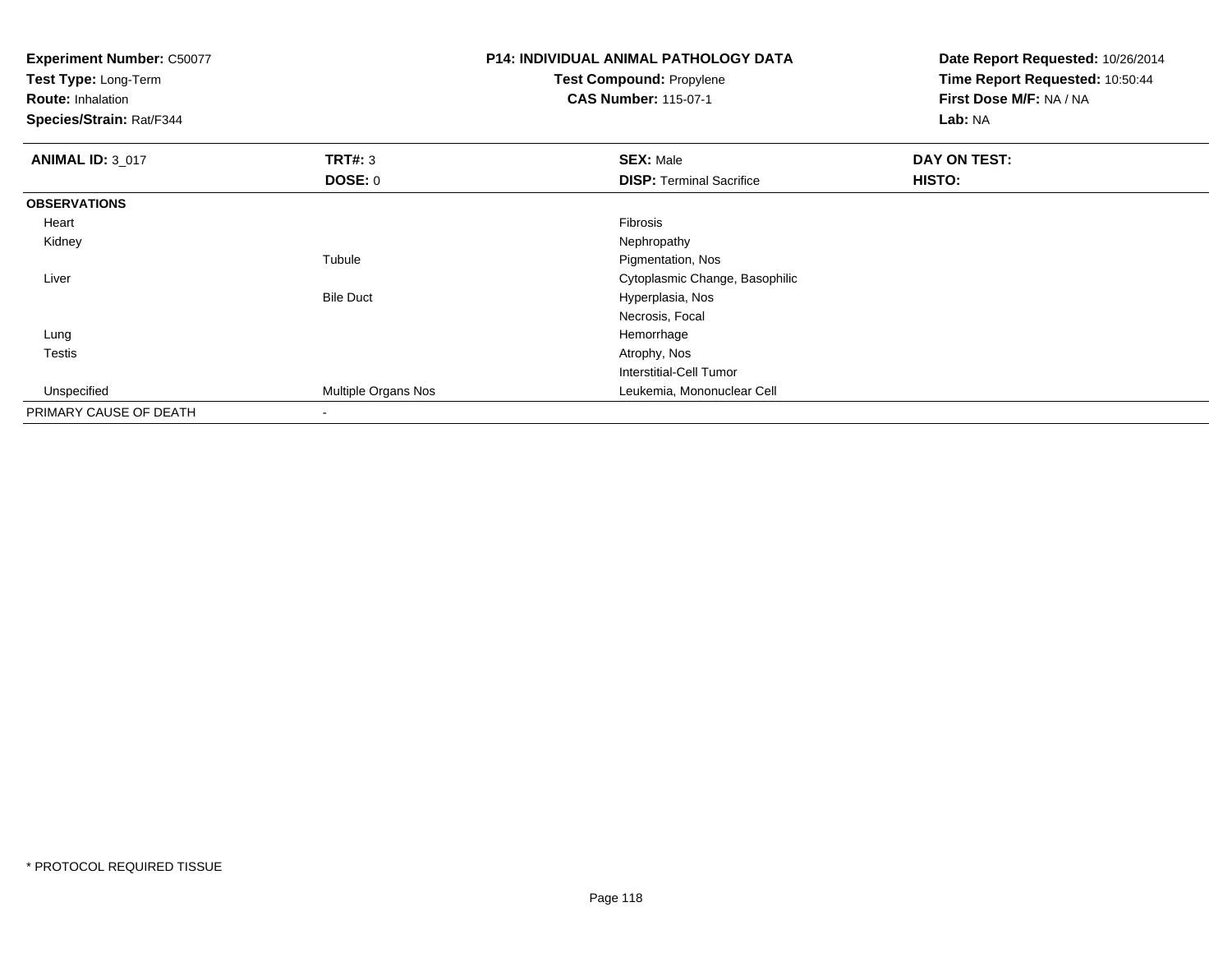**Test Type:** Long-Term

**Route:** Inhalation

**Species/Strain:** Rat/F344

### **P14: INDIVIDUAL ANIMAL PATHOLOGY DATATest Compound:** Propylene**CAS Number:** 115-07-1

| <b>ANIMAL ID: 3_018</b> | <b>TRT#: 3</b>   | <b>SEX: Male</b>                | <b>DAY ON TEST:</b> |  |
|-------------------------|------------------|---------------------------------|---------------------|--|
|                         | <b>DOSE: 0</b>   | <b>DISP: Terminal Sacrifice</b> | HISTO:              |  |
| <b>OBSERVATIONS</b>     |                  |                                 |                     |  |
| Adrenal gland           |                  | Pheochromocytoma                |                     |  |
| Heart                   |                  | Fibrosis                        |                     |  |
| Kidney                  |                  | Nephropathy                     |                     |  |
|                         | Tubule           | Pigmentation, Nos               |                     |  |
| Liver                   |                  | Cytoplasmic Change, Basophilic  |                     |  |
|                         |                  | Degeneration, Lipoid            |                     |  |
|                         | <b>Bile Duct</b> | Hyperplasia, Nos                |                     |  |
| Mammary gland           |                  | Hyperplasia, Nos                |                     |  |
| Pituitary gland         |                  | Hyperplasia, Focal              |                     |  |
| Thyroid                 |                  | Follicular-Cell Carcinoma       |                     |  |
| PRIMARY CAUSE OF DEATH  |                  |                                 |                     |  |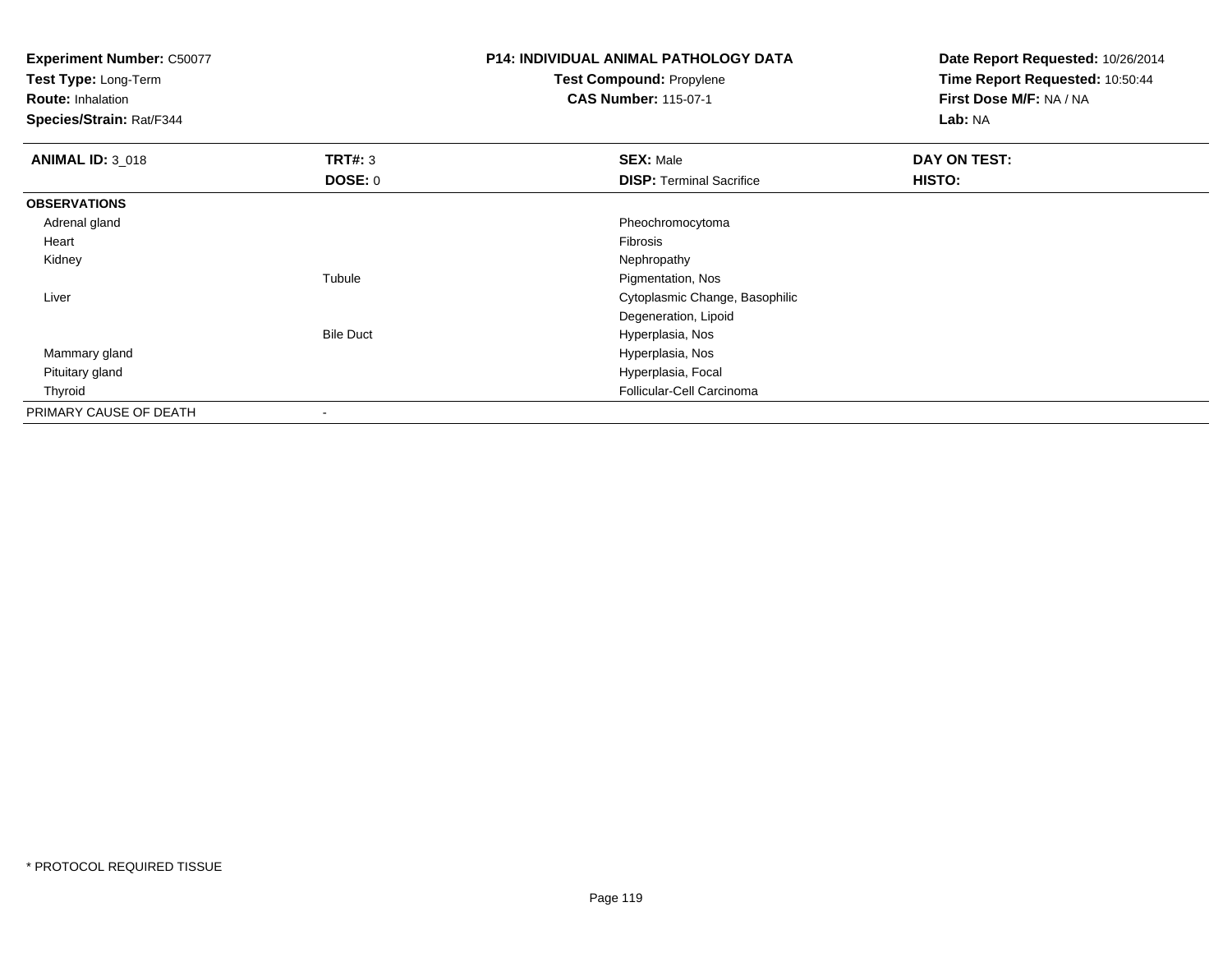**Test Type:** Long-Term

**Route:** Inhalation

**Species/Strain:** Rat/F344

### **P14: INDIVIDUAL ANIMAL PATHOLOGY DATATest Compound:** Propylene**CAS Number:** 115-07-1

| <b>ANIMAL ID: 3_019</b> | TRT#: 3           | <b>SEX: Male</b>                | DAY ON TEST: |  |
|-------------------------|-------------------|---------------------------------|--------------|--|
|                         | DOSE: 0           | <b>DISP: Terminal Sacrifice</b> | HISTO:       |  |
| <b>OBSERVATIONS</b>     |                   |                                 |              |  |
| Adrenal gland           | <b>Cortex Nos</b> | Hyperplasia, Focal              |              |  |
| Kidney                  |                   | Nephropathy                     |              |  |
|                         | Tubule            | Pigmentation, Nos               |              |  |
| Larynx                  |                   | Inflammation, Suppurative       |              |  |
| Liver                   |                   | Cytoplasmic Change, Basophilic  |              |  |
|                         | <b>Bile Duct</b>  | Hyperplasia, Nos                |              |  |
| Testis                  |                   | Atrophy, Nos                    |              |  |
|                         |                   | Interstitial-Cell Tumor         |              |  |
|                         |                   | Mineralization                  |              |  |
| Unspecified             | Abdomen           | Inflammation, Suppurative       |              |  |
| PRIMARY CAUSE OF DEATH  | $\blacksquare$    |                                 |              |  |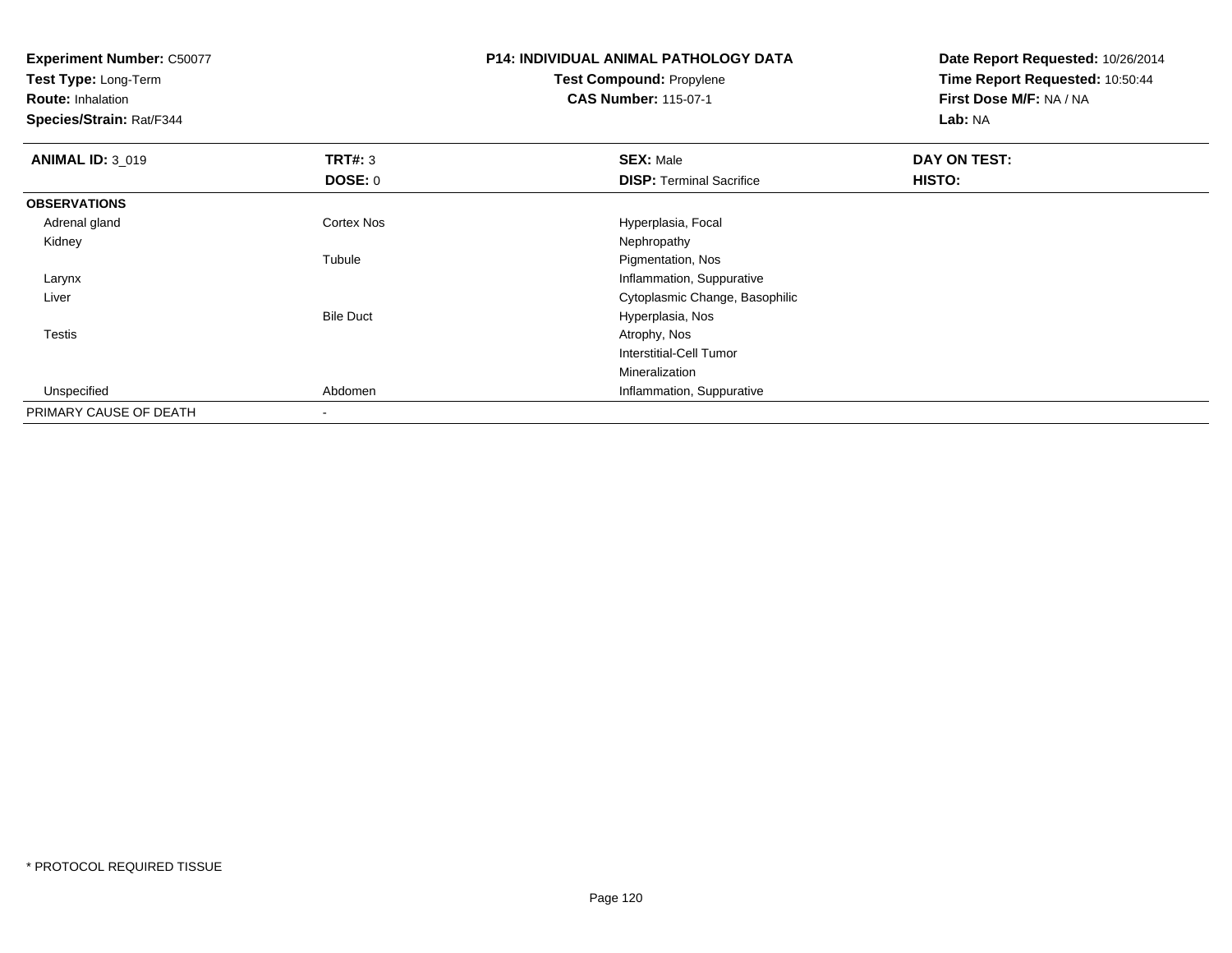**Experiment Number:** C50077**Test Type:** Long-Term**Route:** Inhalation **Species/Strain:** Rat/F344**P14: INDIVIDUAL ANIMAL PATHOLOGY DATATest Compound:** Propylene**CAS Number:** 115-07-1**Date Report Requested:** 10/26/2014**Time Report Requested:** 10:50:44**First Dose M/F:** NA / NA**Lab:** NA**ANIMAL ID:** 3\_020**C DAY ON TEST: TRT#:** 3 **SEX:** Male **SEX:** Male **DOSE:** 0**DISP:** Terminal Sacrifice **HISTO: OBSERVATIONS** Heartt de la constitución de la constitución de la constitución de la constitución de la constitución de la constitución Nephropathy Kidneyy the control of the control of the control of the control of the control of the control of the control of the control of the control of the control of the control of the control of the control of the control of the contro Tubule Pigmentation, Nos Liver Cytoplasmic Change, BasophilicDegeneration, LipoidBile Duct Hyperplasia, Noss and the Prepuce Nos and the Prepuce Nos and the Inflammation, Suppurative Penis Pituitary glandd and the control of the control of the control of the control of the control of the control of the control of the control of the control of the control of the control of the control of the control of the control of the co Prostate Inflammation, Suppurative Testis Hyperplasia, Interstitial Cell PRIMARY CAUSE OF DEATH-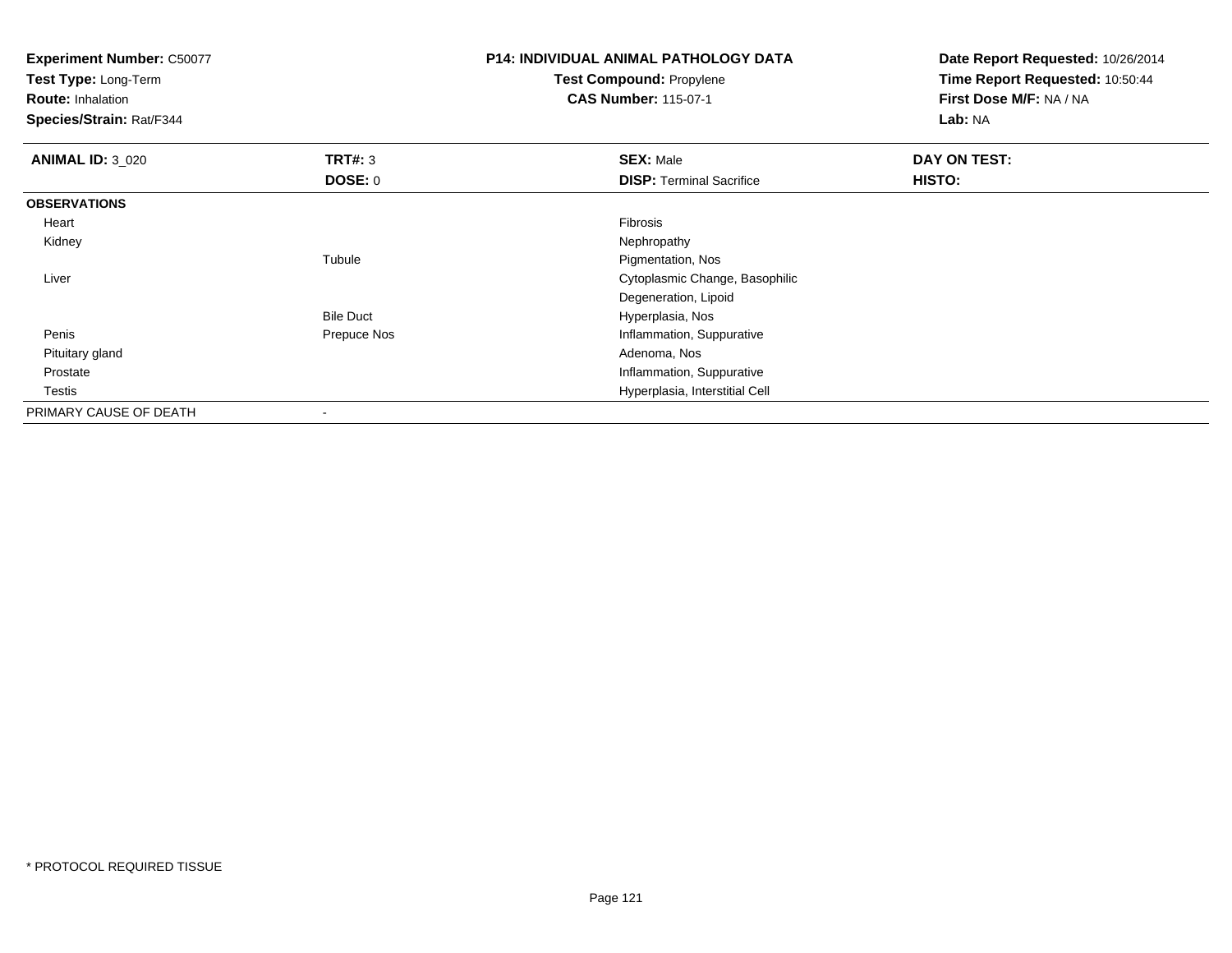**Test Type:** Long-Term

**Route:** Inhalation

**Species/Strain:** Rat/F344

### **P14: INDIVIDUAL ANIMAL PATHOLOGY DATATest Compound:** Propylene

**CAS Number:** 115-07-1

| <b>ANIMAL ID: 3_021</b> | TRT#: 3          | <b>SEX: Male</b>                 | DAY ON TEST:  |
|-------------------------|------------------|----------------------------------|---------------|
|                         | <b>DOSE: 0</b>   | <b>DISP: Terminal Sacrifice</b>  | <b>HISTO:</b> |
| <b>OBSERVATIONS</b>     |                  |                                  |               |
| Kidney                  |                  | Nephropathy                      |               |
|                         | Tubule           | Pigmentation, Nos                |               |
| Liver                   |                  | Cytoplasmic Change, Basophilic   |               |
|                         |                  | Cytoplasmic Change, Eosinophilic |               |
|                         | <b>Bile Duct</b> | Hyperplasia, Nos                 |               |
| Mammary gland           |                  | Hyperplasia, Nos                 |               |
| Nasal cavity            |                  | Inflammation, Nos                |               |
| Pancreas                |                  | Atrophy, Diffuse                 |               |
| Pituitary gland         |                  | Adenoma, Nos                     |               |
| Testis                  |                  | Atrophy, Nos                     |               |
|                         |                  | <b>Interstitial-Cell Tumor</b>   |               |
|                         |                  | Mineralization                   |               |
| PRIMARY CAUSE OF DEATH  |                  |                                  |               |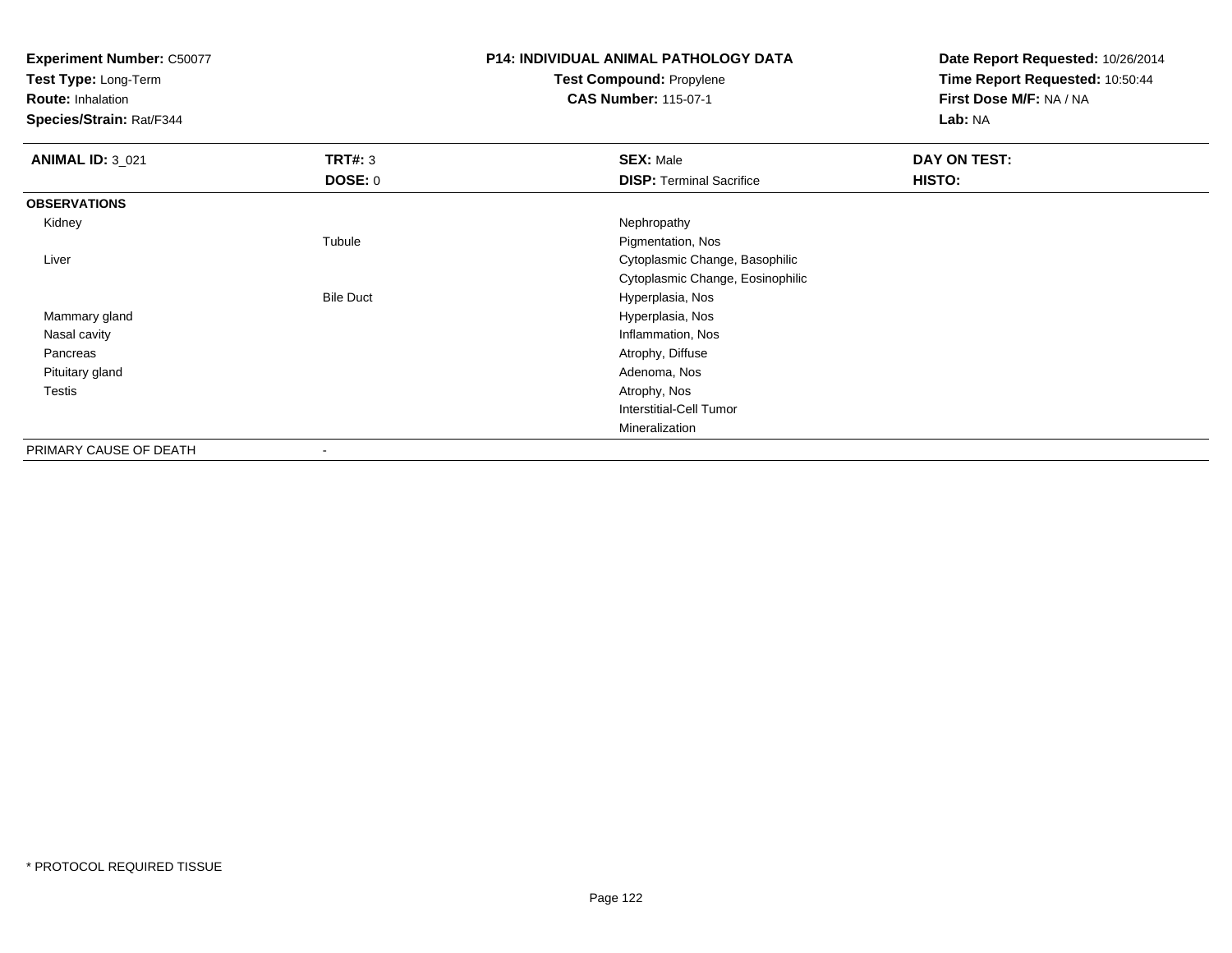**Test Type:** Long-Term

**Route:** Inhalation

**Species/Strain:** Rat/F344

# **P14: INDIVIDUAL ANIMAL PATHOLOGY DATATest Compound:** Propylene

**CAS Number:** 115-07-1

| <b>ANIMAL ID: 3_022</b> | <b>TRT#: 3</b>           | <b>SEX: Male</b>                | DAY ON TEST: |  |
|-------------------------|--------------------------|---------------------------------|--------------|--|
|                         | <b>DOSE: 0</b>           | <b>DISP:</b> Moribund Sacrifice | HISTO:       |  |
| <b>OBSERVATIONS</b>     |                          |                                 |              |  |
| Adrenal gland           |                          | Pheochromocytoma                |              |  |
| Eye                     | <b>Nasolacrimal Duct</b> | Inflammation, Suppurative       |              |  |
| Kidney                  |                          | Nephropathy                     |              |  |
|                         | Tubule                   | Pigmentation, Nos               |              |  |
| Liver                   | <b>Bile Duct</b>         | Hyperplasia, Nos                |              |  |
| Lung                    |                          | C-Cell Carcinoma, Metastatic    |              |  |
| Lymph node              |                          | Hyperplasia, Nos                |              |  |
| Spleen                  |                          | Hematopoiesis                   |              |  |
| Testis                  |                          | Interstitial-Cell Tumor         |              |  |
| Thymus                  |                          | Atrophy, Nos                    |              |  |
| Thyroid                 |                          | C-Cell Carcinoma                |              |  |
|                         |                          | Follicular-Cell Adenoma         |              |  |
| Unspecified             | Head                     | Carcinosarcoma                  |              |  |
| PRIMARY CAUSE OF DEATH  | $\overline{\phantom{a}}$ |                                 |              |  |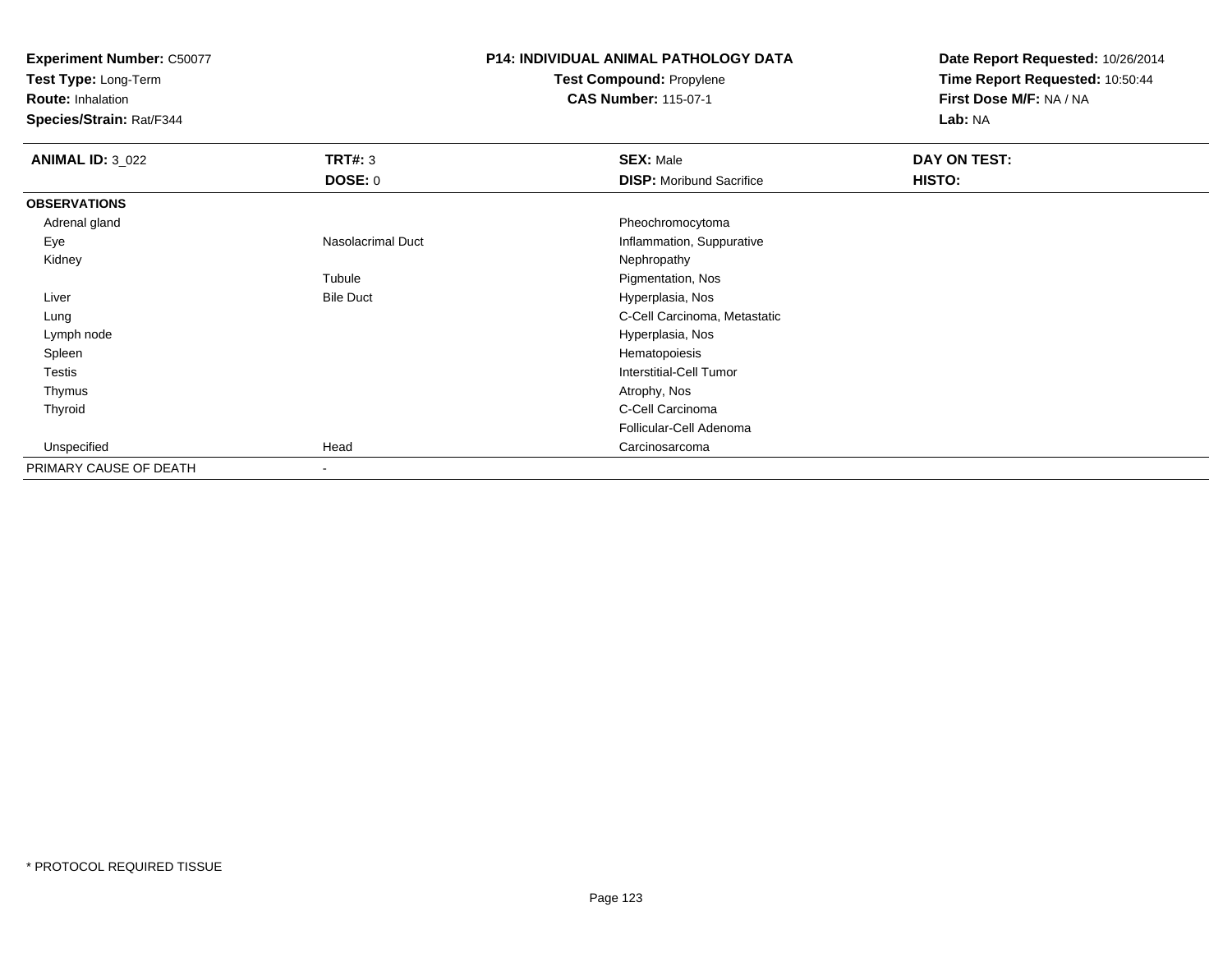**Test Type:** Long-Term

**Route:** Inhalation

**Species/Strain:** Rat/F344

### **P14: INDIVIDUAL ANIMAL PATHOLOGY DATATest Compound:** Propylene**CAS Number:** 115-07-1

| <b>ANIMAL ID: 3_023</b> | <b>TRT#: 3</b>   | <b>SEX: Male</b>                 | DAY ON TEST: |  |
|-------------------------|------------------|----------------------------------|--------------|--|
|                         | <b>DOSE: 0</b>   | <b>DISP: Terminal Sacrifice</b>  | HISTO:       |  |
| <b>OBSERVATIONS</b>     |                  |                                  |              |  |
| Adrenal gland           | Cortex Nos       | Hyperplasia, Focal               |              |  |
| Kidney                  |                  | Nephropathy                      |              |  |
|                         | Tubule           | Pigmentation, Nos                |              |  |
| Liver                   |                  | Cytoplasmic Change, Basophilic   |              |  |
|                         | <b>Bile Duct</b> | Hyperplasia, Nos                 |              |  |
| Lung                    |                  | Hyperplasia, Alveolar Epithelium |              |  |
| Mammary gland           |                  | Hyperplasia, Nos                 |              |  |
| Nasal cavity            |                  | Inflammation, Nos                |              |  |
| Stomach                 |                  | Hyperplasia, Epithelial          |              |  |
| Testis                  |                  | Atrophy, Nos                     |              |  |
|                         |                  | <b>Interstitial-Cell Tumor</b>   |              |  |
|                         |                  | Mineralization                   |              |  |
| Unspecified             | Head             | Osteosarcoma                     |              |  |
| PRIMARY CAUSE OF DEATH  | $\blacksquare$   |                                  |              |  |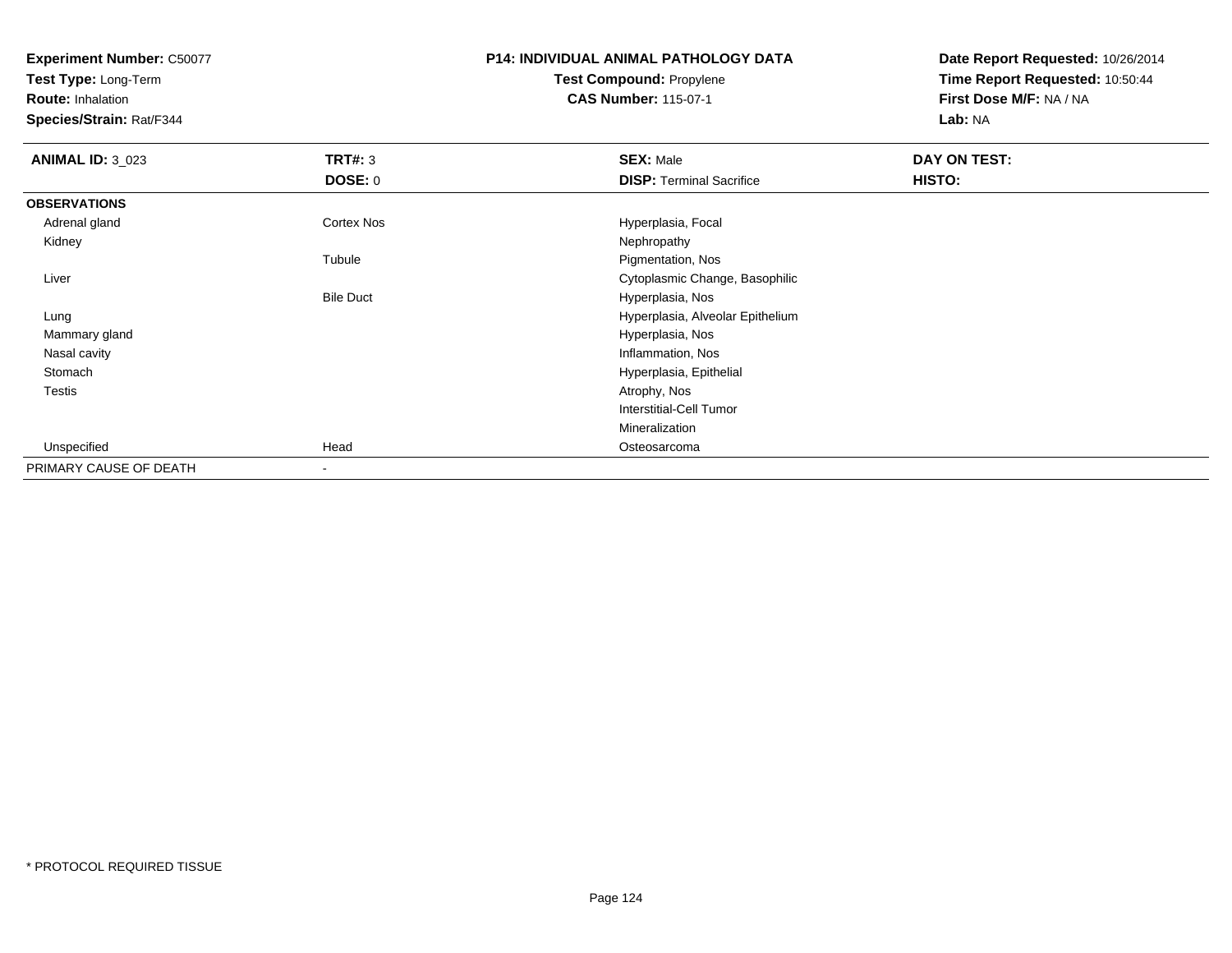| <b>Experiment Number: C50077</b><br>Test Type: Long-Term<br><b>Route: Inhalation</b><br>Species/Strain: Rat/F344 |                          | <b>P14: INDIVIDUAL ANIMAL PATHOLOGY DATA</b><br><b>Test Compound: Propylene</b><br><b>CAS Number: 115-07-1</b> | Date Report Requested: 10/26/2014<br>Time Report Requested: 10:50:44<br>First Dose M/F: NA / NA<br>Lab: NA |
|------------------------------------------------------------------------------------------------------------------|--------------------------|----------------------------------------------------------------------------------------------------------------|------------------------------------------------------------------------------------------------------------|
| <b>ANIMAL ID: 3 024</b>                                                                                          | <b>TRT#: 3</b>           | <b>SEX: Male</b>                                                                                               | DAY ON TEST:                                                                                               |
|                                                                                                                  | <b>DOSE: 0</b>           | <b>DISP:</b> Moribund Sacrifice                                                                                | HISTO:                                                                                                     |
| <b>OBSERVATIONS</b>                                                                                              |                          |                                                                                                                |                                                                                                            |
| Intestine Large                                                                                                  | Colon                    | Parasitism                                                                                                     |                                                                                                            |
| Kidney                                                                                                           |                          | Nephropathy                                                                                                    |                                                                                                            |
|                                                                                                                  | Tubule                   | Pigmentation, Nos                                                                                              |                                                                                                            |
| Liver                                                                                                            |                          | Hematopoiesis                                                                                                  |                                                                                                            |
|                                                                                                                  | <b>Bile Duct</b>         | Hyperplasia, Nos                                                                                               |                                                                                                            |
| Pancreas                                                                                                         |                          | Atrophy, Diffuse                                                                                               |                                                                                                            |
| Pituitary gland                                                                                                  |                          | Adenoma, Nos                                                                                                   |                                                                                                            |
| Testis                                                                                                           |                          | Atrophy, Nos                                                                                                   |                                                                                                            |
| PRIMARY CAUSE OF DEATH                                                                                           | $\overline{\phantom{a}}$ |                                                                                                                |                                                                                                            |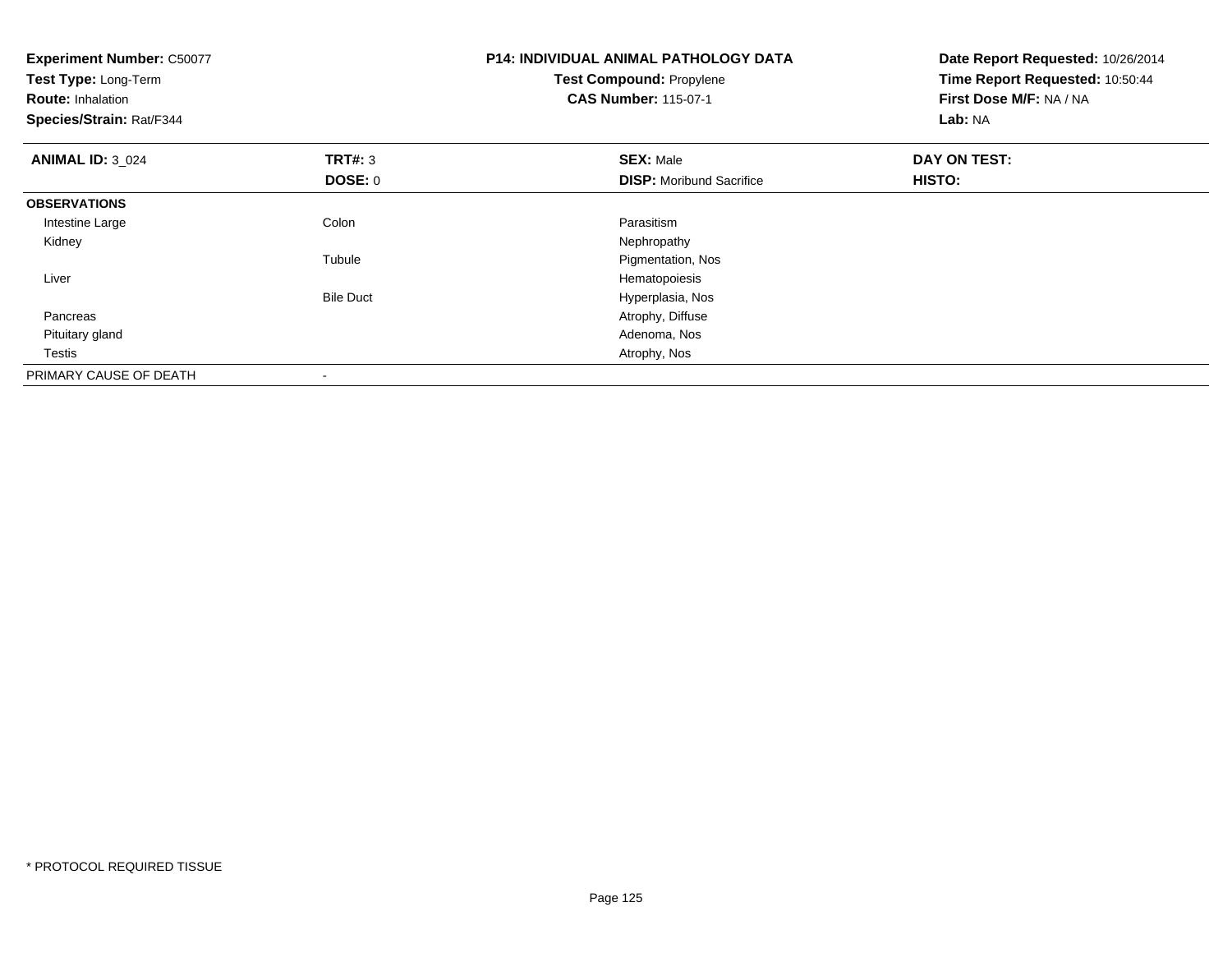| <b>Experiment Number: C50077</b><br>Test Type: Long-Term<br><b>Route: Inhalation</b><br>Species/Strain: Rat/F344 |                          | <b>P14: INDIVIDUAL ANIMAL PATHOLOGY DATA</b><br><b>Test Compound: Propylene</b><br><b>CAS Number: 115-07-1</b> | Date Report Requested: 10/26/2014<br>Time Report Requested: 10:50:44<br>First Dose M/F: NA / NA<br>Lab: NA |
|------------------------------------------------------------------------------------------------------------------|--------------------------|----------------------------------------------------------------------------------------------------------------|------------------------------------------------------------------------------------------------------------|
| <b>ANIMAL ID: 3 025</b>                                                                                          | TRT#: 3                  | <b>SEX: Male</b>                                                                                               | DAY ON TEST:                                                                                               |
|                                                                                                                  | <b>DOSE: 0</b>           | <b>DISP: Terminal Sacrifice</b>                                                                                | HISTO:                                                                                                     |
| <b>OBSERVATIONS</b>                                                                                              |                          |                                                                                                                |                                                                                                            |
| Kidney                                                                                                           |                          | Nephropathy                                                                                                    |                                                                                                            |
|                                                                                                                  | Tubule                   | Pigmentation, Nos                                                                                              |                                                                                                            |
| Liver                                                                                                            |                          | Degeneration, Lipoid                                                                                           |                                                                                                            |
|                                                                                                                  | <b>Bile Duct</b>         | Hyperplasia, Nos                                                                                               |                                                                                                            |
| Mammary gland                                                                                                    |                          | Hyperplasia, Nos                                                                                               |                                                                                                            |
| Pancreas                                                                                                         |                          | Atrophy, Focal                                                                                                 |                                                                                                            |
| Pituitary gland                                                                                                  |                          | Hyperplasia, Focal                                                                                             |                                                                                                            |
| Testis                                                                                                           |                          | Atrophy, Nos                                                                                                   |                                                                                                            |
|                                                                                                                  |                          | <b>Interstitial-Cell Tumor</b>                                                                                 |                                                                                                            |
| PRIMARY CAUSE OF DEATH                                                                                           | $\overline{\phantom{a}}$ |                                                                                                                |                                                                                                            |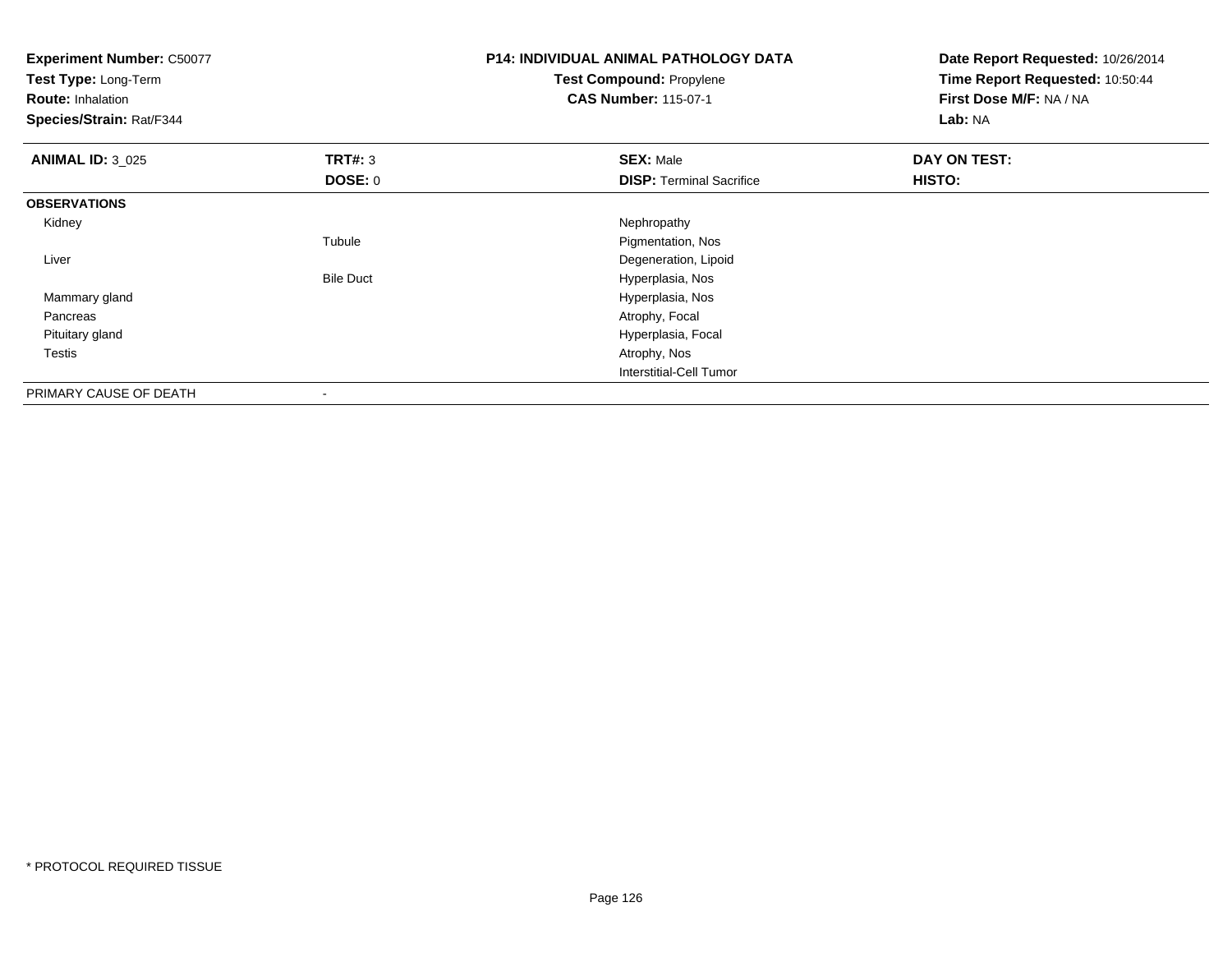**Test Type:** Long-Term

**Route:** Inhalation

**Species/Strain:** Rat/F344

### **P14: INDIVIDUAL ANIMAL PATHOLOGY DATATest Compound:** Propylene

**CAS Number:** 115-07-1

| <b>ANIMAL ID: 3_026</b> | <b>TRT#: 3</b>   | <b>SEX: Male</b>                | DAY ON TEST: |  |
|-------------------------|------------------|---------------------------------|--------------|--|
|                         | <b>DOSE: 0</b>   | <b>DISP: Terminal Sacrifice</b> | HISTO:       |  |
| <b>OBSERVATIONS</b>     |                  |                                 |              |  |
| Heart                   |                  | Fibrosis                        |              |  |
| Kidney                  |                  | Nephropathy                     |              |  |
|                         | Tubule           | Pigmentation, Nos               |              |  |
| Liver                   |                  | Cytoplasmic Change, Basophilic  |              |  |
|                         |                  | Degeneration, Lipoid            |              |  |
|                         | <b>Bile Duct</b> | Hyperplasia, Nos                |              |  |
| Lung                    |                  | Hemorrhage                      |              |  |
| Mammary gland           |                  | Hyperplasia, Nos                |              |  |
| Pancreas                |                  | Atrophy, Focal                  |              |  |
|                         | <b>Islets</b>    | Islet-Cell Adenoma              |              |  |
| Pituitary gland         |                  | Cyst, Nos                       |              |  |
|                         |                  | Hyperplasia, Focal              |              |  |
| Prostate                |                  | Inflammation, Nos               |              |  |
| Stomach                 |                  | Hyperplasia, Epithelial         |              |  |
| Testis                  |                  | Atrophy, Nos                    |              |  |
|                         |                  | Interstitial-Cell Tumor         |              |  |
| Unspecified             | Axilla           | Fibroma                         |              |  |
| PRIMARY CAUSE OF DEATH  | $\sim$           |                                 |              |  |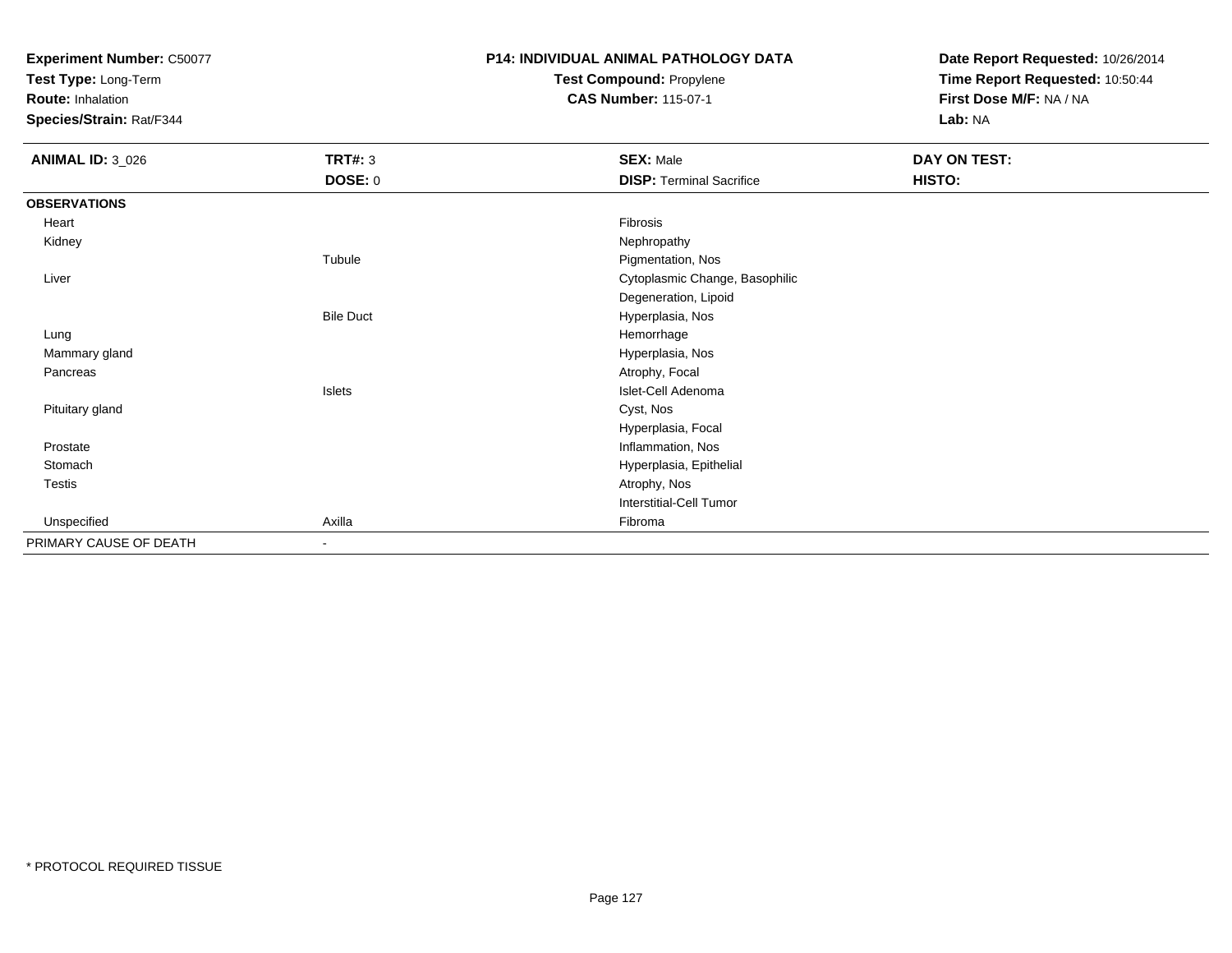**Test Type:** Long-Term

**Route:** Inhalation

**Species/Strain:** Rat/F344

# **P14: INDIVIDUAL ANIMAL PATHOLOGY DATATest Compound:** Propylene

**CAS Number:** 115-07-1

| <b>ANIMAL ID: 3_027</b> | TRT#: 3             | <b>SEX: Male</b>                 | DAY ON TEST: |
|-------------------------|---------------------|----------------------------------|--------------|
|                         | <b>DOSE: 0</b>      | <b>DISP: Terminal Sacrifice</b>  | HISTO:       |
| <b>OBSERVATIONS</b>     |                     |                                  |              |
| Kidney                  |                     | Nephropathy                      |              |
|                         | Tubule              | Pigmentation, Nos                |              |
| Liver                   | <b>Bile Duct</b>    | Hyperplasia, Nos                 |              |
| Lung                    |                     | Hyperplasia, Alveolar Epithelium |              |
|                         |                     | Inflammation, Interstitial       |              |
| Mammary gland           |                     | Galactocele                      |              |
| <b>Testis</b>           |                     | Atrophy, Nos                     |              |
|                         |                     | Hyperplasia, Interstitial Cell   |              |
| Thyroid                 |                     | Hyperplasia, C Cell              |              |
| Unspecified             | Chest               | Fibroma                          |              |
|                         | Multiple Organs Nos | Leukemia, Mononuclear Cell       |              |
| PRIMARY CAUSE OF DEATH  | $\blacksquare$      |                                  |              |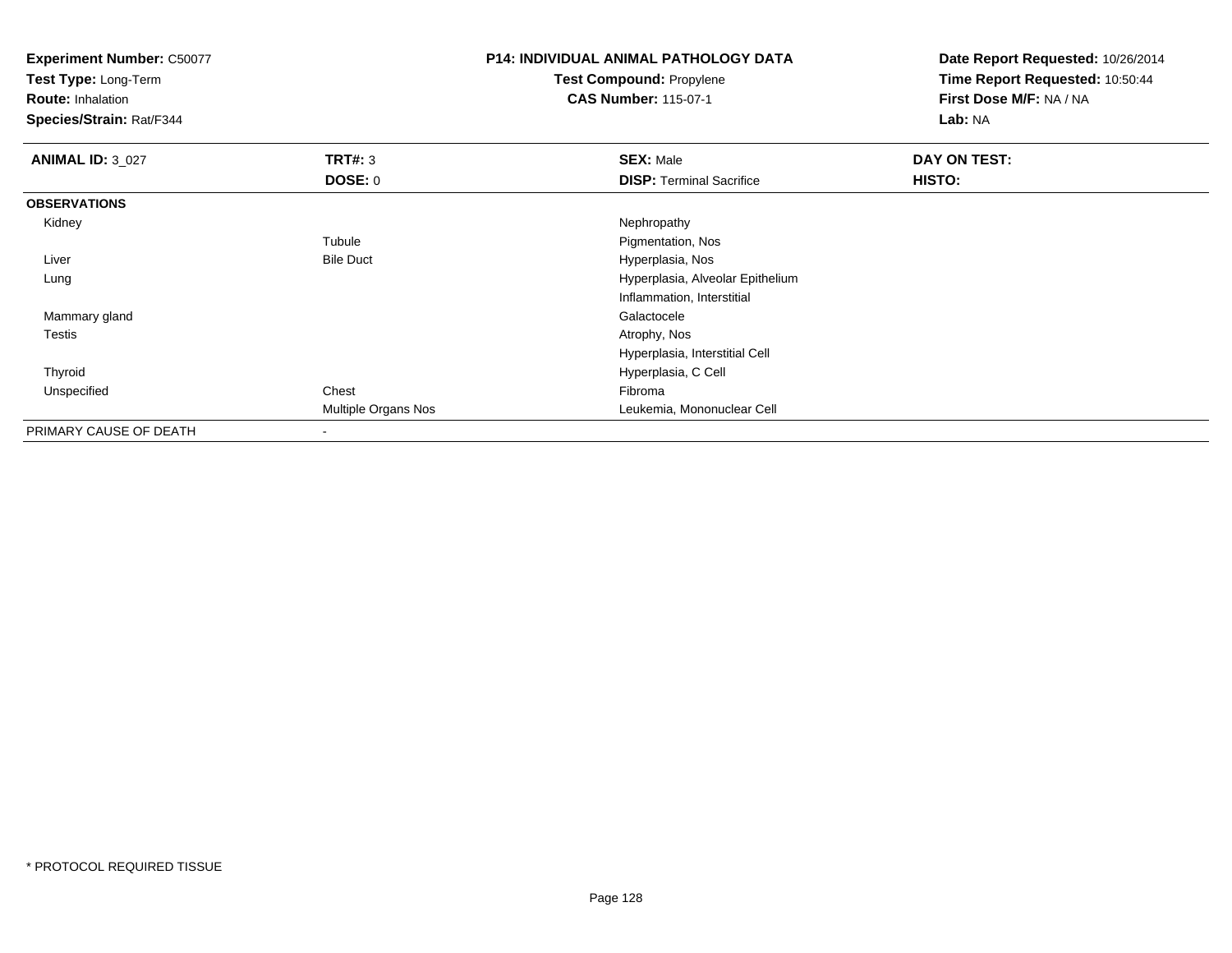**Test Type:** Long-Term

**Route:** Inhalation

**Species/Strain:** Rat/F344

# **P14: INDIVIDUAL ANIMAL PATHOLOGY DATATest Compound:** Propylene

**CAS Number:** 115-07-1

| <b>ANIMAL ID: 3_028</b> | <b>TRT#: 3</b>           | <b>SEX: Male</b>                | DAY ON TEST: |
|-------------------------|--------------------------|---------------------------------|--------------|
|                         | DOSE: 0                  | <b>DISP: Moribund Sacrifice</b> | HISTO:       |
| <b>OBSERVATIONS</b>     |                          |                                 |              |
| Adrenal gland           |                          | Degeneration, Lipoid            |              |
|                         | Cortex Nos               | Hyperplasia, Focal              |              |
| Brain                   |                          | Astrocytoma                     |              |
|                         |                          | Hemorrhage                      |              |
|                         |                          | Necrosis, Focal                 |              |
| Eye                     | Nasolacrimal Duct        | Inflammation, Suppurative       |              |
| Kidney                  |                          | Nephropathy                     |              |
|                         | Tubule                   | Pigmentation, Nos               |              |
| Liver                   | Centrilobular            | Degeneration, Nos               |              |
|                         | <b>Bile Duct</b>         | Hyperplasia, Nos                |              |
|                         |                          | Necrosis, Central               |              |
| Mammary gland           |                          | Hyperplasia, Nos                |              |
| Testis                  |                          | Atrophy, Nos                    |              |
|                         |                          | Interstitial-Cell Tumor         |              |
|                         |                          | Mineralization                  |              |
| Thyroid                 |                          | Hyperplasia, C Cell             |              |
| Trachea                 |                          | Inflammation, Suppurative       |              |
| Unspecified             | Multiple Organs Nos      | Leukemia, Mononuclear Cell      |              |
| PRIMARY CAUSE OF DEATH  | $\overline{\phantom{a}}$ |                                 |              |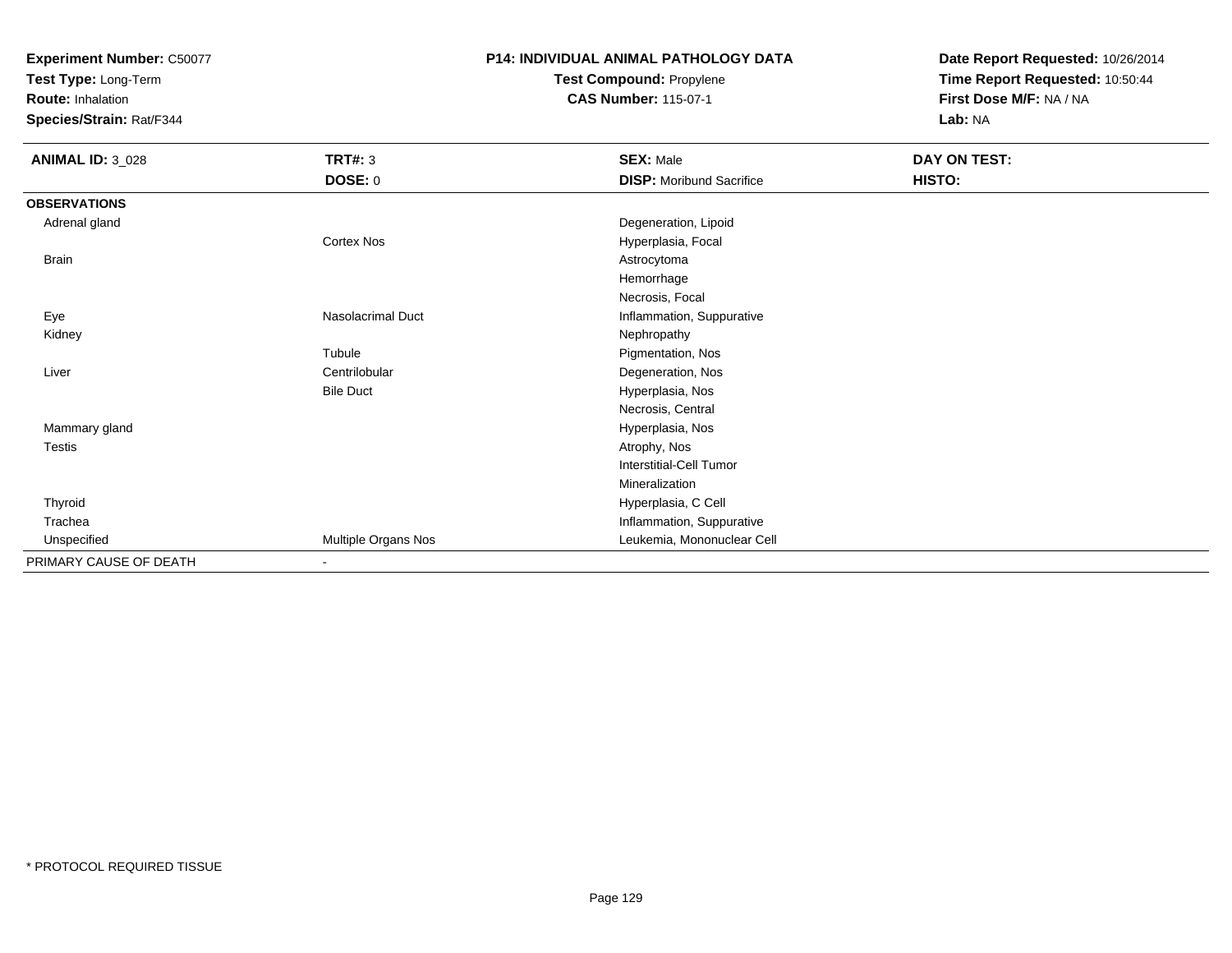**Test Type:** Long-Term

**Route:** Inhalation

**Species/Strain:** Rat/F344

# **P14: INDIVIDUAL ANIMAL PATHOLOGY DATATest Compound:** Propylene

**CAS Number:** 115-07-1

| <b>ANIMAL ID: 3_029</b> | <b>TRT#: 3</b>    | <b>SEX: Male</b>                | DAY ON TEST: |  |
|-------------------------|-------------------|---------------------------------|--------------|--|
|                         | <b>DOSE: 0</b>    | <b>DISP:</b> Moribund Sacrifice | HISTO:       |  |
| <b>OBSERVATIONS</b>     |                   |                                 |              |  |
| Adrenal gland           |                   | Degeneration, Lipoid            |              |  |
| Brain                   |                   | Hemorrhage                      |              |  |
| Eye                     | Nasolacrimal Duct | Inflammation, Suppurative       |              |  |
|                         |                   | Inflammation, Suppurative       |              |  |
| Kidney                  |                   | Nephropathy                     |              |  |
|                         | Tubule            | Pigmentation, Nos               |              |  |
| Liver                   |                   | Cytoplasmic Change, Basophilic  |              |  |
|                         |                   | Degeneration, Lipoid            |              |  |
|                         | <b>Bile Duct</b>  | Hyperplasia, Nos                |              |  |
|                         |                   | Necrosis, Focal                 |              |  |
| Nasal cavity            |                   | Inflammation, Suppurative       |              |  |
| Pancreas                |                   | Atrophy, Diffuse                |              |  |
| Pituitary gland         |                   | Hyperplasia, Focal              |              |  |
| Salivary gland          |                   | Atrophy, Nos                    |              |  |
|                         |                   | Inflammation, Nos               |              |  |
| Testis                  |                   | Atrophy, Nos                    |              |  |
|                         |                   | Interstitial-Cell Tumor         |              |  |
| PRIMARY CAUSE OF DEATH  | $\blacksquare$    |                                 |              |  |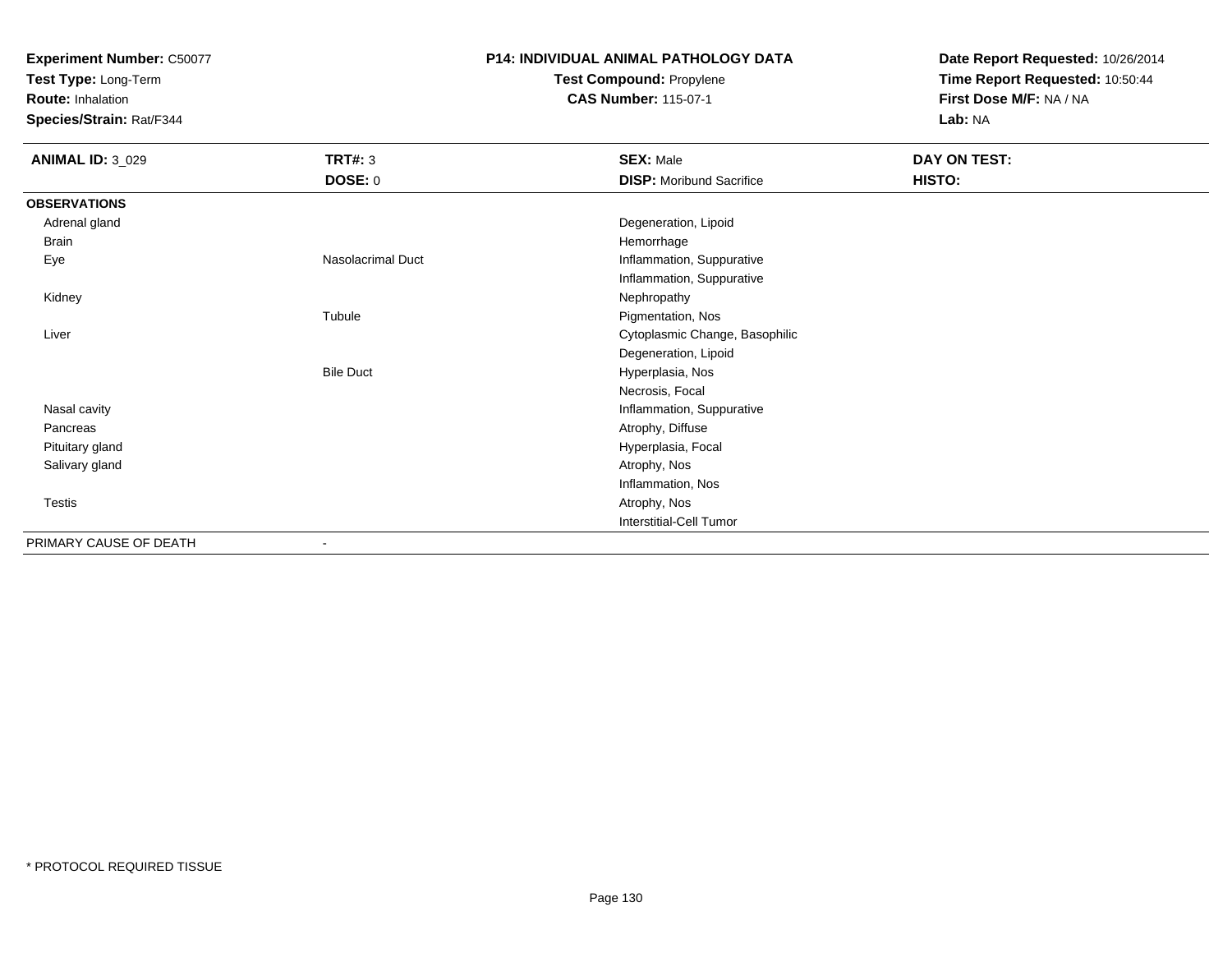**Test Type:** Long-Term

**Route:** Inhalation

**Species/Strain:** Rat/F344

# **P14: INDIVIDUAL ANIMAL PATHOLOGY DATATest Compound:** Propylene

**CAS Number:** 115-07-1

| <b>ANIMAL ID: 3_030</b> | <b>TRT#: 3</b>           | <b>SEX: Male</b>                | DAY ON TEST: |
|-------------------------|--------------------------|---------------------------------|--------------|
|                         | <b>DOSE: 0</b>           | <b>DISP: Terminal Sacrifice</b> | HISTO:       |
| <b>OBSERVATIONS</b>     |                          |                                 |              |
| Adrenal gland           |                          | Pheochromocytoma, Malignant     |              |
| Heart                   |                          | Fibrosis                        |              |
| Kidney                  |                          | Nephropathy                     |              |
|                         | Tubule                   | Pigmentation, Nos               |              |
| Larynx                  |                          | Inflammation, Suppurative       |              |
| Liver                   | <b>Bile Duct</b>         | Hyperplasia, Nos                |              |
| Lung                    | <b>Bronchiole</b>        | Hyperplasia, Epithelial         |              |
|                         | <b>Bronchiole</b>        | Inflammation, Suppurative       |              |
| Spleen                  |                          | Fibrosis, Focal                 |              |
| Testis                  |                          | Atrophy, Nos                    |              |
|                         |                          | Interstitial-Cell Tumor         |              |
|                         |                          | Mineralization                  |              |
| Trachea                 |                          | Hyperplasia, Epithelial         |              |
|                         |                          | Inflammation, Nos               |              |
| PRIMARY CAUSE OF DEATH  | $\overline{\phantom{a}}$ |                                 |              |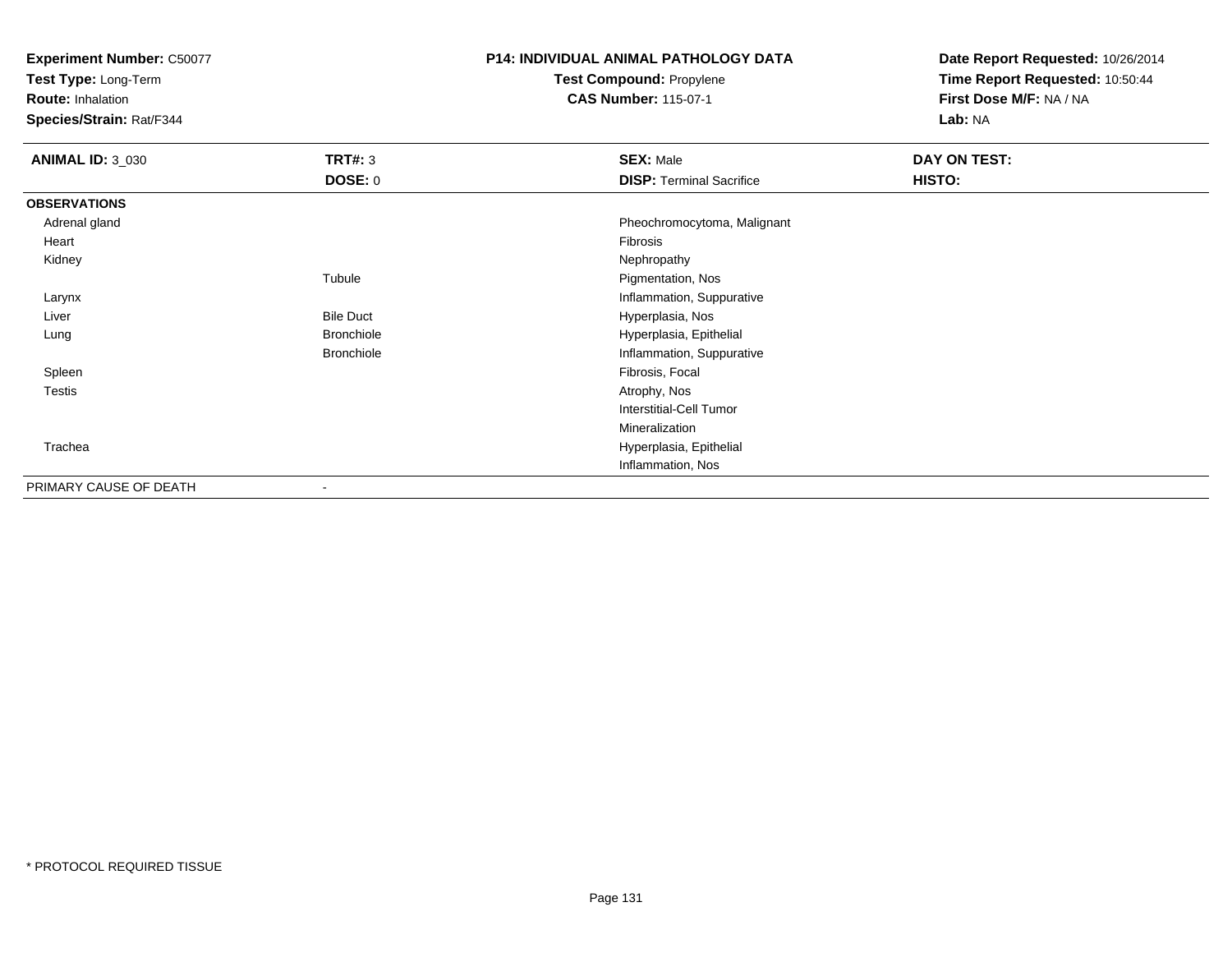**Test Type:** Long-Term

**Route:** Inhalation

**Species/Strain:** Rat/F344

### **P14: INDIVIDUAL ANIMAL PATHOLOGY DATATest Compound:** Propylene**CAS Number:** 115-07-1

| <b>ANIMAL ID: 3_031</b> | TRT#: 3             | <b>SEX: Male</b>                | <b>DAY ON TEST:</b> |  |
|-------------------------|---------------------|---------------------------------|---------------------|--|
|                         | <b>DOSE: 0</b>      | <b>DISP:</b> Terminal Sacrifice | HISTO:              |  |
| <b>OBSERVATIONS</b>     |                     |                                 |                     |  |
| Adrenal gland           | Cortex Nos          | Hyperplasia, Focal              |                     |  |
| Kidney                  | Tubule              | Mineralization                  |                     |  |
|                         |                     | Nephropathy                     |                     |  |
|                         | Tubule              | Pigmentation, Nos               |                     |  |
| Liver                   | <b>Bile Duct</b>    | Hyperplasia, Nos                |                     |  |
| Mammary gland           |                     | Hyperplasia, Nos                |                     |  |
| Pituitary gland         |                     | Cyst, Nos                       |                     |  |
|                         |                     | Hyperplasia, Focal              |                     |  |
| <b>Testis</b>           |                     | Atrophy, Nos                    |                     |  |
|                         |                     | <b>Interstitial-Cell Tumor</b>  |                     |  |
|                         | Tunica Vaginalis    | Mesothelioma, Nos               |                     |  |
| Unspecified             | Multiple Organs Nos | Leukemia, Mononuclear Cell      |                     |  |
| PRIMARY CAUSE OF DEATH  |                     |                                 |                     |  |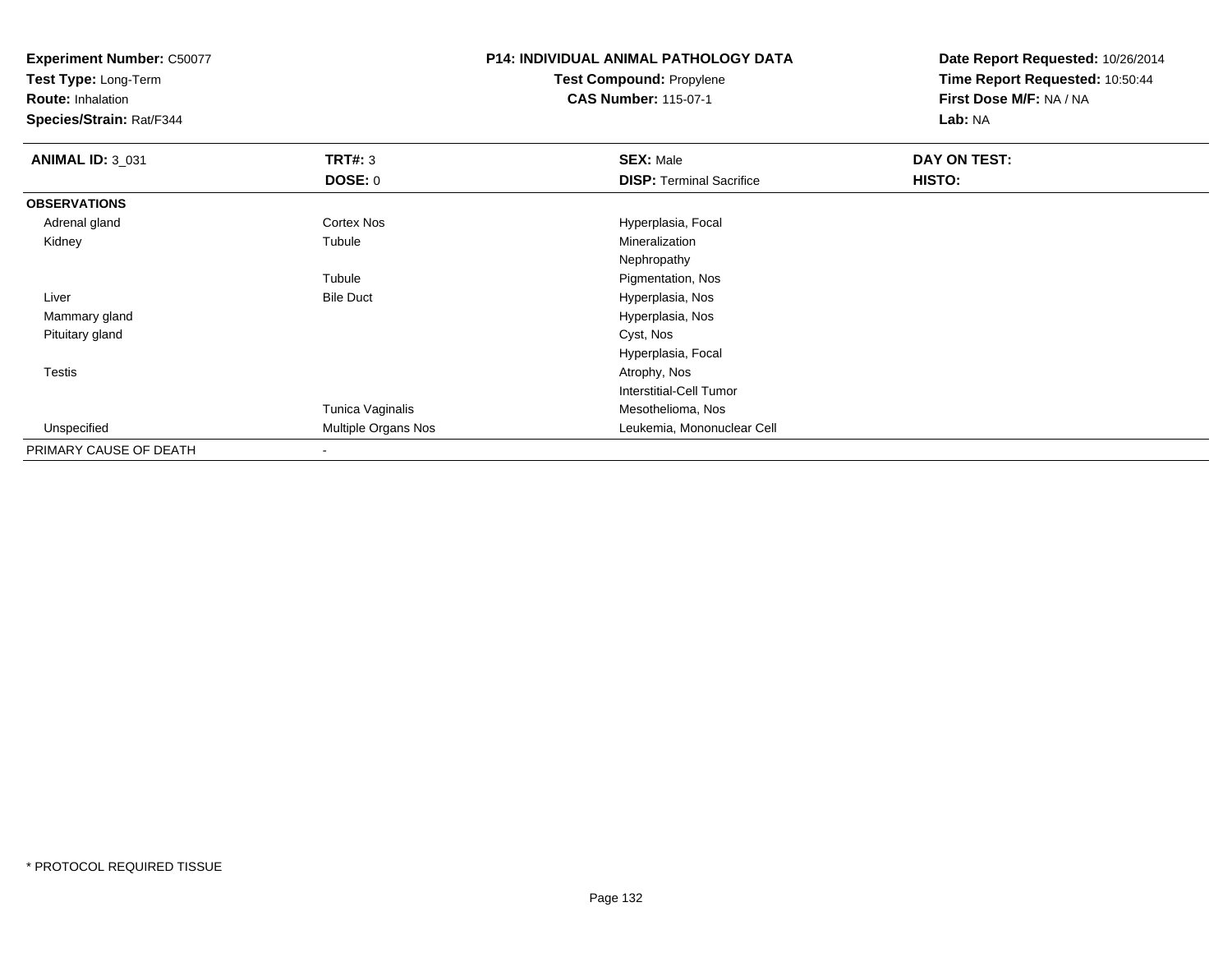| <b>Experiment Number: C50077</b><br>Test Type: Long-Term<br><b>Route: Inhalation</b><br>Species/Strain: Rat/F344 |                  | <b>P14: INDIVIDUAL ANIMAL PATHOLOGY DATA</b><br><b>Test Compound: Propylene</b><br><b>CAS Number: 115-07-1</b> | Date Report Requested: 10/26/2014<br>Time Report Requested: 10:50:44<br>First Dose M/F: NA / NA<br>Lab: NA |
|------------------------------------------------------------------------------------------------------------------|------------------|----------------------------------------------------------------------------------------------------------------|------------------------------------------------------------------------------------------------------------|
| <b>ANIMAL ID: 3_032</b>                                                                                          | <b>TRT#: 3</b>   | <b>SEX: Male</b>                                                                                               | DAY ON TEST:                                                                                               |
|                                                                                                                  | <b>DOSE: 0</b>   | <b>DISP: Terminal Sacrifice</b>                                                                                | HISTO:                                                                                                     |
| <b>OBSERVATIONS</b>                                                                                              |                  |                                                                                                                |                                                                                                            |
| Heart                                                                                                            |                  | Fibrosis                                                                                                       |                                                                                                            |
| Kidney                                                                                                           |                  | Nephropathy                                                                                                    |                                                                                                            |
|                                                                                                                  | Tubule           | Pigmentation, Nos                                                                                              |                                                                                                            |
| Liver                                                                                                            |                  | Degeneration, Lipoid                                                                                           |                                                                                                            |
|                                                                                                                  | <b>Bile Duct</b> | Hyperplasia, Nos                                                                                               |                                                                                                            |
| Nasal cavity                                                                                                     |                  | Inflammation, Suppurative                                                                                      |                                                                                                            |
| Testis                                                                                                           |                  | Atrophy, Nos                                                                                                   |                                                                                                            |
|                                                                                                                  |                  | Interstitial-Cell Tumor                                                                                        |                                                                                                            |
|                                                                                                                  |                  | Mineralization                                                                                                 |                                                                                                            |
| PRIMARY CAUSE OF DEATH                                                                                           |                  |                                                                                                                |                                                                                                            |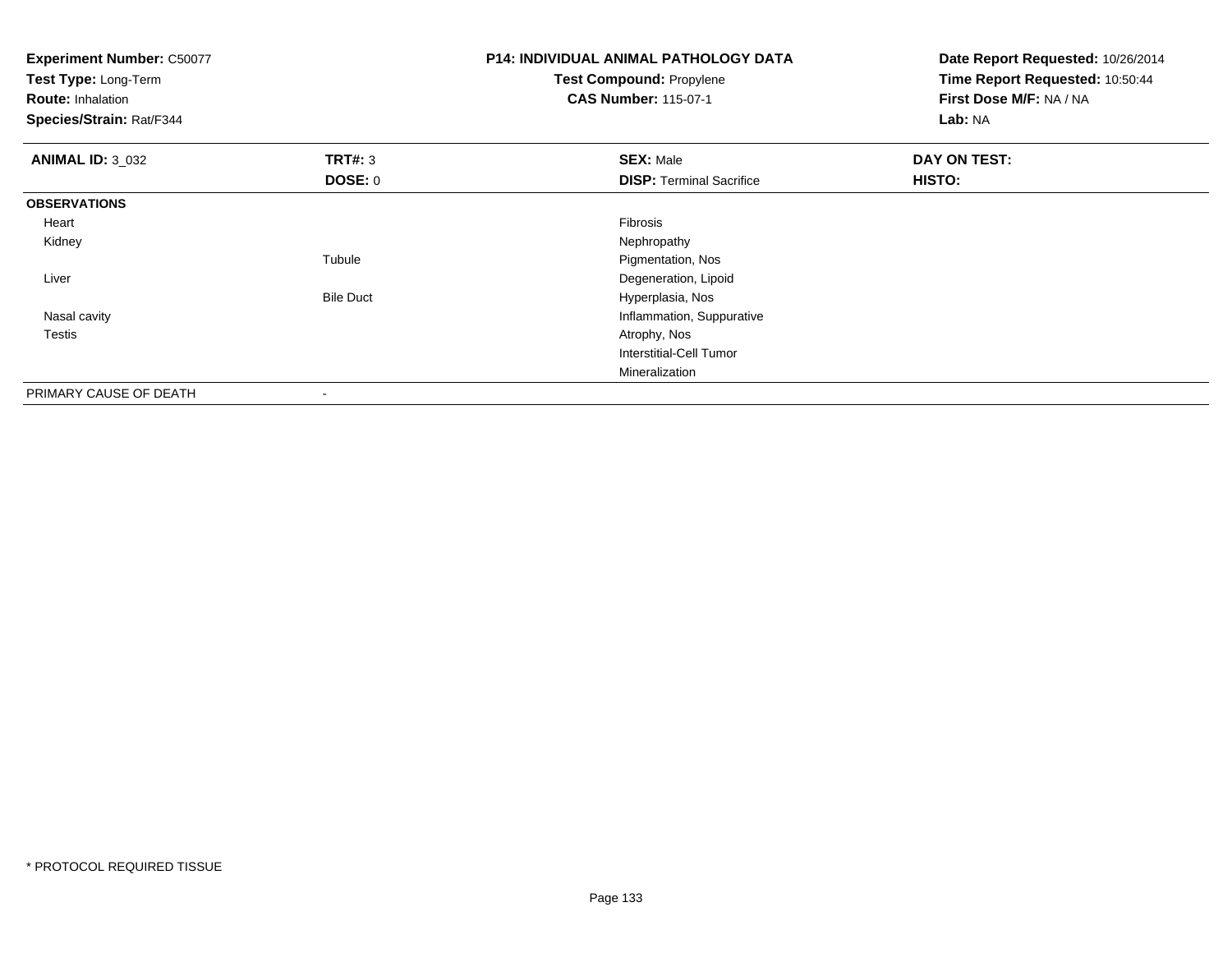**Test Type:** Long-Term

**Route:** Inhalation

**Species/Strain:** Rat/F344

# **P14: INDIVIDUAL ANIMAL PATHOLOGY DATATest Compound:** Propylene

**CAS Number:** 115-07-1

| <b>ANIMAL ID: 3_033</b> | <b>TRT#: 3</b>        | <b>SEX: Male</b>           | DAY ON TEST: |  |
|-------------------------|-----------------------|----------------------------|--------------|--|
|                         | <b>DOSE: 0</b>        | <b>DISP: Natural Death</b> | HISTO:       |  |
| <b>OBSERVATIONS</b>     |                       |                            |              |  |
| Adrenal gland           |                       | Degeneration, Lipoid       |              |  |
| Kidney                  |                       | Nephropathy                |              |  |
|                         | Tubule                | Pigmentation, Nos          |              |  |
| Larynx                  |                       | Inflammation, Suppurative  |              |  |
| Liver                   |                       | Degeneration, Nos          |              |  |
|                         |                       | Hematopoiesis              |              |  |
|                         | <b>Bile Duct</b>      | Hyperplasia, Nos           |              |  |
| Lung                    |                       | Hematopoiesis              |              |  |
| Nasal cavity            |                       | Inflammation, Suppurative  |              |  |
|                         |                       | Metaplasia, Squamous       |              |  |
| Pancreas                |                       | Atrophy, Diffuse           |              |  |
| Peritoneum              | Peritoneal Cavity Nos | Necrosis, Fat              |              |  |
| Pituitary gland         |                       | Cyst, Nos                  |              |  |
| Spleen                  |                       | Hematopoiesis              |              |  |
| Testis                  |                       | Atrophy, Nos               |              |  |
|                         |                       | Interstitial-Cell Tumor    |              |  |
| Unspecified             | Multiple Organs Nos   | Leukemia, Mononuclear Cell |              |  |
| PRIMARY CAUSE OF DEATH  | $\blacksquare$        |                            |              |  |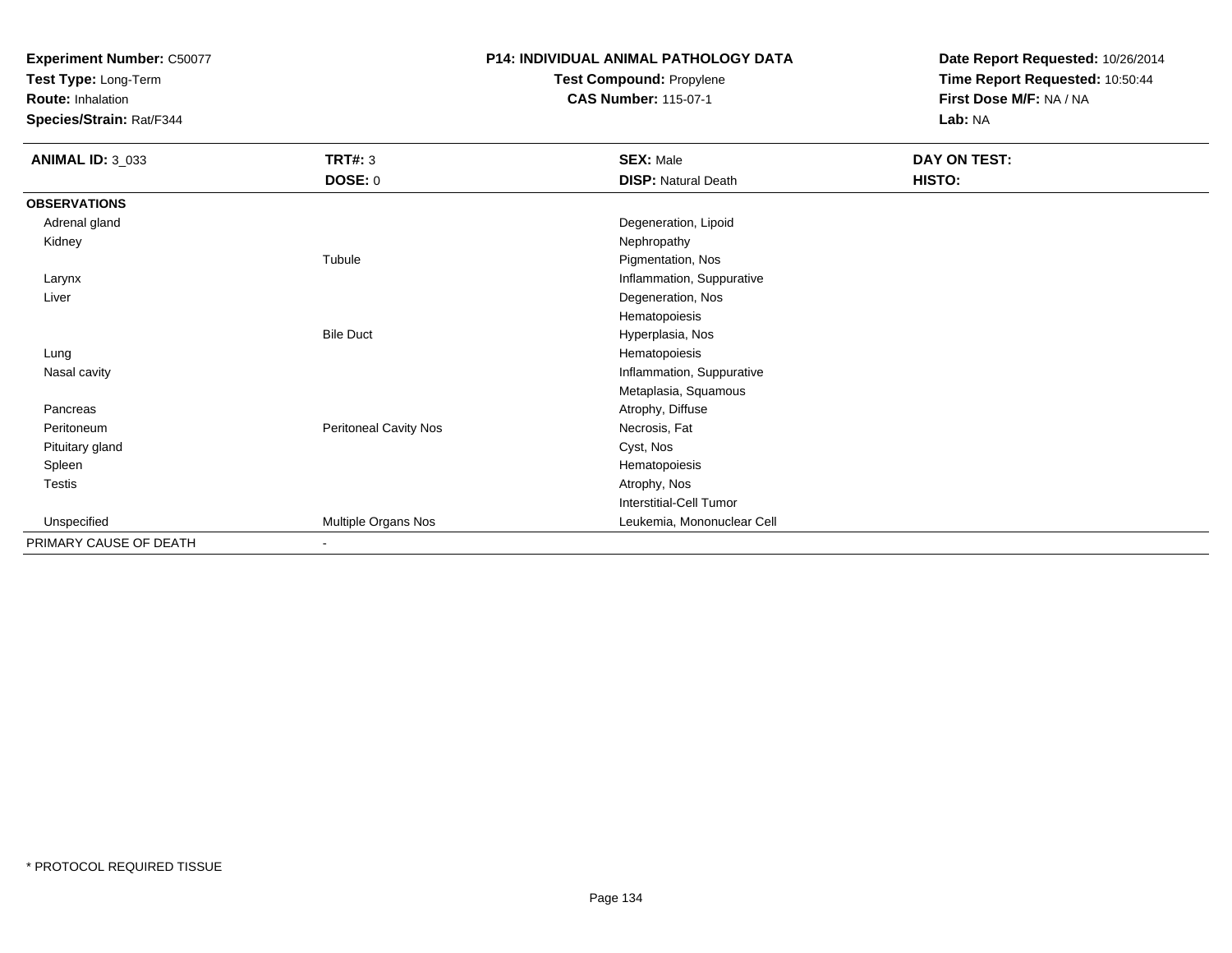| <b>Experiment Number: C50077</b><br>Test Type: Long-Term<br><b>Route: Inhalation</b><br>Species/Strain: Rat/F344 |                  | <b>P14: INDIVIDUAL ANIMAL PATHOLOGY DATA</b><br>Test Compound: Propylene<br><b>CAS Number: 115-07-1</b> | Date Report Requested: 10/26/2014<br>Time Report Requested: 10:50:44<br>First Dose M/F: NA / NA<br>Lab: NA |
|------------------------------------------------------------------------------------------------------------------|------------------|---------------------------------------------------------------------------------------------------------|------------------------------------------------------------------------------------------------------------|
| <b>ANIMAL ID: 3_034</b>                                                                                          | <b>TRT#:</b> 3   | <b>SEX: Male</b>                                                                                        | DAY ON TEST:                                                                                               |
|                                                                                                                  | DOSE: 0          | <b>DISP: Terminal Sacrifice</b>                                                                         | <b>HISTO:</b>                                                                                              |
| <b>OBSERVATIONS</b>                                                                                              |                  |                                                                                                         |                                                                                                            |
| Kidney                                                                                                           |                  | Nephropathy                                                                                             |                                                                                                            |
|                                                                                                                  | Tubule           | Pigmentation, Nos                                                                                       |                                                                                                            |
| Liver                                                                                                            | <b>Bile Duct</b> | Hyperplasia, Nos                                                                                        |                                                                                                            |
| Mammary gland                                                                                                    |                  | Hyperplasia, Nos                                                                                        |                                                                                                            |
| Pancreas                                                                                                         |                  | Atrophy, Diffuse                                                                                        |                                                                                                            |
| Prostate                                                                                                         |                  | Inflammation, Suppurative                                                                               |                                                                                                            |
| Testis                                                                                                           |                  | Hyperplasia, Interstitial Cell                                                                          |                                                                                                            |
| Tooth                                                                                                            |                  | Inflammation, Suppurative                                                                               |                                                                                                            |
| PRIMARY CAUSE OF DEATH                                                                                           |                  |                                                                                                         |                                                                                                            |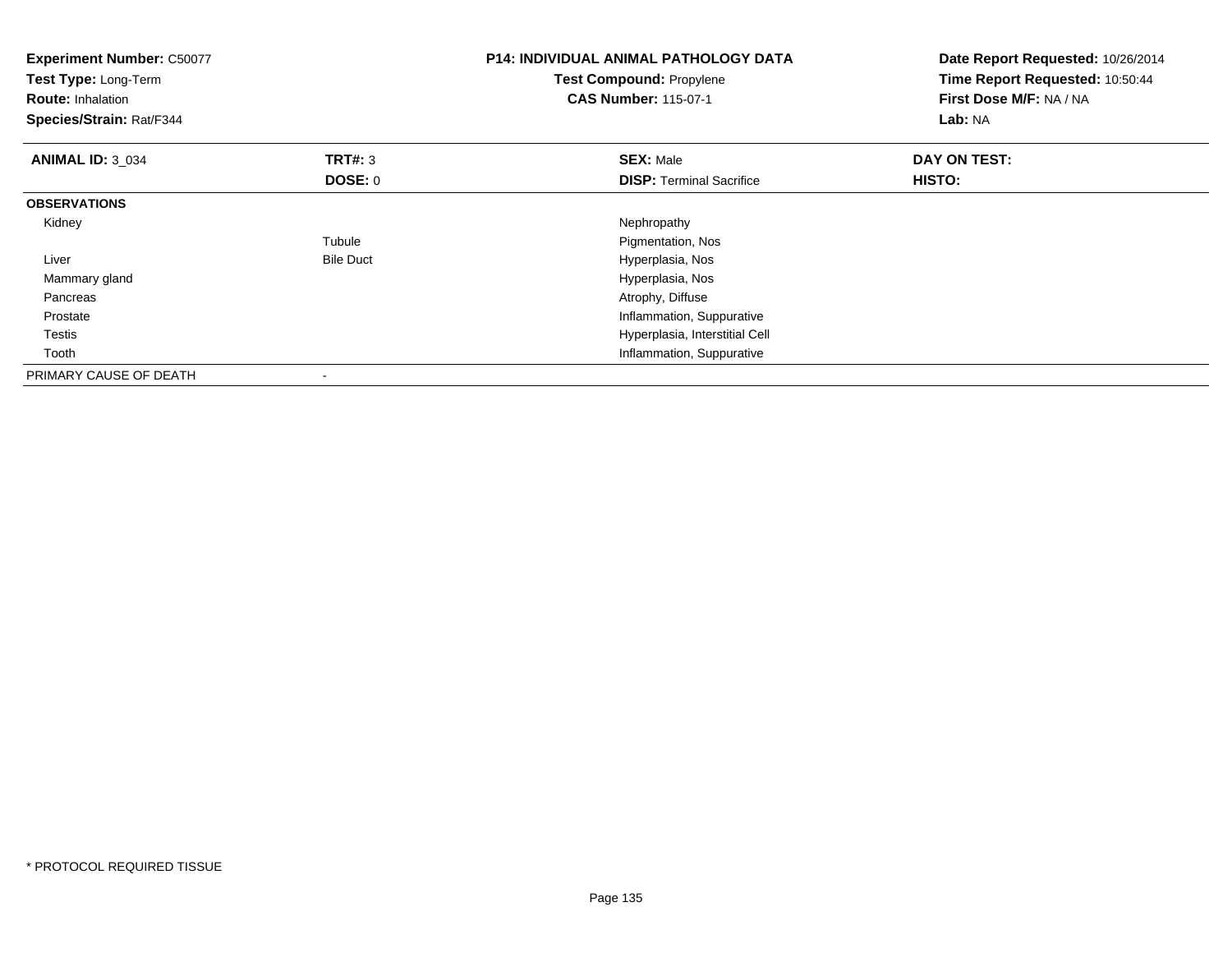**Test Type:** Long-Term

**Route:** Inhalation

**Species/Strain:** Rat/F344

# **P14: INDIVIDUAL ANIMAL PATHOLOGY DATATest Compound:** Propylene

**CAS Number:** 115-07-1

| <b>ANIMAL ID: 3_035</b> | <b>TRT#: 3</b>           | <b>SEX: Male</b>                | DAY ON TEST: |
|-------------------------|--------------------------|---------------------------------|--------------|
|                         | DOSE: 0                  | <b>DISP:</b> Moribund Sacrifice | HISTO:       |
| <b>OBSERVATIONS</b>     |                          |                                 |              |
| Adrenal gland           |                          | Degeneration, Lipoid            |              |
| Heart                   |                          | Fibrosis                        |              |
| Kidney                  |                          | Nephropathy                     |              |
|                         | Tubule                   | Pigmentation, Nos               |              |
| Liver                   |                          | Cytoplasmic Change, Basophilic  |              |
|                         | <b>Bile Duct</b>         | Hyperplasia, Nos                |              |
| Lymph node              |                          | Inflammation, Acute/Chronic     |              |
| Nasal cavity            |                          | Inflammation, Suppurative       |              |
| Pituitary gland         |                          | Hyperplasia, Focal              |              |
| Spleen                  |                          | Hematopoiesis                   |              |
| <b>Testis</b>           |                          | Atrophy, Nos                    |              |
|                         |                          | <b>Interstitial-Cell Tumor</b>  |              |
|                         |                          | Mineralization                  |              |
| Tooth                   |                          | Inflammation, Suppurative       |              |
| Zymbal gland            |                          | Carcinoma, Nos                  |              |
| PRIMARY CAUSE OF DEATH  | $\overline{\phantom{a}}$ |                                 |              |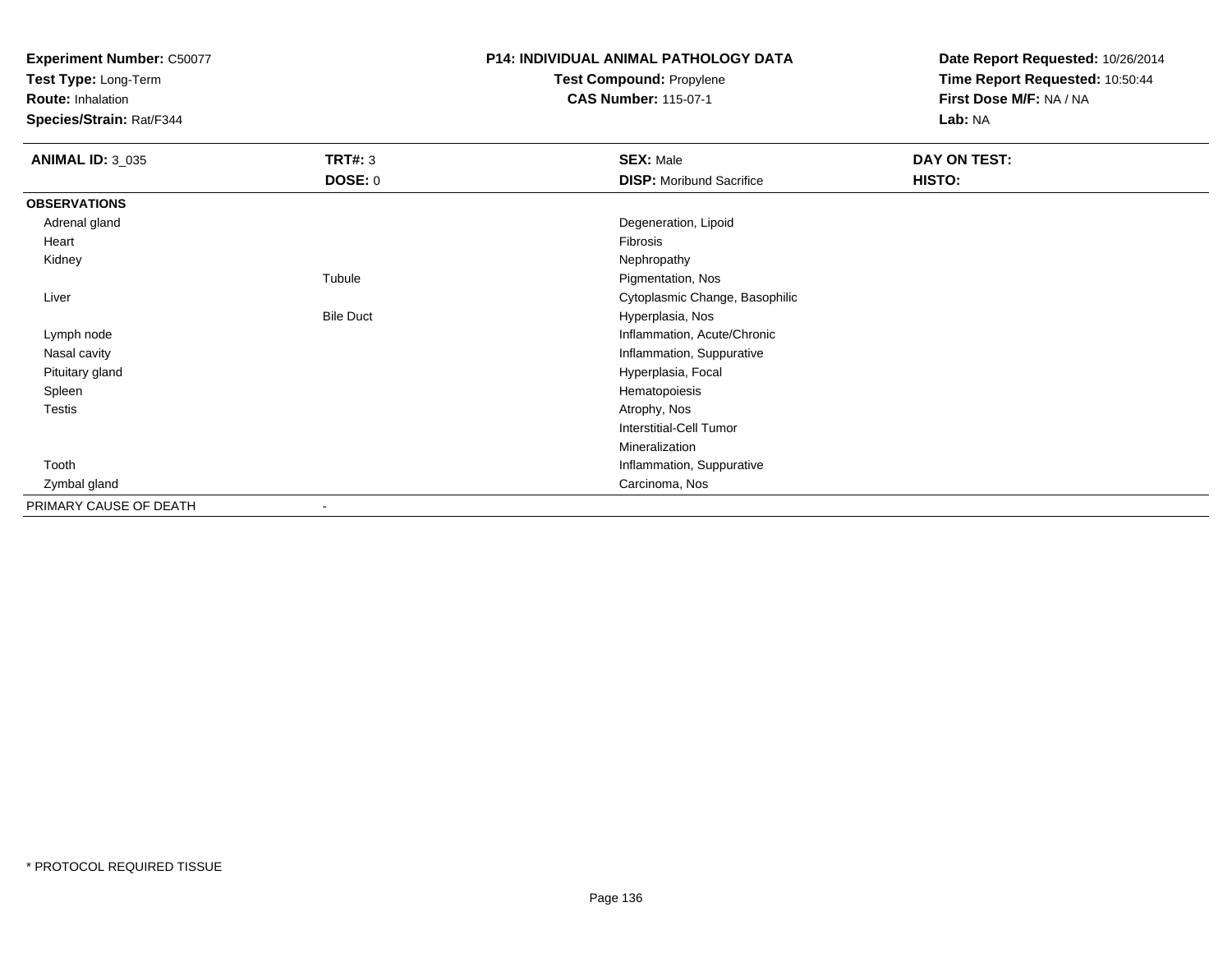**Test Type:** Long-Term

**Route:** Inhalation

**Species/Strain:** Rat/F344

# **P14: INDIVIDUAL ANIMAL PATHOLOGY DATATest Compound:** Propylene

**CAS Number:** 115-07-1

| <b>ANIMAL ID: 3_036</b> | TRT#: 3                  | <b>SEX: Male</b>                | DAY ON TEST: |  |
|-------------------------|--------------------------|---------------------------------|--------------|--|
|                         | <b>DOSE: 0</b>           | <b>DISP: Terminal Sacrifice</b> | HISTO:       |  |
| <b>OBSERVATIONS</b>     |                          |                                 |              |  |
| Kidney                  |                          | Nephropathy                     |              |  |
|                         | Tubule                   | Pigmentation, Nos               |              |  |
| Liver                   |                          | Cytoplasmic Change, Basophilic  |              |  |
|                         | <b>Bile Duct</b>         | Hyperplasia, Nos                |              |  |
| Lung                    | <b>Bronchiole</b>        | Inflammation, Suppurative       |              |  |
| Lymph node              |                          | Inflammation, Acute/Chronic     |              |  |
| Nasal cavity            |                          | Foreign Body, Nos               |              |  |
|                         |                          | Hyperplasia, Epithelial         |              |  |
|                         |                          | Inflammation, Suppurative       |              |  |
| Pancreas                |                          | Atrophy, Focal                  |              |  |
| Testis                  |                          | Atrophy, Nos                    |              |  |
|                         |                          | Interstitial-Cell Tumor         |              |  |
|                         |                          | Mineralization                  |              |  |
| PRIMARY CAUSE OF DEATH  | $\overline{\phantom{a}}$ |                                 |              |  |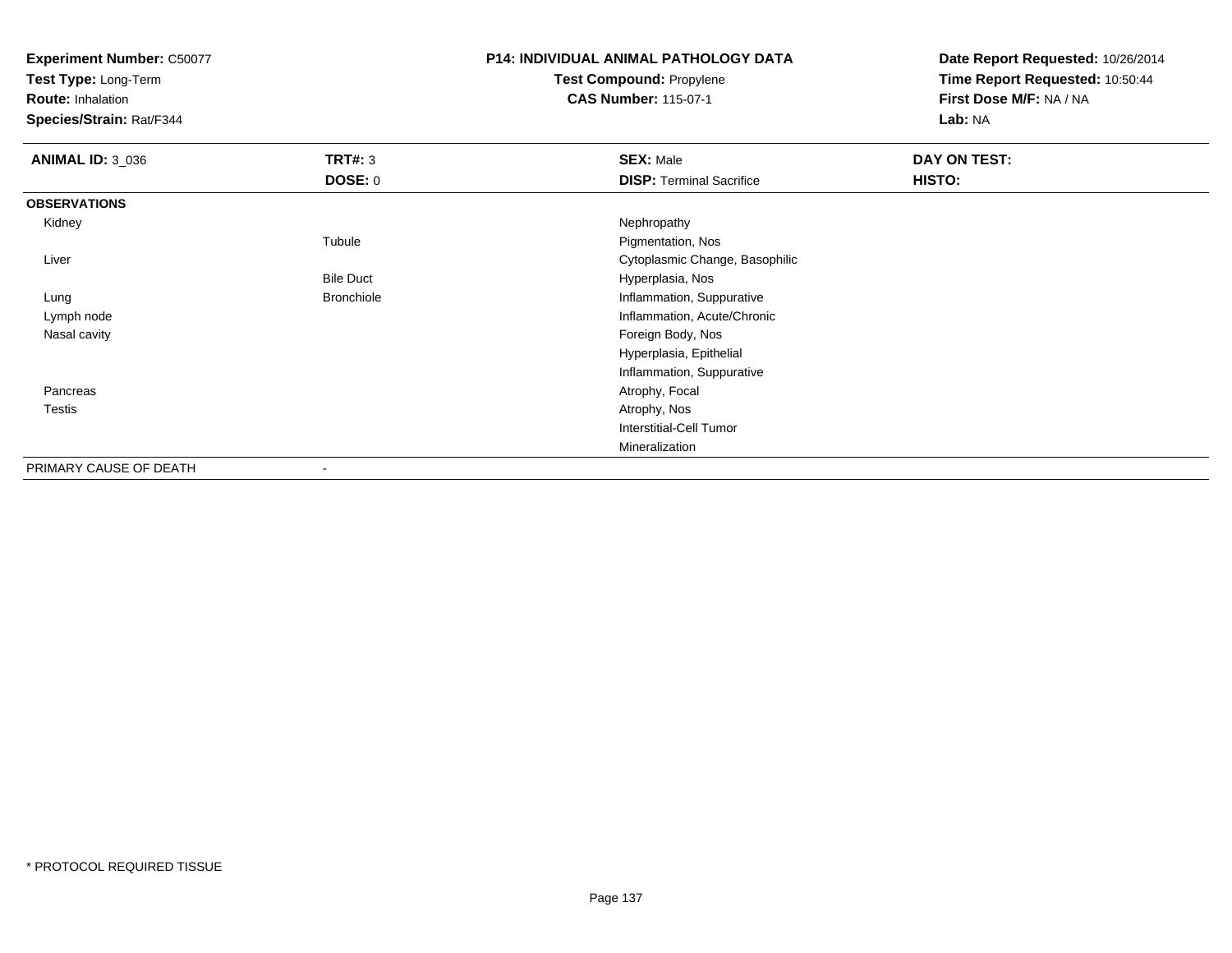**Test Type:** Long-Term

**Route:** Inhalation

**Species/Strain:** Rat/F344

### **P14: INDIVIDUAL ANIMAL PATHOLOGY DATATest Compound:** Propylene**CAS Number:** 115-07-1

| <b>ANIMAL ID: 3_037</b> | TRT#: 3           | <b>SEX: Male</b>                | <b>DAY ON TEST:</b> |  |
|-------------------------|-------------------|---------------------------------|---------------------|--|
|                         | <b>DOSE: 0</b>    | <b>DISP: Terminal Sacrifice</b> | HISTO:              |  |
| <b>OBSERVATIONS</b>     |                   |                                 |                     |  |
| Eye                     | Nasolacrimal Duct | Inflammation, Suppurative       |                     |  |
| Kidney                  |                   | Lipoidosis                      |                     |  |
|                         |                   | Nephropathy                     |                     |  |
|                         | Tubule            | Pigmentation, Nos               |                     |  |
| Liver                   |                   | Cytoplasmic Change, Basophilic  |                     |  |
|                         | <b>Bile Duct</b>  | Hyperplasia, Nos                |                     |  |
| Pancreas                |                   | Atrophy, Focal                  |                     |  |
| Prostate                |                   | Hyperplasia, Focal              |                     |  |
|                         |                   | Inflammation, Suppurative       |                     |  |
| Testis                  |                   | Atrophy, Nos                    |                     |  |
|                         |                   | Interstitial-Cell Tumor         |                     |  |
|                         |                   | Mineralization                  |                     |  |
| PRIMARY CAUSE OF DEATH  |                   |                                 |                     |  |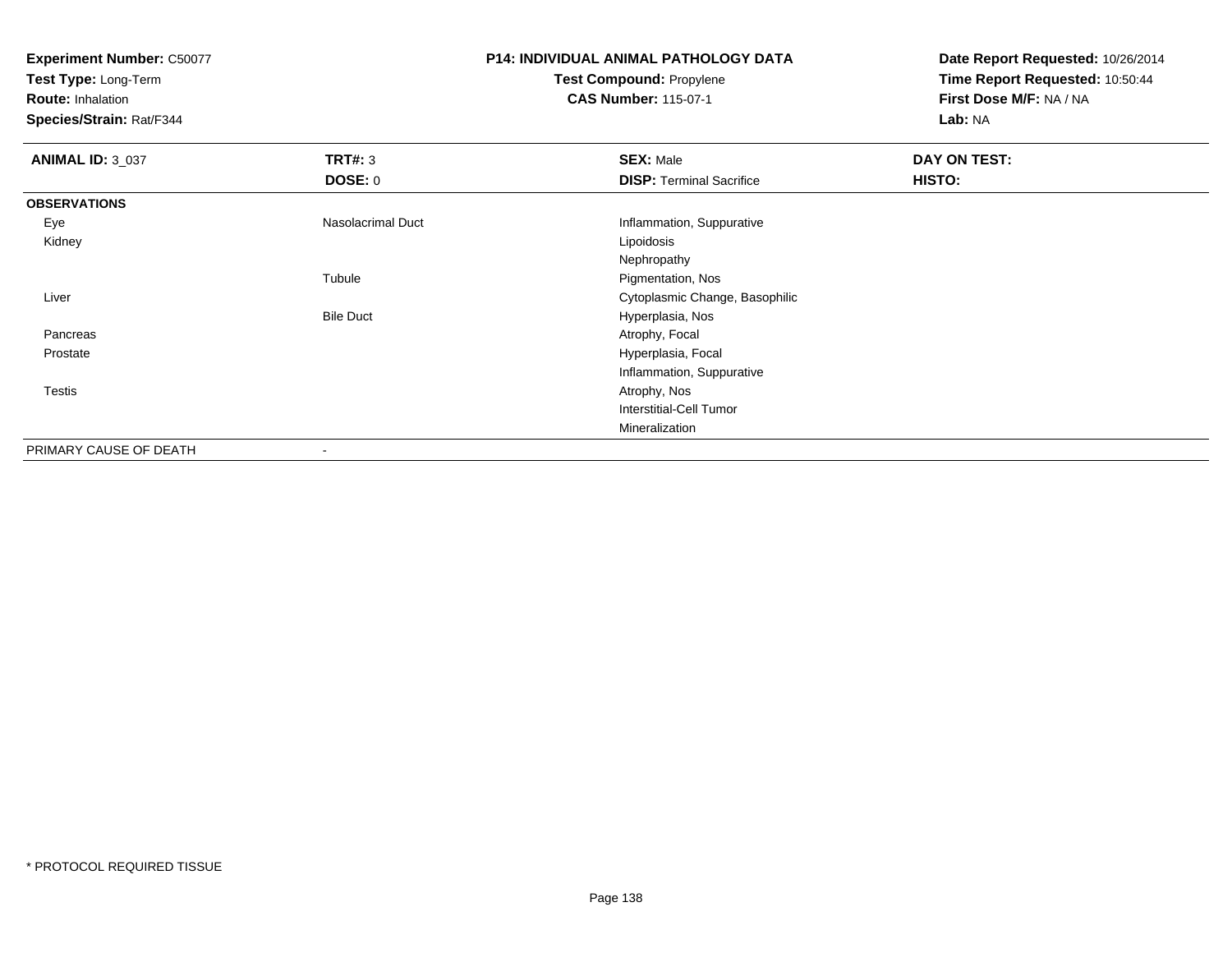**Test Type:** Long-Term

**Route:** Inhalation

**Species/Strain:** Rat/F344

### **P14: INDIVIDUAL ANIMAL PATHOLOGY DATATest Compound:** Propylene**CAS Number:** 115-07-1

| <b>ANIMAL ID: 3_038</b> | <b>TRT#: 3</b>      | <b>SEX: Male</b>                 | DAY ON TEST: |  |
|-------------------------|---------------------|----------------------------------|--------------|--|
|                         | <b>DOSE: 0</b>      | <b>DISP: Terminal Sacrifice</b>  | HISTO:       |  |
| <b>OBSERVATIONS</b>     |                     |                                  |              |  |
| Adrenal gland           | Cortex Nos          | Hyperplasia, Focal               |              |  |
| Intestine Large         | Colon               | Parasitism                       |              |  |
| Kidney                  |                     | Nephropathy                      |              |  |
|                         | Tubule              | Pigmentation, Nos                |              |  |
| Liver                   |                     | Cytoplasmic Change, Eosinophilic |              |  |
|                         |                     | Degeneration, Nos                |              |  |
|                         | <b>Bile Duct</b>    | Hyperplasia, Nos                 |              |  |
| Mammary gland           |                     | Galactocele                      |              |  |
| Pituitary gland         |                     | Adenoma, Nos                     |              |  |
| Seminal vesicle         |                     | Inflammation, Suppurative        |              |  |
| Testis                  |                     | Atrophy, Nos                     |              |  |
|                         |                     | <b>Interstitial-Cell Tumor</b>   |              |  |
| Thyroid                 |                     | Follicular-Cell Carcinoma        |              |  |
| Unspecified             | Multiple Organs Nos | Leukemia, Mononuclear Cell       |              |  |
| PRIMARY CAUSE OF DEATH  |                     |                                  |              |  |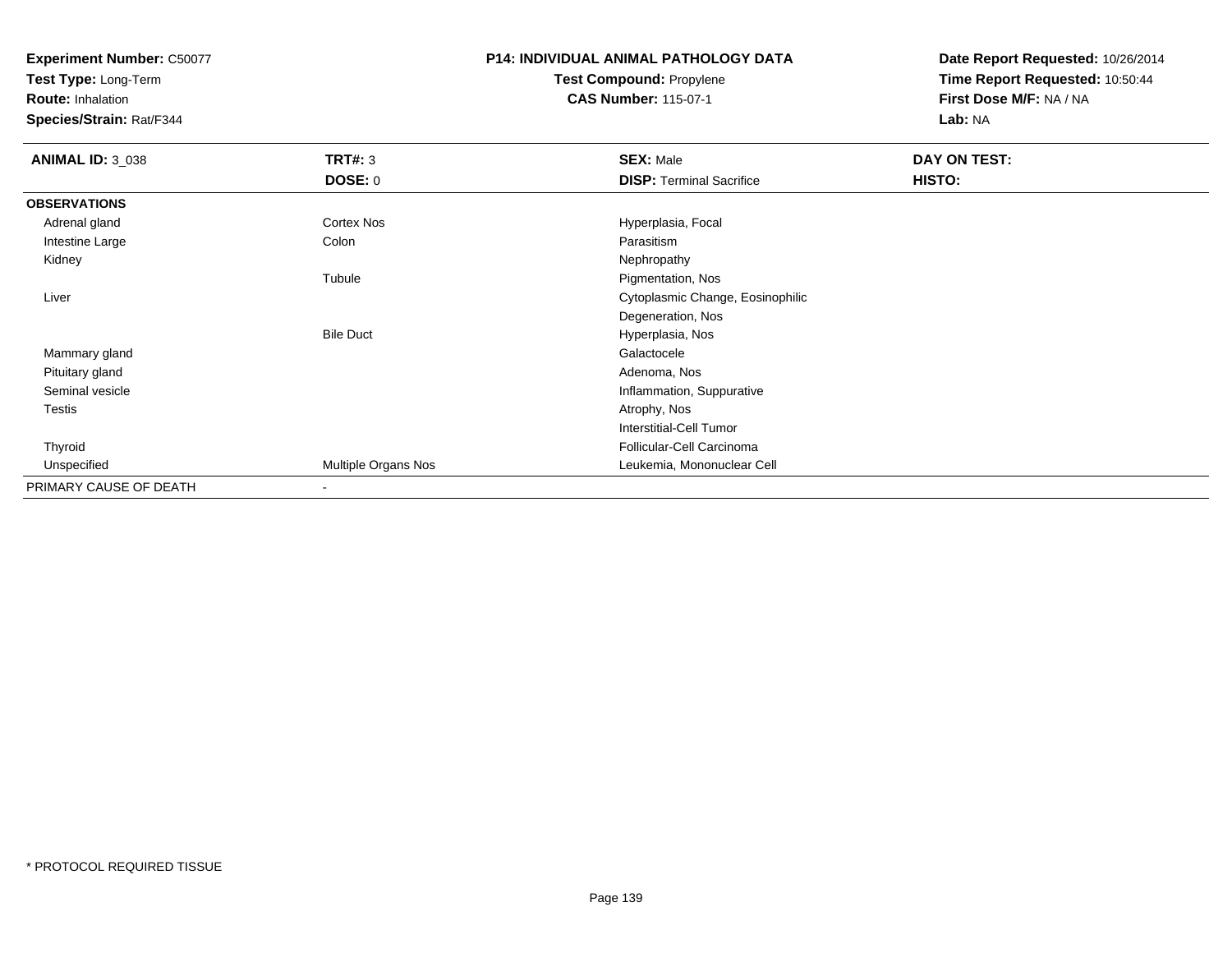**Test Type:** Long-Term

**Route:** Inhalation

**Species/Strain:** Rat/F344

# **P14: INDIVIDUAL ANIMAL PATHOLOGY DATATest Compound:** Propylene

**CAS Number:** 115-07-1

| <b>ANIMAL ID: 3_039</b> | <b>TRT#: 3</b>           | <b>SEX: Male</b>                | DAY ON TEST: |  |
|-------------------------|--------------------------|---------------------------------|--------------|--|
|                         | <b>DOSE: 0</b>           | <b>DISP: Terminal Sacrifice</b> | HISTO:       |  |
| <b>OBSERVATIONS</b>     |                          |                                 |              |  |
| Adrenal gland           |                          | Pheochromocytoma, Malignant     |              |  |
| Heart                   |                          | Fibrosis                        |              |  |
| Kidney                  |                          | Nephropathy                     |              |  |
|                         | Tubule                   | Pigmentation, Nos               |              |  |
| Liver                   |                          | Degeneration, Lipoid            |              |  |
|                         | <b>Bile Duct</b>         | Hyperplasia, Nos                |              |  |
| Lung                    |                          | Congestion, Nos                 |              |  |
| Prostate                |                          | Hyperplasia, Focal              |              |  |
|                         |                          | Inflammation, Nos               |              |  |
| Spleen                  |                          | Hematopoiesis                   |              |  |
| Testis                  |                          | Atrophy, Nos                    |              |  |
|                         |                          | <b>Interstitial-Cell Tumor</b>  |              |  |
|                         |                          | Mineralization                  |              |  |
| Thyroid                 |                          | Follicular-Cell Carcinoma       |              |  |
| Unspecified             | Flank                    | Fibroma                         |              |  |
| PRIMARY CAUSE OF DEATH  | $\overline{\phantom{a}}$ |                                 |              |  |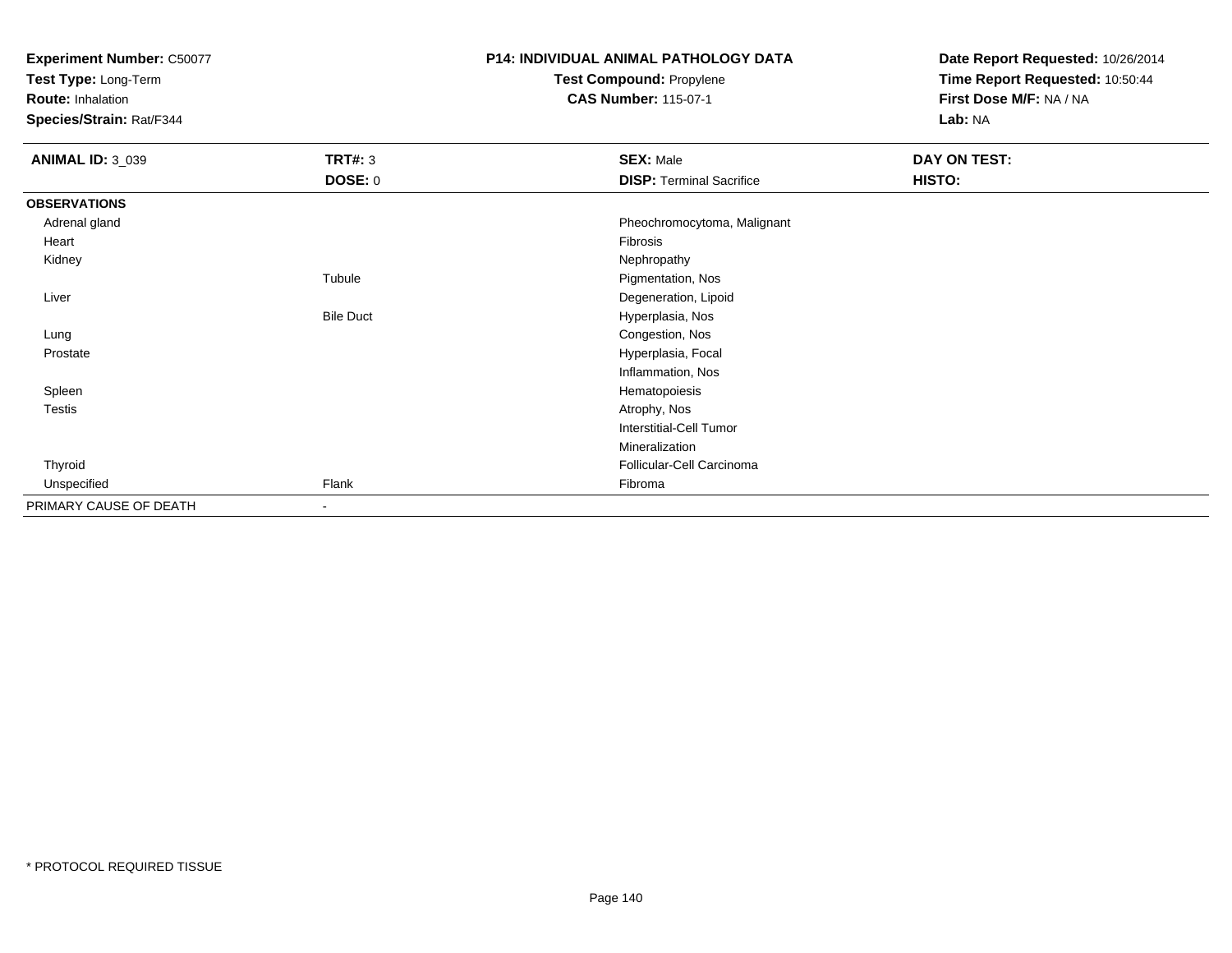**Test Type:** Long-Term

**Route:** Inhalation

**Species/Strain:** Rat/F344

### **P14: INDIVIDUAL ANIMAL PATHOLOGY DATATest Compound:** Propylene

**CAS Number:** 115-07-1

| <b>ANIMAL ID: 3_040</b> | <b>TRT#: 3</b>   | <b>SEX: Male</b>                | DAY ON TEST: |
|-------------------------|------------------|---------------------------------|--------------|
|                         | <b>DOSE: 0</b>   | <b>DISP: Terminal Sacrifice</b> | HISTO:       |
| <b>OBSERVATIONS</b>     |                  |                                 |              |
| Heart                   |                  | Fibrosis                        |              |
| Kidney                  |                  | Nephropathy                     |              |
|                         | Tubule           | Pigmentation, Nos               |              |
| Liver                   |                  | Cytoplasmic Change, Basophilic  |              |
|                         |                  | Degeneration, Lipoid            |              |
|                         | <b>Bile Duct</b> | Hyperplasia, Nos                |              |
| Lymph node              |                  | Inflammation, Acute/Chronic     |              |
| Nasal cavity            |                  | Inflammation, Nos               |              |
| Pancreas                |                  | Atrophy, Diffuse                |              |
| Pituitary gland         |                  | Cyst, Nos                       |              |
|                         |                  | Hyperplasia, Focal              |              |
| Prostate                |                  | Inflammation, Nos               |              |
| Seminal vesicle         |                  | Inflammation, Suppurative       |              |
| Testis                  |                  | Atrophy, Nos                    |              |
|                         |                  | <b>Interstitial-Cell Tumor</b>  |              |
|                         |                  | Mineralization                  |              |
| PRIMARY CAUSE OF DEATH  |                  |                                 |              |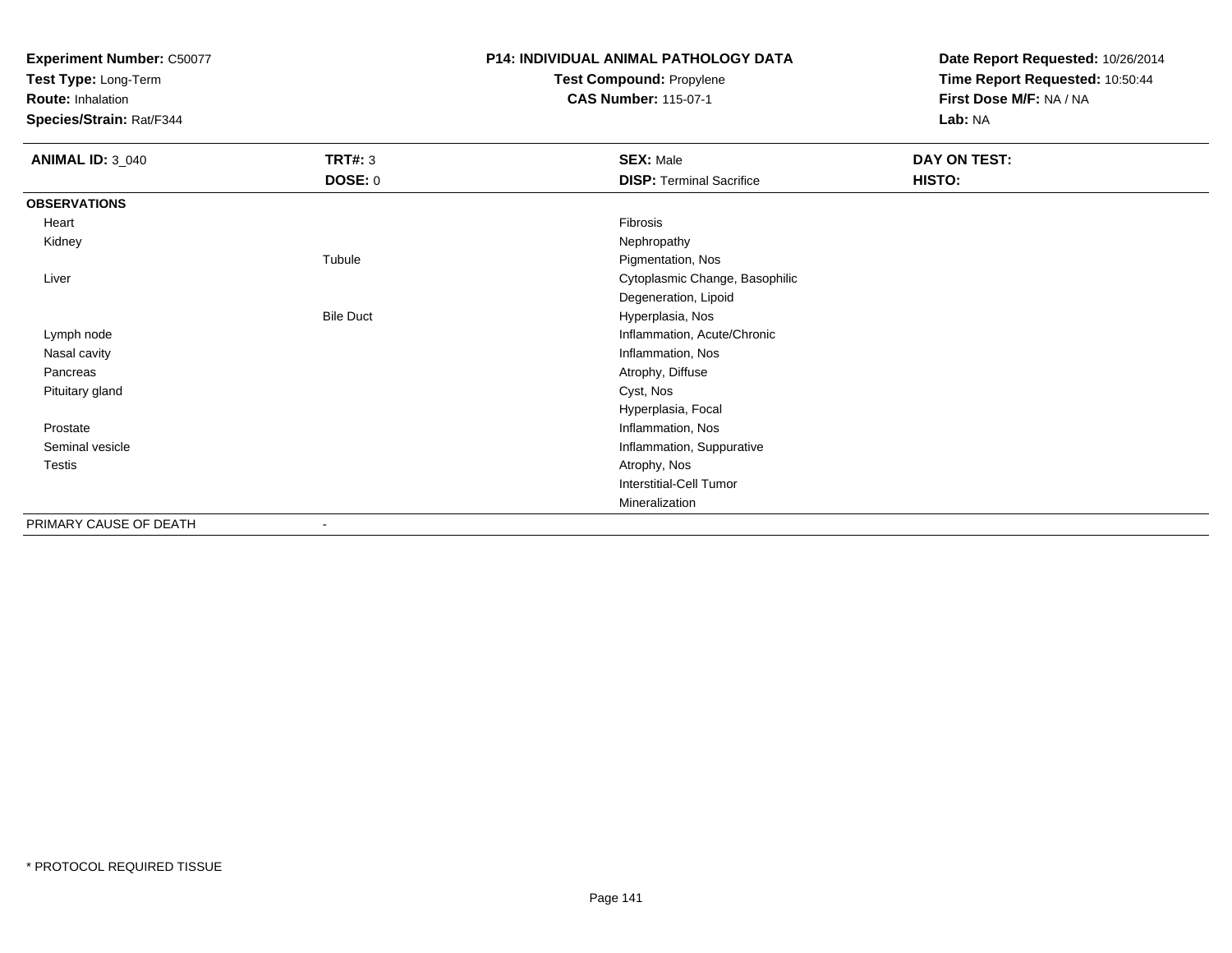**Test Type:** Long-Term

**Route:** Inhalation

**Species/Strain:** Rat/F344

# **P14: INDIVIDUAL ANIMAL PATHOLOGY DATATest Compound:** Propylene

**CAS Number:** 115-07-1

| <b>ANIMAL ID: 3_041</b> | <b>TRT#: 3</b>    | <b>SEX: Male</b>                | <b>DAY ON TEST:</b> |  |
|-------------------------|-------------------|---------------------------------|---------------------|--|
|                         | <b>DOSE: 0</b>    | <b>DISP:</b> Moribund Sacrifice | HISTO:              |  |
| <b>OBSERVATIONS</b>     |                   |                                 |                     |  |
| Adrenal gland           |                   | Degeneration, Lipoid            |                     |  |
|                         | Cortex Nos        | Hyperplasia, Focal              |                     |  |
| Eye                     | Nasolacrimal Duct | Inflammation, Suppurative       |                     |  |
| Kidney                  |                   | Nephropathy                     |                     |  |
|                         | Tubule            | Pigmentation, Nos               |                     |  |
| Liver                   |                   | Degeneration, Lipoid            |                     |  |
|                         | <b>Bile Duct</b>  | Hyperplasia, Nos                |                     |  |
| Lymph node              |                   | Inflammation, Acute/Chronic     |                     |  |
| Pituitary gland         |                   | Adenoma, Nos                    |                     |  |
| Stomach                 |                   | Hyperplasia, Epithelial         |                     |  |
|                         |                   | Inflammation, Chronic Focal     |                     |  |
|                         |                   | Ulcer, Nos                      |                     |  |
| Testis                  |                   | Atrophy, Nos                    |                     |  |
|                         |                   | Interstitial-Cell Tumor         |                     |  |
| Unspecified             | Flank             | Cyst, Epidermal Inclusion       |                     |  |
| PRIMARY CAUSE OF DEATH  | $\blacksquare$    |                                 |                     |  |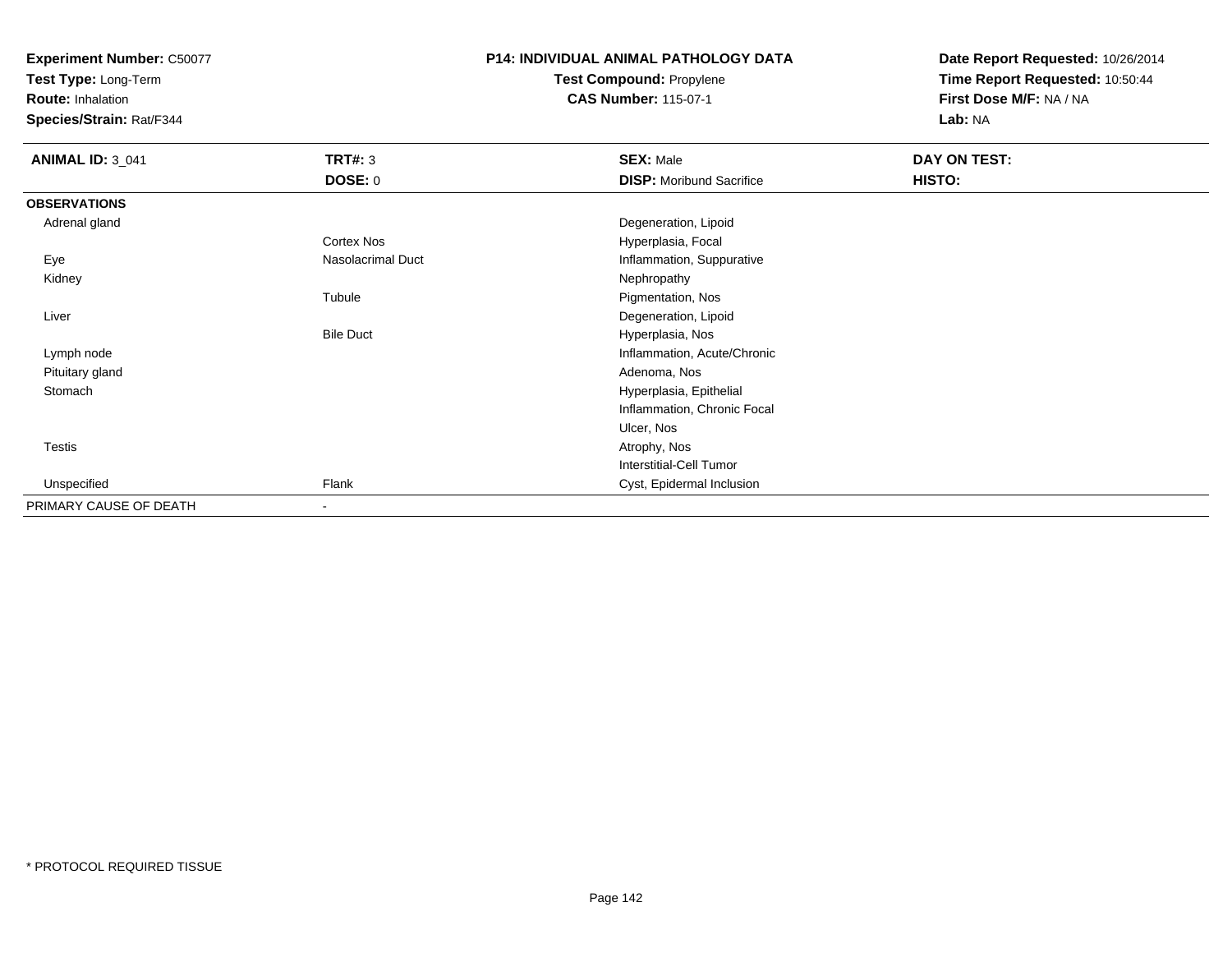**Test Type:** Long-Term

**Route:** Inhalation

**Species/Strain:** Rat/F344

### **P14: INDIVIDUAL ANIMAL PATHOLOGY DATATest Compound:** Propylene**CAS Number:** 115-07-1

| <b>ANIMAL ID: 3_042</b> | <b>TRT#: 3</b> | <b>SEX: Male</b>                | DAY ON TEST: |  |
|-------------------------|----------------|---------------------------------|--------------|--|
|                         | <b>DOSE: 0</b> | <b>DISP: Moribund Sacrifice</b> | HISTO:       |  |
| <b>OBSERVATIONS</b>     |                |                                 |              |  |
| Bone                    | Skull          | Osteoma                         |              |  |
| Kidney                  |                | Nephropathy                     |              |  |
|                         | Tubule         | Pigmentation, Nos               |              |  |
| Liver                   |                | Cytoplasmic Change, Basophilic  |              |  |
|                         |                | Degeneration, Lipoid            |              |  |
| Lung                    |                | Congestion, Nos                 |              |  |
| Lymph node              |                | Inflammation, Acute/Chronic     |              |  |
| Mammary gland           |                | Hyperplasia, Nos                |              |  |
| Nasal cavity            |                | Inflammation, Suppurative       |              |  |
| Pancreas                | Islets         | Islet-Cell Adenoma              |              |  |
| Spleen                  |                | Hemosiderosis                   |              |  |
| Stomach                 |                | Hyperplasia, Epithelial         |              |  |
| <b>Testis</b>           |                | Atrophy, Nos                    |              |  |
|                         |                | Interstitial-Cell Tumor         |              |  |
|                         |                | Mineralization                  |              |  |
| PRIMARY CAUSE OF DEATH  | ٠              |                                 |              |  |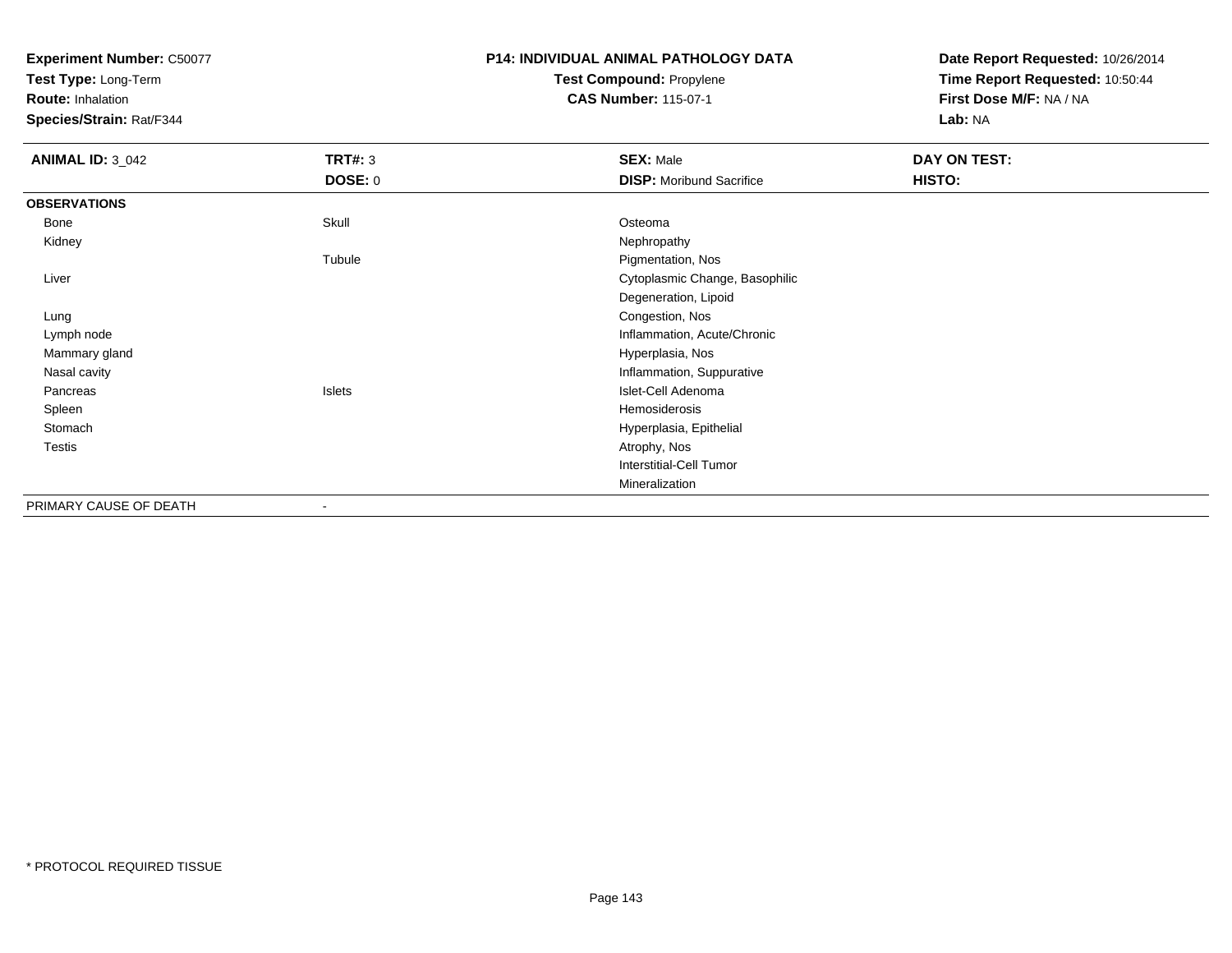**Test Type:** Long-Term

**Route:** Inhalation

**Species/Strain:** Rat/F344

# **P14: INDIVIDUAL ANIMAL PATHOLOGY DATATest Compound:** Propylene

**CAS Number:** 115-07-1

| <b>ANIMAL ID: 3_043</b> | <b>TRT#: 3</b>      | <b>SEX: Male</b>                | DAY ON TEST: |
|-------------------------|---------------------|---------------------------------|--------------|
|                         | <b>DOSE: 0</b>      | <b>DISP: Terminal Sacrifice</b> | HISTO:       |
| <b>OBSERVATIONS</b>     |                     |                                 |              |
| Adrenal gland           |                     | Degeneration, Lipoid            |              |
|                         | Cortex Nos          | Hyperplasia, Focal              |              |
|                         | Medulla             | Hyperplasia, Nos                |              |
| Eye                     | Nasolacrimal Duct   | Inflammation, Suppurative       |              |
| Heart                   |                     | Fibrosis                        |              |
| Intestine Large         | Colon               | Parasitism                      |              |
| Kidney                  |                     | Nephropathy                     |              |
|                         | Tubule              | Pigmentation, Nos               |              |
| Liver                   |                     | Cytoplasmic Change, Basophilic  |              |
|                         | <b>Bile Duct</b>    | Hyperplasia, Nos                |              |
| Mammary gland           |                     | Adenocarcinoma, Nos             |              |
|                         |                     | Hyperplasia, Nos                |              |
| Pituitary gland         |                     | Adenoma, Nos                    |              |
| Prostate                |                     | Hyperplasia, Nos                |              |
| Seminal vesicle         |                     | Inflammation, Suppurative       |              |
| Thyroid                 |                     | C-Cell Adenoma                  |              |
| Unspecified             | Multiple Organs Nos | Leukemia, Mononuclear Cell      |              |
| PRIMARY CAUSE OF DEATH  | $\blacksquare$      |                                 |              |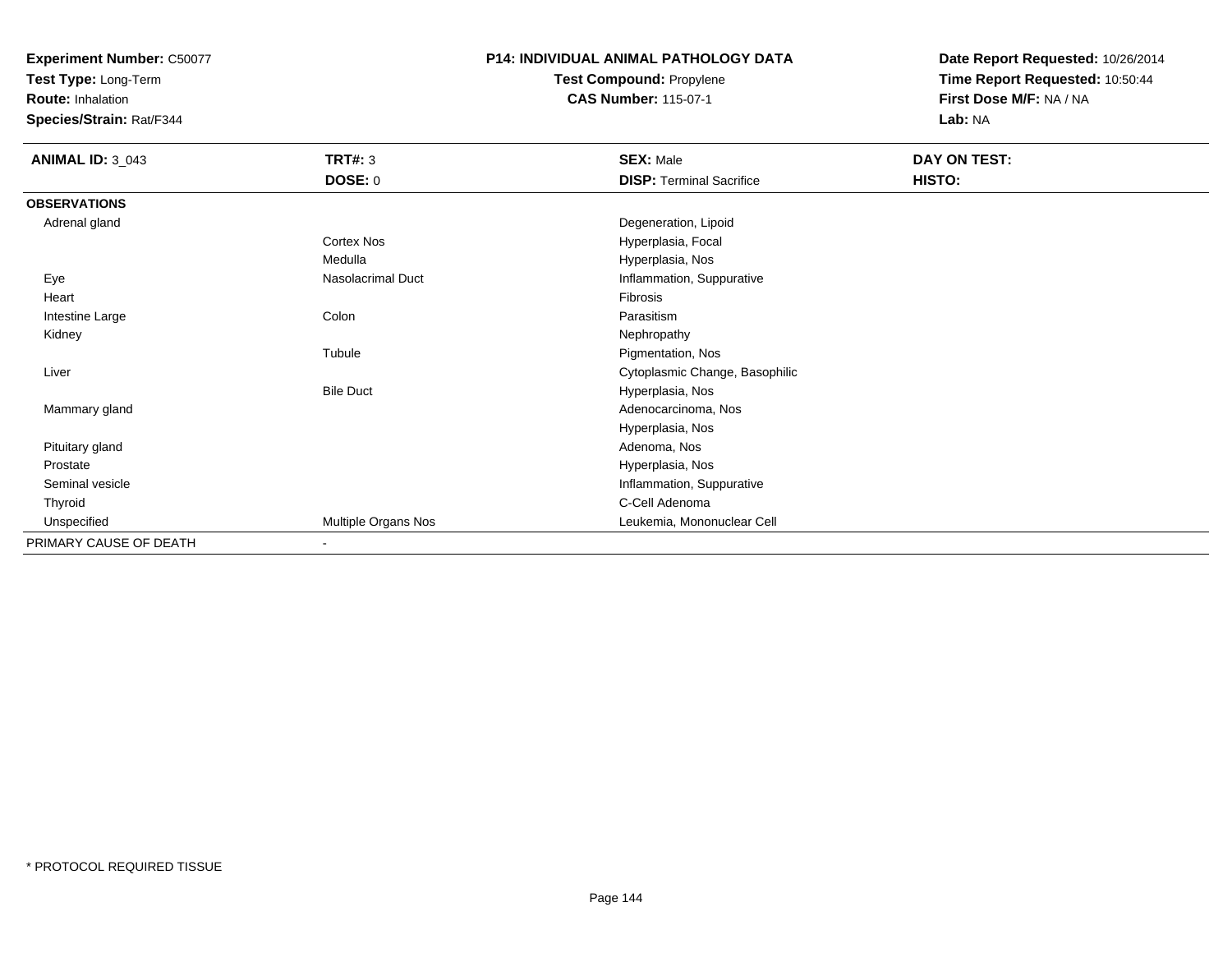**Test Type:** Long-Term

**Route:** Inhalation

**Species/Strain:** Rat/F344

# **P14: INDIVIDUAL ANIMAL PATHOLOGY DATATest Compound:** Propylene

**CAS Number:** 115-07-1

**Date Report Requested:** 10/26/2014**Time Report Requested:** 10:50:44**First Dose M/F:** NA / NA**Lab:** NA

| <b>ANIMAL ID: 3_044</b> | <b>TRT#: 3</b>    | <b>SEX: Male</b>                | DAY ON TEST: |  |
|-------------------------|-------------------|---------------------------------|--------------|--|
|                         | <b>DOSE: 0</b>    | <b>DISP:</b> Moribund Sacrifice | HISTO:       |  |
| <b>OBSERVATIONS</b>     |                   |                                 |              |  |
| Adrenal gland           |                   | Degeneration, Lipoid            |              |  |
| Eye                     | Nasolacrimal Duct | Inflammation, Suppurative       |              |  |
| Heart                   |                   | Fibrosis                        |              |  |
| Kidney                  |                   | Nephropathy                     |              |  |
|                         | Tubule            | Pigmentation, Nos               |              |  |
| Liver                   |                   | Cytoplasmic Change, Basophilic  |              |  |
| Lymph node              |                   | Inflammation, Acute/Chronic     |              |  |
| Nasal cavity            |                   | Inflammation, Suppurative       |              |  |
| Pituitary gland         |                   | Adenoma, Nos                    |              |  |
| Prostate                |                   | Hyperplasia, Focal              |              |  |
|                         |                   | Inflammation, Suppurative       |              |  |
| <b>Testis</b>           |                   | Hyperplasia, Interstitial Cell  |              |  |
| Thyroid                 |                   | C-Cell Adenoma                  |              |  |
| PRIMARY CAUSE OF DEATH  | -                 |                                 |              |  |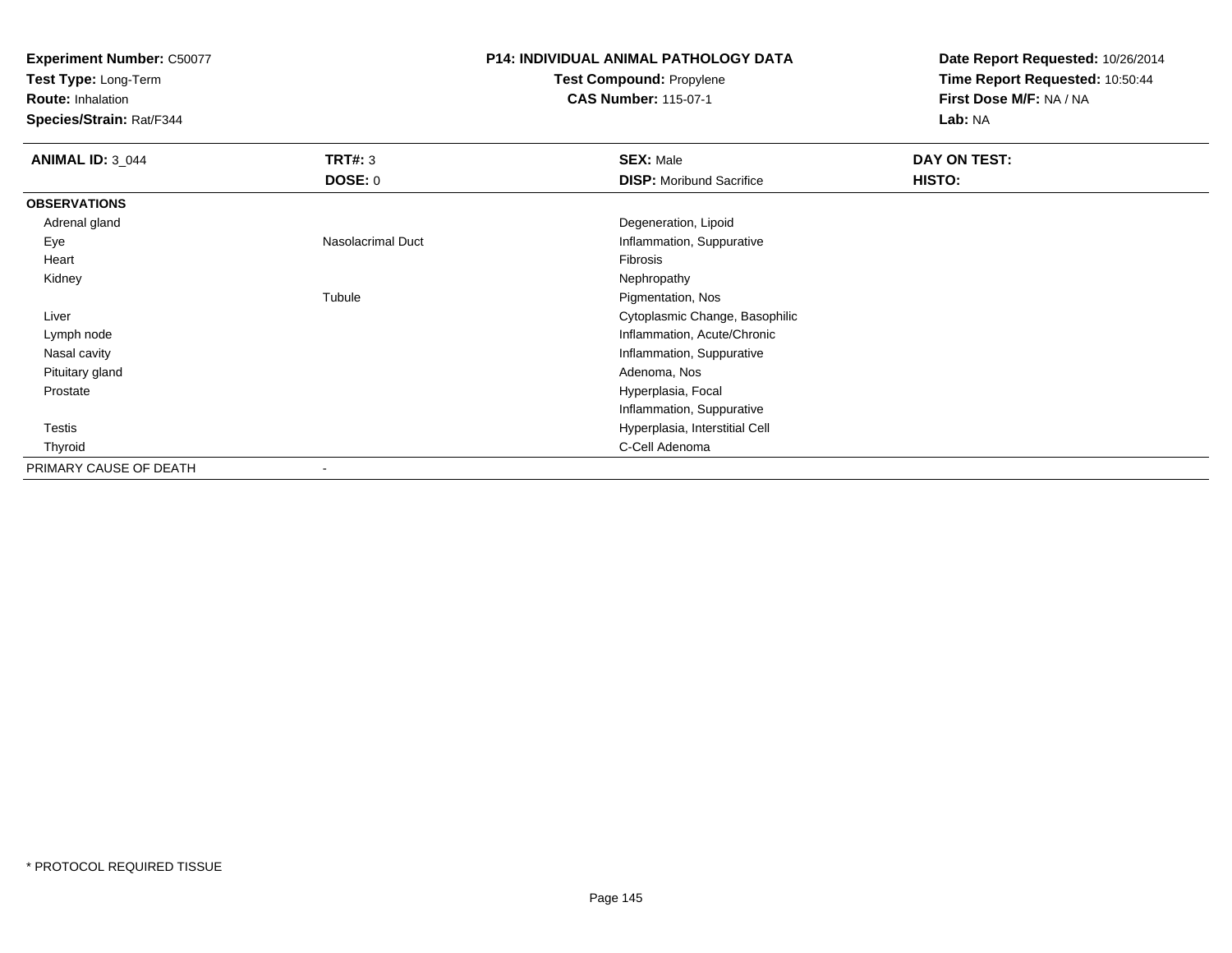| <b>Experiment Number: C50077</b><br>Test Type: Long-Term<br><b>Route: Inhalation</b><br>Species/Strain: Rat/F344 |                  | <b>P14: INDIVIDUAL ANIMAL PATHOLOGY DATA</b><br><b>Test Compound: Propylene</b><br><b>CAS Number: 115-07-1</b> | Date Report Requested: 10/26/2014<br>Time Report Requested: 10:50:44<br>First Dose M/F: NA / NA<br>Lab: NA |  |
|------------------------------------------------------------------------------------------------------------------|------------------|----------------------------------------------------------------------------------------------------------------|------------------------------------------------------------------------------------------------------------|--|
| <b>ANIMAL ID: 3_045</b>                                                                                          | TRT#: 3          | <b>SEX: Male</b>                                                                                               | DAY ON TEST:                                                                                               |  |
|                                                                                                                  | <b>DOSE: 0</b>   | <b>DISP: Terminal Sacrifice</b>                                                                                | HISTO:                                                                                                     |  |
| <b>OBSERVATIONS</b>                                                                                              |                  |                                                                                                                |                                                                                                            |  |
| Kidney                                                                                                           |                  | Nephropathy                                                                                                    |                                                                                                            |  |
|                                                                                                                  | Tubule           | Pigmentation, Nos                                                                                              |                                                                                                            |  |
| Liver                                                                                                            |                  | Cytoplasmic Change, Basophilic                                                                                 |                                                                                                            |  |
|                                                                                                                  | <b>Bile Duct</b> | Hyperplasia, Nos                                                                                               |                                                                                                            |  |
| Mammary gland                                                                                                    |                  | Hyperplasia, Nos                                                                                               |                                                                                                            |  |
| Pituitary gland                                                                                                  |                  | Hyperplasia, Focal                                                                                             |                                                                                                            |  |
| Testis                                                                                                           |                  | Atrophy, Nos                                                                                                   |                                                                                                            |  |
|                                                                                                                  |                  | Interstitial-Cell Tumor                                                                                        |                                                                                                            |  |
| Thyroid                                                                                                          |                  | Hyperplasia, C Cell                                                                                            |                                                                                                            |  |
| PRIMARY CAUSE OF DEATH                                                                                           |                  |                                                                                                                |                                                                                                            |  |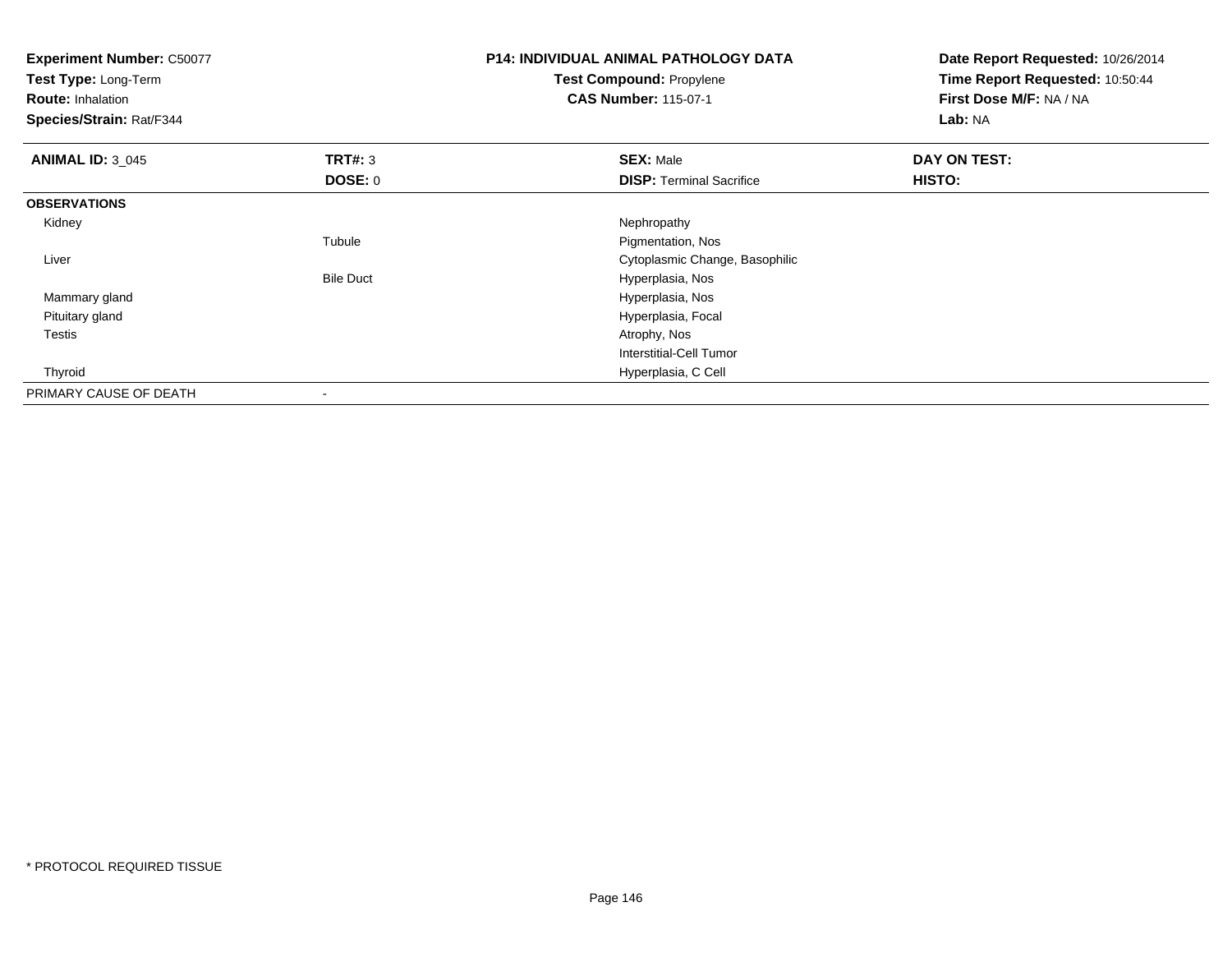**Test Type:** Long-Term

**Route:** Inhalation

**Species/Strain:** Rat/F344

# **P14: INDIVIDUAL ANIMAL PATHOLOGY DATATest Compound:** Propylene

**CAS Number:** 115-07-1

**Date Report Requested:** 10/26/2014**Time Report Requested:** 10:50:44**First Dose M/F:** NA / NA**Lab:** NA

| <b>ANIMAL ID: 3_046</b> | <b>TRT#: 3</b>   | <b>SEX: Male</b>                | DAY ON TEST: |
|-------------------------|------------------|---------------------------------|--------------|
|                         | <b>DOSE: 0</b>   | <b>DISP: Terminal Sacrifice</b> | HISTO:       |
| <b>OBSERVATIONS</b>     |                  |                                 |              |
| Heart                   |                  | Fibrosis                        |              |
| Kidney                  |                  | Nephropathy                     |              |
|                         | Tubule           | Pigmentation, Nos               |              |
| Larynx                  |                  | Inflammation, Suppurative       |              |
| Liver                   |                  | Cytoplasmic Change, Basophilic  |              |
|                         | <b>Bile Duct</b> | Hyperplasia, Nos                |              |
| Pituitary gland         |                  | Adenoma, Nos                    |              |
| Prostate                |                  | Hyperplasia, Nos                |              |
| <b>Testis</b>           |                  | Atrophy, Nos                    |              |
|                         |                  | Hyperplasia, Interstitial Cell  |              |
| PRIMARY CAUSE OF DEATH  | ٠                |                                 |              |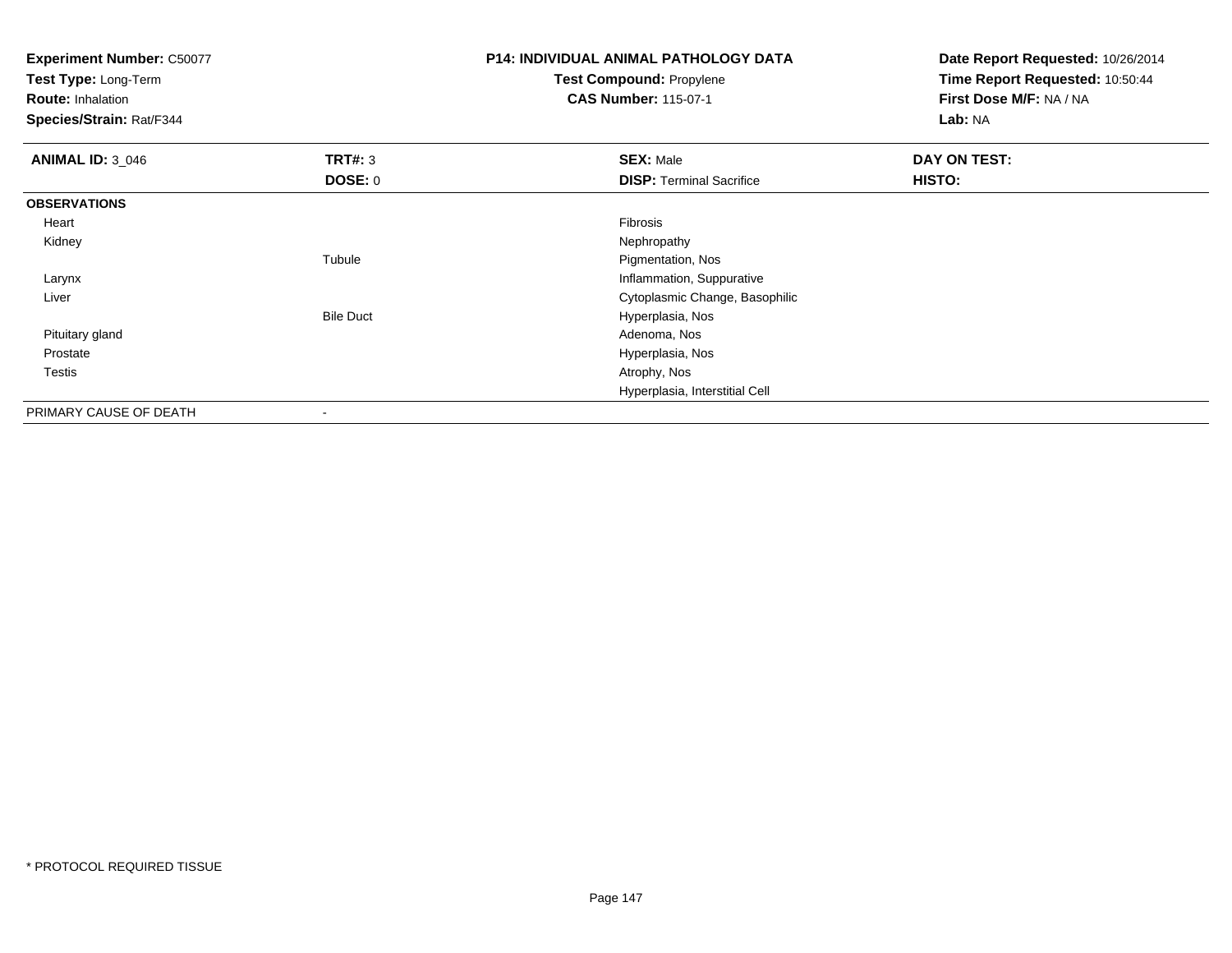**Test Type:** Long-Term

**Route:** Inhalation

**Species/Strain:** Rat/F344

# **P14: INDIVIDUAL ANIMAL PATHOLOGY DATATest Compound:** Propylene

**CAS Number:** 115-07-1

**Date Report Requested:** 10/26/2014**Time Report Requested:** 10:50:44**First Dose M/F:** NA / NA**Lab:** NA

| <b>ANIMAL ID: 3_047</b> | <b>TRT#: 3</b>      | <b>SEX: Male</b>                | DAY ON TEST: |  |
|-------------------------|---------------------|---------------------------------|--------------|--|
|                         | DOSE: 0             | <b>DISP: Terminal Sacrifice</b> | HISTO:       |  |
| <b>OBSERVATIONS</b>     |                     |                                 |              |  |
| Heart                   |                     | Fibrosis                        |              |  |
|                         |                     | Inflammation, Acute/Chronic     |              |  |
| Kidney                  |                     | Nephropathy                     |              |  |
|                         | Tubule              | Pigmentation, Nos               |              |  |
| Liver                   |                     | Angiectasis                     |              |  |
|                         |                     | Cytoplasmic Change, Basophilic  |              |  |
|                         | <b>Bile Duct</b>    | Hyperplasia, Nos                |              |  |
| Lung                    |                     | Alveolar/Bronchiolar Carcinoma  |              |  |
| Mammary gland           |                     | Hyperplasia, Nos                |              |  |
| Nasal cavity            |                     | Metaplasia, Squamous            |              |  |
| Pituitary gland         |                     | Hyperplasia, Focal              |              |  |
| Testis                  |                     | Atrophy, Nos                    |              |  |
|                         |                     | <b>Interstitial-Cell Tumor</b>  |              |  |
|                         |                     | Mineralization                  |              |  |
| Unspecified             |                     | Cyst, Epidermal Inclusion       |              |  |
|                         |                     | Inflammation, Suppurative       |              |  |
|                         | Multiple Organs Nos | Leukemia, Mononuclear Cell      |              |  |
| PRIMARY CAUSE OF DEATH  | Ξ.                  |                                 |              |  |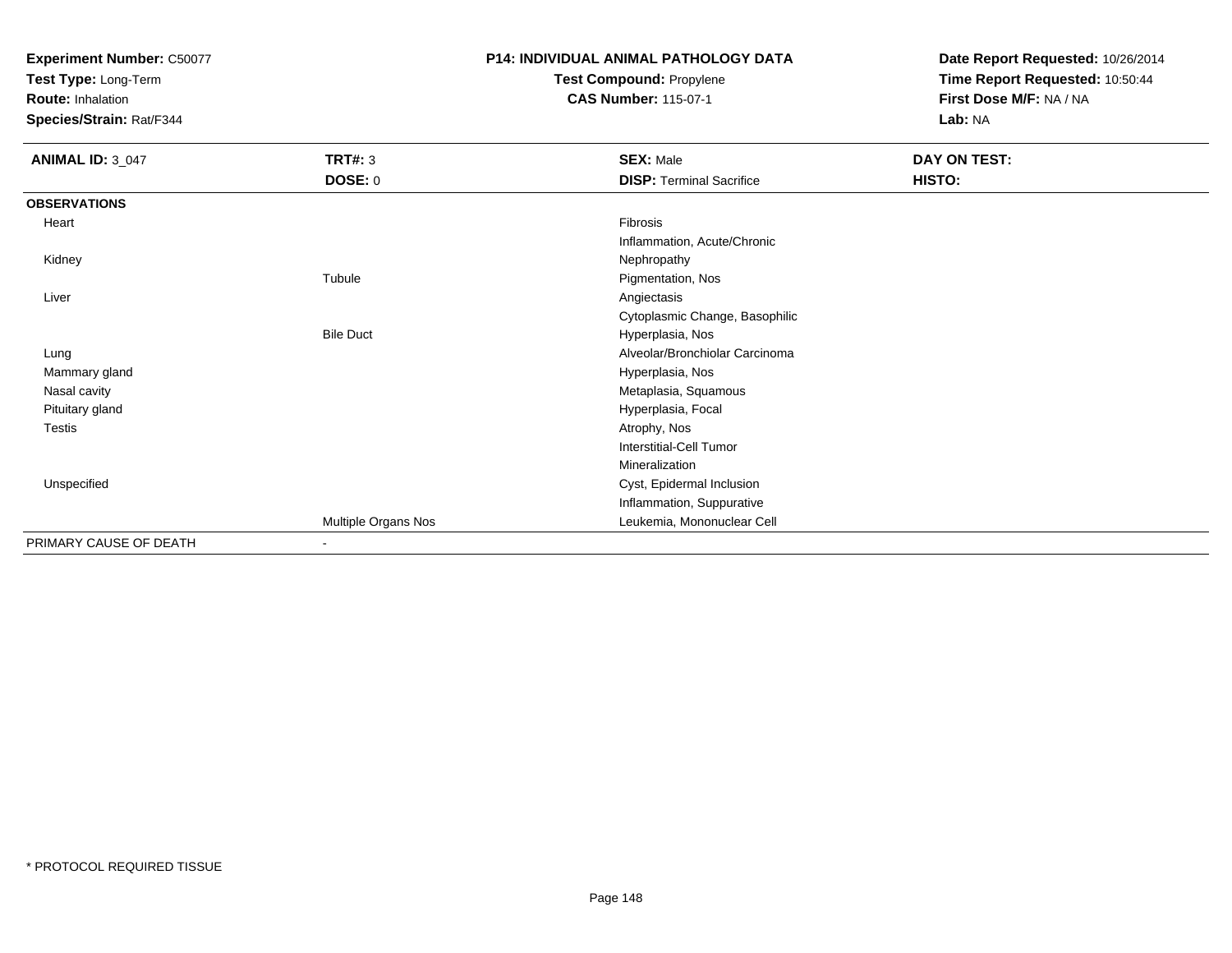| <b>Experiment Number: C50077</b><br>Test Type: Long-Term<br><b>Route: Inhalation</b><br>Species/Strain: Rat/F344 |                     | <b>P14: INDIVIDUAL ANIMAL PATHOLOGY DATA</b><br>Test Compound: Propylene<br><b>CAS Number: 115-07-1</b> | Date Report Requested: 10/26/2014<br>Time Report Requested: 10:50:44<br>First Dose M/F: NA / NA<br>Lab: NA |  |
|------------------------------------------------------------------------------------------------------------------|---------------------|---------------------------------------------------------------------------------------------------------|------------------------------------------------------------------------------------------------------------|--|
| <b>ANIMAL ID: 3_048</b>                                                                                          | <b>TRT#: 3</b>      | <b>SEX: Male</b>                                                                                        | DAY ON TEST:                                                                                               |  |
|                                                                                                                  | <b>DOSE: 0</b>      | <b>DISP: Natural Death</b>                                                                              | <b>HISTO:</b>                                                                                              |  |
| <b>OBSERVATIONS</b>                                                                                              |                     |                                                                                                         |                                                                                                            |  |
| Bone marrow                                                                                                      |                     | <b>Fibrosis</b>                                                                                         |                                                                                                            |  |
| Brain                                                                                                            |                     | Hemorrhage                                                                                              |                                                                                                            |  |
|                                                                                                                  |                     | Necrosis, Focal                                                                                         |                                                                                                            |  |
| Liver                                                                                                            | <b>Bile Duct</b>    | Hyperplasia, Nos                                                                                        |                                                                                                            |  |
| Lung                                                                                                             | Alveoli             | Histiocytosis                                                                                           |                                                                                                            |  |
| Stomach                                                                                                          |                     | Hyperplasia, Epithelial                                                                                 |                                                                                                            |  |
| <b>Testis</b>                                                                                                    |                     | Atrophy, Nos                                                                                            |                                                                                                            |  |
|                                                                                                                  |                     | Interstitial-Cell Tumor                                                                                 |                                                                                                            |  |
|                                                                                                                  |                     | Mineralization                                                                                          |                                                                                                            |  |
| Unspecified                                                                                                      | Multiple Organs Nos | Leukemia, Mononuclear Cell                                                                              |                                                                                                            |  |
| PRIMARY CAUSE OF DEATH                                                                                           |                     |                                                                                                         |                                                                                                            |  |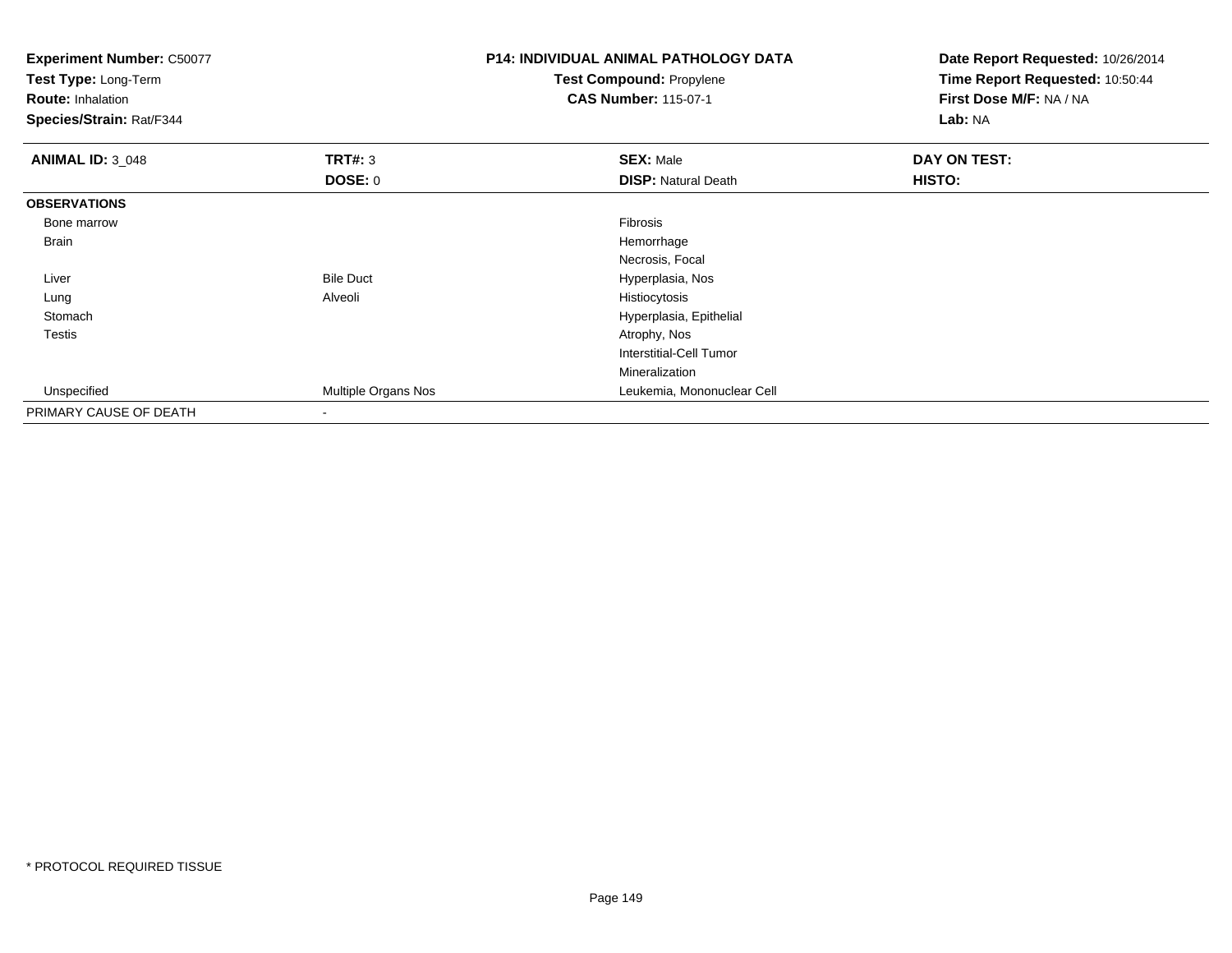**Test Type:** Long-Term

**Route:** Inhalation

**Species/Strain:** Rat/F344

## **P14: INDIVIDUAL ANIMAL PATHOLOGY DATATest Compound:** Propylene**CAS Number:** 115-07-1

**Date Report Requested:** 10/26/2014**Time Report Requested:** 10:50:45**First Dose M/F:** NA / NA**Lab:** NA

| <b>ANIMAL ID: 3_049</b> | TRT#: 3           | <b>SEX: Male</b>                 | DAY ON TEST: |  |
|-------------------------|-------------------|----------------------------------|--------------|--|
|                         | <b>DOSE: 0</b>    | <b>DISP: Terminal Sacrifice</b>  | HISTO:       |  |
| <b>OBSERVATIONS</b>     |                   |                                  |              |  |
| Adrenal gland           | <b>Cortex Nos</b> | Hyperplasia, Focal               |              |  |
| Heart                   |                   | Fibrosis                         |              |  |
| Kidney                  |                   | Nephropathy                      |              |  |
|                         | Tubule            | Pigmentation, Nos                |              |  |
| Liver                   |                   | Cytoplasmic Change, Basophilic   |              |  |
|                         | <b>Bile Duct</b>  | Hyperplasia, Nos                 |              |  |
| Lung                    |                   | Hyperplasia, Alveolar Epithelium |              |  |
| Lymph node              |                   | Inflammation, Acute/Chronic      |              |  |
| Pancreas                |                   | Atrophy, Focal                   |              |  |
| <b>Testis</b>           |                   | Atrophy, Nos                     |              |  |
|                         |                   | Interstitial-Cell Tumor          |              |  |
|                         |                   | Mineralization                   |              |  |
| PRIMARY CAUSE OF DEATH  | $\blacksquare$    |                                  |              |  |